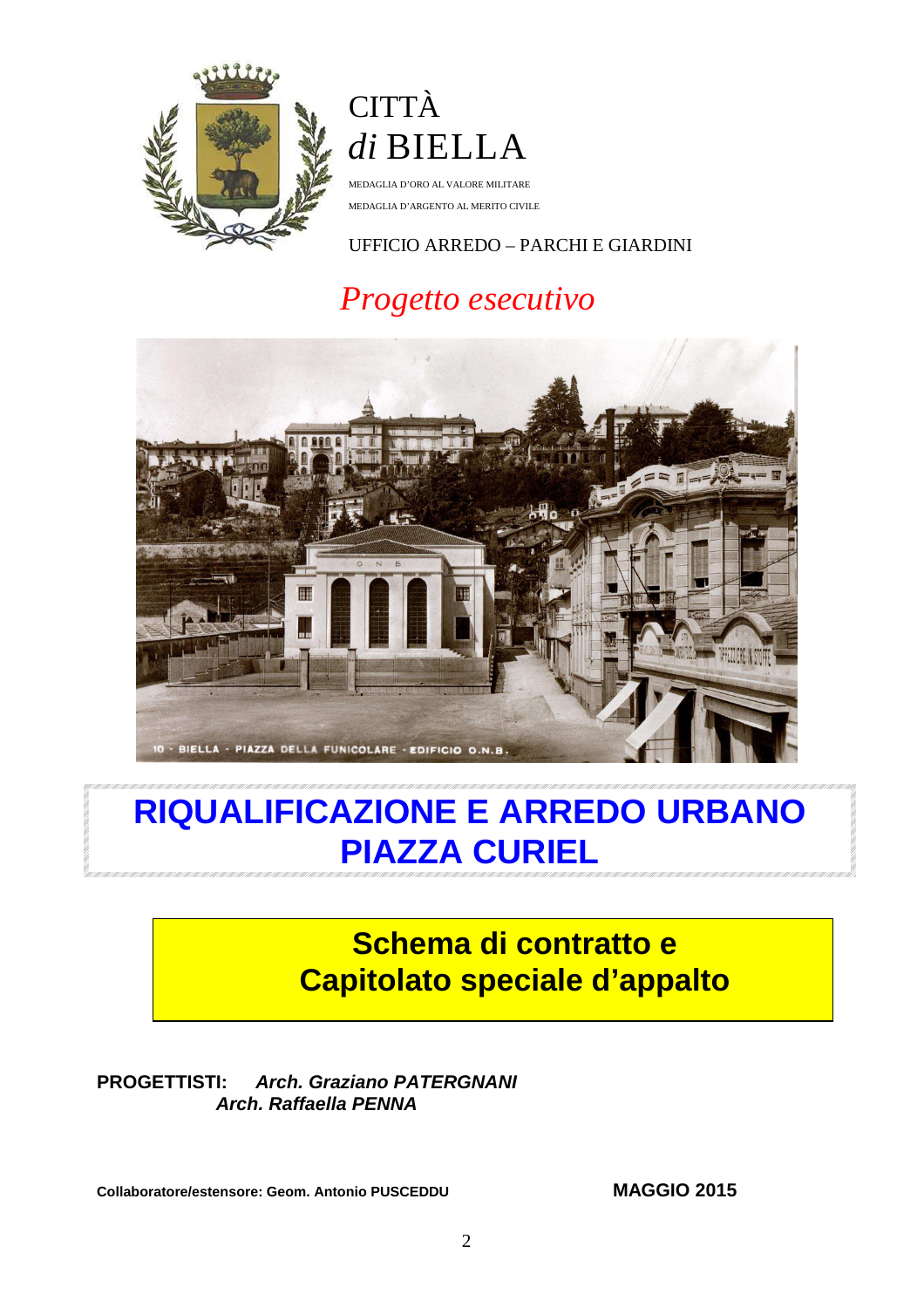| <b>TITOLO I – TERMINI DI ESECUZIONE E PENALI 8</b>                        |  |
|---------------------------------------------------------------------------|--|
|                                                                           |  |
|                                                                           |  |
|                                                                           |  |
|                                                                           |  |
|                                                                           |  |
|                                                                           |  |
|                                                                           |  |
|                                                                           |  |
|                                                                           |  |
|                                                                           |  |
|                                                                           |  |
|                                                                           |  |
|                                                                           |  |
|                                                                           |  |
|                                                                           |  |
|                                                                           |  |
|                                                                           |  |
|                                                                           |  |
|                                                                           |  |
|                                                                           |  |
|                                                                           |  |
|                                                                           |  |
| TITOLO II - PROGRAMMA DI ESECUZIONE DEI LAVORI  15                        |  |
|                                                                           |  |
|                                                                           |  |
|                                                                           |  |
|                                                                           |  |
|                                                                           |  |
|                                                                           |  |
| TITOLO III - SOSPENSIONI O RIPRESE DEI LAVORI  17                         |  |
|                                                                           |  |
|                                                                           |  |
|                                                                           |  |
|                                                                           |  |
|                                                                           |  |
| SOSPENSIONE DEI LAVORI PER PERICOLO GRAVE ED IMMEDIATO O PER MANCANZA DEI |  |
|                                                                           |  |
|                                                                           |  |
|                                                                           |  |
| TITOLO IV - ONERI A CARICO DELL'APPALTATORE  20                           |  |
|                                                                           |  |
|                                                                           |  |
|                                                                           |  |
|                                                                           |  |
|                                                                           |  |
|                                                                           |  |
|                                                                           |  |
|                                                                           |  |
|                                                                           |  |
|                                                                           |  |
|                                                                           |  |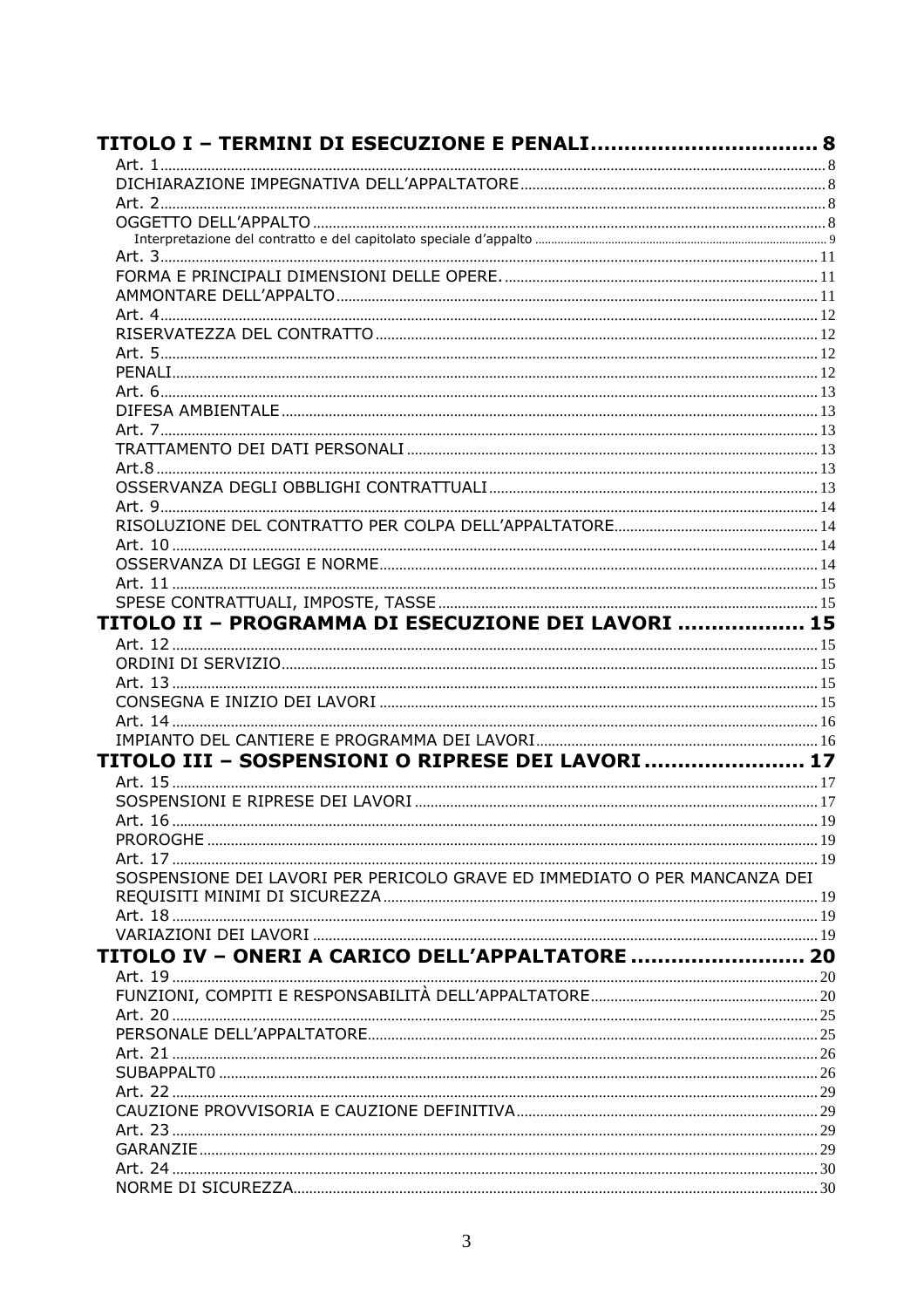| TITOLO V - CONTABILIZZAZIONE DEI LAVORI  35                           |  |
|-----------------------------------------------------------------------|--|
|                                                                       |  |
|                                                                       |  |
|                                                                       |  |
| TITOLO VI - LIQUIDAZIONE DEI CORRISPETTIVI  37                        |  |
|                                                                       |  |
|                                                                       |  |
|                                                                       |  |
|                                                                       |  |
|                                                                       |  |
|                                                                       |  |
|                                                                       |  |
|                                                                       |  |
|                                                                       |  |
|                                                                       |  |
|                                                                       |  |
|                                                                       |  |
|                                                                       |  |
|                                                                       |  |
|                                                                       |  |
|                                                                       |  |
|                                                                       |  |
|                                                                       |  |
|                                                                       |  |
|                                                                       |  |
|                                                                       |  |
|                                                                       |  |
|                                                                       |  |
|                                                                       |  |
| TITOLO VIII - SPECIFICHE MODALITÀ E TERMINI DI COLLAUDO 43            |  |
| CONSEGNA DELLE OPERE, ULTIMAZIONE DEI LAVORI, CERTIFICATO DI REGOLARE |  |
|                                                                       |  |
| TITOLO IX – MODALITÀ DI SOLUZIONE DELLE CONTROVERSIE 45               |  |
|                                                                       |  |
|                                                                       |  |
|                                                                       |  |
|                                                                       |  |
|                                                                       |  |
|                                                                       |  |
|                                                                       |  |
|                                                                       |  |
|                                                                       |  |
|                                                                       |  |
|                                                                       |  |
| PARTE I - DESCRIZIONE DELLE LAVORAZIONI  48                           |  |
|                                                                       |  |
|                                                                       |  |
|                                                                       |  |
|                                                                       |  |
|                                                                       |  |
|                                                                       |  |
|                                                                       |  |
|                                                                       |  |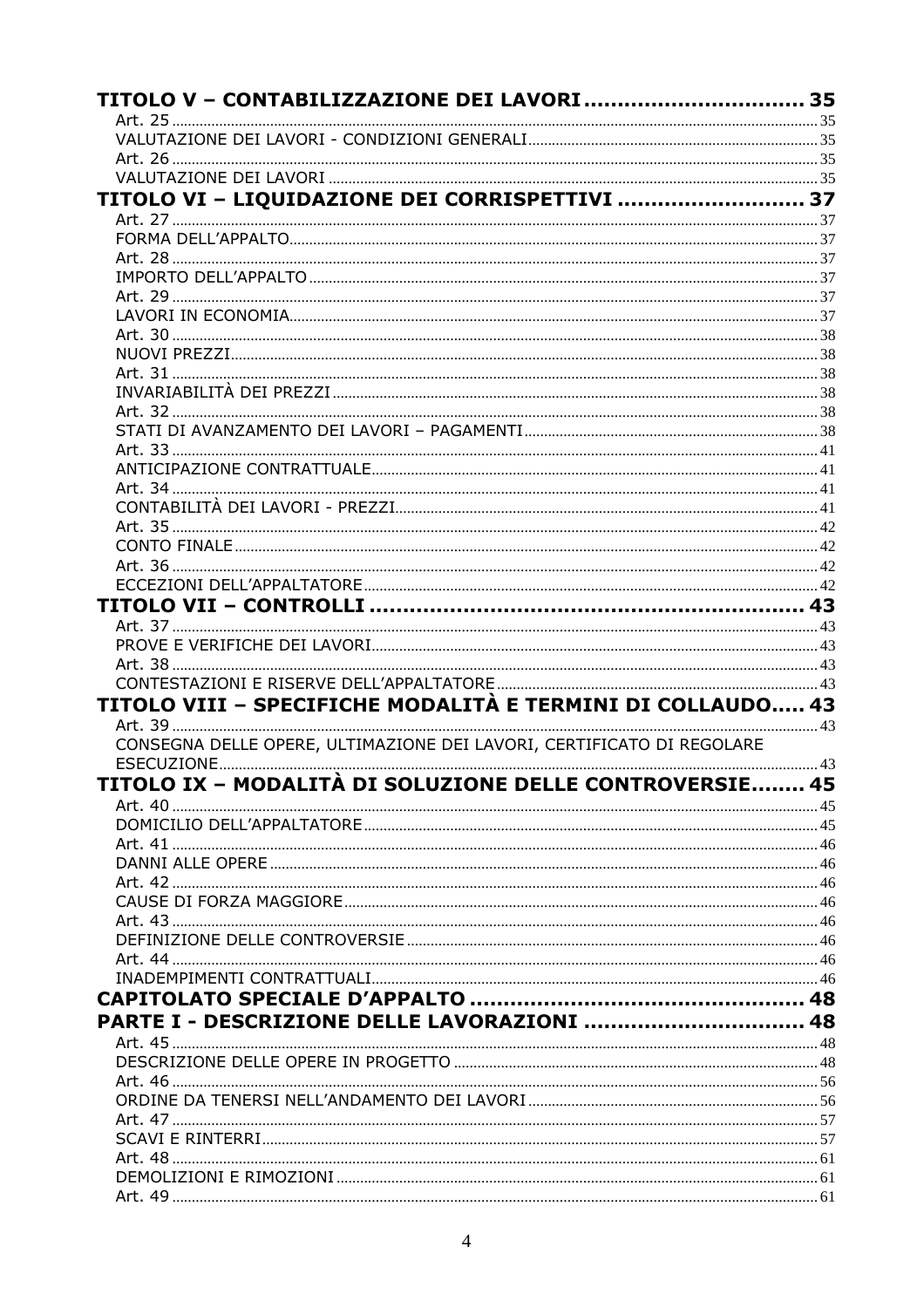| PARTE II - PRESCRIZIONI TECNICHE SUI MATERIALI  79 |  |
|----------------------------------------------------|--|
|                                                    |  |
|                                                    |  |
|                                                    |  |
|                                                    |  |
|                                                    |  |
|                                                    |  |
|                                                    |  |
|                                                    |  |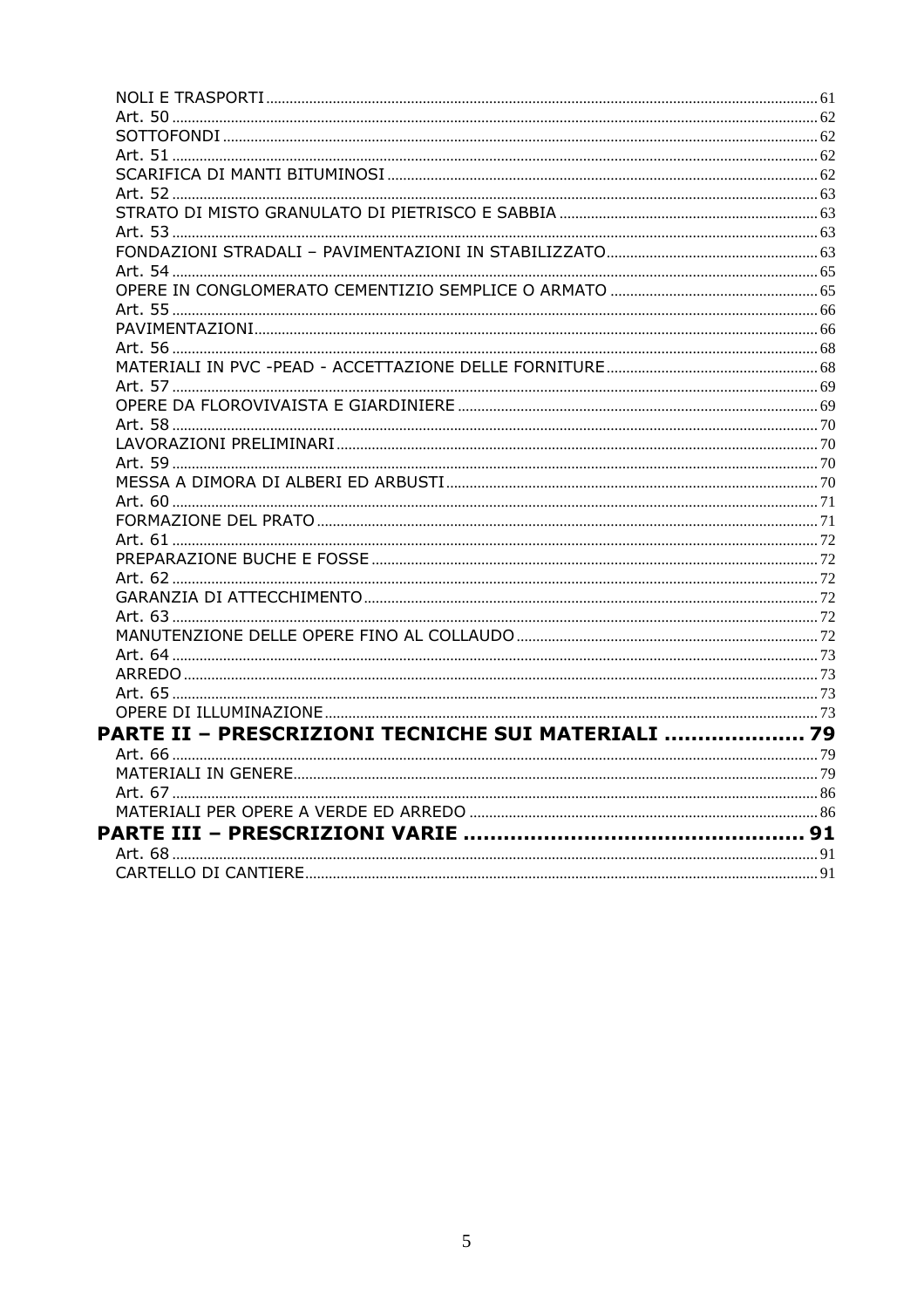### **SCHEMA DI CONTRATTO REPUBBLICA ITALIANA**

#### *Città di Biella Provincia di Biella*

\*\*\*\*\*\*\*\*\*\*\*

Repertorio n° …………… L'anno DUEMILA……. il giorno …………………. del mese di ……………………………….. In Biella, nel palazzo municipale Avanti a me Dott. ………………………….Segretario Generale del Comune di Biella, autorizzato per Legge a rogare gli atti nell'interesse del Comune stesso, sono comparsi i signori: - …………………………. nato a ………………………………. il …………………. e residente in ……………………. che interviene al seguente atto in nome e per conto esclusivo del Comune di Biella nella sua qualità di Dirigente ……………………..………. del Settore Tecnico. (p. IVA del Comune 00221900020) e ……………………….. nato a ………………………………………. il ……………………. E residente in …………………… che interviene al presente atto in qualità di ………………… dell'Impresa …………….. con sede in …………………………via …………………………. (p. IVA dell'Impresa ……………………..……………) I sopra costituiti Signori sono cogniti ed idonei alla loro richiesta di fare a meno di testimoni,

io Ufficiale rogante, non avendo motivo di oppormi, aderisco.

L'Ing./Arch. …………………………. che d'ora in avanti sarà indicato come "Dirigente" mi espone:

- che con determinazione del Dirigente n. …………. in data ………….. si stabiliva di procedere mediante …………………… all'aggiudicazione dei lavori di cui all'oggetto;
- che la gara si è regolarmente svolta in data …………………. con aggiudicazione provvisoria dei lavori all'Impresa ……………….. corrente in …………………………………………
- che con Determinazione del Dirigente n. ………… del ……………………. (pubblicata in data ……….) veniva approvato il relativo verbale di gara con aggiudicazione definitiva dei lavori all' impresa di cui sopra.
- Il Sig. ……………………, legale rappresentante dell' Impresa …………………, dichiara rispondente al vero quanto sin qui esposto dal Dirigente e pertanto fra le parti costituite, dato atto che si è provveduto a quanto previsto dal D. L.vo n. 81/2008 smi ed in materia di accertamenti antimafia

#### **SI CONVIENE E SI STIPULA**

IL COMUNE DI BIELLA e per esso il Dirigente ……………………………………..………… Ing./Arch. …………………………..….. aggiudica all'Impresa ……………………. con sede in ……………………………...., per la quale accetta e si obbliga il Sig. ……………….…………. nella sua qualità ut supra, l'appalto dei lavori di ………………………..

L' appalto viene concesso ed accettato sotto la piena ed incondizionata osservanza delle norme tutte e dei prezzi, dedotti e risultanti da:

Determinazione del Dirigente n. ……… in data ……….. con allegato verbale di gara e offerta dell' Impresa;

Capitolato Speciale d'appalto con Elenco dei Prezzi Unitari;

– …………………………………………..…..;

- estratto del Regolamento di Contabilità (per il pagamento delle spese);
- Piano di sicurezza dei lavoratori;
- n. tavole di disegno;
- documenti che qui si intendono integralmente richiamati e che l'appaltatore ha firmato per accettazione incondizionata.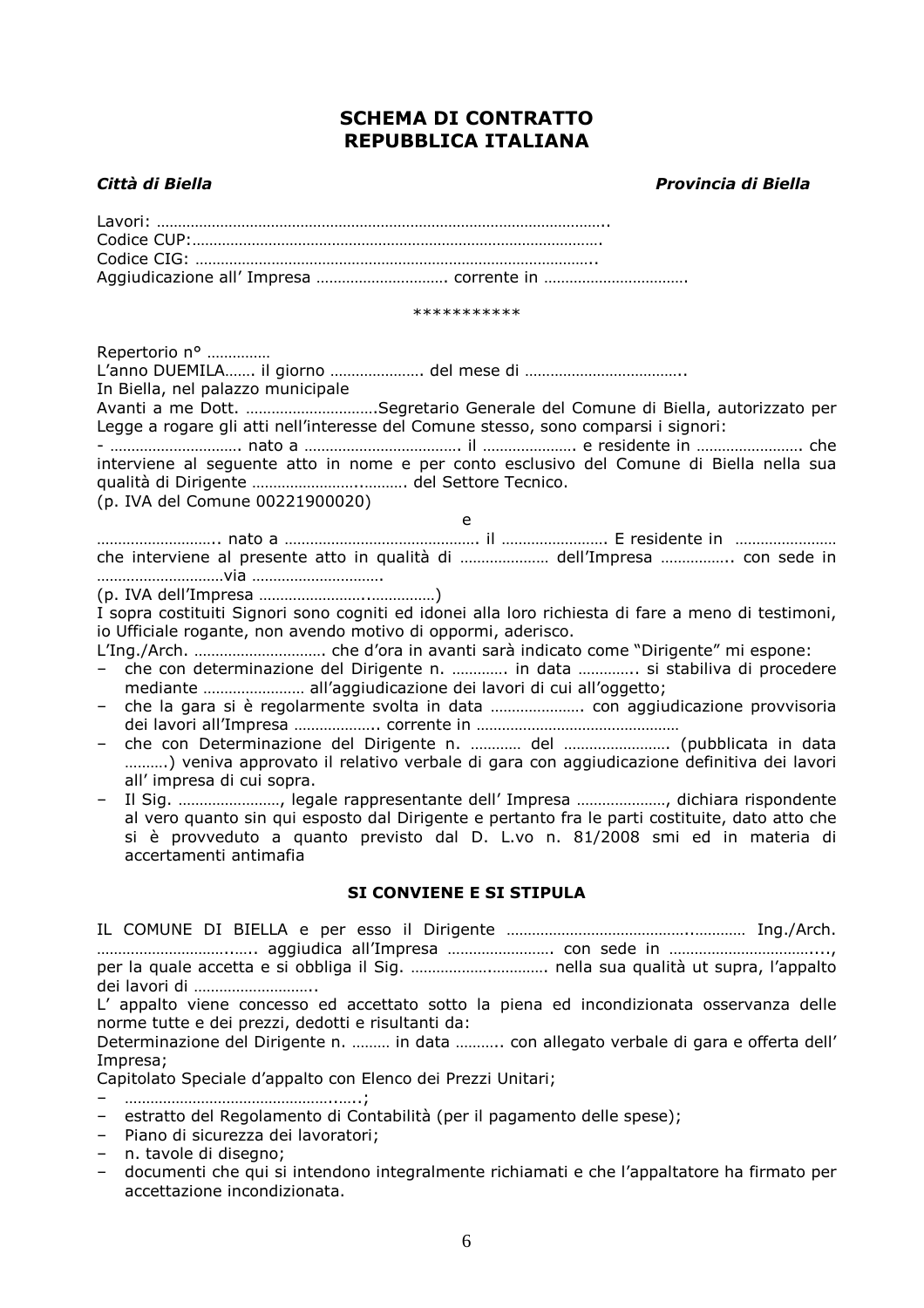Il corrispettivo dovuto dal Comune di Biella all'Impresa ammonta a €uro. …………..………= (€uro …………………………………………………/….)

L' IVA sarà dal committente corrisposta ai sensi di Legge.

I pagamenti saranno effettuati alla persona autorizzata dall'appaltatore, quale risultante dalla dichiarazione allegata, nei termini e con le procedure previste dal sopra richiamato art. 36 del vigente Regolamento di Contabilità.

A garanzia dell'esatto e puntuale adempimento degli obblighi assunti con il presente contratto, l'Impresa aggiudicataria ha prestato la cauzione definitiva di €uro. …………..………= (€uro …………………………………………………/….) mediante ………. n. ………… emessa da ……………………………. , agenzia di ……… in data ……………….

Nel caso di inadempienze contrattuali, l' Amministrazione Comunale avrà il diritto di valersi di propria autorità della cauzione come sopra prestata e l'Impresa contraente dovrà ricostituirla o reintegrarla nel termine che le verrà indicato, a pena di decadenza.

Ai sensi della normativa vigente, è vietata la cessione anche parziale del contratto, pena la sua nullità.

Il presente contratto, il cui corrispettivo è soggetto al pagamento dell'IVA, sarà registrato a tassa fissa, giusto il disposto dell'art. 40 D. L.vo 26/04/1986, n. 131 ovvero…..

Tutte le spese, imposte e tasse, diritti e simili, nonché le denunce fiscali inerenti e conseguenti la stipulazione dell'atto, compresa la sua registrazione, sono ad esclusivo carico dell'Impresa contraente.

Si allegano al presente contratto, per farne parte integrante e sostanziale:

– Determinazione del Dirigente n. ……….. in data ……………..;

- Verbale di gara;
- Offerta dell'impresa;

– Delega di pagamento rilasciata dall'appaltatore.

Del che ho redatto il seguente contratto che, dattiloscritto da persona di mia fiducia in doppio esemplare in bollo, ho letto alle parti le quali, dati per letti gli allegati, parti integranti e sostanziali dell'atto, con me lo approvano e lo sottoscrivono.

#### **L'AGGIUDICATARIO IL DIRIGENTE**

#### **IL SEGRETARIO GENERALE**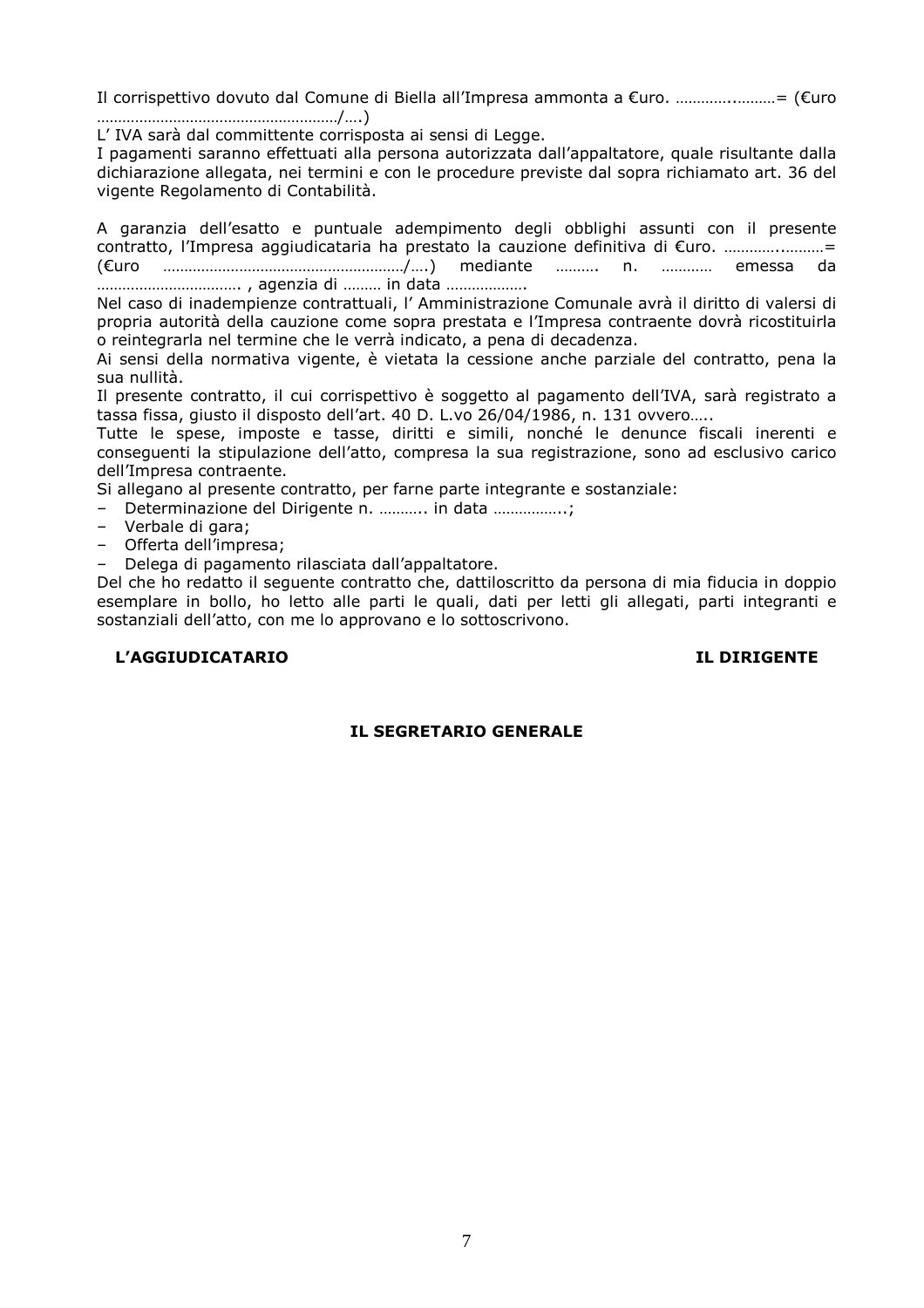#### **TITOLO I – TERMINI DI ESECUZIONE E PENALI**

#### **Art. 1**

#### **DICHIARAZIONE IMPEGNATIVA DELL'APPALTATORE**

L'Appaltatore dovrà accettare le condizioni contenute nel Contratto; dovrà disporre dei mezzi tecnici e finanziari necessari per assolvere agli impegni che ne derivano.

L'Appaltatore dovrà aver preso visione delle aree di lavoro e dei disegni di progetto e di essere perfettamente edotto di tutte le condizioni tecniche ed economiche necessarie per una corretta valutazione dell'Appalto.

Nel presentare l'offerta l'Appaltatore dichiara (art. 106, comma 2 Regolamento Generale) di avere esaminato gli elaborati progettuali, compreso il computo metrico, di essersi recato sul luogo dove debbono eseguirsi i lavori e nelle aree adiacenti e di avere valutato l'influenza e gli oneri conseguenti sull'andamento e sul costo dei lavori, e pertanto di:

- a) aver preso conoscenza delle condizioni locali, della viabilità di accesso, delle cave eventualmente necessarie e delle discariche autorizzate, nonché di tutte le circostanze generali e particolari suscettibili di influire sulla determinazione dei prezzi, sulle condizioni contrattuali e sull'esecuzione dei lavori e di aver giudicato i lavori stessi realizzabili, gli elaborati progettuali adeguati ed i prezzi nel loro complesso remunerativi e tali da consentire il ribasso offerto. La dichiarazione conterrà l'attestazione di aver effettuato una verifica della disponibilità della mano d'opera nonché delle attrezzature adeguate ai lavori da appaltare;
- b) di essere a conoscenza delle finalità che l'Amministrazione intende perseguire con la realizzazione dei lavori e di concordare espressamente che l'opera riveste il carattere di pubblica utilità, e ciò soprattutto riguardo al rispetto del tempo utile per l'ultimazione dei lavori di cui l'apposito articolo.

L'Appaltatore non potrà quindi eccepire, durante l'esecuzione dei lavori, la mancata conoscenza di elementi non valutati, tranne che tali elementi si configurino come cause di forza maggiore contemplate dal Codice Civile (e non escluse da altre norme del presente capitolato) o si riferiscano a condizioni soggette a possibili modifiche espressamente previste nel contratto.

Salvo quanto previsto dal presente capitolato e dal contratto, l'esecuzione dell'opera in oggetto è disciplinata da tutte le disposizioni vigenti in materia.

Le parti si impegnano comunque all'osservanza:

a) delle leggi, decreti, regolamenti e circolari emanati e vigenti alla data di esecuzione dei lavori;

b) delle leggi, decreti, regolamenti e circolari emanati e vigenti nella Regione, Provincia e Comune in cui si esegue l'appalto;

c) delle norme tecniche e decreti di applicazione;

d) delle leggi e normative sulla sicurezza, tutela dei lavoratori, prevenzione infortuni ed incendi;

e) di tutta la normativa tecnica vigente e di quella citata dal presente capitolato (nonché delle norme CNR, CEI, UNI ed altre specifiche europee espressamente adottate);

f) dell'Elenco prezzi unitari allegato al contratto;

g) dei disegni di progetto esecutivo;

Resta tuttavia stabilito che la Direzione dei Lavori potrà fornire in qualsiasi momento, durante il corso dei lavori, disegni, specifiche e particolari conformi al progetto originale e relativi alle opere da svolgere, anche se non espressamente citati nel presente capitolato; tali elaborati potranno essere utilizzati soltanto per favorire una migliore comprensione di dettaglio di alcune parti specifiche dell'opera già definite nei disegni contrattuali.

#### **Art. 2**

#### **OGGETTO DELL'APPALTO**

L'Appalto ha per oggetto i lavori, i noli, le somministrazioni e le forniture occorrenti per il Progetto di **riqualificazione e arredo urbano in Piazza Curiel**, come risultanti dalle planimetrie catastali esistenti e consultabili presso la Divisione Tecnica Comunale, dagli elaborati grafici di progetto redatto dall'U.T. Comunale Ufficio Arredo Urbano e come descritti nel presente Capitolato.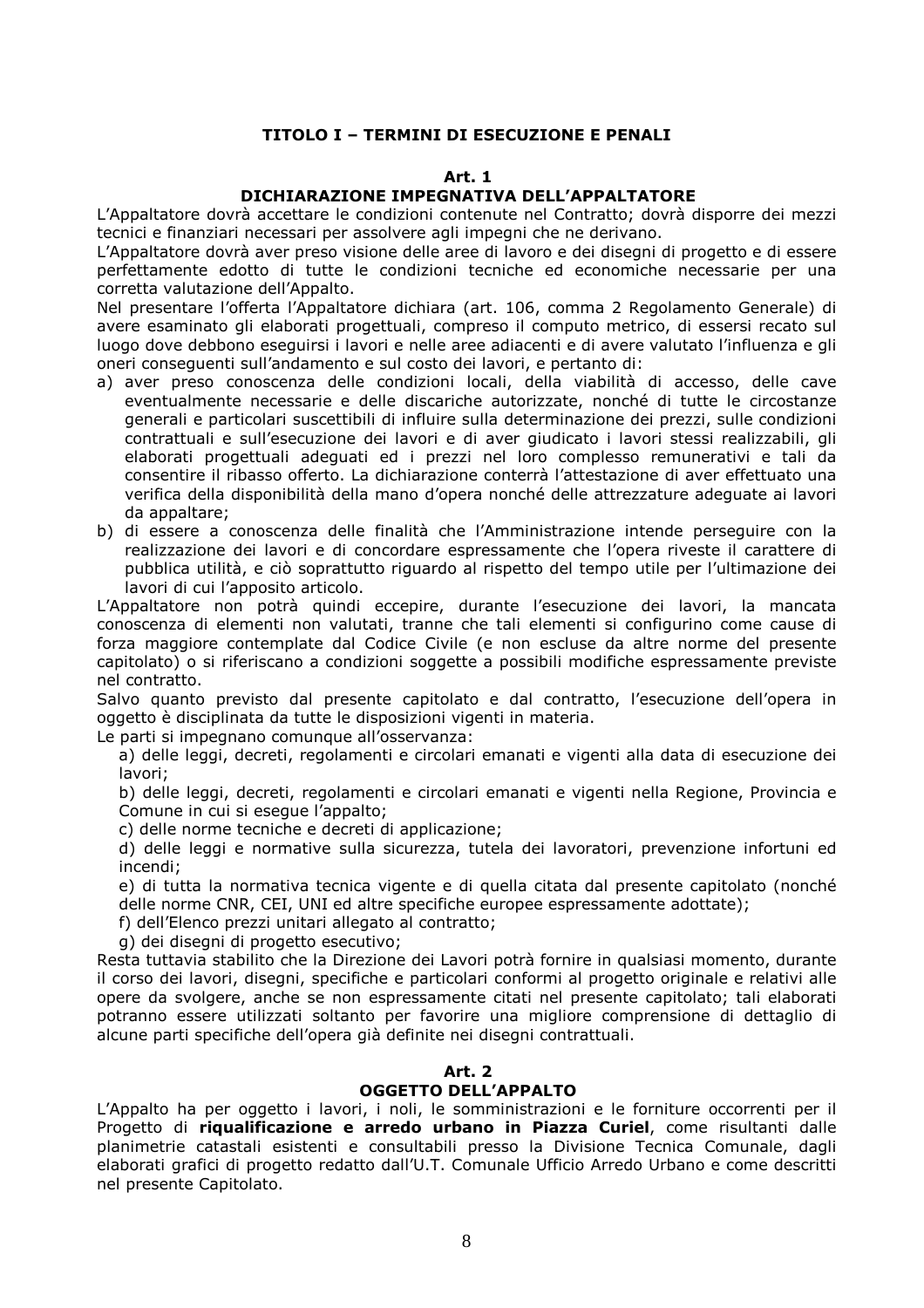L'appalto è concesso ed accettato sotto l'osservanza piena, assoluta, inderogabile ed inscindibile delle norme, condizioni, patti, obblighi, oneri e modalità dedotti e risultanti dal capitolato speciale d'appalto, nonché delle previsioni delle tavole grafiche progettuali, che l'impresa dichiara di conoscere ed accettare e che qui si intendono integralmente riportati e trascritti con rinuncia a qualsiasi contraria eccezione.

#### Documenti che fanno parte del contratto

Fanno parte integrante e sostanziale del contratto d'appalto, ancorché non materialmente allegati:

a) il capitolato generale d'appalto approvato con decreto ministeriale 19 aprile 2000, n. 145, per quanto non in contrasto con il presente Capitolato speciale o non previsto da quest'ultimo; b) il presente Capitolato speciale;

c) tutti gli elaborati grafici e gli altri atti del progetto esecutivo, ivi compresi i particolari costruttivi, i progetti delle strutture e degli impianti;

d) l'elenco dei prezzi unitari;

e) il piano di sicurezza e di coordinamento di cui al Decreto n. 81 del 2008 nonché le proposte integrative al predetto piano di cui all'articolo 131, comma 2, lettera a), del Codice dei contratti e all'articolo 100, comma 5, del Decreto n. 81 del 2008, se accolte dal coordinatore per la sicurezza;

f) il piano operativo di sicurezza di cui all'articolo 131, comma 2, lettera c), del Codice dei contratti, all'articolo 89, comma 1, lettera h), del Decreto n. 81 del 2008 e al punto 3.2 dell'allegato XV allo stesso decreto;

g) il cronoprogramma di cui all'articolo 40 del Regolamento generale;

h) le polizze di garanzia di cui agli articoli 35 e 37.

Sono contrattualmente vincolanti tutte le leggi e le norme vigenti in materia di lavori pubblici e in particolare:

a) il Codice dei contratti;

b) il Regolamento generale, per quanto applicabile;

c) il decreto legislativo n. 81 del 2008, con i relativi allegati.

3. Non fanno invece parte del contratto e sono estranei ai rapporti negoziali:

Capitolato speciale d'appalto – Appalto art. 53, comma 2, lettera a), d.lgs. n. 163 del 2006 – Contratto a misura

a) il computo metrico e il computo metrico estimativo;

b) le tabelle di riepilogo dei lavori e la loro suddivisione per categorie omogenee, ancorché inserite e

integranti il presente Capitolato speciale; esse hanno efficacia limitatamente ai fini dell'aggiudicazione

per la determinazione dei requisiti speciali degli esecutori e ai fini della valutazione delle addizioni o

diminuzioni dei lavori di cui all'articolo 132 del Codice dei contratti;

c) le quantità delle singole voci elementari rilevabili dagli atti progettuali e da qualsiasi altro loro allegato.

Le gravi e ripetute violazioni dei piani stessi da parte dell'appaltatore, previa formale costituzione in mora dell'interessato, costituiscono causa di risoluzione del contratto.

Il contenuto dei documenti di progetto deve essere ritenuto esplicativo al fine di consentire all'Appaltatore di valutare l'oggetto dei lavori ed in nessun caso limitativo per quanto riguarda lo scopo del lavoro. Deve pertanto intendersi compreso nell'Appalto anche quanto non espressamente indicato ma comunque necessario per la realizzazione delle diverse opere.

Le opere saranno eseguite a perfetta regola d'arte, saranno finite in ogni parte e dovranno risultare atte allo scopo cui sono destinate, scopo del quale l'Appaltatore dichiara di essere a perfetta conoscenza.

#### Interpretazione del contratto e del capitolato speciale d'appalto

In caso di discordanza tra i vari elaborati di progetto vale la soluzione più aderente alle finalità per le quali il lavoro è stato progettato e comunque quella meglio rispondente ai criteri di ragionevolezza e di buona tecnica esecutiva.

In caso di norme del presente Capitolato speciale tra loro non compatibili o apparentemente non compatibili, trovano applicazione in primo luogo le norme eccezionali o quelle che fanno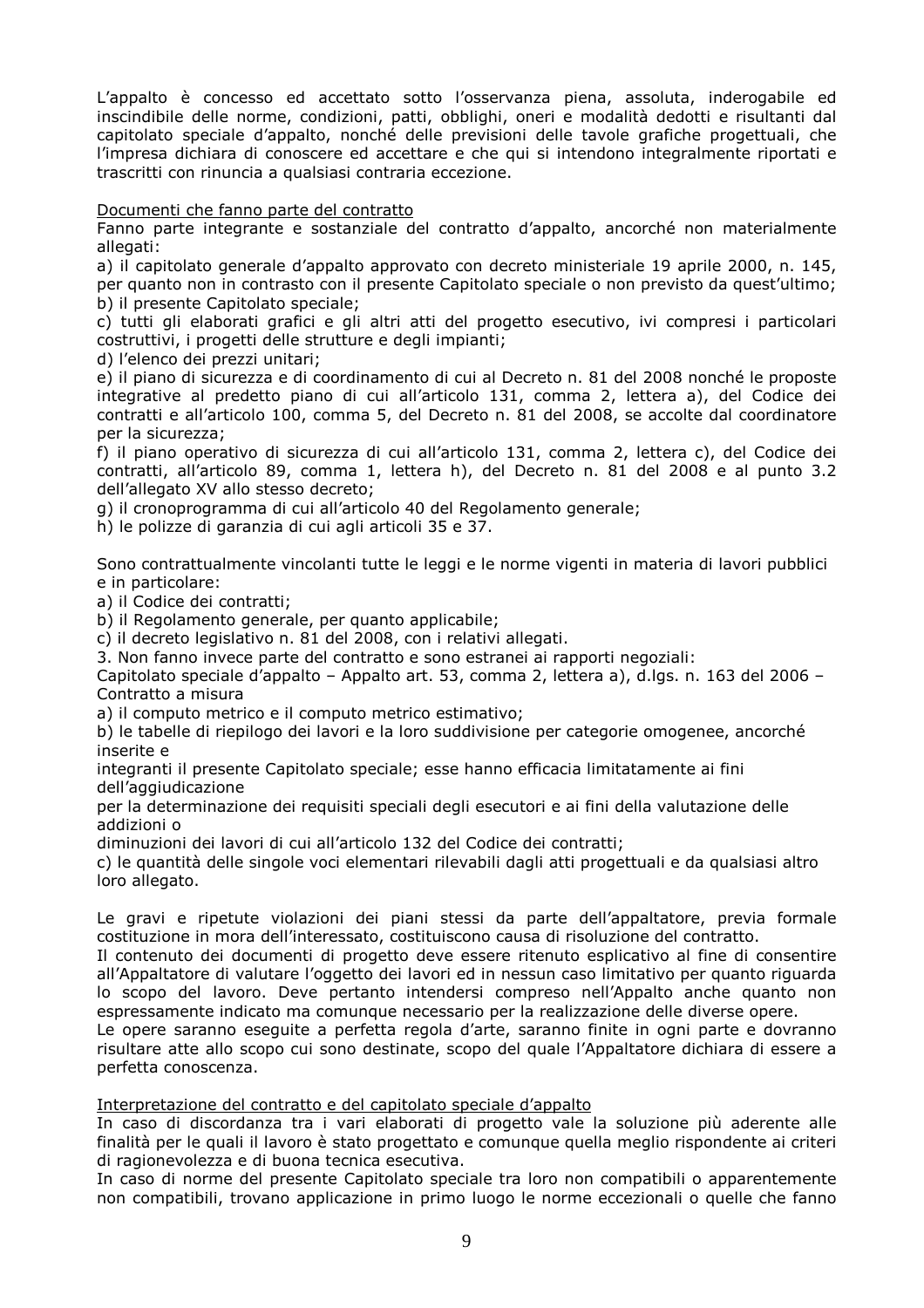eccezione a regole generali, in secondo luogo quelle maggiormente conformi alle disposizioni legislative o regolamentari oppure all'ordinamento giuridico, in terzo luogo quelle di maggior dettaglio e infine quelle di carattere ordinario.

 L'interpretazione delle clausole contrattuali, così come delle disposizioni del presente Capitolato speciale, è fatta tenendo conto delle finalità del contratto e dei risultati ricercati con l'attuazione del progetto approvato; per ogni altra evenienza trovano applicazione gli articoli da 1362 a 1369 del codice civile.

Ovunque nel presente Capitolato si preveda la presenza di raggruppamenti temporanei e consorzi ordinari, la relativa disciplina si applica anche agli appaltatori organizzati in aggregazioni tra imprese aderenti ad un contratto di rete, nei limiti della compatibilità con tale forma organizzativa.

L'esecuzione dei lavori è sempre e comunque effettuata secondo le regole dell'arte e l'appaltatore deve conformarsi alla massima diligenza nell'adempimento dei propri obblighi; trova sempre applicazione l'articolo 1374 del codice civile.

Anche ai fini dell'articolo 3, comma 5, della legge n. 136 del 2010 e dell'articolo 65, comma 4, sono stati acquisiti i seguenti codici:

Codice identificativo della gara (CIG) Codice Unico di Progetto (CUP)

6. Nel presente Capitolato sono assunte le seguenti definizioni:

a) Codice dei contratti: il decreto legislativo 12 aprile 2006, n. 163;

b) Regolamento generale: il decreto del Presidente della Repubblica 5 ottobre 2010, n. 207 - Regolamento di esecuzione ed attuazione del Codice dei contratti pubblici;

c) Capitolato generale: il capitolato generale d'appalto approvato con decreto ministeriale 19 aprile 2000, n. 145;

d) Decreto n. 81 del 2008: il decreto legislativo 9 aprile 2008, n. 81, Attuazione dell'articolo 1 della

legge 3 agosto 2007, n. 123, in materia di tutela della salute e della sicurezza nei luoghi di lavoro;

e) Stazione appaltante: il soggetto giuridico che indice l'appalto e che sottoscriverà il contratto; qualora l'appalto sia indetto da una Centrale di committenza, per Stazione appaltante si intende l'Amministrazione aggiudicatrice, l'Organismo pubblico o il soggetto, comunque denominato ai sensi dell'articolo 32 del Codice dei contratti, che sottoscriverà il contratto;

f) Appaltatore: il soggetto giuridico (singolo, raggruppato o consorziato), comunque denominato ai

sensi dell'articolo 34 del Codice dei contratti, che si è aggiudicato il contratto;

g) RUP: Responsabile unico del procedimento di cui all'articolo 10 del Codice dei contratti e agli articoli 9 e 10 del Regolamento generale;

h) DL: l'ufficio di direzione dei lavori, titolare della direzione dei lavori, di cui è responsabile il direttore dei lavori, tecnico incaricato dalla Stazione appaltante, ai sensi dell'articolo 130 del Codice dei contratti e degli articoli da 147 a 149 del Regolamento;

i) DURC: il Documento unico di regolarità contributiva previsto dagli articoli 6 e 196 del Regolamento generale;

l) SOA: l'attestazione SOA che comprova la qualificazione per una o più categorie, nelle pertinenti classifiche, rilasciata da una Società Organismo di Attestazione, in applicazione dell'articolo 40 del Codice dei contratti e degli articoli da 60 a 96 del Regolamento generale;

m) PSC: il Piano di sicurezza e di coordinamento di cui all'articolo 100 del Decreto n. 81 del 2008;

n) POS: il Piano operativo di sicurezza di cui all'articolo 131, comma 1, lettera c), del Codice dei contratti e agli articoli 89, comma 1, lettera h) e 96, comma 1, lettera g), del Decreto n. 81 del 2001;

o) Costo del personale (anche CP): il costo cumulato del personale impiegato, detto anche costo del lavoro, stimato dalla Stazione appaltante sulla base della contrattazione collettiva nazionale e della contrattazione integrativa, comprensivo degli oneri previdenziali e assicurativi, al netto delle spese generali e degli utili d'impresa, di cui all'articolo 39, comma 3, del Regolamento, agli articoli 82, comma 3-bis, 86, comma 3-bis, e 89, comma 3, del Codice dei contratti, nonché all'articolo 26, comma 6, del Decreto n. 81 del 2008;

p) Costi di sicurezza aziendali (anche CS): i costi che deve sostenere l'Appaltatore per l'adempimento alle misure di sicurezza aziendali, specifiche proprie dell'impresa, connesse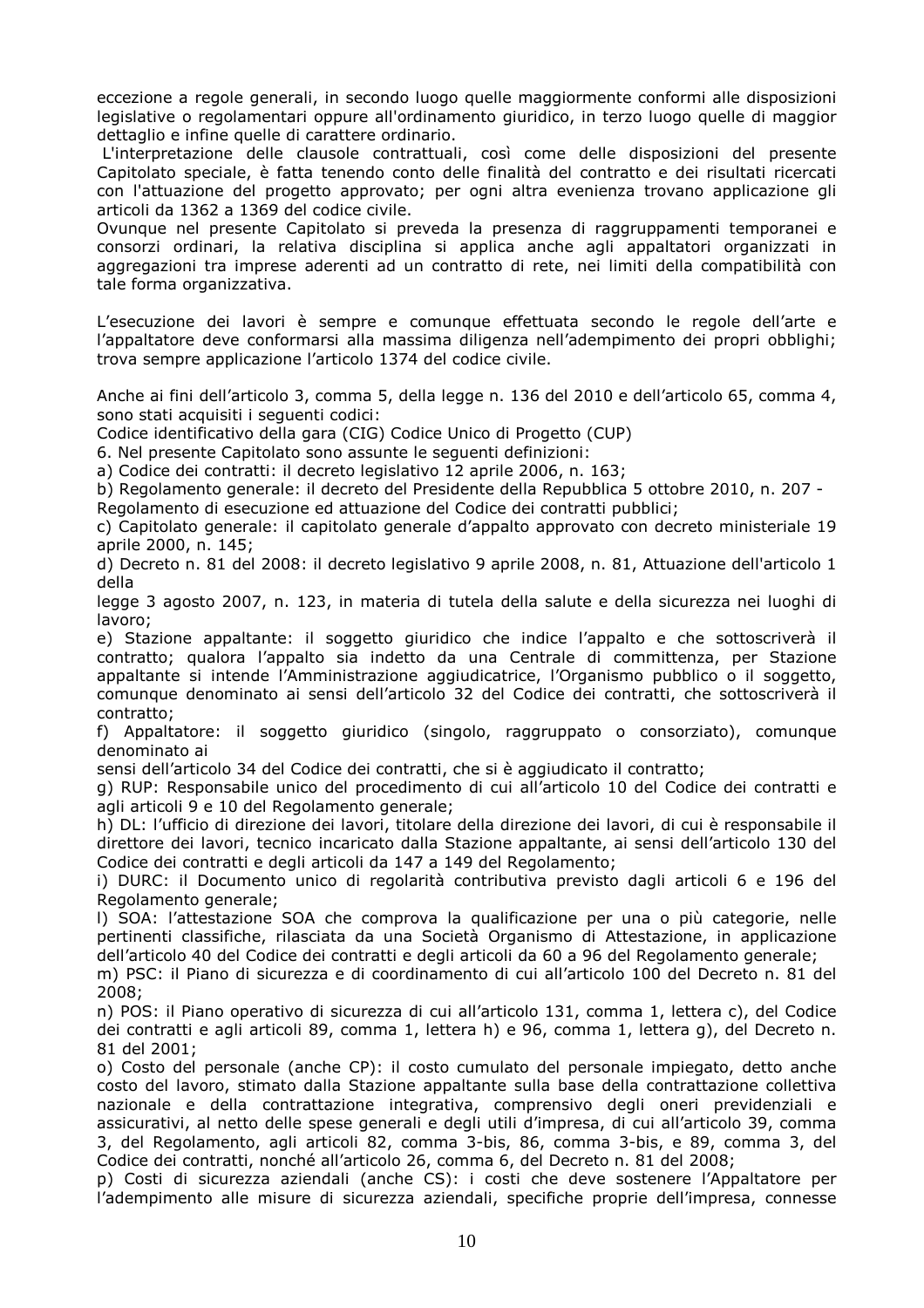direttamente alla propria attività lavorativa e remunerati all'interno del corrispettivo previsto per le singole lavorazioni, nonché per l'eliminazione o la riduzione dei rischi previsti dal Documento di valutazione dei rischi, di cui all'articolo 32, comma 4, lettera o), del Regolamento, agli articoli 82, comma 3-bis, 86, comma 3-bis, 87, comma 4, secondo periodo, del Codice dei contratti, nonché all'articolo 26, comma 3, quinto periodo e comma 6, del Decreto n. 81 del 2008;

q) Oneri di sicurezza (anche OS): gli oneri per l'attuazione del PSC, relativi ai rischi da interferenza e ai rischi particolari del cantiere oggetto di intervento, di cui all'articolo 16, comma 1, lettera a.2), del Regolamento, agli articoli 86, comma 3-ter, 87, comma 4, primo periodo, e 131, del Codice dei contratti, nonché all'articolo 26, commi 3, primi quattro periodi, 3-ter e 5, del Decreto n. 81 del 2008 e al Capo 4 dell'allegato XV allo stesso Decreto n. 81; di norma individuati nella tabella "Stima dei costi della sicurezza" del Modello per la redazione del PSC allegato II al decreto interministeriale 9 settembre 2014 (in G.U.R.I n. 212 del 12 settembre 2014).

#### **Art. 3 FORMA E PRINCIPALI DIMENSIONI DELLE OPERE. AMMONTARE DELL'APPALTO**

L'ubicazione, la forma, il numero e le principali dimensioni delle opere oggetto dell'appalto risultano dai disegni e dalle specifiche tecniche richiamati nel contratto di cui formano parte integrante, salvo quanto verrà meglio precisato in sede esecutiva dalla Direzione dei Lavori. Il presente progetto consiste in interventi di:

- Realizzazione di pavimentazioni in pietra (lastre, ciottoli, cubetti, smolleri) per sedi viarie e per zone pedonali e marciapiedi, con elementi lapidei decorativi;
- installazione di nuovi sistemi di illuminazione pubblica compresa fornitura e posa di tubazioni e pozzetti necessari (per rondò, per slargo, per il tratto di mura delle antiche fortificazioni e lungo il fronte ovest);
- fornitura e posa di elementi di arredo (barriere salva pedoni, griglie salvapiante in ghisa);
- Installazione di sottoservizi (reti reflui, fibra ottica);
- Realizzazione di fontana artistica in ghisa (fronte est);
- Fornitura e posa di tubazioni, pozzetti e chiusini in ghisa e in pietra (tra le carradore sulla strada) per raccolta acque meteoriche;
- Sistemazione dell'arredo verde, costituito essenzialmente da un filare alberato sul fronte occidentale e dall'aiuola spartitraffico sulla Via Ivrea decorata con arbusti tappezzanti.

| <b>RIEPILOGO</b>                                                                | <b>Opere finite</b> |            | Mano d'opera |            | Oneri<br>sicurezza |           | Importo<br>Totale |            | <b>Categorie</b>         |
|---------------------------------------------------------------------------------|---------------------|------------|--------------|------------|--------------------|-----------|-------------------|------------|--------------------------|
| <b>OPERE DI</b><br><b>SISTEMAZIONE</b><br><b>ESTERNA E DI</b><br>PAVIMENTAZIONE | €                   | 167.232,17 | €            | 72.650,67  | €                  | 8.279,94  | €                 | 175.512,11 | OG3<br><b>PREVALENTE</b> |
| <b>OPERE DI</b><br><b>ILLUMINAZIONE</b>                                         | €                   | 45.532,55  | €            | 13.223,00  | €                  | 1.167,55  | €                 | 46.700,10  | <b>OS 30</b>             |
| <b>OPERE FOGNARIE</b>                                                           | €                   | 9.868,92   | €            | 3.423,80   | €                  | 254.14    | €                 | 10.123,06  | OG 6                     |
| <b>OPERE D'ARREDO,</b><br><b>DA GIARDINIERE E</b><br><b>FLOROVIVAISTA</b>       | €                   | 59.996,77  | €            | 16.671,11  | €                  | 1.731,92  | €                 | 61.728,69  | <b>OS 24</b>             |
| <b>AREA GIOCHI</b>                                                              | €                   | 50.700,00  | €            | 15.180,00  | €                  | 1.300,00  | €                 | 52.000,00  |                          |
| <b>IMPORTO TOTALE</b>                                                           | €                   | 333.330,41 | €            | 121.148.58 | €                  | 12.733.55 | €                 | 346.063.96 |                          |

L'importo Totale dei lavori ammonta a **€uro € 346.063,96** (€uro trecentoquarantaseimila sessantatrevirgolanovantasei) oltre Iva 22%, così suddivisi: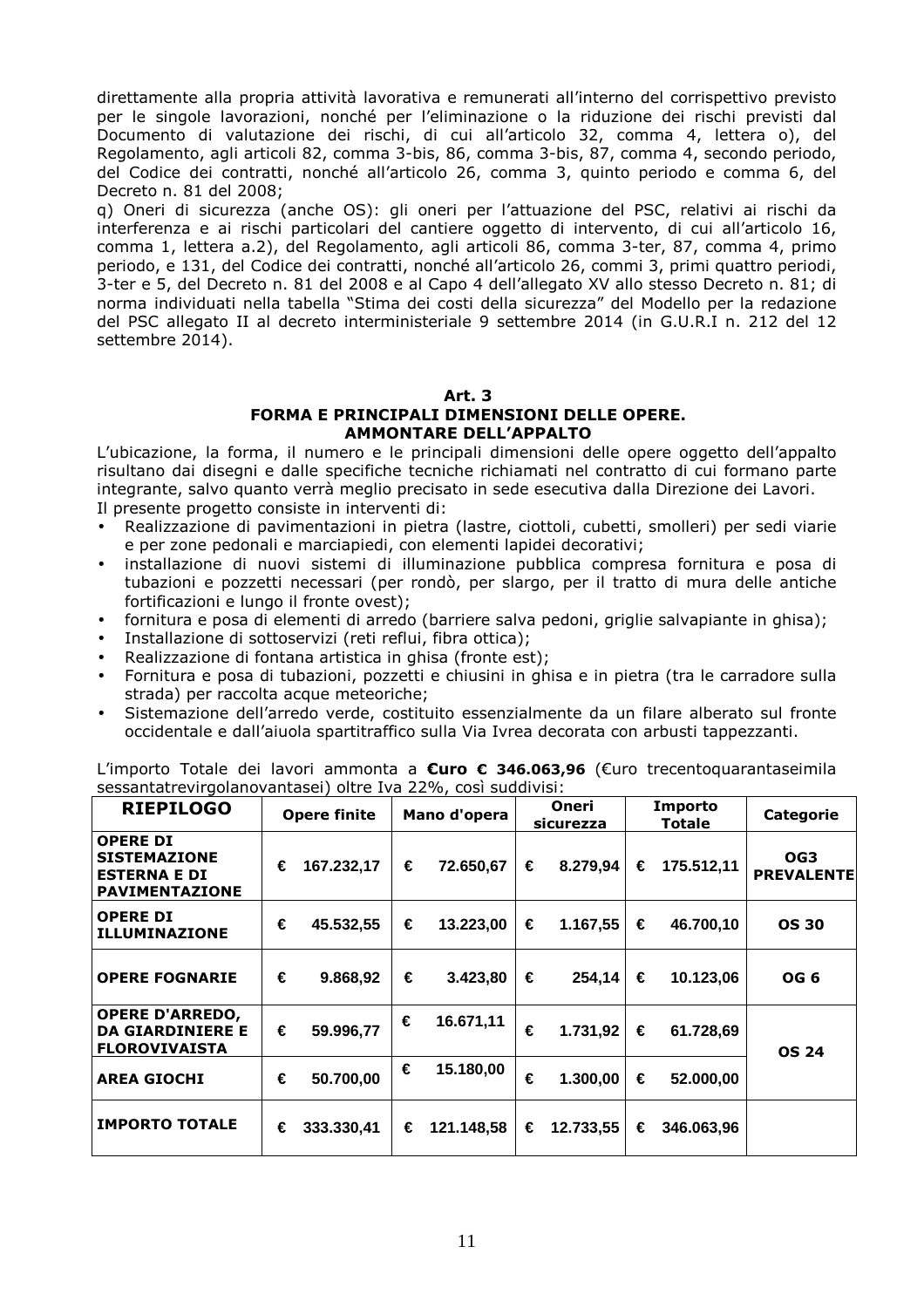Ai sensi degli articoli 61 e 107 del Regolamento di esecuzione e attuazione del D.Lgs 163/2006 approvato con D.P.R. 207/2010 e in conformità all'allegato "A" al predetto regolamento, i lavori sono classificabili nella categoria prevalente di opere **"OG3".** 

Le indicazioni di cui sopra, nonché quelle di cui ai precedenti articoli ed i disegni da allegare al contratto, debbono ritenersi come atti ad individuare la consistenza qualitativa e quantitativa delle opere comprese nell'Appalto.

La stazione appaltante si riserva comunque l'insindacabile facoltà di introdurre nelle opere stesse, sia all'atto della consegna dei lavori sia in sede di esecuzione, quelle varianti che riterrà opportune nell'interesse della buona riuscita e dell'economia dei lavori, senza che l'Appaltatore possa da ciò trarre motivi per avanzare pretese di compensi e indennizzi di qualsiasi natura e specie non stabiliti nel presente Capitolato e sempre che l'importo complessivo dei lavori resti nei limiti previsti dal Capitolato Generale d'Appalto.

Il contratto è stipulato "**a corpo e a misura**" ai sensi dell'articolo 53 del Codice dei contratti, e dell'articolo 43 del Regolamento generale.

L'importo del contratto può variare, in aumento o in diminuzione, in base alle quantità effettivamente eseguite, fermi restando i limiti di cui all'articolo 132 del Codice dei contratti e le condizioni previste dal presente Capitolato speciale.

I prezzi dell'elenco prezzi unitari di cui agli articoli 32 e 41 del Regolamento generale, ai quali si applica il ribasso percentuale offerto dall'appaltatore in sede di gara, costituiscono l'«elenco dei prezzi unitari» da applicare alle singole quantità eseguite.

I prezzi contrattuali sono vincolanti anche per la definizione, valutazione e contabilizzazione di eventuali varianti, addizioni o detrazioni in corso d'opera, se ammissibili ed ordinate o autorizzate ai sensi dell'articolo 132 del Codice dei contratti.

Il contratto dovrà essere stipulato, a pena di nullità, con atto pubblico notarile informatico, ovvero, in modalità elettronica secondo le norme vigenti per la Stazione appaltante, in forma pubblica amministrativa a cura dell'Ufficiale rogante dell'amministrazione aggiudicatrice o mediante scrittura privata.

#### **Art. 4 RISERVATEZZA DEL CONTRATTO**

Il Contratto, come pure i suoi allegati, devono essere considerati riservati fra le parti.

Ogni informazione o documento che divenga noto in conseguenza od in occasione dell'esecuzione del Contratto, non potrà essere rivelato a terzi senza il preventivo accordo fra le parti.

In particolare l'Appaltatore non può divulgare notizie, disegni e fotografie riguardanti le opere oggetto dell'Appalto né autorizzare terzi a farlo.

### **Art. 5**

#### **PENALI**

L'Appaltatore, nel caso di ritardato adempimento degli obblighi contrattuali per il maggior tempo impiegato nell'esecuzione dei lavori oltre il termine contrattuale ovvero oltre le singole scadenze fissate nel programma temporale dei lavori, salvo il caso di ritardo a lui non imputabile e riconosciuto dal Direttore dei Lavori, dovrà sottostare ad una penale pecuniaria stabilita nella misura di *€uro 150,00 (centocinquanta €uro)* per ogni giorno di ritardo, secondo le modalità di cui all'art. 145 D.P.R. 207/2010.

Detta penale trova applicazione anche in caso di ritardo nell'inizio dei lavori, nella ripresa dei lavori seguente un verbale di sospensione e nel rispetto delle soglie temporali intermedie fissate nell'apposito programma temporale dei lavori, in proporzione ai lavori non ancora eseguiti. In particolare detta penale trova applicazione anche in caso di ritardo:

a) nell'inizio dei lavori rispetto alla data fissata dalla DL per la consegna degli stessi;

b) nell'inizio dei lavori per mancata consegna o per inefficacia del verbale di consegna imputabili all'appaltatore che non abbia effettuato gli adempimenti prescritti;

c) nella ripresa dei lavori seguente un verbale di sospensione, rispetto alla data fissata dalla DL;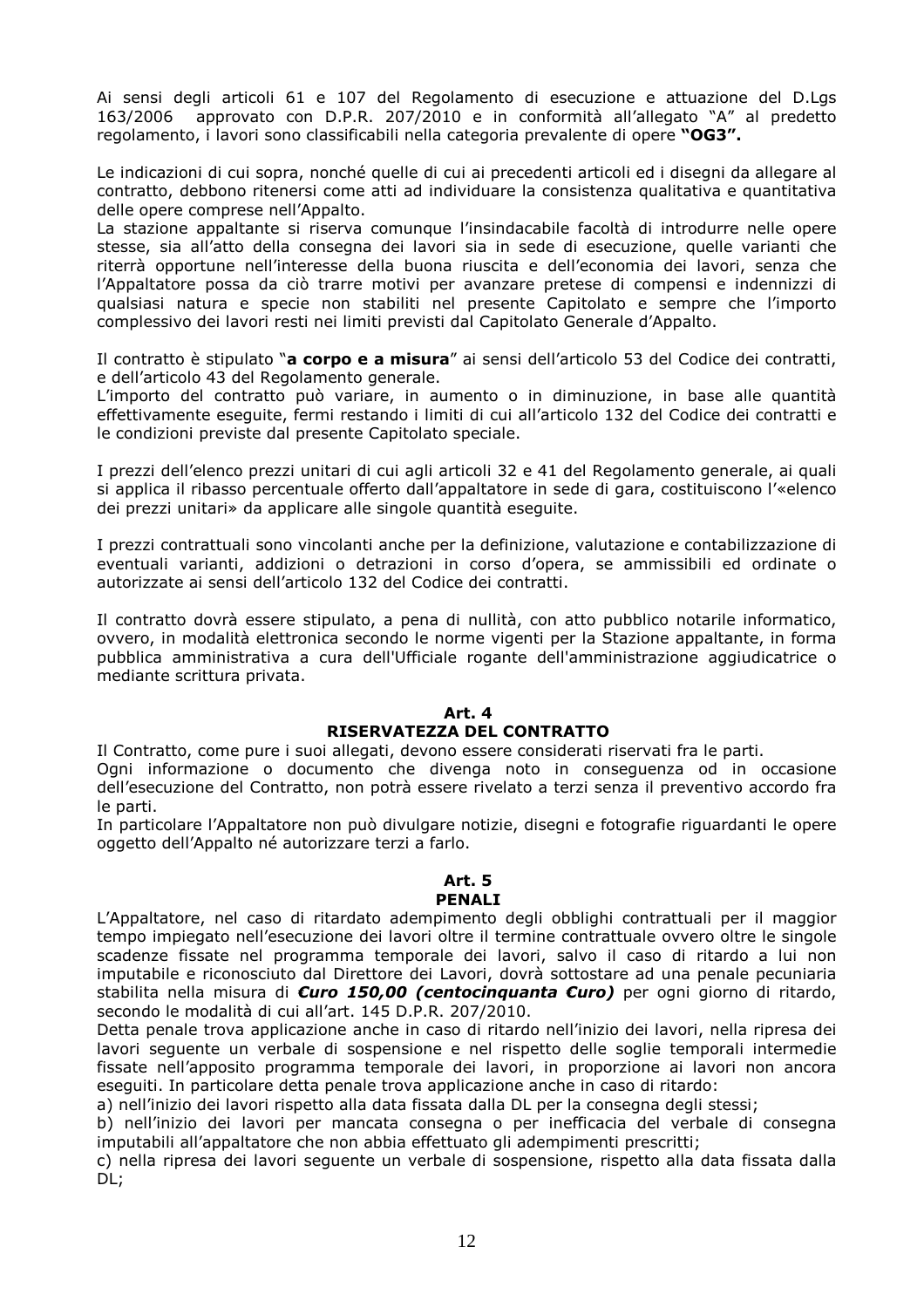d) nel rispetto dei termini imposti dalla DL per il ripristino di lavori non accettabili o danneggiati.

La penale irrogata è disapplicata se l'appaltatore, in seguito all'andamento imposto ai lavori, rispetta la prima soglia temporale successiva fissata nel programma esecutivo dei lavori.

Tutte le fattispecie di ritardi sono segnalate tempestivamente e dettagliatamente al RUP da parte della DL, immediatamente al verificarsi della relativa condizione, con la relativa quantificazione temporale; sulla base delle predette indicazioni le penali sono applicate in sede di conto finale ai fini della verifica in sede di regolare esecuzione.

L'importo complessivo delle penali determinate non può superare il 10% (dieci per cento) dell'importo contrattuale; se i ritardi sono tali da comportare una penale di importo superiore alla predetta percentuale si procede alla risoluzione dle contratto nei termini previsti dall'art. 136 del D.Lgs 163/2006 smi. .

L'applicazione delle penali non pregiudica il risarcimento di eventuali danni o ulteriori oneri sostenuti dalla Stazione appaltante a causa dei ritardi.

#### **Art. 6 DIFESA AMBIENTALE**

L'Appaltatore si impegna, nel corso dello svolgimento dei lavori, a salvaguardare l'integrità dell'ambiente, rispettando le norme attualmente vigenti in materia ed adottando tutte le precauzioni possibili per evitare danni di ogni genere.

In particolare, nell'esecuzione delle opere, deve provvedere a:

- $\triangleright$  evitare l'inquinamento delle falde e delle acque superficiali:
- $\triangleright$  effettuare lo scarico dei materiali solo nelle discariche autorizzate:
- segnalare tempestivamente alla S.A. ed al Direttore dei Lavori il ritrovamento, nel corso dei lavori di scavo, di opere sotterranee che possano provocare rischi di inquinamento o materiali contaminati.

#### **Art. 7**

#### **TRATTAMENTO DEI DATI PERSONALI**

Ai fini e per gli effetti della legge 675/96 s.m.i. la S.A. si riserva il diritto di inserire il nominativo dell'Impresa appaltatrice nell'elenco dei propri clienti ai fini dello svolgimento dei futuri rapporti contrattuali e commerciali, in base all'art. 12, comma 1, lett. b) della legge citata.

L'Appaltatore potrà in ogni momento esercitare i diritti previsti dall'art. 13 della legge citata; in particolare potrà chiedere la modifica e la cancellazione dei propri dati.

#### **Art.8 OSSERVANZA DEGLI OBBLIGHI CONTRATTUALI**

Qualora vengano accertati comportamenti dall'appaltatore che concretano grave inadempimento delle obbligazioni del contratto tale da compromettere la buona riuscita dei lavori, o lo stessa si renda colpevole di grave negligenza o frode, o ritardi i lavori per sua negligenza rispetto alle previsioni, ai sensi e con le procedure di cui all'art. 136 del D.Lgs. 163/2006, si procederà alla risoluzione del contratto di appalto e l'Amministrazione potrà prendere possesso dei lavori ed anche affidare ad altra Ditta la prosecuzione.

L'Appaltatore resterà responsabile dei danni, ivi compresi quelli derivanti dal riappalto, delle perdite che derivassero all'Amministrazione dalla risoluzione del contratto, la quale, per la copertura dei medesimi, si rivarrà sulle somme che dovessero ancora essere corrisposte all'Appaltatore o sul deposito cauzionale.

Ai sensi dell'art. 134 del D.Lgs. 163/2006 la Stazione Appaltante ha comunque il diritto di recedere in qualunque tempo dal contratto previo il pagamento dei lavori eseguiti e del valore dei materiali utili esistenti in cantiere, oltre al decimo dell'importo delle opere non eseguite.

L'Appaltatore è comunque responsabile dei danni causati dall'imperizia o dalla negligenza dei propri dipendenti e risponde nei confronti dell'Amministrazione committente per la malafede o la frode dei medesimi nell'impiego dei materiali.

E' vietata la cessione del contratto sotto qualsiasi forma, ogni atto contrario è nullo di diritto.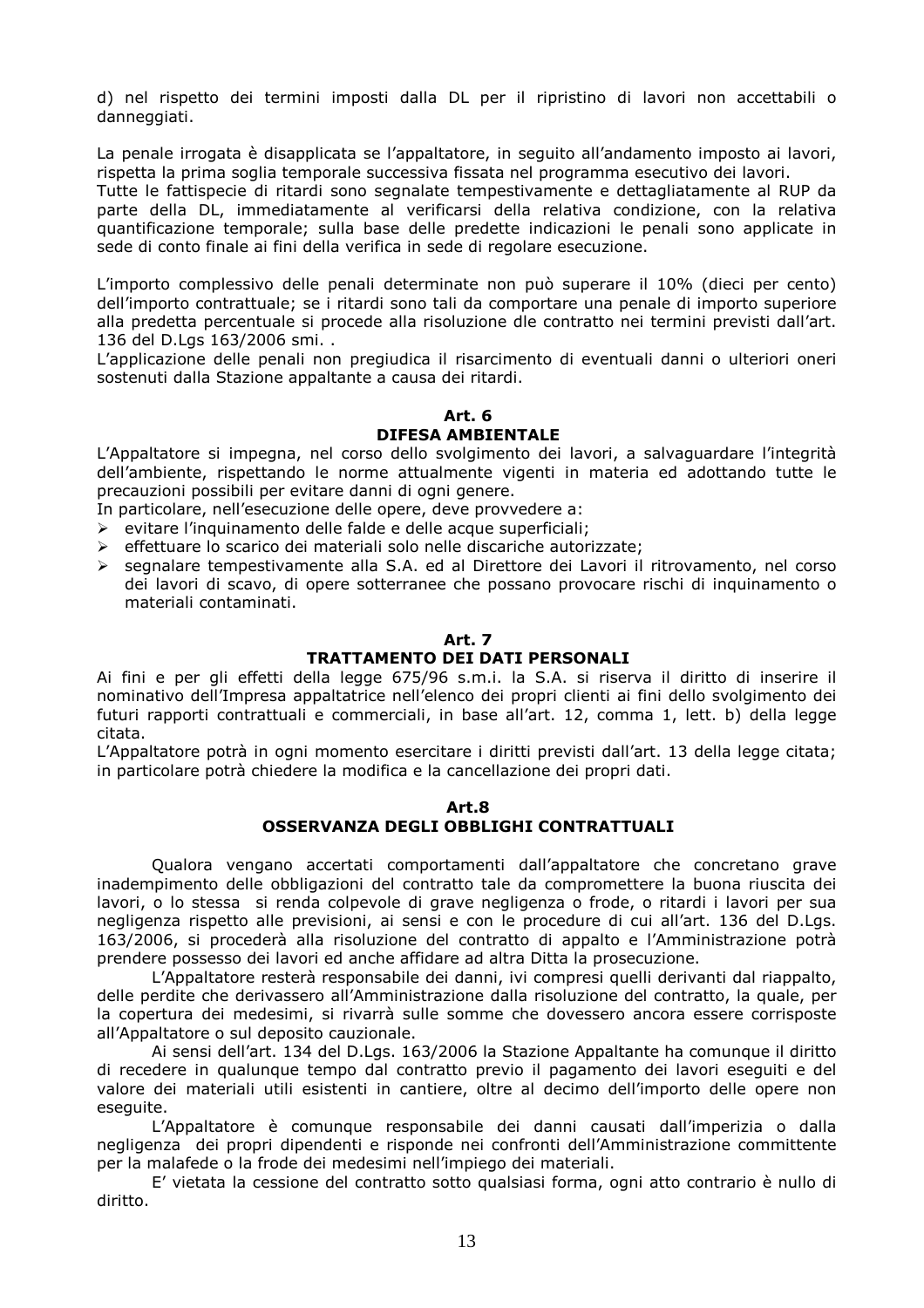#### Disposizioni particolari riguardanti l'appalto

La sottoscrizione del contratto da parte dell'appaltatore equivale a dichiarazione di perfetta conoscenza e incondizionata accettazione anche dei suoi allegati, della legge, dei regolamenti e di tutte le norme vigenti in materia di lavori pubblici, nonché alla completa accettazione di tutte le norme che regolano il presente appalto, e del progetto per quanto attiene alla sua perfetta esecuzione.

Ai sensi dell'articolo 106, commi 2 e 3, del Regolamento generale, l'appaltatore dà atto, senza riserva alcuna, della piena conoscenza e disponibilità degli atti progettuali e della documentazione, della disponibilità dei siti, dello stato dei luoghi, delle condizioni pattuite in sede di offerta e ogni altra circostanza che interessi i lavori, che, come da apposito verbale sottoscritto col RUP, consentono l'immediata esecuzione dei lavori.

#### Fallimento dell'appaltatore

In caso di fallimento dell'appaltatore la Stazione appaltante si avvale, senza pregiudizio per ogni altro diritto e azione a tutela dei propri interessi, della procedura prevista dagli articoli 136, 138 e 140 del Codice dei contratti.

Se l'esecutore è un raggruppamento temporaneo, in caso di fallimento dell'impresa mandataria o di una impresa mandante trovano applicazione rispettivamente i commi 18 e 19 dell'articolo 37 del Codice dei contratti.

#### **Art. 9 RISOLUZIONE DEL CONTRATTO PER COLPA DELL'APPALTATORE**

Il contratto di appalto si intende risolto di diritto quando ricorrano le seguenti condizioni:

- Mancata presentazione dell'Appaltatore alla consegna dei lavori a seguito di seconda convocazione;
- Comportamento fraudolento nei confronti dell'Amministrazione;
- Accertate incapacità di far fronte agli obblighi derivanti dal contratto, contestate dalla Direzione dei Lavori e che compromette l'esatto adempimento dell'obbligazione;
- Ritardi e negligenze gravi reiterate dell'Appaltatore ed accertate dal Direttore dei Lavori con ordini di servizio rimasti ineseguiti;
- Violazioni in materia di subappalti e cottimi;
- Gravi e ripetute violazioni del piano di sicurezza e/o delle norme in materia;
- Provvedimento definitivo di applicazione delle misure di prevenzione di cui all'art. 3 Legge 1423/56 ed agli artt. 2 e seguenti della L. n 575/65;
- Qualora nei confronti dell'appaltatore sia intervenuta la revoca della attestazione di qualificazione, per aver prodotto falsa documentazione o dichiarazioni mendaci, risultante dal Casellario Informatico.

L'Appaltatore è responsabile dei danni, ivi compresi quelli derivanti dal riappalto e perdite che derivassero all'Amministrazione dalla risoluzione del contratto la quale, per la copertura dei medesimi, si rivale sulle somme che dovessero essere ancora corrisposte all'Appaltatore o sul deposito cauzionale.

#### **Art. 10 OSSERVANZA DI LEGGI E NORME**

L'appalto, per tutto quanto non sia in contrasto con il presente capitolato, è soggetto all'esatta osservanza:

- a) Delle Leggi, dei Decreti, delle prescrizioni e Circolari Ministeriali vigenti alla data di esecuzione dei lavori, in particolare del C.G.A. di cui al D.M. LL.PP. n 145/2000 e del Decreto Legislativo n° 163 del 12.04.2006, nonché del Regolamento approvato con D.P.R. n. 207/2010 per quanto in vigore; Delle Leggi, dei Decreti, dei Regolamenti e delle Circolari vigenti nella regione, provincia e Comune nel quale devono essere eseguite le opere oggetto dell'appalto;
- b) Delle norme emanate dal CNR, delle norme UNI, delle norme CEI, delle tabelle CEIUNEL e , anche se non espressamente richiamate, di tutte le altre norme modificative e/o sostitutive che venissero eventualmente emanate nel corso dell'esecuzione del presente appalto.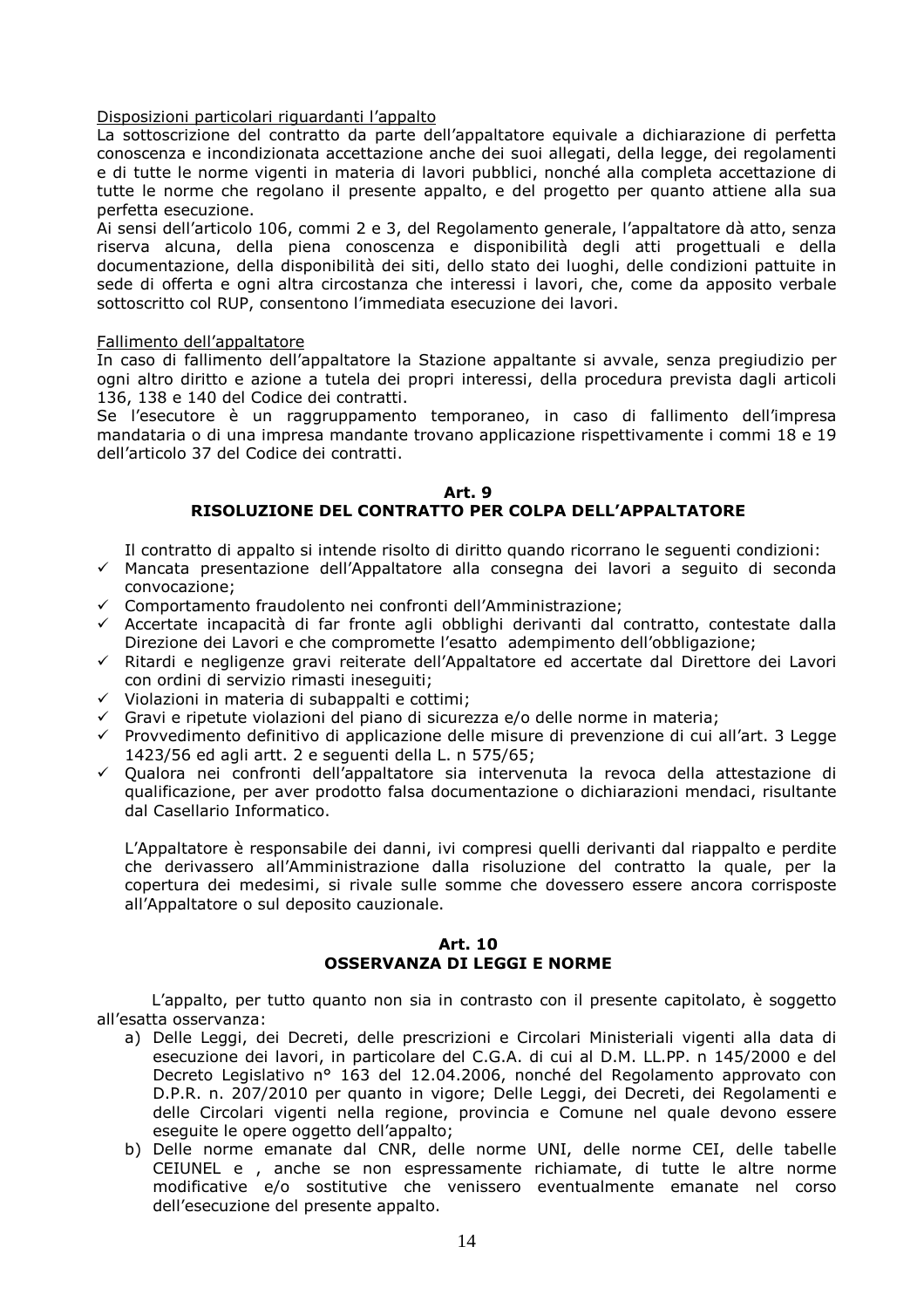La sottoscrizione del contratto e del presente capitolato, allo stesso allegato, da parte dell'Appaltatore equivale a dichiarazione di completa e perfetta conoscenza di tutte le leggi, decreti, circolari, regolamenti, norme, ecc. sopra richiamate e dalla loro accettazione incondizionata.

#### **Art. 11 SPESE CONTRATTUALI, IMPOSTE, TASSE**

Sono a carico dell'appaltatore senza diritto di rivalsa :

- le spese contrattuali:
- le tasse e gli oneri dovuti ad Enti territoriali (occupazione temporanea suolo pubblico, passi carrabili, permessi di scarico, canoni di conferimento a discarica, ecc.);
- le spese, le imposte, i diritti di segreteria e le tasse relativi al perfezionamento e alla registrazione del contratto;
- le spese di bollo per gli atti occorrenti per la gestione del lavoro dalla consegna alla data di emissione del certificato di collaudo o C.R.E.;

Il presente contratto è soggetto ad I.V.A., la quale è regolata dalla Legge.

# TITOLO II – PROGRAMMA DI ESECUZIONE DEI LAVORI

#### **Art. 12 ORDINI DI SERVIZIO**

Ai sensi dell'art.152 del DPR n.207/2010, il Direttore dei Lavori impartisce tutte le disposizioni e istruzioni all'Appaltatore mediante un ordine di servizio, redatto in duplice copia sottoscritto dal Direttore dei Lavori emanante e comunicato all'Appaltatore che lo restituisce firmato per avvenuta conoscenza.

#### **Art. 13**

#### **CONSEGNA E INIZIO DEI LAVORI**

1. L'esecuzione dei lavori ha inizio dopo la stipula del formale contratto, in seguito a consegna, risultante da apposito verbale, da effettuarsi non oltre 45 giorni dalla predetta stipula, previa convocazione dell'esecutore.

2. Se nel giorno fissato e comunicato l'appaltatore non si presenta a ricevere la consegna dei lavori, la DL fissa un nuovo termine perentorio, non inferiore a 5 giorni e non superiore a 15; i termini per l'esecuzione decorrono comunque dalla data della prima convocazione. Decorso inutilmente il termine di anzidetto è facoltà della Stazione appaltante di risolvere il contratto e incamerare la cauzione, ferma restando la possibilità di avvalersi della garanzia fideiussoria al fine del risarcimento del danno, senza che ciò possa costituire motivo di pretese o eccezioni di sorta. Se è indetta una nuova procedura per l'affidamento del completamento dei lavori, l'appaltatore è escluso dalla partecipazione in quanto l'inadempimento è considerato grave negligenza accertata.

3. E' facoltà della Stazione appaltante procedere in via d'urgenza alla consegna dei lavori, anche nelle more della stipulazione formale del contratto, ai sensi dell'articolo 153, comma 1, secondo periodo e comma 4, del Regolamento generale e dell'articolo 11, comma 9, periodi terzo e quarto, e comma 12, del Codice dei contratti, se il mancato inizio dei lavori determina un grave danno all'interesse pubblico che l'opera appaltata è destinata a soddisfare, oppure la perdita di finanziamenti comunitari; la DL provvede in via d'urgenza su autorizzazione del RUP e indica espressamente sul verbale le motivazioni che giustificano l'immediato avvio dei lavori, nonché le lavorazioni da iniziare immediatamente.

4. Il RUP accerta l'avvenuto adempimento degli obblighi di cui all'articolo 41 prima della redazione del verbale di consegna di cui al comma 1 e ne comunica l'esito alla DL. La redazione del verbale di consegna è subordinata a tale positivo accertamento, in assenza del quale il verbale di consegna è inefficace e i lavori non possono essere iniziati.

5. Le disposizioni sulla consegna di cui al comma 2, anche in via d'urgenza ai sensi del comma 3, si applicano anche alle singole consegne frazionate, in presenza di temporanea indisponibilità di aree ed immobili; in tal caso si provvede ogni volta alla compilazione di un verbale di consegna provvisorio e l'ultimo di questi costituisce verbale di consegna definitivo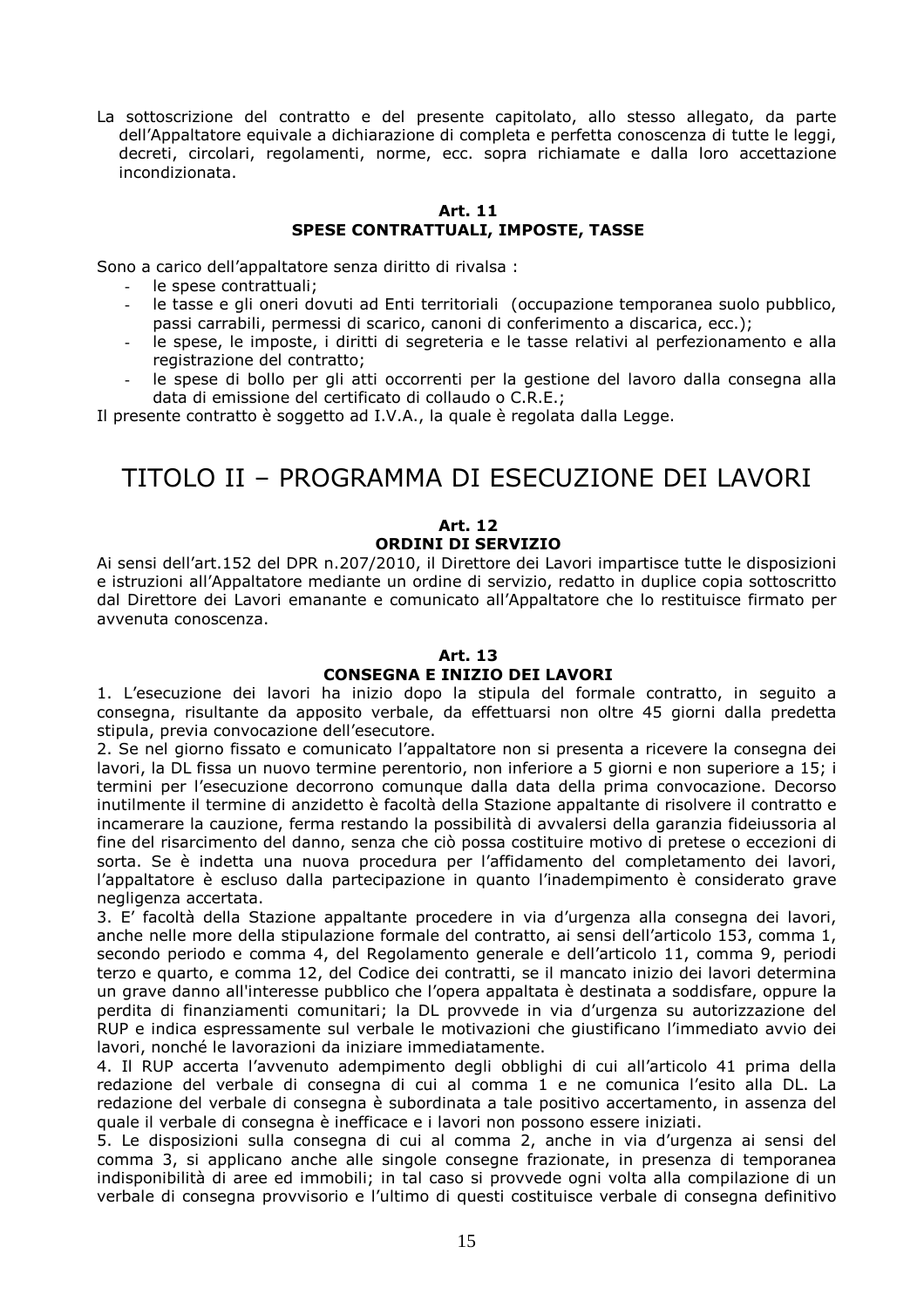anche ai fini del computo dei termini per l'esecuzione, se non diversamente determinati. Il comma 2 si applica limitatamente alle singole parti consegnate, se l'urgenza è limitata all'esecuzione di alcune di esse.

La consegna dei lavori sarà disposta dalla S.A. - attraverso il responsabile del procedimento che autorizzerà il Direttore dei Lavori.

Il tempo utile entro il quale l'Appaltatore dovrà consegnare ultimati i lavori d'appalto resta fissato in **120 (diconsi centoventi)** giorni naturali, consecutivi e continuativi, decorrenti dalla data del Verbale di Consegna. Nel calcolo del tempo è tenuto conto delle ferie contrattuali e delle ordinarie difficoltà e degli ordinari impedimenti in relazione agli andamenti stagionali e alle relative condizioni climatiche. L'appaltatore si obbliga alla rigorosa ottemperanza al cronoprogramma dei lavori che potrà fissare scadenze inderogabili per l'approntamento delle opere necessarie all'inizio di forniture e lavori da effettuarsi da altre ditte per conto della Stazione appaltante oppure necessarie all'utilizzazione, prima della fine dei lavori e previa emissione del certificato di regolare esecuzione riferito alla sola parte funzionale delle opere.

Il Direttore dei Lavori comunica all'Appaltatore il giorno ed il luogo in cui deve presentarsi per ricevere la consegna dei lavori, munito del personale idoneo nonché delle attrezzature e dei materiali necessari. Sono a carico dell'Appaltatore gli oneri per le spese relative alla consegna ed alla verifica dei lavori.

Su indicazione del Direttore dei Lavori devono essere collocati a cura dell'Appaltatore, picchetti, capisaldi, sagome, termini, ovunque si riconoscano necessari.

Il Direttore dei Lavori procederà alla consegna dell'area, redigendo un verbale in contraddittorio con l'Appaltatore in duplice copia firmato dal Direttore dei Lavori e dall'Appaltatore. Dalla data del verbale di consegna decorre il termine utile per il compimento dei lavori.

Per quanto non esplicitamente indicato, si applicano le disposizioni di cui agli articoli 153,154, 155 e 157 del DPR n. 207/2010 smi.

Il Direttore dei Lavori è responsabile della corrispondenza del verbale di consegna dei lavori all'effettivo stato dei luoghi.

L'Appaltatore deve iniziare i lavori entro 5 giorni dalla consegna dei lavori come risultante dall'apposito verbale. Il medesimo termine si applica per la ripresa dei lavori in caso di sospensione.

Il tempo per l'ultimazione dei lavori è stato calcolato tenendo presente il normale andamento meteorologico sfavorevole per la zona dei lavori.

#### **Art. 14**

#### **IMPIANTO DEL CANTIERE E PROGRAMMA DEI LAVORI**

L'Appaltatore dovrà provvedere entro 10 (dieci) giorni dalla data di consegna a dare inizio ai lavori stessi ed a predisporre l'impianto di cantiere, da allestire nei tempi previsti dal cronoprogramma definito nel progetto esecutivo.

Il programma dei lavori è un atto contrattuale che stabilisce la durata delle varie fasi della L'Appaltatore è tenuto a predisporre entro 15 giorni dalla stipula del contratto, e comunque prima dell'inizio dei lavori, ed a consegnare alla D.L. un programma esecutivo dei lavori, elaborato - nel rispetto del cronoprogramma sopra indicato - in relazione alla proprie tecnologie, alle proprie scelte imprenditoriali ed alla propria organizzazione lavorativa. L'Appaltatore sarà tenuto comunque ad eseguire le varie fasi di lavoro secondo l'ordine temporale stabilito dalla Direzione dei Lavori senza che ciò costituisca motivo per richiedere risarcimenti o indennizzi.

In presenza di particolari esigenze la S.A. si riserva, comunque, la facoltà di apportare modifiche non sostanziali al programma predisposto.

Relativamente alla durata giornaliera dei lavori, si fa riferimento all'art.27 del Capitolato Generale d'Appalto.

L'Appaltatore avrà la facoltà di sviluppare i lavori nel modo che crederà più conveniente per darli perfettamente compiuti nel termine contrattuale, purché esso, a giudizio della D.L. non riesca pregiudizievole alla buona riuscita delle opere ed agli interessi dell'Amministrazione.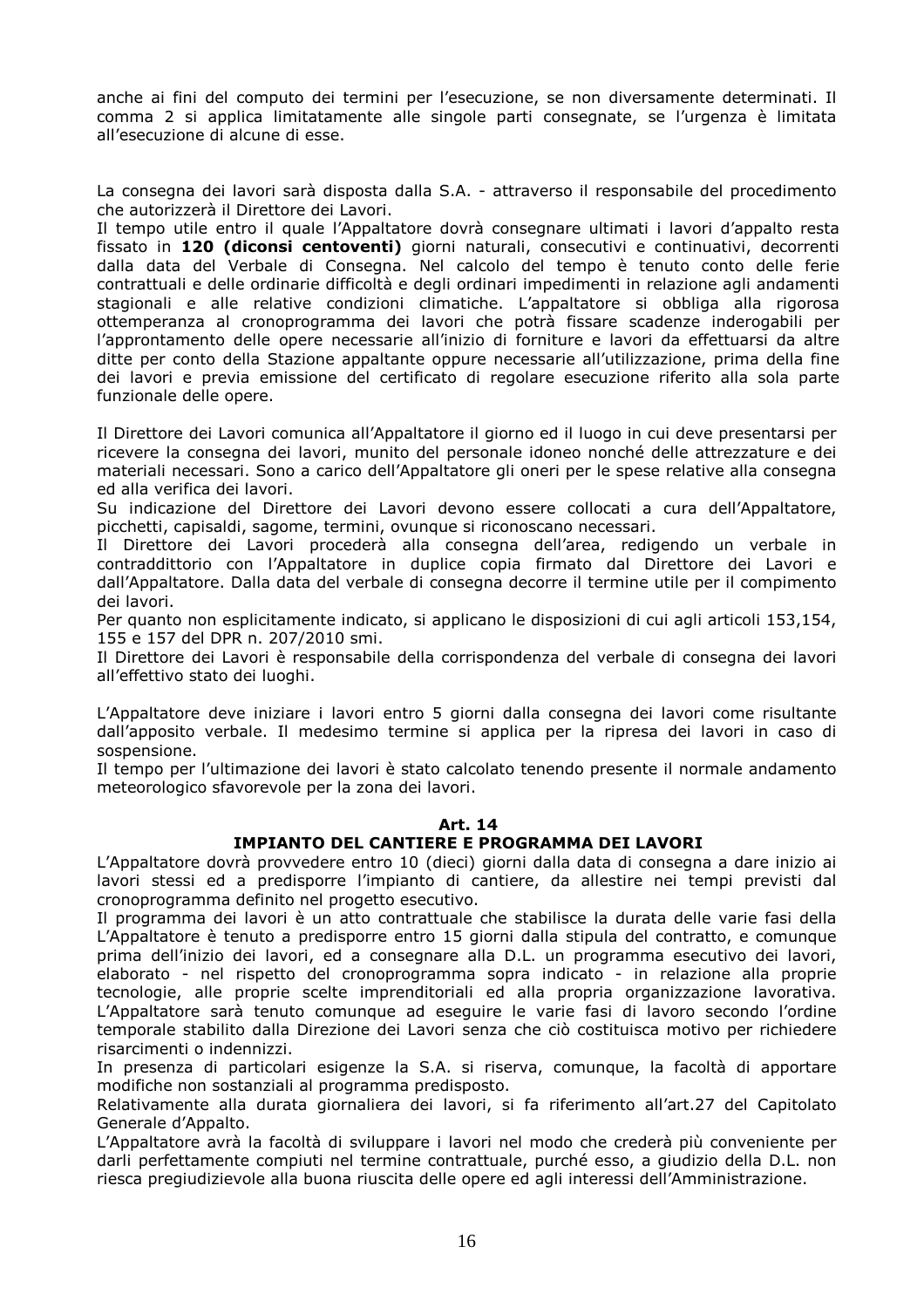L'Amministrazione si riserva in ogni modo il diritto di ordinare l'esecuzione di un determinato lavoro entro un prestabilito termine di tempo e di disporre l'ordine di esecuzione dei lavori nel modo che riterrà più conveniente, specialmente in relazione alle esigenze dipendenti dall'esecuzione di opere, senza che l'Appaltatore possa rifiutarsi o farne oggetto di richiesta di speciali compensi. In ogni caso, nel corso dei lavori, l'Appaltatore dovrà tener conto delle priorità stabilite dalla D.L.

#### Inderogabilità dei termini di esecuzione

1. Non costituiscono motivo di proroga dell'inizio dei lavori, della loro mancata regolare o continuativa conduzione secondo il relativo programma o della loro ritardata ultimazione:

a) il ritardo nell'installazione del cantiere e nell'allacciamento alle reti tecnologiche necessarie al suo funzionamento, per l'approvvigionamento dell'energia elettrica e dell'acqua;

b) l'adempimento di prescrizioni, o il rimedio a inconvenienti o infrazioni riscontrate dalla DL o dagli organi di vigilanza in materia sanitaria e di sicurezza, ivi compreso il coordinatore per la sicurezza in fase di esecuzione, se nominato;

c) l'esecuzione di accertamenti integrativi che l'appaltatore ritenesse di dover effettuare per la esecuzione delle opere di fondazione, delle strutture e degli impianti, salvo che siano ordinati dalla DL o espressamente approvati da questa;

d) il tempo necessario per l'esecuzione di prove sui campioni, di sondaggi, analisi e altre prove assimilabili;

e) il tempo necessario per l'espletamento degli adempimenti a carico dell'appaltatore comunque previsti dal presente Capitolato speciale o dal capitolato generale d'appalto;

f) le eventuali controversie tra l'appaltatore e i fornitori, subappaltatori, affidatari, altri incaricati dall'appaltatore né i ritardi o gli inadempimenti degli stessi soggetti;

g) le eventuali vertenze a carattere aziendale tra l'appaltatore e il proprio personale dipendente;

h) le sospensioni disposte dalla Stazione appaltante, dalla DL, dal Coordinatore per la sicurezza in fase di esecuzione o dal RUP per inosservanza delle misure di sicurezza dei lavoratori nel cantiere o inosservanza degli obblighi retributivi, contributivi, previdenziali o assistenziali nei confronti dei lavoratori impiegati nel cantiere;

i) le sospensioni disposte dal personale ispettivo del Ministero del lavoro e della previdenza sociale in relazione alla presenza di personale non risultante dalle scritture o da altra documentazione obbligatoria o in caso di reiterate violazioni della disciplina in materia di superamento dei tempi di lavoro, di riposo giornaliero e settimanale, ai sensi dell'articolo 14 del Decreto n. 81 del 2008, fino alla relativa revoca.

2. Non costituiscono altresì motivo di proroga o differimento dell'inizio dei lavori, della loro mancata regolare o continuativa conduzione secondo il relativo programma o della loro ritardata ultimazione i ritardi o gli inadempimenti di ditte, imprese, fornitori, tecnici o altri, titolari di rapporti contrattuali con la Stazione appaltante, se l'appaltatore non abbia tempestivamente denunciato per iscritto alla Stazione appaltante medesima le cause imputabili a dette ditte, imprese o fornitori o tecnici.

3. Le cause di cui ai commi 1 e 2 non possono costituire motivo per la richiesta di proroghe, di sospensione dei lavori, per la disapplicazione delle penali, né possono costituire ostacolo all'eventuale risoluzione del Contratto.

# TITOLO III – SOSPENSIONI O RIPRESE DEI LAVORI

#### **Art. 15**

#### **SOSPENSIONI E RIPRESE DEI LAVORI**

Qualora avverse condizioni climatiche, cause di forza maggiore od altre circostanze speciali impediscano in via temporanea che i lavori procedano utilmente secondo quanto contenuto e prescritto dai documenti contrattuali, il Direttore dei Lavori può ordinarne la sospensione redigendo apposito verbale, indicando le ragioni e l'imputabilità anche con riferimento alle risultanze del verbale di consegna.

I termini di consegna si intendono prorogati di tanti giorni quanti sono quelli della sospensione; analogamente si procederà nel caso di sospensione o ritardo derivanti da cause non imputabili all'Appaltatore.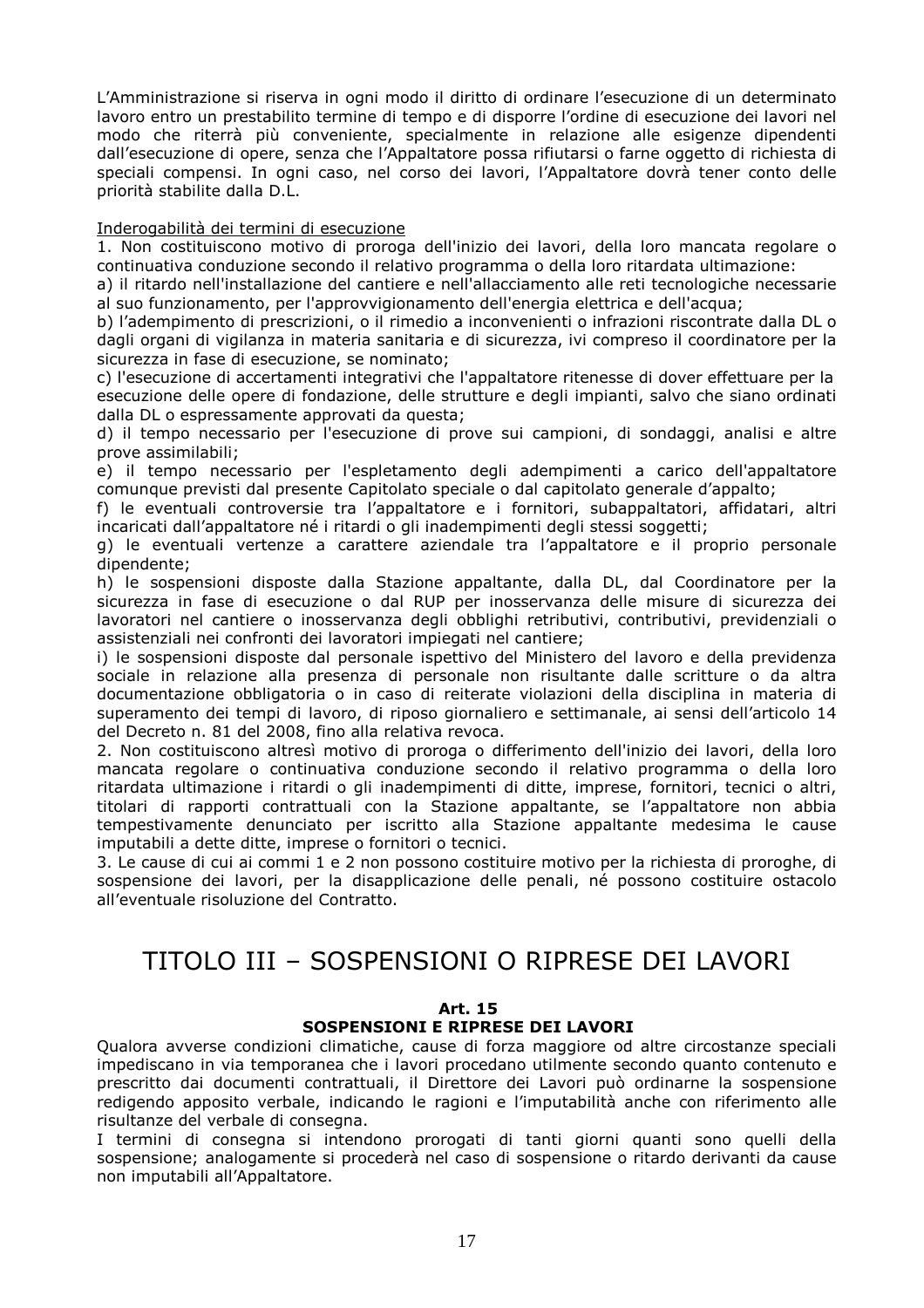Durante la sospensione dei lavori, il Direttore dei Lavori può disporre visite in cantiere volte ad accertare le condizioni delle opere e la consistenza delle attrezzature e dei mezzi eventualmente presenti, dando, ove occorra, disposizioni nella misura strettamente necessaria per evitare danni alle opere già eseguite, alle condizioni di sicurezza del cantiere e per facilitare la ripresa dei lavori.

La ripresa dei lavori viene effettuata dal Direttore dei Lavori, redigendo opportuno verbale di ripresa dei lavori, non appena sono cessate le cause della sospensione. Detto verbale è firmato dall'Appaltatore ed inviato alla S.A.. Nel verbale di ripresa il Direttore dei Lavori indicherà il nuovo termine contrattuale.

 Per quanto non espressamente indicato si richiamano gli articoli 24 e 25 del Capitolato Generale d'Appalto.

#### Sospensioni ordinate dalla DL

1. In caso di forza maggiore, condizioni climatologiche oggettivamente eccezionali od altre circostanze speciali che impediscono in via temporanea che i lavori procedano utilmente a regola d'arte, la DL d'ufficio o su segnalazione dell'appaltatore può ordinare la sospensione dei lavori redigendo apposito verbale sentito l'appaltatore; costituiscono circostanze speciali le situazioni che determinano la necessità di procedere alla redazione di una variante in corso d'opera nei casi previsti dall'articolo 132, comma 1, lettere a), b), c) e d), del Codice dei contratti; nessun indennizzo spetta all'appaltatore per le sospensioni di cui al presente articolo.

2. Il verbale di sospensione deve contenere:

a) l'indicazione dello stato di avanzamento dei lavori;

b) l'adeguata motivazione a cura della DL;

c) l'eventuale imputazione delle cause ad una delle parti o a terzi, se del caso anche con riferimento alle risultanze del verbale di consegna o alle circostanze sopravvenute.

3. Il verbale di sospensione è controfirmato dall'appaltatore, deve pervenire al RUP entro il quinto giorno naturale successivo alla sua redazione e deve essere restituito controfirmati dallo stesso o dal suo delegato; se il RUP non si pronuncia entro 5 giorni dal ricevimento, il verbale si dà per riconosciuto e accettato dalla Stazione appaltante. Se l'appaltatore non interviene alla firma del verbale di sospensione o rifiuta di sottoscriverlo, oppure appone sullo stesso delle riserve, si procede a norma dell'articolo 165 del Regolamento generale.

4. In ogni caso la sospensione opera dalla data di redazione del verbale, accettato dal RUP o sul quale si sia formata l'accettazione tacita; non possono essere riconosciute sospensioni, e i relativi verbali non hanno alcuna efficacia, in assenza di adeguate motivazioni o le cui motivazioni non siano riconosciute adeguate da parte del RUP Il verbale di sospensione ha efficacia dal quinto giorno antecedente la sua presentazione al RUP, se il predetto verbale gli è stato trasmesso dopo il quinto giorno dalla redazione oppure reca una data di decorrenza della sospensione anteriore al quinto giorno precedente la data di trasmissione.

5. Non appena cessate le cause della sospensione la DL redige il verbale di ripresa che, oltre a richiamare il precedente verbale di sospensione, deve indicare i giorni di effettiva sospensione e il conseguente nuovo termine contrattuale dei lavori differito di un numero di giorni pari all'accertata durata della sospensione. Il verbale di ripresa dei lavori è controfirmato dall'appaltatore e trasmesso al RUP; esso è efficace dalla data della comunicazione all'appaltatore.

6. Se la sospensione, o le sospensioni se più di una, durano per un periodo di tempo superiore ad un quarto della durata complessiva prevista, o comunque superano 6 mesi

complessivamente, l'appaltatore può richiedere lo scioglimento del contratto senza indennità; la Stazione appaltante può opporsi allo scioglimento del contratto ma, in tal caso, riconosce al medesimo la rifusione dei maggiori oneri derivanti dal prolungamento della sospensione oltre i termini suddetti, iscrivendoli nella documentazione contabile.

7. Le disposizioni di cui ai commi precedenti si applicano anche a sospensioni parziali e riprese parziali che abbiano per oggetto parti determinate dei lavori, da indicare nei relativi verbali; in tal caso il differimento dei termini contrattuali è pari ad un numero di giorni costituito dal prodotto dei giorni di sospensione per il rapporto tra l'ammontare dei lavori sospesi e l'importo totale dei lavori previsto nello stesso periodo secondo il programma esecutivo dei lavori.

#### Sospensioni ordinate dal RUP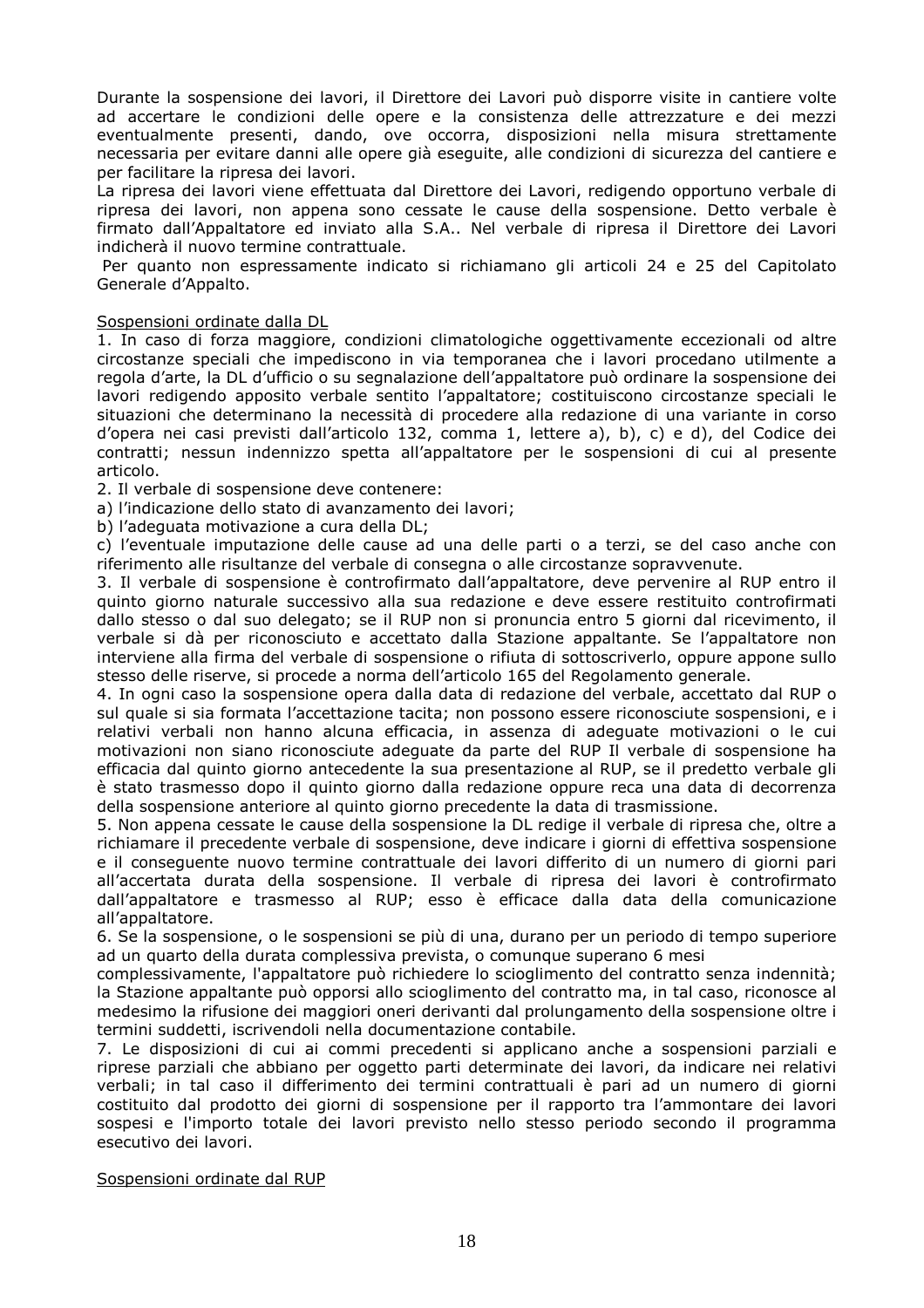1. Il RUP può ordinare la sospensione dei lavori per cause di pubblico interesse o particolare necessità; l'ordine è trasmesso contemporaneamente all'appaltatore e alla DL ed ha efficacia dalla data di emissione.

2. Lo stesso RUP determina il momento in cui sono venute meno le ragioni di pubblico interesse o di particolare necessità che lo hanno indotto ad ordinare la sospendere i lavori ed emette l'ordine di ripresa, trasmesso tempestivamente all'appaltatore e alla DL.

3. Per quanto non diversamente disposto, agli ordini di sospensione e di ripresa emessi dal RUP si applicano le disposizioni in materia di verbali di sospensione e di ripresa dei lavori, in quanto compatibili.

#### **Art. 16 PROROGHE**

L'Appaltatore, qualora per cause ad esso non imputabili non sia in grado di ultimare i lavori nel termine fissato, potrà chiedere con domanda motivata, proroga, ai sensi ed alle modalità dell'art.26 del Capitolato Generale d'Appalto, che se riconosciuta giustificata sarà concessa dall'Appaltante purché le domande pervengano, pena la decadenza, prima della data fissata per l'ultimazione dei lavori.

La concessione della proroga non pregiudica i diritti che possono competere all'Appaltatore qualora la maggior durata dei lavori sia imputabile all'Ente Appaltante.

#### **Art. 17**

#### **SOSPENSIONE DEI LAVORI PER PERICOLO GRAVE ED IMMEDIATO O PER MANCANZA DEI REQUISITI MINIMI DI SICUREZZA**

In caso di inosservanza di norme in materia di igiene e sicurezza sul lavoro o in caso di pericolo imminente per i lavoratori, il Coordinatore per l'esecuzione dei lavori o il Responsabile dei Lavori ovvero la S.A., potrà ordinare la sospensione dei lavori, disponendone la ripresa solo quando sia di nuovo assicurato il rispetto della normativa vigente e siano ripristinate le condizioni di sicurezza e igiene del lavoro.

Per sospensioni dovute a pericolo grave ed imminente la S.A. non riconoscerà alcun compenso o indennizzo all'Appaltatore; la durata delle eventuali sospensioni dovute ad inosservanza dell'Appaltatore delle norme in materia di sicurezza, non comporterà uno slittamento dei tempi di ultimazione dei lavori previsti dal contratto.

#### **Art. 18 VARIAZIONI DEI LAVORI**

Variazioni o addizioni al progetto approvato possono essere introdotte solo su specifica disposizione del Direttore dei Lavori e preventivamente approvata dalla S.A. nel rispetto delle condizioni e dei limiti definiti per legge.

Non può essere introdotta alcuna variazione o addizione al progetto approvato da parte dell'Appaltatore. Lavori eseguiti e non autorizzati non verranno pagati e sarà a carico dell'Appaltatore la rimessa in pristino dei lavori e delle opere nella situazione originaria secondo le disposizioni del Direttore dei Lavori.

Non saranno considerati varianti gli interventi disposti dal Direttore dei Lavori per risolvere aspetti di dettaglio che siano contenuti entro i limiti fissati dalla normativa vigente per le singole categorie di lavoro dell'appalto e che non comportino un aumento della spesa prevista per la realizzazione dell'opera.

Variazioni e addizioni che comportano modifiche sostanziali del contratto sono regolate dalla legislazione e dai regolamenti di riferimento.

La S.A., durante l'esecuzione dei lavori, può ordinare, alle stesse condizioni del contratto, una diminuzione dei lavori secondo quanto previsto nel Capitolato generale d'appalto.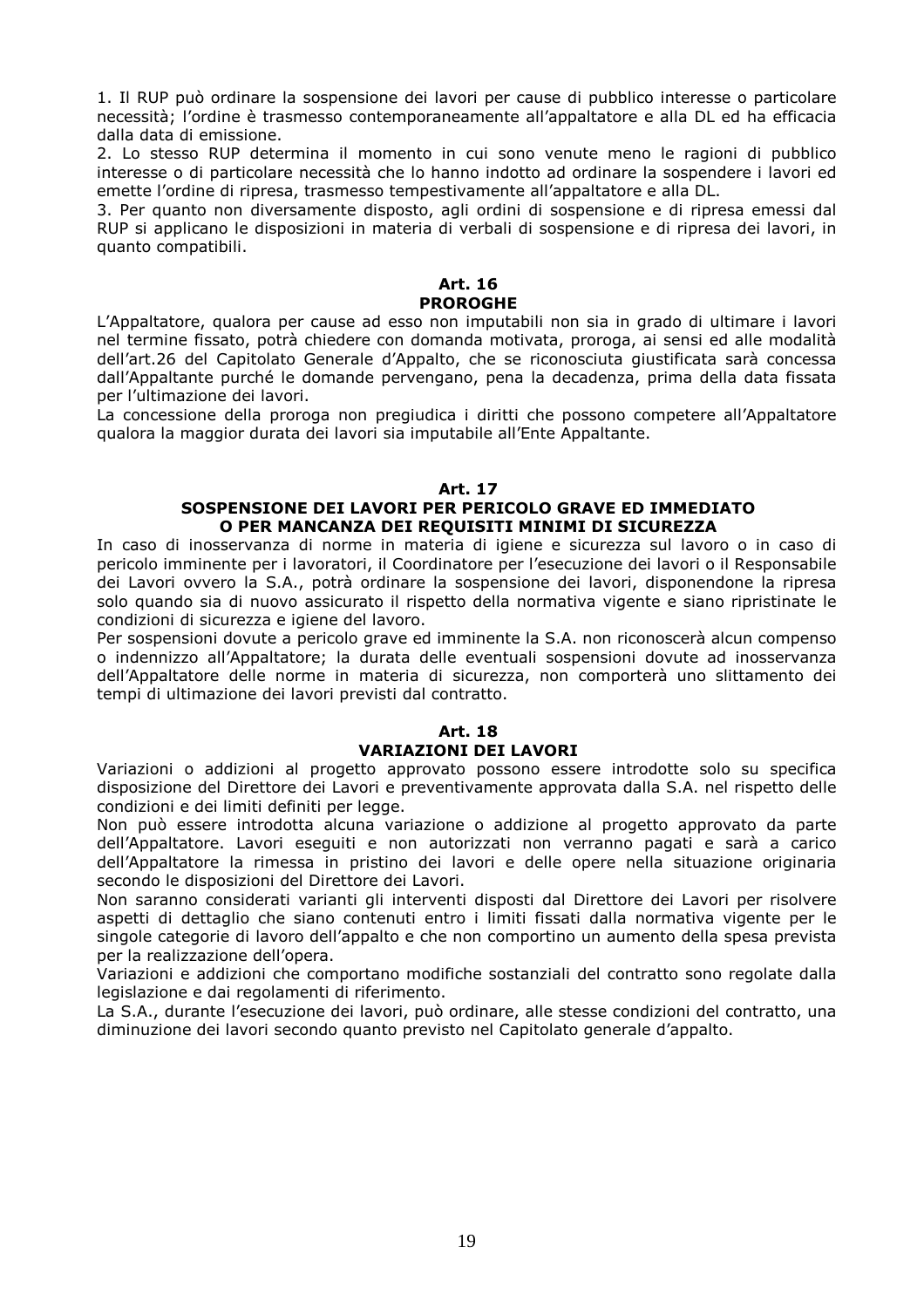# TITOLO IV – ONERI A CARICO DELL'APPALTATORE

#### **Art. 19**

#### **FUNZIONI, COMPITI E RESPONSABILITÀ DELL'APPALTATORE**

L'Appaltatore è colui che assume il compimento dell'opera appaltata con l'organizzazione di tutti i mezzi necessari; pertanto ad esso compete, con le conseguenti responsabilità:

- 1) esatta osservanza di tutte le leggi, regolamenti e norme vigenti nonché eventualmente entrate in vigore nel corso dei lavori in materia di contratti collettivi e disposizioni sulla manodopera;
- 2) nominare il Direttore tecnico di cantiere e comunicarlo alla S.A. ovvero al Responsabile dei Lavori, al Coordinatore per la sicurezza in fase di progettazione ed al Coordinatore per la sicurezza in fase di esecuzione ove previsti;
- 3) comunicare alla S.A. ovvero al Responsabile dei Lavori, al Coordinatore per la sicurezza in fase di progettazione ed al Coordinatore per la sicurezza in fase di esecuzione (ove previsti) il nominativo del Responsabile del Servizio di Prevenzione e Protezione;
- 4) la predisposizione, prima dell'inizio dei lavori, del piano delle misure per la sicurezza fisica dei lavoratori di cui all'art. 118 ed all'art. 131 del D.Lgs 163/2006 s.m.i. e di cui al Decreto Interministeriale 4 marzo 2013;
- 5) predisporre gli impianti, le attrezzature ed i mezzi d'opera per l'esecuzione dei lavori, nonché gli strumenti ed il personale necessari per tracciamenti, rilievi, misurazioni e controlli;
- 6) predisporre le occorrenti opere provvisionali, quali ponteggi, cesate con relativa illuminazione notturna, recinzioni, baracche per il deposito materiale e per gli altri usi di cantiere, nonché le strade interne occorrenti alla agibilità del cantiere ed in generale quanto previsto dal progetto di intervento relativo alla sicurezza contenuto nel Piano di sicurezza ;
- 7) provvedere agli allacciamenti provvisori, in mancanza di quelli definitivi, per i servizi di acqua, energia elettrica, telefono e fognatura di cantiere;
- 8) provvedere al conseguimento dei permessi di scarico dei materiali e di occupazione del suolo pubblico per le lavorazioni necessarie;
- 9) provvedere all'installazione, all'ingresso del cantiere del regolamentare cartello con le indicazioni relative al progetto, al Committente, all'Impresa esecutrice delle opere, al Progettista, al Direttore dei Lavori, secondo il modello fornito dalla S.A.;
- 10)provvedere all'esecuzione dei rilievi delle situazioni di fatto ed ai tracciamenti delle opere in progetto, alla verifica ed alla conservazione dei capisaldi;
- 11)provvedere all'esecuzione dei disegni concernenti lo sviluppo di dettaglio delle opere da eseguire ;
- 12)provvedere alla stipula delle garanzie previste agli articoli 123, 124, 125, 126, 127 e 128 del DPR n. 207/2010 smi;
- 13)provvedere alla sorveglianza di cantiere (di giorno e di notte) ed alla assicurazione contro il furto tanto per le cose proprie che dei fornitori, alla sua pulizia quotidiana, allo sgombero, a lavori ultimati, delle attrezzature, dei materiali residuati e di quant'altro non utilizzato nelle opere;
- 14)approvvigionare tempestivamente i materiali necessari per l'esecuzione delle opere;
- 15)disporre in cantiere di idonee e qualificate maestranze in funzione delle necessità delle singole fasi dei lavori, segnalando al Direttore dei Lavori l'eventuale personale tecnico ed amministrativo alle sue dipendenze destinato a coadiuvarlo;
- 16)corrispondere ai propri dipendenti le retribuzioni dovute e provvedere nei loro confronti alle assistenze, assicurazioni e previdenze secondo le norme di legge e dei contratti collettivi di lavoro.

L'Appaltatore e per suo tramite le eventuali imprese subappaltatrici dovranno trasmettere alla Amministrazione appaltante, prima dell'inizio dei lavori e comunque entro trenta giorni dalla data del verbale di consegna dei lavori, la documentazione di avvenuta denuncia agli enti previdenziali, inclusa la Cassa Edile ove dovuta, assicurativi ed antinfortunistici , (circolari M.LL.PP. n° 1643 del 22/06/1967 e n° 11907 del 09/11/1948 ed s.m.i. D.L.vo 163/2006 s.m.i.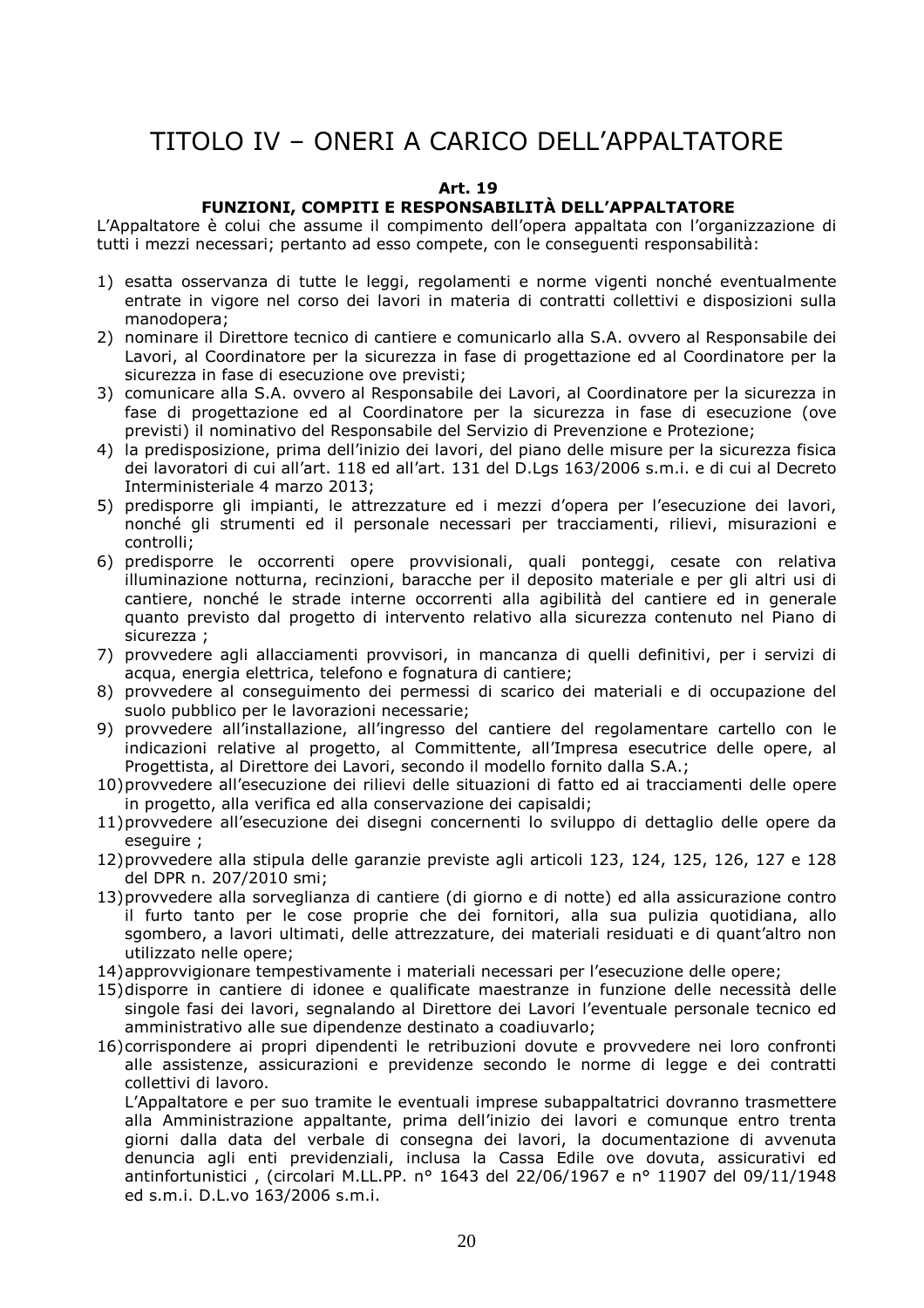L'Amministrazione appaltante, in caso di violazione degli obblighi suddetti, accertata direttamente o ad essa segnalata dall'Ispettorato del lavoro, comunicherà all'Appaltatore, e nel primo caso anche all'Ispettorato suddetto, la inadempienza accertata e procederà ad una detrazione di 20% sui pagamenti in acconto, se i lavori sono in corso di esecuzione, ovvero la sospensione del pagamento del saldo, se i lavori sono già ultimati, destinando le somme così accantonate a garanzia dell'adempimento degli obblighi di cui sopra.

Il pagamento all'Appaltatore delle somme accantonate non sarà effettuato sino a quando dall'Ispettorato del Lavoro non sia stato accertato che gli obblighi predetti sono integralmente soddisfatti.

Per le detrazioni e sospensione dei pagamenti di cui sopra, l'Appaltatore non può opporre eccezione alcuna alla Amministrazione appaltante né avanzare alcun titolo per risarcimento danni.

- 17)provvedere alla fedele esecuzione del progetto esecutivo delle opere date in Appalto, integrato dalle prescrizioni tecniche impartite dal Direttore dei Lavori, in modo che l'esecuzione risulti conforme alle pattuizioni contrattuali ed a perfetta regola d'arte;
- 18)richiedere tempestivamente al Direttore dei Lavori disposizioni per quanto risulti omesso, inesatto o discordante nelle tavole grafiche o nella descrizione dei lavori;
- 19)tenere a disposizione del Direttore dei Lavori i disegni, le tavole ed i casellari di ordinazione per gli opportuni raffronti e controlli, con divieto di darne visione ad estranei e con formale impegno di astenersi dal riprodurre o contraffare i disegni ed i modelli avuti in consegna dal Direttore dei Lavori;
- 20)provvedere alla tenuta delle scritture di cantiere, a norma di contratto;
- 21)provvedere i materiali, i mezzi e la mano d'opera occorrenti per le prove di collaudo;
- 22)prestarsi, qualora nel corso dell'opera si manifestino palesi fenomeni che paiano compromettere i risultati finali, agli accertamenti sperimentali necessari per constatare le condizioni di fatto anche ai fini dell'accertamento delle eventuali responsabilità;
- 23)promuovere ed istituire nel cantiere oggetto del presente capitolato, un sistema gestionale permanente ed organico diretto alla individuazione, valutazione, riduzione e controllo costante dei rischi per la sicurezza e la salute dei dipendenti e dei terzi operanti nell'ambito dell'impresa;
- 24)promuovere le attività di prevenzione, in coerenza a principi e misure predeterminati;
- 25)promuovere un programma di informazione e formazione dei lavoratori, individuando i momenti di consultazione dei dipendenti e dei loro rappresentanti;
- 26)mantenere in efficienza i servizi logistici di cantiere ove obbligatori (uffici, mensa, spogliatoi, servizi igienici, docce, ecc.);
- 27)assicurare:
	- a) il mantenimento del cantiere in condizioni ordinate e di soddisfacente salubrità;
	- b) la più idonea ubicazione delle postazioni di lavoro;
	- c) le più idonee condizioni di movimentazione dei materiali;
	- d) il controllo e la manutenzione di ogni impianto che possa determinare situazioni di pericolo per la sicurezza e la salute dei lavoratori;
	- e) la più idonea sistemazione delle aree di stoccaggio e di deposito;
	- f) il tempestivo approntamento in cantiere delle attrezzature, degli apprestamenti e delle procedure esecutive previste dai piani di sicurezza ovvero richieste dal Direttore dei Lavori;
- 28)rilasciare dichiarazione alla S.A. di aver sottoposto tutti i lavoratori presenti in cantiere a sorveglianza sanitaria secondo quanto previsto dalla normativa vigente e/o qualora le condizioni di lavoro lo richiedano;
- 29)provvedere alla fedele esecuzione delle attrezzature e degli apprestamenti conformemente alle norme contenute nel piano per la sicurezza e nei documenti di progettazione della sicurezza;
- 30)richiedere tempestivamente disposizioni per quanto risulti omesso, inesatto o discordante nelle tavole grafiche o nel piano di sicurezza ovvero proporre modifiche ai piani di sicurezza nel caso in cui tali modifiche assicurino un maggiore grado di sicurezza;
- 31)tenere a disposizione in cantiere copia della documentazione relativa alla progettazione e al piano di sicurezza;
- 32)fornire alle imprese subappaltanti e ai lavoratori autonomi presenti in cantiere:
	- a) adeguata documentazione, informazione e supporto tecnico-organizzativo;
	- b) le informazioni relative ai rischi derivanti dalle condizioni ambientali nelle immediate vicinanze del cantiere, dalle condizioni logistiche all'interno del cantiere, dalle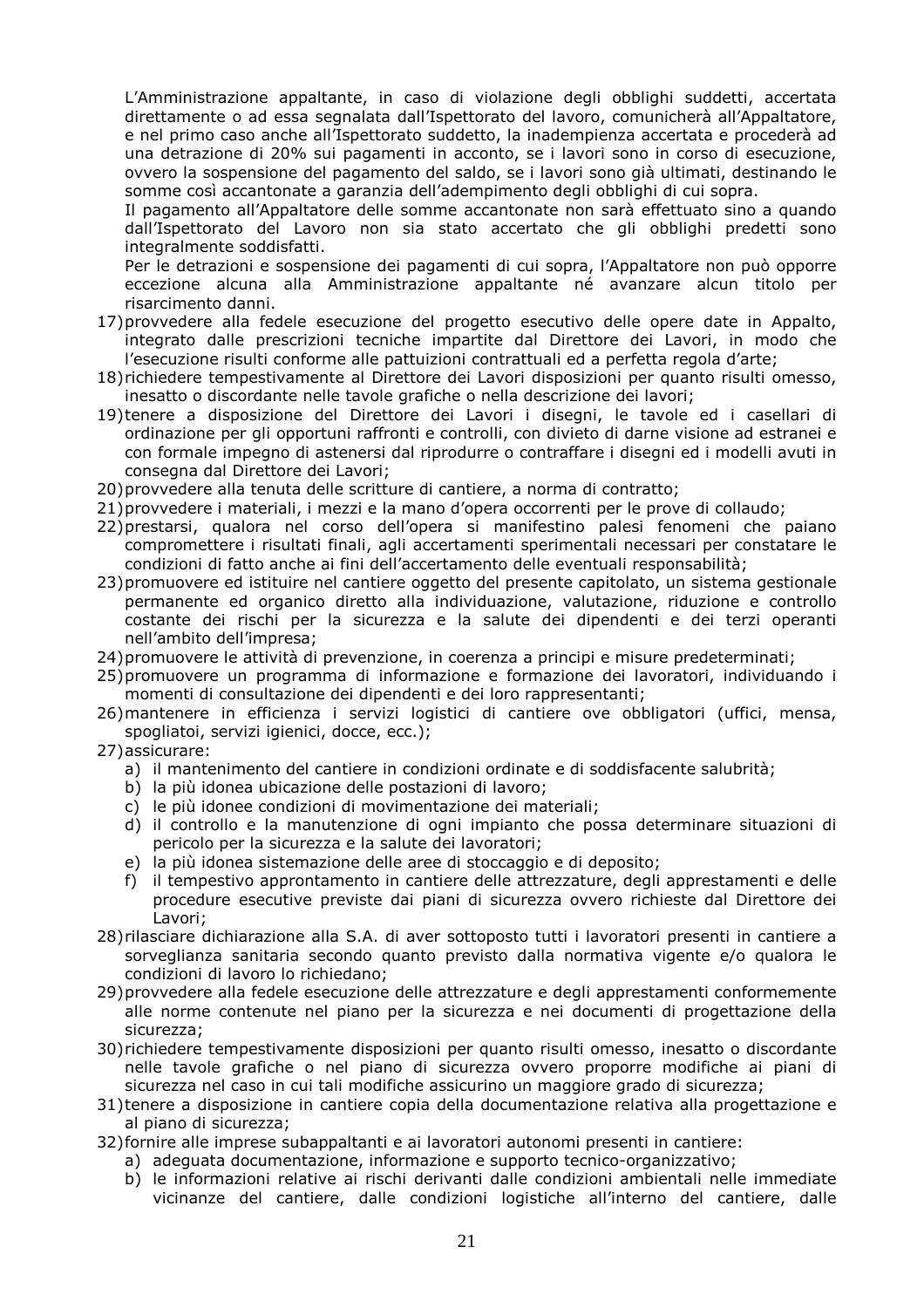lavorazioni da eseguire, dall'interferenza con altre imprese secondo quanto previsto dalla normativa vigente;

- c) le informazioni relative all'utilizzo di attrezzature, apprestamenti, macchinari e dispositivi di protezione collettiva ed individuale;
- 33)mettere a disposizione di tutti i Responsabili del Servizio di Prevenzione e Protezione delle imprese subappaltanti e dei lavoratori autonomi il Piano di sicurezza ;
- 34)informare la S.A. ovvero il Responsabile dei Lavori delle eventuali proposte di modifica al Piano di sicurezza formulate dalle imprese subappaltatrici e dai lavoratori autonomi;
- 35)organizzare il servizio di pronto soccorso, antincendio ed evacuazione dei lavoratori in funzione delle caratteristiche morfologiche, tecniche e procedurali del cantiere oggetto del presente Appalto;

36)affiggere e custodire in cantiere una copia della notifica preliminare, ove previsto;

Per effetto di tale situazione ogni e qualsiasi danno o responsabilità che dovesse derivare dal mancato rispetto delle disposizioni sopra richiamate, sarà a carico esclusivamente all'Appaltatore con esonero totale della stazione Appaltante.

L'Appaltatore è l'unico responsabile dell'esecuzione delle opere appaltate in conformità a quanto prescritto dalla normativa vigente in materia, della rispondenza di dette opere e parti di esse alle condizioni contrattuali, dei danni direttamente o indirettamente causati durante lo svolgimento dell'appalto.

Nel caso di inosservanza da parte dell'Appaltatore delle disposizioni di cui sopra, la Direzione dei Lavori, a suo insindacabile giudizio, potrà, previa diffida a mettersi in regola, sospendere i lavori restando l'Appaltatore tenuto a risarcire i danni direttamente o indirettamente derivati al Committente in conseguenza della sospensione.

L'Appaltatore ha diritto di muovere obiezioni agli ordini del Direttore dei Lavori, qualora possa dimostrarli contrastanti col buon esito tecnico e con l'economia della costruzione e di subordinare l'obbedienza alla espressa liberazione dalle conseguenti responsabilità, a meno che non sia presumibile un pericolo, nel qual caso ha diritto a rifiutare.

Oltre agli oneri derivati dalla realizzazione delle opere di cui al presente capitolato, sono ad esclusivo carico dell'Appaltatore:

- 37)tutte le spese e le tasse nessuna esclusa, inerenti e conseguenti la stipulazione del contratto;
- 38)la riparazione di eventuali danni che, in dipendenza delle modalità di esecuzione dei lavori, possano essere arrecati a persone o a proprietà pubbliche e private, sollevando da qualsiasi responsabilità sia l'amministrazione appaltante che la D.L.;
- 39)Prima di dare inizio ai lavori, l'Appaltatore dovrà accertarsi, con scrupolose indagini presso le Amministrazioni competenti, della presenza di eventuali installazioni nel sottosuolo (quali ad esempio, installazioni elettriche o telefoniche, fognature comunali, consortili o private, rogge interrate, gasdotti, acquedotti, condotti vari, etc) e della esatta loro ubicazione e profondità, allo scopo di evitare infortuni al personale e danni alle installazioni stesse. A dimostrazione del compimento dei citati accertamenti e prima di iniziare qualsiasi lavorazione, l'appaltatore dovrà inoltre rilasciare alla DL una esplicita dichiarazione in tal senso allegando copia delle informazioni ottenute. Qualora, nonostante le precauzioni adottate, si dovessero manifestare danni alle installazioni suddette, l'Appaltatore dovrà darne immediato avviso alla DL e alle Amministrazioni Enti o privati interessati, provvedendo immediatamente ed a sue spese alla riparazione dei danni e/o alla sostituzione degli elementi, ovvero rimborsando le Amministrazioni, gli Enti o i privati proprietari che li avessero riparati direttamente.
- 40)La custodia e la buona conservazione delle opere eseguite fino al collaudo, con particolare riguardo alla garanzia richiesta per le opere di giardinaggio, restando a suo carico le spese occorrenti per riparare guasti o imperfezioni avvenuti prima del collaudo stesso.
- 41)L'Impresa risponderà totalmente e con esclusività delle opere di competenza realizzate, sia civilmente che penalmente nei termini di tempo previsti dalla legge, tenendo sollevati ed indenni per qualsiasi evenienza, anche nei confronti di terzi, sia l'E.A. sia la D.L.; essa risponderà pure di tutte le opere da essa eseguite e fornite, sia rispetto alla stabilità, alla rispondenza ai dati quantitativi e qualitativi di progetto e del Capitolato Speciale d'Appalto ed alla loro perfetta riuscita, sia rispetto alla sicurezza delle persone addette e non addette ai lavori, sia ancora rispetto ai danni che fossero per derivare alle parti in costruzione già eseguite o di terzi o a cose di terzi. Qualunque danno o ammenda proveniente dall'esecuzione delle opere appaltate sarà interamente a carico dell'Impresa.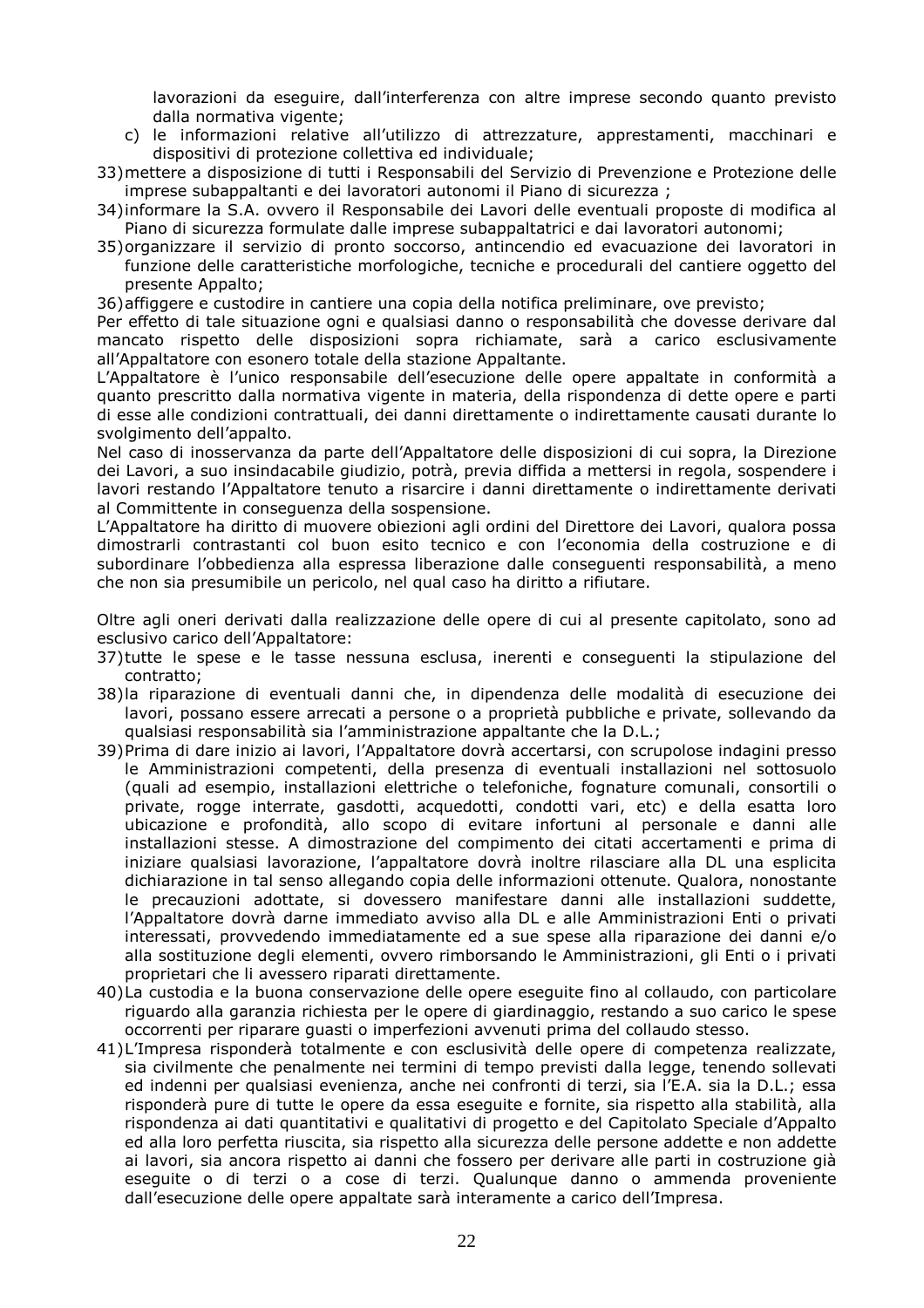Sono posti a carico dell'Appaltatore i seguenti oneri:

- $\checkmark$  Le spese per formare e mantenere i cantieri ed illuminarli, le spese di trasporto di materiali e mezzi d'opera, le spese per attrezzi, ponteggi, ecc., le spese per i baraccamenti degli operai e le latrine, le strade di servizio del cantiere, anche se riutilizzabili dopo la presa in consegna delle opere da parte dell'Amministrazione, le spese per mantenere in buono stato di servizio gli attrezzi ed i mezzi necessari anche ai lavori in economia;
- Le spese per l'energia elettrica, l'acqua, il gas l'uso di fognatura, il telefono ed i relativi contratti e canoni;
- Le spese per l'allontanamento delle acque superficiali o di infiltrazioni che possono recare danni;
- Le spese per rimuovere materiali o cumuli di terra o riporti relativi a strade di servizio che sono state eseguite per l'uso del cantiere ma che non sono previste nel progetto;
- Le spese per lo sgombero del cantiere entro due settimane dall'ultimazione dei lavori, ad eccezione di quanto occorrente per le operazioni di collaudo, da sgombrare subito dopo il collaudo stesso;
- $\checkmark$  Le spese per le operazioni di consegna dei lavori, sia riguardo il personale di fatica e tecnico sia riguardo tutte le strumentazioni e i materiali che il Direttore dei lavori riterrà opportuni;
- $\checkmark$  La costruzione di un locale ufficio per la direzione lavori, nell'ambito del cantiere, con le necessarie suppellettili, le spese per l'uso e la manutenzione di strade di servizio, di ponteggi, passerelle e scalette, di mezzi d'opera, di sollevamento e di quanto altro necessario anche per l'uso di ditte che eseguano per conto diretto dell'Amministrazione opere non comprese nel presente appalto;
- Lo scarico, il trasporto nell'ambito del cantiere, l'accatastamento e la conservazione nei modi e luoghi richiesti dalla Direzione dei lavori di tutti i materiali e manufatti approvvigionati da altre ditte per conto dell'Amministrazione e non comprese nel presente appalto;
- L'esecuzione di modelli e campioni relativi ad ogni tipo di lavorazione che la D.L. richiederà;
- Il prelievo di campioni, in contraddittorio tra l'Amministrazione e l'Appaltatore e con redazione di verbale e l'apposizione di suggelli, la loro eventuale stagionatura, le prove di laboratorio richieste dalla D.L. o imposte dalle norme in vigore presso laboratori ufficialmente autorizzati;
- $\checkmark$  Le spese per l'approntamento delle prove di carico delle strutture portanti e per le apparecchiature di rilevamento, come plessimetri, sclerometri, ecc., sia in corso d'opera sia in sede di collaudo, solo escluso l'onorario per i collaudatori;
- L'esecuzione di fotografie, di formato minimo 10 x 15, delle opere in corso di costruzione al momento dello stato di avanzamento e nei momenti più salienti a giudizio del Direttore dei Lavori;
- Le spese per il risarcimento dei danni diretti e indiretti o conseguenti, le spese per la conservazione e la custodia delle opere fino alla presa in consegna da parte dell'Amministrazione;
- Le spese per le provvidenze atte ad evitare il verificarsi di danni alle opere, alle persone e alle cose durante l'esecuzione dei lavori;
- $\checkmark$  Le spese per individuare infrastrutture e condotte da attraversare o spostare e le relative domande all'ente proprietario, nonché le spese per convocare i proprietari confinanti e quelle per redigere il verbale di constatazione dei luoghi e quelle per l'approntamento di tutte le opere, i cartelli di segnalazione e le cautele necessarie a prevenire gli infortuni sul lavoro e a garantire la vita e l'incolumità del personale dipendente dell'Appaltatore, di eventuali subappaltatori e fornitori e del relativo personale dipendente, e del personale di direzione, sorveglianza e collaudo incaricato dall'Amministrazione. Le tettoie ed i parapetti a protezione di strade aperte al pubblico site nelle zone di pericolo nei pressi del cantiere e la fornitura e la manutenzione dei cartelli stradali di avviso e dei fanali di segnalazione in base alle norme del Codice della Strada e del Regolamento di esecuzione;
- L'approntamento di quanto necessario per le denunce, le autorizzazioni, ecc., secondo quanto previsto dalla legge 64/1974 per le zone sismiche, dalla legge 1086/1971 per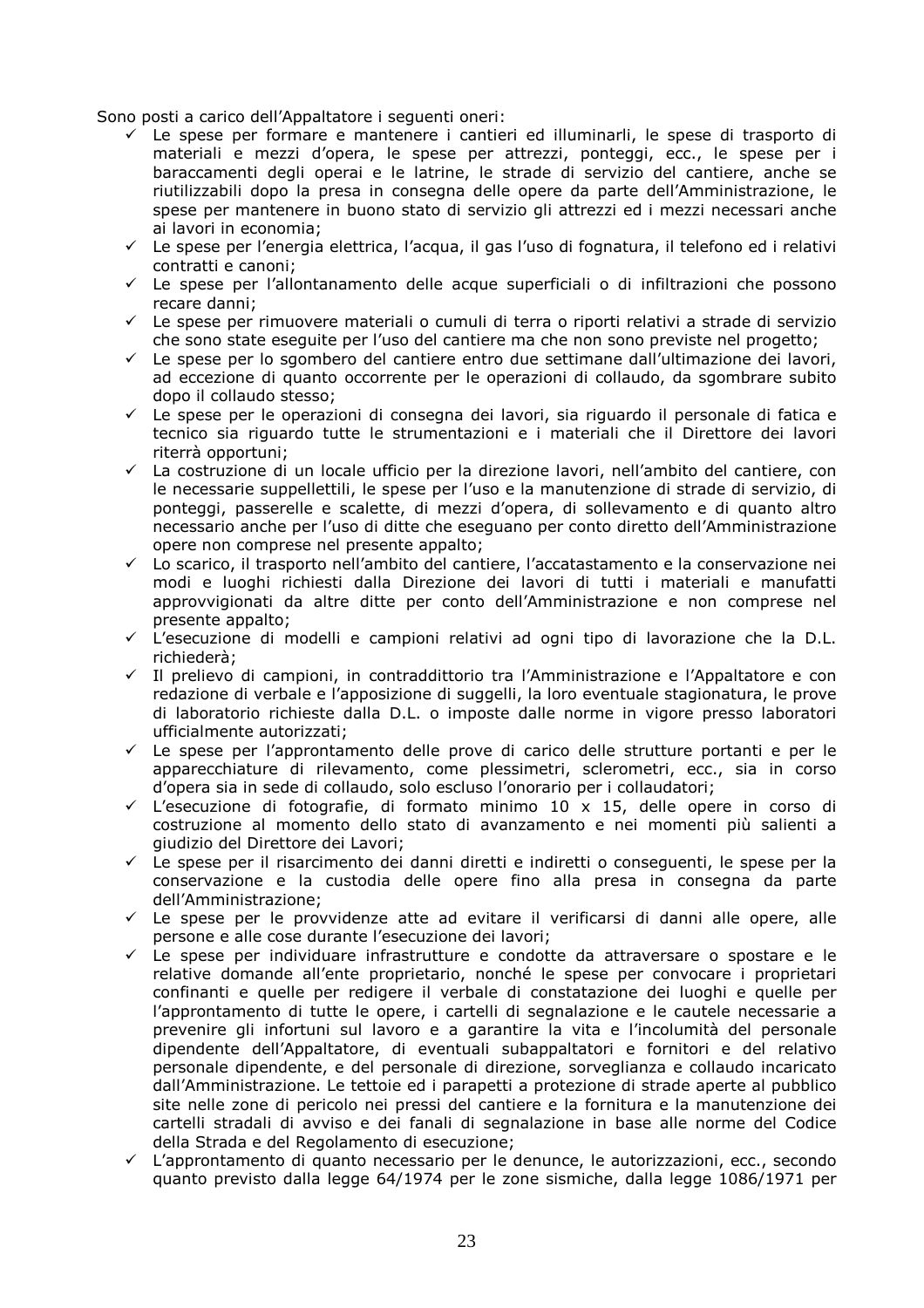le opere in cemento armato e metalliche, dal D.M.20 novembre 1987 per le opere in muratura, e da leggi regionali, a seconda della Regione in cui si svolgono i lavori;

- $\checkmark$  La redazione della dichiarazione di conformità degli impianti realizzati, di cui all'art. 9 della Legge 46/1990, con la relazione e gli allegati ivi previsti;
- La recinzione del cantiere con solido steccato;
- L'apposizione n. 2 tabelle informative all'esterno del cantiere di dimensioni minime cm. 120 x 200, e la loro manutenzione o sostituzione in caso di degrado fino all'ultimazione dei lavori, con le indicazioni usuali (previste dalla Circolare del Ministero dei LL.PP. n. 1729/UL del 1° Giugno 1990): in caso di contestazione degli organi di polizia ogni addebito all'Amministrazione verrà addebitato all'Appaltatore in sede di contabilità;
- Le spese per l'uso delle discariche autorizzate di rifiuti;
- La riparazione o il rifacimento delle opere relative ad eventuali danni diretti, indiretti e conseguenti che in dipendenza dell'esecuzione dei lavori venissero arrecati a proprietà pubbliche o private o alle persone, sollevando con ciò l'Amministrazione, la Direzione dei lavori e il personale di sorveglianza da qualsiasi responsabilità;
- Le spese per la ricerca di informazioni sulla possibile presenza di ordigni bellici ed esplosivi di qualsiasi genere, eseguita presso le competenti autorità militari di zona;
- L'onere della fornitura all'Amministrazione al solo prezzo della fornitura a piè d'opera, prima della smobilitazione del cantiere, di un quantitativo di materiale per ogni tipologia di opere da considerarsi come ricambi che verrà precisato dal Direttore dei Lavori;
- Le spese per l'effettuazione di indagini, controlli, prove di carico, ecc. che il collaudatore amministrativo o statico riterrà necessarie a suo insindacabile giudizio;
- L'assunzione, ove l'Appaltatore non ne abbia titolo, di un tecnico professionalmente abilitato e regolarmente iscritto all'Albo di categoria, quale Direttore Tecnico di Cantiere devono essere comunicati alla D.L. per iscritto prima dell'inizio dei lavori;
- Al fine di poter effettuare la manutenzione e le eventuali modifiche dell'intervento nel suo ciclo di vita utile, gli elaborati del progetto sono aggiornati in conseguenza delle varianti o delle soluzioni esecutive che si siano rese necessarie, a cura dell'Appaltatore e con l'approvazione del D.L:, in modo da rendere disponibile tutte le informazioni sulle modalità di realizzazione dell'opera o del lavoro;
- L'Appaltatore deve avere domicilio nel luogo nel luogo nel quale nel quale ha sede l'ufficio di D.L.;
- Gli oneri connessi con la messa in sicurezza del cantiere quali segnalazioni, protezioni, divieti ecc.
- $\checkmark$  E' a carico e a cura dell'appaltatore la custodia e la tutela del cantiere, di tutti i manufatti e dei materiali in esso esistenti .

#### Rappresentante dell'appaltatore e domicilio; direttore di cantiere

 L'appaltatore deve eleggere domicilio ai sensi e nei modi di cui all'articolo 2 del capitolato generale d'appalto; a tale domicilio si intendono ritualmente effettuate tutte le intimazioni, le assegnazioni di termini e ogni altra notificazione o comunicazione dipendente dal contratto.

L'appaltatore deve altresì comunicare, ai sensi e nei modi di cui all'articolo 3 del capitolato generale d'appalto, le generalità delle persone autorizzate a riscuotere.

Se l'appaltatore non conduce direttamente i lavori, deve depositare presso la Stazione appaltante, ai sensi e nei modi di cui all'articolo 4 del capitolato generale d'appalto, il mandato conferito con atto pubblico a persona idonea, sostituibile su richiesta motivata della Stazione appaltante; ogni variazione della persona deve essere accompagnata dal deposito presso la Stazione appaltante del nuovo atto di mandato.

La direzione del cantiere è assunta dal direttore tecnico dell'appaltatore o da altro tecnico, avente comprovata esperienza in rapporto alle caratteristiche delle opere da eseguire. L'assunzione della direzione di cantiere da parte del direttore tecnico avviene mediante delega conferita da tutte le imprese operanti nel cantiere, con l'indicazione specifica delle attribuzioni da esercitare dal delegato anche in rapporto a quelle degli altri soggetti operanti nel cantiere.

L'appaltatore, tramite il direttore di cantiere assicura l'organizzazione, la gestione tecnica e la conduzione del cantiere. La DL ha il diritto di esigere il cambiamento del direttore di cantiere e del personale dell'appaltatore per disciplina, incapacità o grave negligenza. L'appaltatore è in tutti i casi responsabile dei danni causati dall'imperizia o dalla negligenza di detti soggetti, nonché della malafede o della frode nella somministrazione o nell'impiego dei materiali.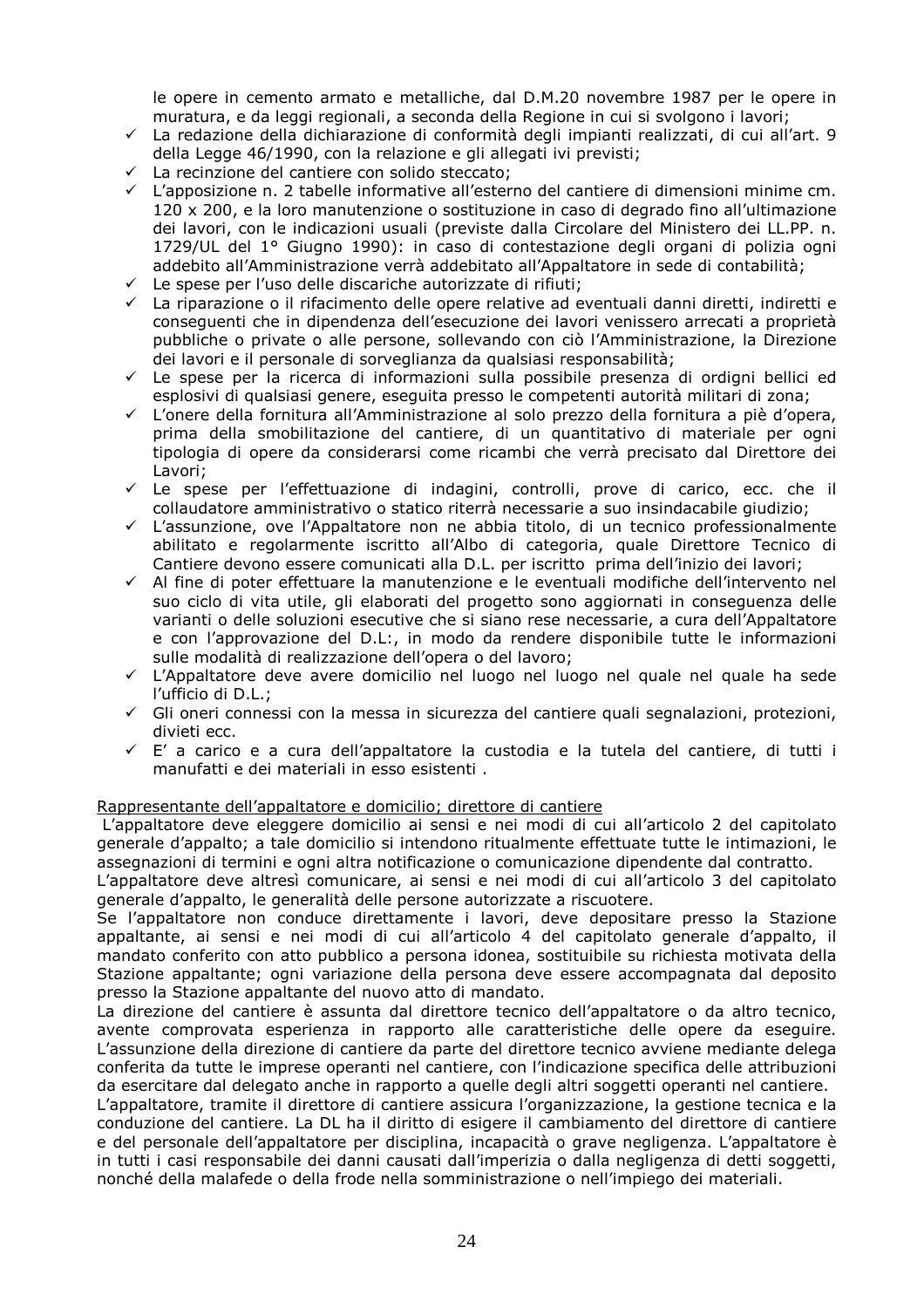Ogni variazione del domicilio o delle persone deve essere tempestivamente notificata Stazione appaltante.

#### **Art. 20**

#### **PERSONALE DELL'APPALTATORE**

Il personale destinato ai lavori dovrà essere, per numero e qualità, adeguato all'importanza dei lavori da eseguire ed ai termini di consegna stabiliti o concordati con la Direzione dei Lavori anche in relazione a quanto indicato dal programma dei lavori . Dovrà pertanto essere formato e informato in materia di approntamento di opere, di presidi di prevenzione e protezione e in materia di salute e igiene del lavoro.

L'inosservanza delle predette condizioni costituisce per l'Appaltatore responsabilità, sia in via penale che civile, dei danni che per effetto dell'inosservanza stessa dovessero derivare al personale, a terzi ed agli impianti di cantiere.

L'Appaltatore dovrà inoltre osservare le norme e le prescrizioni delle leggi e dei regolamenti vigenti sull'assunzione, tutela, protezione ed assistenza dei lavoratori impegnati sul cantiere, comunicando, non oltre 10 giorni dal verbale di consegna dei lavori, gli estremi della propria iscrizione agli Istituti previdenziali ed assicurativi.

Tutti i dipendenti dell'Appaltatore sono tenuti ad osservare:

- √ i regolamenti in vigore in cantiere;
- $\sqrt{\phantom{a}}$  le norme antinfortunistiche proprie del lavoro in esecuzione e quelle particolari vigenti in cantiere;
- √ le indicazioni contenute nei Piani di sicurezza e le indicazioni fornite dal Direttore dei Lavori;
- √ tutti i dipendenti e/o collaboratori dell'Appaltatore saranno formati, addestrati e informati alle mansioni disposte, in funzione della figura, e con riferimento alle attrezzature ed alle macchine di cui sono operatori, a cura ed onere dell'Appaltatore medesimo.

L'inosservanza delle predette condizioni costituisce per l'Appaltatore responsabilità, sia in via penale che civile, dei danni che per effetto dell'inosservanza stessa dovessero derivare al personale, a terzi ed agli impianti di cantiere.

#### **Trattamento a tutela dei lavoratori**

- 1. L'Appaltatore si obbligata ad osservare le norme e prescrizioni dei contratti collettivi, delle leggi e dei regolamenti sulla tutela, sicurezza, salute, assicurazione ed assistenza dei lavoratori.
- 2. L'Appaltatore si obbliga ad effettuare nei confronti dei lavoratori dipendenti occupati nei lavori oggetto del presente appalto e se cooperative anche nei confronti dei soci, condizioni normative e retributive non inferiori a quelle risultanti dai contratti collettivi di lavori per gli operai dipendenti delle Aziende industriali edili ed affini, applicabili alla data dell'offerta, alla categoria e nella località in cui si svolgono i lavori, nonché le condizioni risultanti dalle successive modifiche ed integrazioni ed in genere di ogni altro contratto applicabile nella località che per la categoria venga successivamente stipulato; l'Appaltatore è altresì, responsabile in solido dell'osservanza delle norme anzidette da parte degli eventuali subappaltatori nei confronti dei loro dipendenti per le prestazioni rese nell'ambito del subappalto. L'Appaltatore si obbliga, altresì, a continuare ed applicare i su indicati contratti collettivi anche dopo la scadenza e fino alla loro sostituzione. I suddetti obblighi vincolano l'Appaltatore anche nel caso che lo stesso non sia aderente alle associazioni stipulanti o receda da esse.
- 3. L'Appaltatore e, per suo tramite, le eventuali imprese subappaltatrici dovranno trasmettere all'Amministrazione ed al Direttore dei Lavori, prima dell'inizio dei lavori copia del piano di sicurezza di cui all'articolo 131 D.Lvo 163/2006 s.m.i..
- 4. Ai sensi della normativa vigente (Circolare del Ministero dei LL.PP. 22/6/67 n. 1643 e s.m.i.), l'Amministrazione Appaltante in caso di violazione degli obblighi precisati nel presente articolo, accertata direttamente o ad essa segnalata dall'Ispettorato del Lavoro, comunicherà all'Appaltante, e nel primo caso anche all'Ispettorato suddetto, l'inadempienza accertata e procederà ad una detrazione del 20% sui pagamenti in acconto, se i lavori sono in corso di esecuzione, ovvero alla sospensione del pagamento del saldo, se i lavori sono già ultimati, destinando le somme così accantonate a garanzia dell'adempimento degli obblighi di cui sopra.
- 5. Il pagamento all'Appaltatore delle somme accantonate non è effettuato sino a quando dall'Ispettorato del Lavoro non sia stato accertato che gli obblighi predetti sono stati integralmente soddisfatti.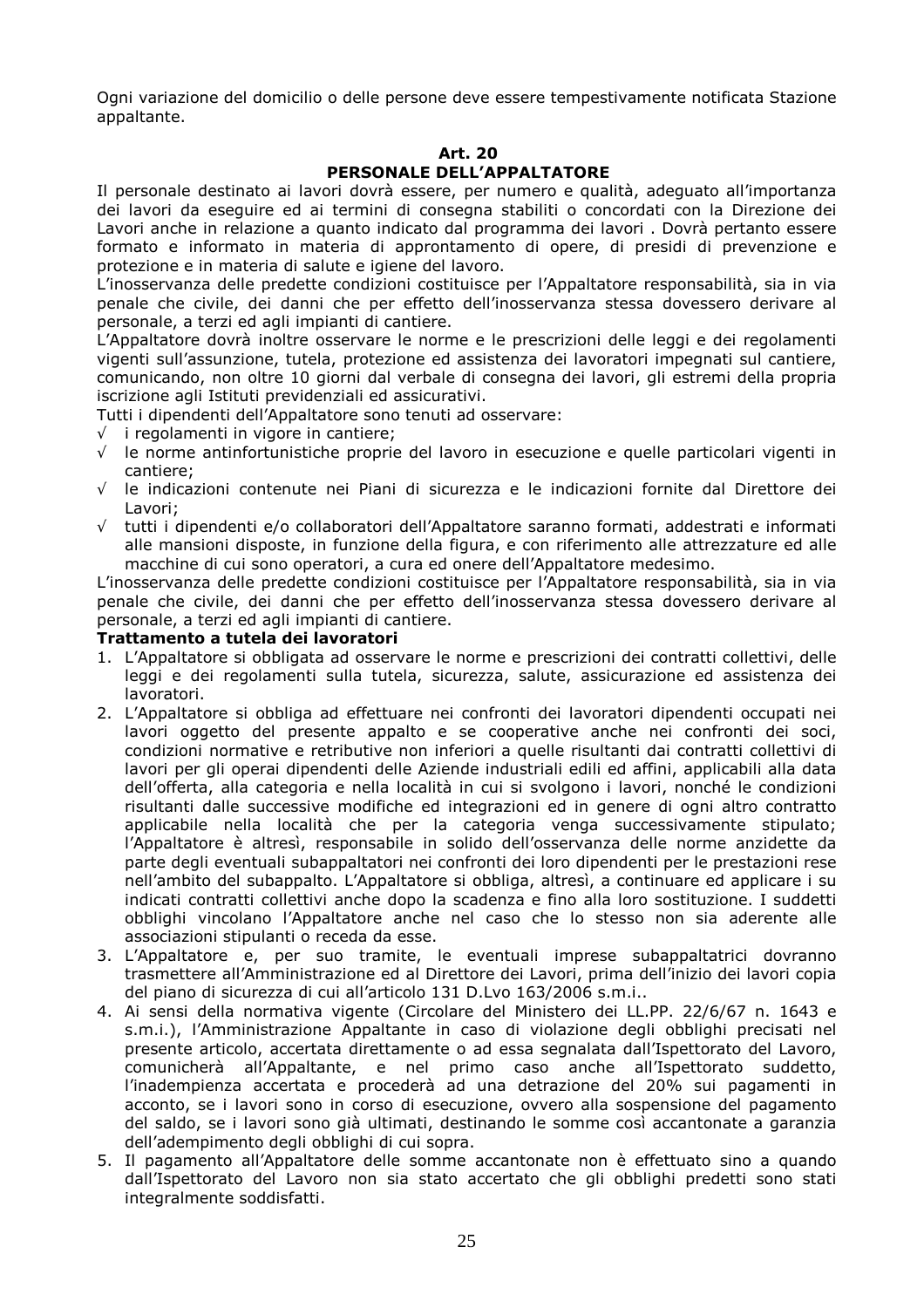- 6. Per le detrazioni e sospensioni dei pagamenti di cui sopra l'Impresa appaltatrice non può opporre eccezioni all'Ente Appaltante né ha titolo ai risarcimenti dei danni.
- *7.* La ritenuta dello 0,50% operata sull'importo netto progressivo dei lavori, potrà essere svincolata soltanto in sede di liquidazione del conto finale, dopo l'approvazione del certificato di collaudo, previa acquisizione del DURC (documento unico di regolarità contributiva ) ai sensi dell'art. 118 comma 6 del D.Lvo 163/06 e s.m.i.
- 8. L'affidatario è solidalmente responsabile con il subappaltatore degli adempimenti, da parte di quest'ultimo, degli obblighi di sicurezza previsti dalla normativa vigente.

#### **Art. 21 SUBAPPALT0**

È fatto divieto all'Appaltatore di cedere o subappaltare i lavori oggetto del presente contratto, senza aver esperito le procedure previste dall'art. 118 del D.Lgs. 163/2006 smi.

È fatto divieto all'Appaltatore di affidare, in qualsiasi forma contrattuale od a cottimo, l'esecuzione di mere prestazioni di lavoro mediante il solo o prevalente utilizzo di manodopera, compreso il caso in cui il subappaltatore corrisponda un compenso all'Appaltatore per l'utilizzo di capitali, macchinari e attrezzature di quest'ultimo.

Per le infrazioni di cui sopra, da considerarsi gravi inadempienze contrattuali, l'Amministrazione provvederà alla segnalazione all'autorità giudiziaria per l'applicazione delle pene previste, salvo la facoltà di chiedere la risoluzione del contratto.

Ai fini del presente articolo è considerato subappalto qualsiasi contratto avente ad oggetto attività ovunque espletate, poste in essere nel cantiere cui si riferisce l'Appalto, che richiedono manodopera, quali le forniture con posa in opera e noli a caldo, se singolarmente di importo superiore al 2% dell'importo dei lavori affidati o di importo superiore a 100.000 € e qualora l'incidenza del costo della manodopera e del personale sia superiore al 50% dell'importo del contratto da affidare.

Il pagamento dei lavori eseguiti dai subappaltatori o dai cottimisti sarà eseguito direttamente dagli aggiudicatari con l'obbligo di trasmettere, entro venti giorni dalla data di ciascun pagamento, copia delle fatture quietanzate relative ai pagamenti via via corrisposti dagli aggiudicatari ai subappaltatori o ai cottimisti, con l'indicazione delle ritenute di garanzia effettuate.

Qualora gli affidatari non trasmettano le fatture quietanzate del subappaltatore o cottimista entro il predetto termine, la Stazione Appaltante sospenderà il successivo pagamento a favore degli affidatari.

L'Impresa aggiudicataria è tenuta alla stretta osservanza delle disposizioni in materia di subappalto.

L'affidatario corrisponde gli oneri della sicurezza, relativi alle prestazioni affidate in subappalto, alle Imprese subappaltatrici senza alcun ribasso.

#### **Subappalto**

1. Il subappalto o il sub-affidamento in cottimo, ferme restando le condizioni di cui all'articolo 118 del Codice dei contratti, è ammesso nel limite del 30% (trenta per cento), in termini economici, dell'importo totale dei lavori.

2. L'affidamento in subappalto o in cottimo è consentito, previa autorizzazione della Stazione appaltante, subordinata all'acquisizione del DURC dell'appaltatore e del DURC del subappaltatore, alle seguenti condizioni:

a) che l'appaltatore abbia indicato all'atto dell'offerta i lavori o le parti di opere che intende subappaltare o concedere in cottimo; l'omissione delle indicazioni sta a significare che il ricorso al subappalto o al cottimo è vietato e non può essere autorizzato;

b) che l'appaltatore provveda al deposito, presso la Stazione appaltante:

1) di copia autentica del contratto di subappalto presso la Stazione appaltante almeno 20 giorni prima della data di effettivo inizio dell'esecuzione delle relative lavorazioni subappaltate; dal contratto di subappalto devono risultare, pena rigetto dell'istanza o revoca dell'autorizzazione eventualmente rilasciata:

- se al subappaltatore sono affidati parte degli apprestamenti, degli impianti o delle altre attività previste dal Piano di sicurezza e coordinamento di cui al punto 4 dell'allegato XV al Decreto n. 81 del 2008;

- l'inserimento delle clausole ai sensi dell'articolo 3, commi 1 e 9, della legge n. 136 del 2010, pena la nullità assoluta del contratto di subappalto;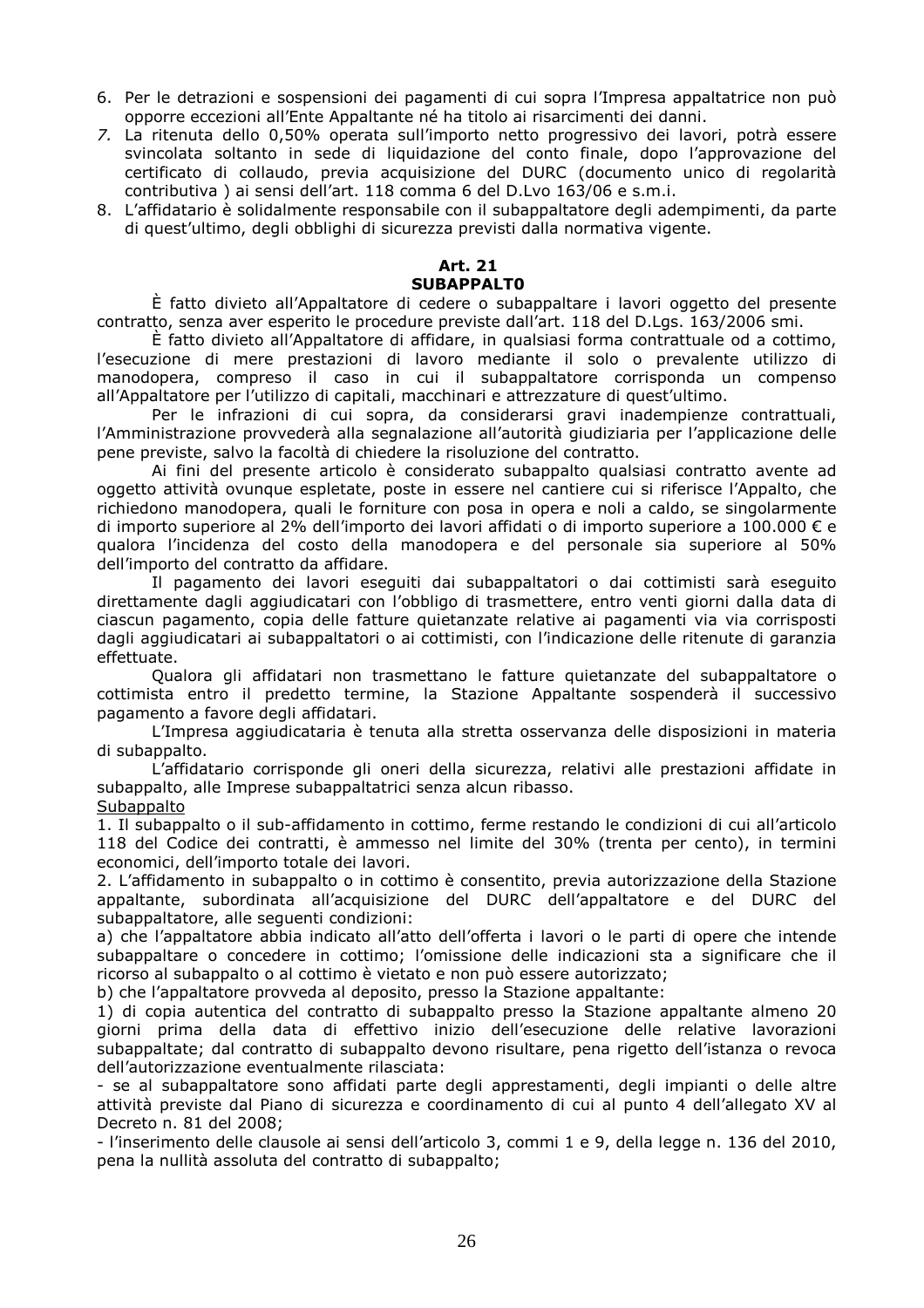- l'individuazione delle categorie, tra quelle previste dal bando di gara con i relativi importi, al fine della verifica della qualificazione del subappaltatore e del rilascio del certificato di esecuzione lavori di cui all'articolo 83 del Regolamento generale;

2) di una dichiarazione circa la sussistenza o meno di eventuali forme di controllo o di collegamento, a norma dell'articolo 2359 del codice civile, con l'impresa alla quale è affidato il subappalto o il cottimo; in caso di raggruppamento temporaneo, società di imprese o consorzio, analoga dichiarazione dev'essere fatta da ciascuna delle imprese partecipanti al raggruppamento, società o consorzio;

c) che l'appaltatore, unitamente al deposito del contratto di subappalto presso la Stazione appaltante, ai sensi della lettera b), trasmetta alla Stazione appaltante:

1) la documentazione attestante che il subappaltatore è in possesso dei requisiti prescritti dalla normativa vigente per la partecipazione alle gare di lavori pubblici, in relazione alla categoria e all'importo dei lavori da realizzare in subappalto o in cottimo;

2) una o più dichiarazioni del subappaltatore, rilasciate ai sensi degli articoli 46 e 47 del d.P.R. n. 445 del 2000, attestante il possesso dei requisiti di ordine generale e assenza della cause di esclusione di cui all'articolo 38 del Codice dei contratti;

d) che non sussista, nei confronti del subappaltatore, alcuno dei divieti previsti dall'articolo 67 del decreto legislativo n. 159 del 2011; a tale scopo:

1) se l'importo del contratto di subappalto è superiore ad euro 150.000, la condizione è accertata mediante acquisizione dell'informazione antimafia di cui all'articolo 91, comma 1, lettera c), del citato decreto legislativo n. 159 del 2011;

2) il subappalto è vietato, a prescindere dall'importo dei relativi lavori, se per l'impresa subappaltatrice è accertata una delle situazioni indicate dagli articoli 84, comma 4, o 91, comma 7, del citato decreto legislativo n. 159 del 2011.

3. Il subappalto e l'affidamento in cottimo devono essere autorizzati preventivamente dalla Stazione appaltante in seguito a richiesta scritta dell'appaltatore, nei termini che seguono:

a) l'autorizzazione è rilasciata entro 30 giorni dal ricevimento della richiesta; tale termine può essere prorogato una sola volta per non più di 30 giorni, ove ricorrano giustificati motivi;

b) trascorso il medesimo termine, eventualmente prorogato, senza che la Stazione appaltante abbia provveduto, l'autorizzazione si intende concessa a tutti gli effetti se sono verificate tutte le condizioni di legge per l'affidamento del subappalto;

c) per i subappalti o cottimi di importo inferiore al 2% dell'importo contrattuale o di importo inferiore a 100.000 euro, i termini di cui alla lettera a) sono ridotti a 15 giorni.

4. L'affidamento di lavori in subappalto o in cottimo comporta i seguenti obblighi:

a) ai sensi dell'articolo 118, comma 4, del Codice dei contratti, l'appaltatore deve praticare, per i lavori e le opere affidate in subappalto, i prezzi risultanti dall'aggiudicazione ribassati in misura non superiore al 20% (venti per cento);

b) se al subappaltatore sono affidati, in tutto o in parte, gli apprestamenti, gli impianti o le altre attività previste dal Piano di sicurezza e coordinamento di cui al punto 4 dell'allegato XV al Decreto n. 81 del 2008 connessi ai lavori in subappalto, i relativi oneri per la sicurezza sono pattuiti al prezzo originario

previsto dal progetto, senza alcun ribasso; la Stazione appaltante, per il tramite della DL e sentito il coordinatore della sicurezza in fase di esecuzione, provvede alla verifica dell'effettiva applicazione della presente disposizione;

c) nei cartelli esposti all'esterno del cantiere devono essere indicati anche i nominativi di tutte le imprese subappaltatrici, completi dell'indicazione della categoria dei lavori subappaltati e dell'importo dei medesimi;

d) le imprese subappaltatrici devono osservare integralmente il trattamento economico e normativo stabilito dai contratti collettivi nazionale e territoriale in vigore per il settore e per la zona nella quale si svolgono i lavori e sono responsabili, in solido con l'appaltatore, dell'osservanza delle norme anzidette nei confronti dei loro dipendenti per le prestazioni rese nell'ambito del subappalto;

e) le imprese subappaltatrici, per tramite dell'appaltatore, devono trasmettere alla Stazione appaltante, prima dell'inizio dei lavori in subappalto:

1) la documentazione di avvenuta denunzia agli enti previdenziali, inclusa la Cassa edile, assicurativi ed antinfortunistici;

2) copia del proprio piano operativo di sicurezza di cui all'articolo 131, comma 2, lettera c), del Codice dei contratti in coerenza con i piani di cui al presente Capitolato speciale.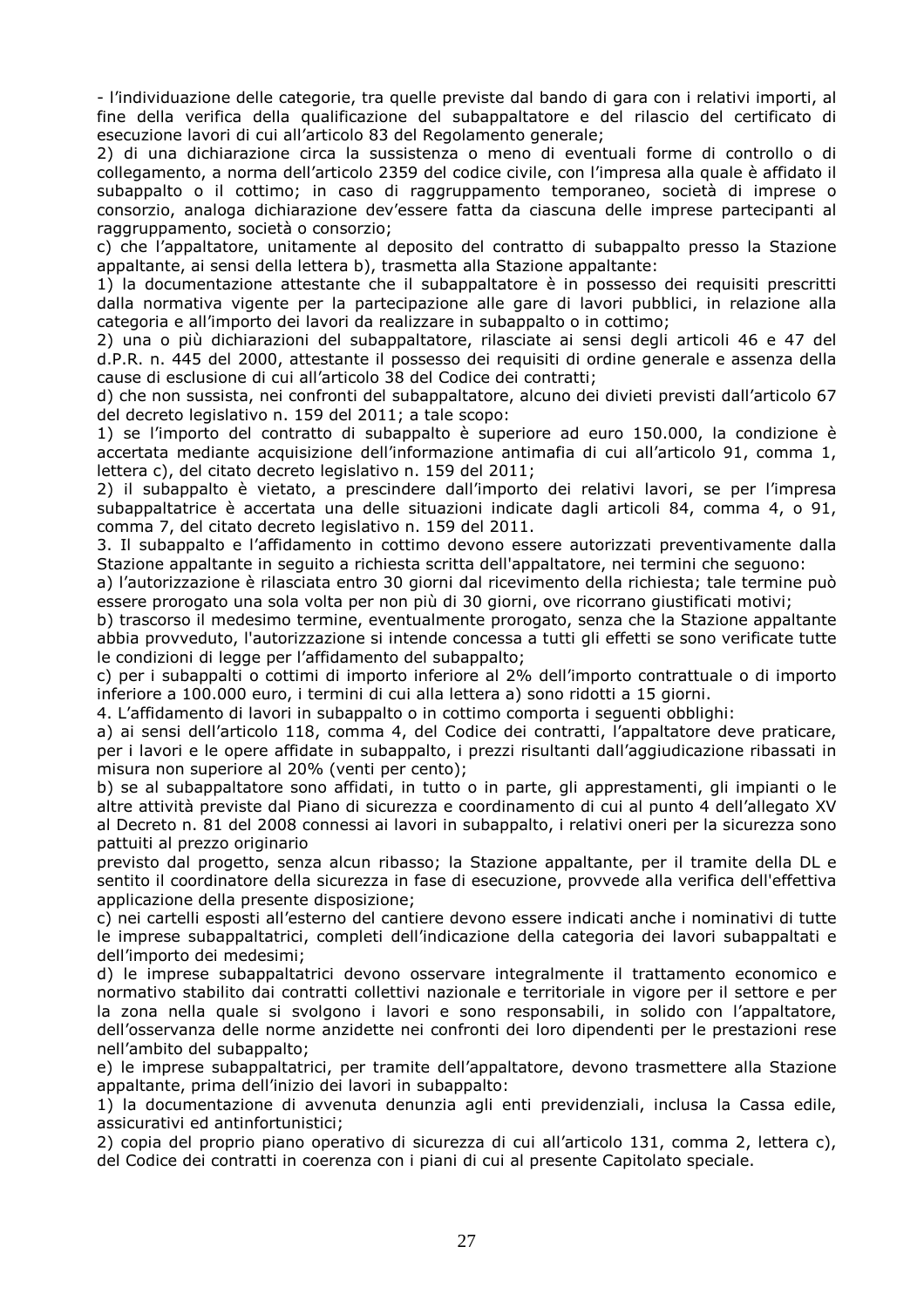5. Le presenti disposizioni si applicano anche ai raggruppamenti temporanei di imprese e alle società anche consortili, quando le imprese riunite o consorziate non intendono eseguire direttamente i lavori scorporabili.

6. I lavori affidati in subappalto non possono essere oggetto di ulteriore subappalto pertanto il subappaltatore non può subappaltare a sua volta i lavori.

7. Se l'appaltatore intende avvalersi della fattispecie disciplinata dall'articolo 30 del decreto legislativo n. 276 del 2003 (distacco di manodopera) deve trasmettere, almeno 20 giorni prima della data di effettivo utilizzo della manodopera distaccata, apposita comunicazione con la quale dichiara:

a) di avere in essere con la società distaccante un contratto di distacco (da allegare in copia);

b) di volersi avvalere dell'istituto del distacco per l'appalto in oggetto indicando i nominativi dei soggetti distaccati;

c) che le condizioni per le quali è stato stipulato il contratto di distacco sono tuttora vigenti e che non si ricade nella fattispecie di mera somministrazione di lavoro.

8. La comunicazione deve indicare anche le motivazioni che giustificano l'interesse della società distaccante a ricorrere al distacco di manodopera se questa non risulta in modo evidente dal contratto tra le parti di cui sopra. Alla comunicazione deve essere allegata la documentazione necessaria a comprovare in Capo al soggetto distaccante il possesso dei requisiti generali di cui all'articolo 38 del Codice dei contratti. La Stazione appaltante, entro 15 giorni dal ricevimento della comunicazione e della documentazione allegata, può negare l'autorizzazione al distacco se in sede di verifica non sussistono i requisiti di cui sopra.

Responsabilità in materia di subappalto

1. L'appaltatore resta in ogni caso responsabile nei confronti della Stazione appaltante per l'esecuzione delle opere oggetto di subappalto, sollevando la Stazione appaltante medesima da ogni pretesa dei subappaltatori o da richieste di risarcimento danni avanzate da terzi in conseguenza all'esecuzione di lavori subappaltati.

2. La DL e il RUP, nonché il coordinatore per l'esecuzione in materia di sicurezza di cui all'articolo 92 del Decreto n. 81 del 2008, provvedono a verificare, ognuno per la propria competenza, il rispetto di tutte le condizioni di ammissibilità e di esecuzione dei contratti di subappalto.

3. Il subappalto non autorizzato comporta inadempimento contrattualmente grave ed essenziale anche ai sensi dell'articolo 1456 del codice civile con la conseguente possibilità, per la Stazione appaltante, di risolvere il contratto in danno dell'appaltatore, ferme restando le sanzioni penali previste dall'articolo 21 della legge 13 settembre 1982, n. 646, come modificato dal decreto-legge 29 aprile 1995, n. 139, convertito dalla legge 28 giugno 1995, n. 246 (ammenda fino a un terzo dell'importo dell'appalto, arresto da sei mesi ad un anno).

4. Ai sensi dell'articolo 118, comma 11, del Codice dei contratti e ai fini del presente

Capitolato speciale è considerato subappalto qualsiasi contratto avente ad oggetto attività ovunque espletate che richiedano l'impiego di manodopera, quali le forniture con posa in opera e i noli a caldo, se singolarmente di importo superiore al 2 per cento dell'importo dei lavori affidati o di importo superiore a 100.000 euro e se l'incidenza del costo della manodopera e del personale è superiore al 50 per cento dell'importo del contratto di subappalto. I sub-affidamenti che non costituiscono subappalto, devono

essere comunicati al RUP e al coordinatore per la sicurezza in fase di esecuzione almeno il giorno feriale antecedente all'ingresso in cantiere dei soggetti sub-affidatari, con la denominazione di questi ultimi.

5. Ai sensi dell'articolo 118, comma 12, del Codice dei contratti e ai fini del presente Capitolato speciale non è considerato subappalto l'affidamento di attività specifiche di servizi a lavoratori autonomi, purché tali attività non costituiscano lavori.

6. Ai subappaltatori, ai sub affidatari, nonché ai soggetti titolari delle prestazioni che non sono considerate subappalto si applicala normativa in materia di tessera di riconoscimento. Pagamento dei subappaltatori

1. La Stazione appaltante non provvede al pagamento diretto dei subappaltatori e dei cottimisti e l'appaltatore è obbligato a trasmettere alla stessa Stazione appaltante, entro 20 (venti) giorni dalla data di ciascun pagamento effettuato a proprio favore, copia delle fatture quietanzate relative ai pagamenti da esso corrisposti ai medesimi subappaltatori o cottimisti, con l'indicazione delle eventuali ritenute di garanzia effettuate, pena la sospensione dei successivi pagamenti. La stessa disciplina si applica in relazione alle somme dovute agli esecutori in subcontratto di forniture le cui prestazioni sono pagate in base allo stato di avanzamento lavori o allo stato di avanzamento forniture.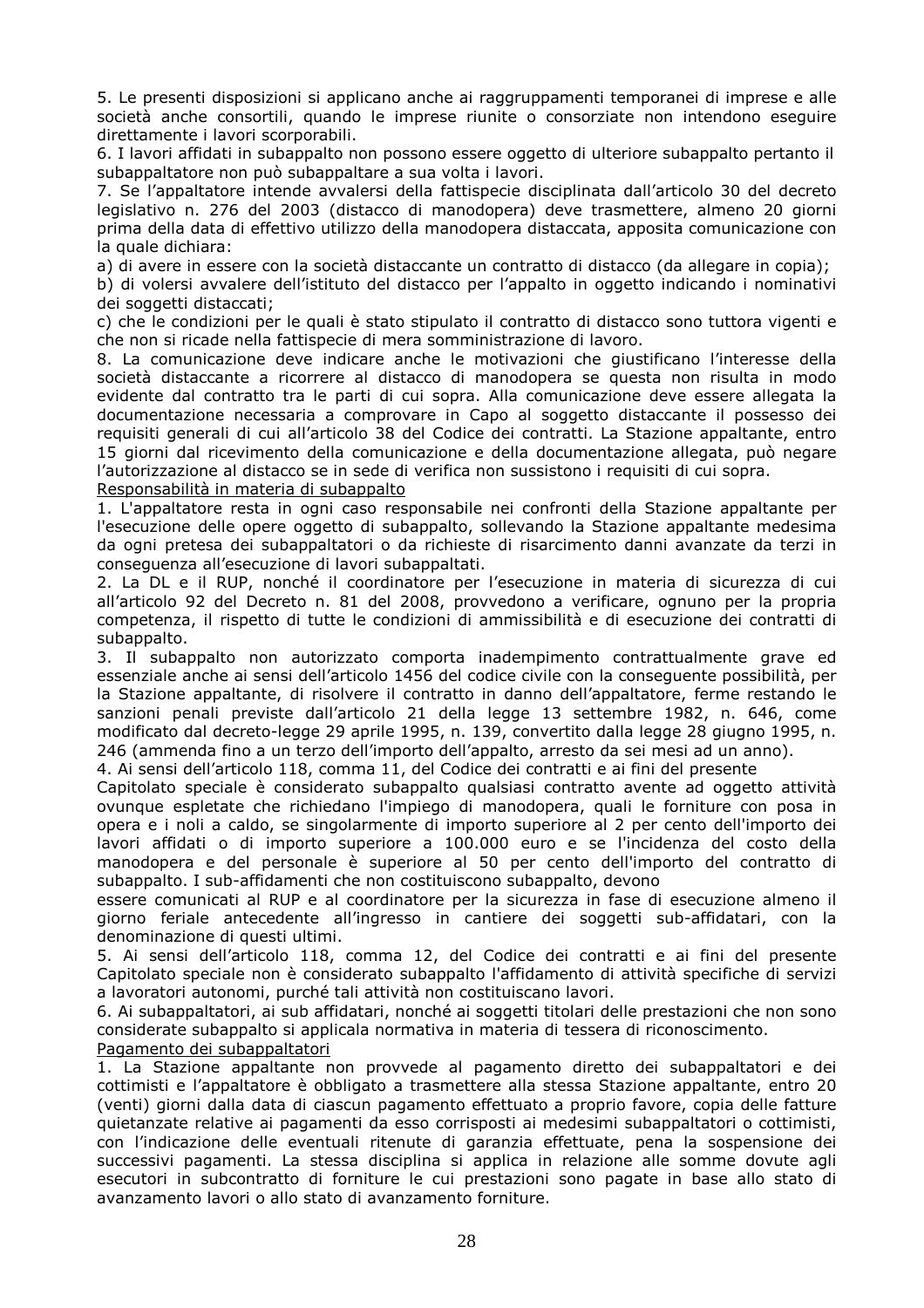2. S richiama l'articolo 118, comma 6, del Codice dei contratti, in merito ai pagamenti al subappaltatore.

3. Se l'appaltatore non provvede nei termini agli adempimenti di cui al comma 1 e non sono verificate le condizioni di cui al comma 2, la Stazione appaltante sospende l'erogazione delle rate di acconto o di saldo fino a che l'appaltatore non adempie a quanto previsto.

#### **Art. 22**

#### **CAUZIONE PROVVISORIA E CAUZIONE DEFINITIVA**

 In applicazione a quanto previsto dal DPR 207/2010 smi, l'Impresa, in base agli articoli 75 e 113 del D.Lgs 163/2006 smi è tenuta a corredare l'offerta per affidamento

dell'esecuzione dei lavori di una cauzione provvisoria con le modalità e alle condizioni di cui al bando di gara e al disciplinare di gara.

La cauzione copre la mancata sottoscrizione del contratto per volontà dell'aggiudicatario ed è svincolata automaticamente al momento della sottoscrizione del contratto medesimo. Ai non aggiudicatari la cauzione è restituita entro 30 giorni dall'aggiudicazione.

La fidejussione bancaria o polizza assicurativa relativa alla cauzione provvisoria dovrà avere validità per almeno centottanta giorni dalla data di presentazione dell'offerta. La fidejussione bancaria o la polizza assicurativa dovrà prevedere espressamente la rinuncia al beneficio della preventiva escussione del debitore principale e la sua operatività entro 15 giorni a semplice richiesta scritta della stazione appaltante.

L'esecutore dei lavori è obbligato a costituire una garanzia fidejussoria (cauzione definitiva) pari al 10 per cento dell'importo degli stessi. In caso di ribasso d'asta superiore al 10 per cento, la garanzia fidejussoria è aumentata di tanti punti percentuali quanti sono quelli eccedenti il dieci per cento. Ove il ribasso sia superiore al venti per cento, l'aumento è di due punti percentuali per ogni punto di ribasso superiore al venti per cento.

La mancata costituzione della garanzia determina la revoca dell'affidamento e l'acquisizione della cauzione del 2 per cento di cui sopra della Stazione Appaltante, che aggiudica l'appalto al concorrente che segue nella graduatoria. La garanzia copre gli oneri per il mancato o inesatto adempimento e cessa di aver effetto solo alla data di emissione del certificato di collaudo provvisorio.

La cauzione definitiva può essere prestata, a scelta dell'appaltatore, in contanti, in titoli di Stato o garantiti dallo Stato al corso del giorno del deposito, presso una Sezione di Tesoreria Provinciale o presso le aziende di credito autorizzate. La cauzione può essere costituita mediante fideiussione bancaria o mediante polizza assicurativa fideiussoria prestate da istituti di credito o da banche, autorizzati all'esercizio dell'attività bancaria ai sensi del d.lgs. 1 settembre 1993, n. 385.

La cauzione definitiva deve permanere fino alla data di emissione del certificato di regolare esecuzione, ovvero decorsi dodici mesi dalla data di ultimazione dei lavori risultante dal relativo certificato.

La cauzione viene prestata a garanzia dell'adempimento di tutte le obbligazioni del contratto e del risarcimento dei danni derivanti dall'eventuale inadempimento delle obbligazioni stesse, nonché a garanzia del rimborso delle somme pagate in più all'Appaltatore rispetto alle risultanze della liquidazione finale, salva comunque la risarcibilità del maggior danno.

La S.A. ha il diritto di valersi della cauzione per l'eventuale maggior spesa sostenuta per il completamento dei lavori in caso di risoluzione del contratto disposta in danno dell'Appaltatore; ha inoltre il diritto di valersi della cauzione per provvedere al pagamento di quanto dovuto dall'Appaltatore per le inadempienze derivanti dall'inosservanza di norme e prescrizioni dei contratti collettivi, delle leggi e dei regolamenti sulla tutela, protezione, assicurazione, assistenza e sicurezza fisica dei lavoratori comunque presenti in cantiere.

La S.A. può inoltre richiedere all'Appaltatore la reintegrazione della cauzione nel caso in cui questa sia venuta meno in tutto o in parte; in caso di inottemperanza, la reintegrazione si effettua a valere sui ratei di prezzo da corrispondere all'appaltatore.

#### **Art. 23 GARANZIE**

L'Appaltatore si impegna a costituire le garanzie previste dal DPR 207/2010, e previste all'articolo 129 D.Lvo 163/2008 s.m.i., in quanto applicabili all'appalto in oggetto.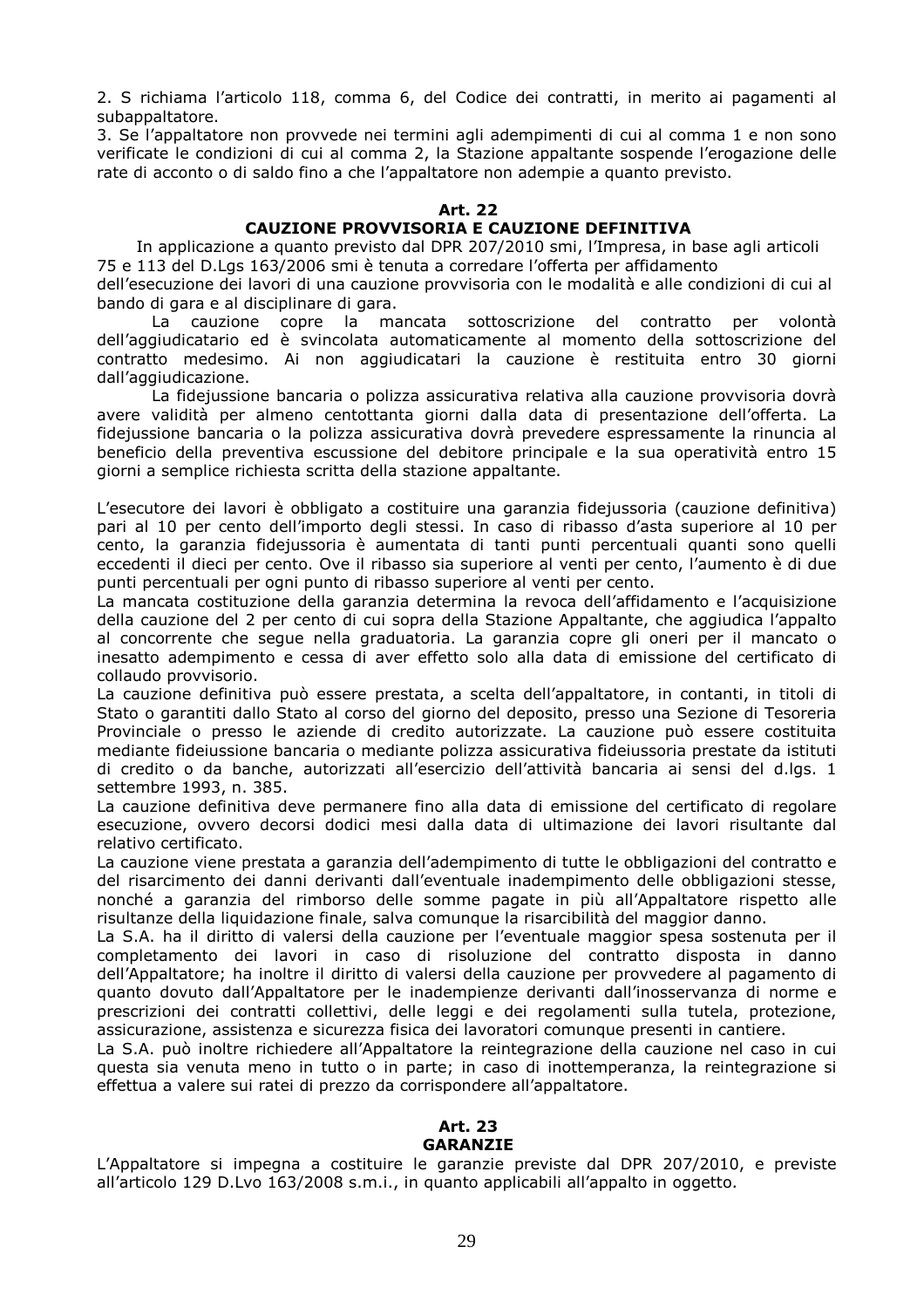In particolare, oltre alla cauzione definitiva, l'Appaltatore è obbligato a stipulare una *polizza di assicurazione per danni di esecuzione e responsabilità civile verso terzi*, sulla base della somma da assicurare stabilita nel bando di gara. Tale polizza dovrà essere stipulata secondo lo schema tipo approvato con D.M. delle Attività Produttive n. 123 del 12/3/2004 e relativa "scheda tecnica" predisposta dall'Amministrazione.

Le franchigie e gli scoperti nella polizza sono a carico dell'Appaltatore.

I relativi premi dovranno essere pagati dall'Appaltatore anticipatamente ed in unica soluzione. L'omesso o ritardato pagamento delle somme dovute a titolo di premio da parte dell'esecutore non comporta l'inefficacia della garanzia.

L'Impresa che risulterà aggiudicataria dell'appalto è tenuta a depositare copia della suddetta polizza e la quietanza del relativo pagamento del premio, all'atto della stipulazione del contratto o prima della consegna dei lavori in caso di consegna sotto le riserve di cui all'art. 153 del D.P.R. 207/2010.

In caso di riunione di concorrenti ai sensi dell'art. 34 del D.Lgs. 163/06 le garanzie fidejussorie e le garanzie assicurative sono presentate, su mandato irrevocabile, dall'Impresa mandataria o capogruppo in nome e per conto di tutti i concorrenti con responsabilità solidale nel caso di associazione orizzontale e con responsabilità pro quota nel caso di associazione verticale.

L'Appaltatore sarà responsabile di qualunque danno provocato a persone ed alle cose, che si verificasse in cantiere quale che ne sia la causa. Detta responsabilità si riferisce a quanto dipende da atti, omissioni o comportamenti messi in atto dall'appaltatore stesso o da persone di cui debba rispondere per Legge, ovvero messi in atto da subappaltatori o comunque da persone che a qualsiasi titolo sono presenti in cantiere compresi i dipendenti dell'Amministrazione. L'Amministrazione si intende sempre sollevata da qualsiasi responsabilità verso i dipendenti ed i terzi per qualunque infortunio o danneggiamento che possa verificarsi.

La copertura assicurativa decorrerà dalla data di consegna dei lavori e cesserà alla data di emissione del Certificato di Regolare Esecuzione.

A garanzia dell'osservanza delle norme e prescrizioni dei contratti collettivi, delle leggi e dei regolamenti sulla tutela, sicurezza, salute, assicurazione ed assistenza dei lavoratori, sarà operata una *ritenuta dello 0,5%* sull'importo netto progressivo dei lavori. Le ritenute così effettuate saranno svincolate in sede di liquidazione del conto finale, dopo l'approvazione del Certificato di Regolare Esecuzione.

Si farà luogo alla emissione del Certificato di Regolare Esecuzione previa acquisizione delle dichiarazioni liberatorie (DURC) degli Istituti ed Enti previdenziali competenti (INAIL - INPS-CASSA EDILE - ENTE SCUOLA - ISPETTORATO DEL LAVORO …..).

#### **Art. 24**

#### **NORME DI SICUREZZA**

I lavori appaltati devono svolgersi nel pieno rispetto delle vigenti normative in materia di prevenzione infortuni ed igiene del lavoro.

Nell'accettare i lavori oggetto del contratto l'Appaltatore dichiara:

 di aver preso conoscenza della località interessata dai lavori e di averne accertato le condizioni di viabilità e di accesso, nonché gli impianti che la riguardano;

 di aver valutato tutte le circostanze ed elementi che influiscono sul costo della manodopera, dei noli e dei trasporti relativamente agli apprestamenti ed alle attrezzature atti a garantire il rispetto delle norme in materia di igiene e sicurezza sul lavoro e condiviso la valutazione di detti oneri stabilita nel progetto esecutivo.

L'Appaltatore non potrà quindi eccepire, durante l'esecuzione dei lavori, circa la mancata conoscenza di elementi non valutati, tranne che tali elementi non si configurino come causa di forza maggiore contemplate nel codice civile (e non escluse da altre norme nel presente Capitolato o si riferiscano a condizioni soggette a possibili modifiche espressamente previste nel contratto).

Con l'accettazione dei lavori l'Appaltatore dichiara di avere la possibilità ed i mezzi necessari per procedere all'esecuzione degli stessi secondo le migliori norme di sicurezza e conduzione dei lavori.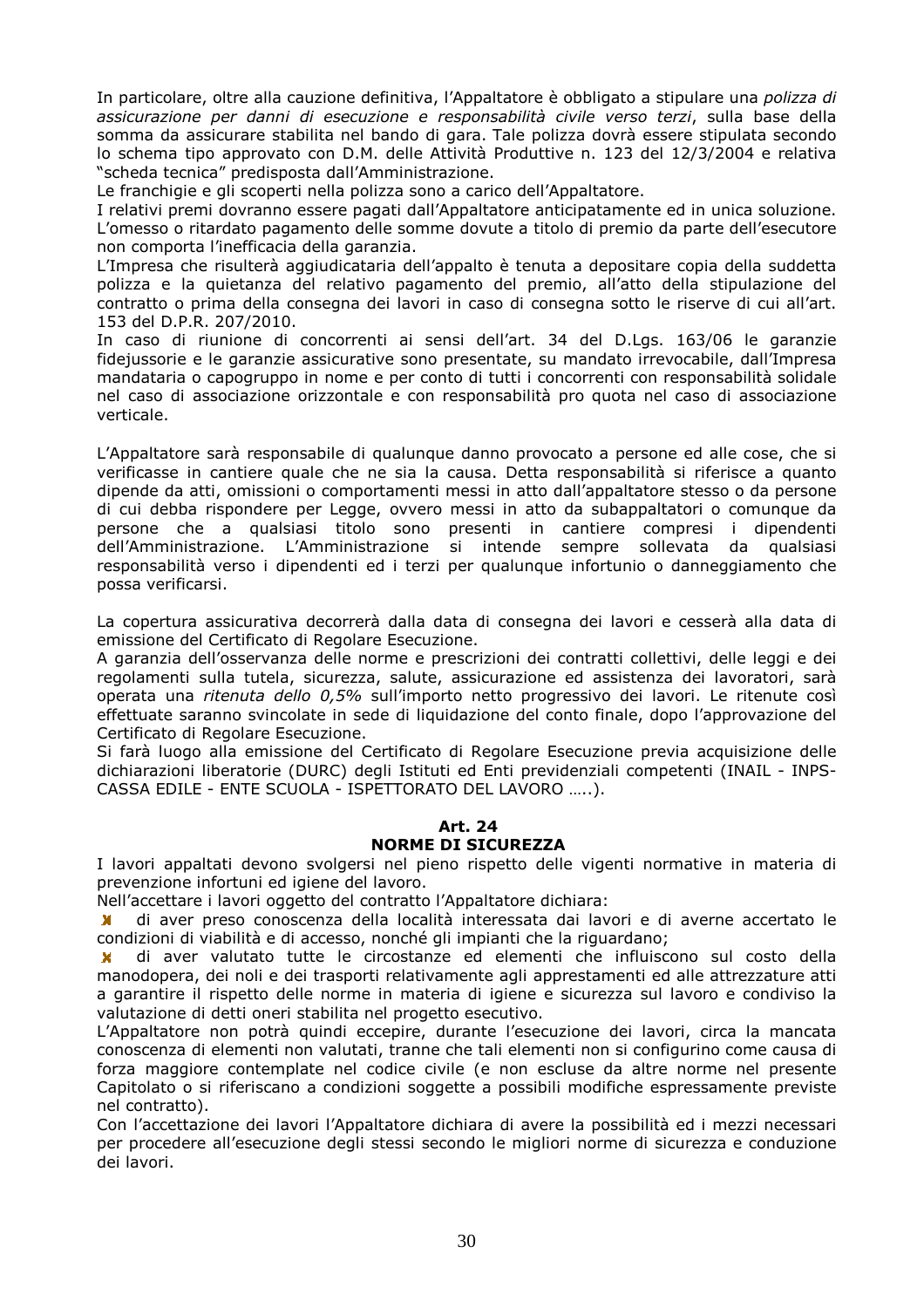In caso di subappalto, l'Appaltatore rimane, di fronte alla S.A., unico responsabile delle attrezzature, degli apprestamenti e delle procedure esecutive subappaltate per quanto riguarda la loro conformità alle norme di legge in materia di sicurezza.

È fatto obbligo all'Appaltatore di provvedere ai materiali, ai mezzi d'opera e ai trasporti necessari alla predisposizione di opere provvisionali, che per cause non previste e prevedibili, il responsabile dei lavori ovvero la S.A ritengano necessarie per assicurare un livello di sicurezza adeguato alle lavorazioni.

In questo caso per l'esecuzione di lavori non previsti si farà riferimento all'elenco prezzi delle opere provvisionali allegato ovvero si procederà a concordare nuovi prezzi secondo le modalità definite.

Ai sensi del D.Lvo 81/08 l'Amministrazione designa il coordinatore per la progettazione e il coordinamento per l'esecuzione dei lavori.

Il Coordinatore per la progettazione redige il piano di sicurezza e di coordinamento ed il piano generale di sicurezza; il coordinatore per l'esecuzione dei lavori assicura l'applicazione delle disposizioni contenute nei piani di cui sopra nel rispetto del D.Lvo 81/08.

Pertanto l'impresa sarà tenuta al rispetto di quanto contenuto nel piano di sicurezza e di coordinamento e nel piano generale di sicurezza di cui è a conoscenza per effetto del D.Lvo 81/08 e che sono parte integrante del Contratto d'appalto ai sensi dell'art. 131 del D.Lgs. 163/2006 e s.m. e i.

Entro 30 giorni dall'aggiudicazione, e comunque prima della consegna dei lavori, l'Appaltatore redige e consegna all'Amministrazione Appaltante eventuali proposte integrative del piano di sicurezza e di coordinamento e del piano generale di sicurezza redatto ai sensi del decreto legislativo 81/08 ed un piano operativo di sicurezza per quanto attiene alle proprie scelte autonome e relative responsabilità nell'organizzazione del cantiere e nell'esecuzione dei lavori, da considerare come piano complementare di dettaglio del piano di sicurezza e di coordinamento e dell'eventuale piano generale di sicurezza.

 Le gravi o ripetute violazioni dei piani stessi da parte dell'Appaltatore, previa formale costituzione in mora dell'interessato, costituiscono causa di risoluzione del contratto.

Il direttore di cantiere ed il coordinatore della sicurezza in fase di esecuzione, ciascuno nell'ambito delle proprie competenze, vigilano sull'osservanza dei piani di sicurezza.

L'Appaltatore, prima dell'inizio dei lavori ovvero in corso d'opera, può presentare al coordinatore per l'esecuzione dei lavori di cui al decreto legislativo 81/08, proposte di modificazioni od integrazioni al piano di sicurezza e di coordinamento trasmessogli dalla stazione Appaltante, sia per adeguare i contenuti alle tecnologie proprie dell'Impresa, sia per garantire il rispetto delle norme per la prevenzione degli infortuni e la tutela della salute dei lavoratori eventualmente disattese nel piano stesso, senza che da ciò l'Appaltatore stesso possa derivare pretese di alcun compenso aggiuntivo. Tali modificazioni saranno sottoposte all'approvazione del coordinatore stesso;

Il piano generale, piano di sicurezza e di coordinamento, se necessario, sarà aggiornato durante l'esecuzione dei lavori a cura del Coordinatore della sicurezza in fase di esecuzione, senza che ciò l'Appaltatore possa derivare pretese di alcun compenso aggiuntivo;

Sono a carico della Ditta Appaltatrice e di sua esclusiva spettanza l'attuazione delle misure di sicurezza previste dalla normativa vigente, ivi compreso il controllo dell'osservanza da parte dei singoli lavoratori delle norme di sicurezza e sull'uso dei mezzi di protezione messi a loro disposizione;

In ogni caso è a carico dell'Appaltatore e sua responsabilità il rispetto delle normative vigenti. In particolare l'Appaltatore deve durante l'esecuzione dei lavori adottare, tutti i mezzi a disposizione idonei per prevenire ed evitare infortuni tanto dei propri operai quanto a terze persone, rimanendo comunque responsabile delle conseguenze per gli eventuali infortuni e danni anche verso i terzi, per cui ne tiene sollevata ed indenne l'Amministrazione;

E' altresì a carico dell'Appaltatore e di sua esclusiva spettanza l'attuazione delle norme generali per l'igiene del lavoro previste dal D.P.R. 19/3/1956 n. 303, del D.P.R. 302/56, D.P.R. 45/55 e del D.P.R. 164/56.

Il fatto che l'appalto venga effettuato con il rispetto delle norme previste del D.Lvo 81/08 non esonera l'Impresa dagli obblighi e dalle relative responsabilità legate dai rischi specifici di Impresa e discendenti dalle normative precedenti.

Adempimenti preliminari in materia di sicurezza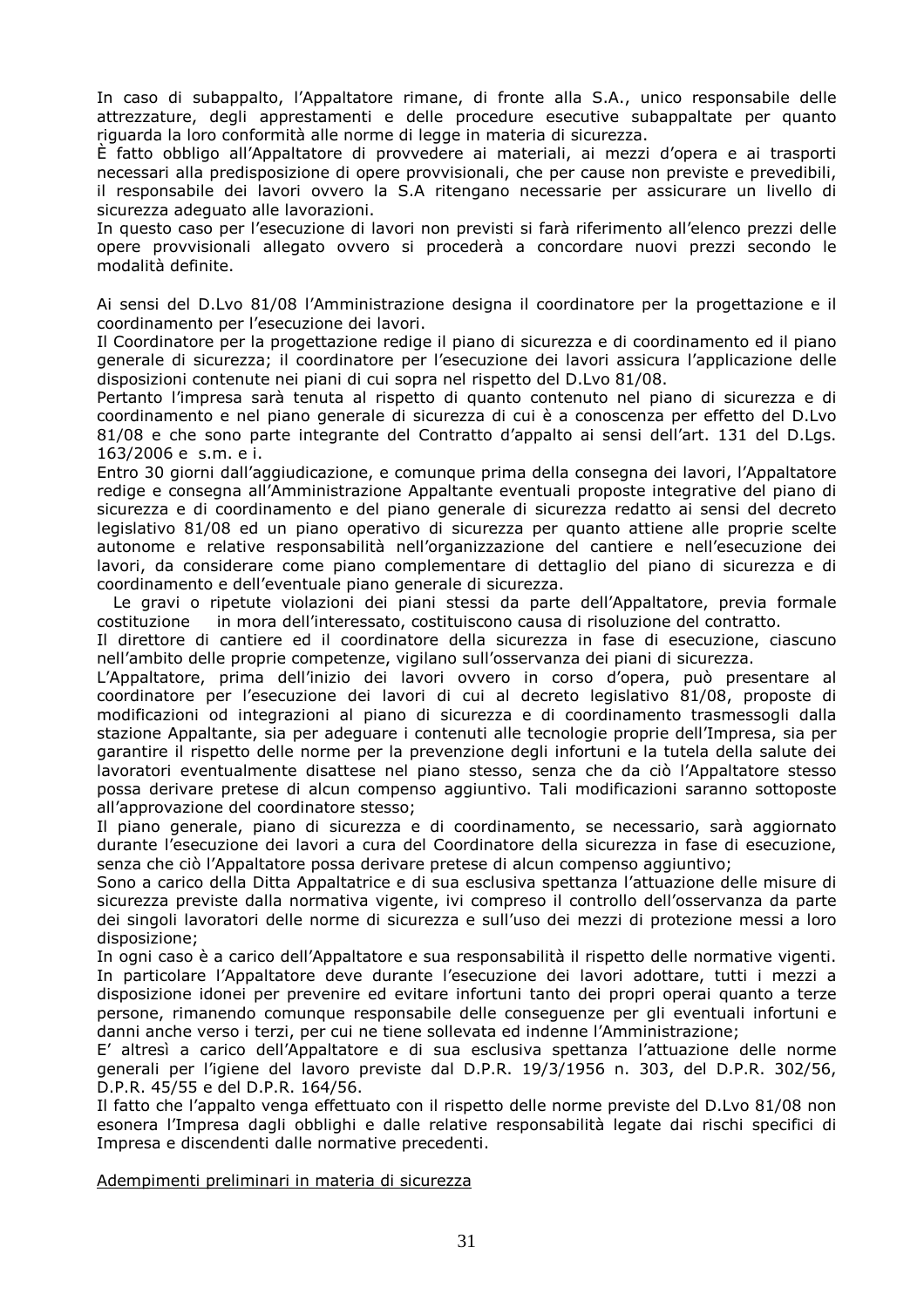1. Ai sensi dell'articolo 90, comma 9, e dell'allegato XVII al Decreto n. 81 del 2008, l'appaltatore deve trasmettere alla Stazione appaltante, entro il termine prescritto da quest'ultima con apposita richiesta o, in assenza di questa, entro 30 giorni dall'aggiudicazione definitiva e comunque prima della redazione del verbale di consegna dei lavori se questi sono iniziati nelle more della stipula del contratto:

a) una dichiarazione dell'organico medio annuo, distinto per qualifica, corredata dagli estremi delledenunce dei lavoratori effettuate all'Istituto nazionale della previdenza sociale (INPS), all'Istituto nazionale assicurazione infortuni sul lavoro (INAIL) e alle casse edili;

b) una dichiarazione relativa al contratto collettivo stipulato dalle organizzazioni sindacali comparativamente più rappresentative, applicato ai lavoratori dipendenti;

c) il certificato della Camera di Commercio, Industria, Artigianato e Agricoltura, in corso di validità, oppure, in alternativa, ai fini dell'acquisizione d'ufficio, l'indicazione della propria esatta ragione sociale, numeri di codice fiscale e di partita IVA, numero REA;

d) i dati necessari all'acquisizione d'ufficio del DURC;

e) il documento di valutazione dei rischi di cui al combinato disposto degli articoli 17, comma 1, lettera a), e 28, commi 1, 1-bis, 2 e 3, del Decreto n. 81 del 2008. Se l'impresa occupa fino a 10 lavoratori, ai sensi dell'articolo 29, comma 5, primo periodo, del Decreto n. 81 del 2008, la valutazione dei rischi è effettuata secondo le procedure standardizzate di cui al decreto interministeriale 30 novembre 2012 e successivi aggiornamenti;

f) una dichiarazione di non essere destinatario di provvedimenti di sospensione o di interdizione di cui all'articolo 14 del Decreto n. 81 del 2008.

2. Entro gli stessi termini di cui al comma 1, l'appaltatore deve trasmettere al coordinatore per l'esecuzione il nominativo e i recapiti del proprio Responsabile del servizio prevenzione e protezione e del proprio Medico competente di cui rispettivamente all'articolo 31 e all'articolo 38 del Decreto n. 81 del 2008, nonché:

a) una dichiarazione di accettazione del piano di sicurezza e di coordinamento, con

le eventuali richieste di adeguamento;

b) il piano operativo di sicurezza di ciascuna impresa operante in cantiere, fatto salvo l'eventuale differimento.

3. Gli adempimenti di cui ai commi 1 e 2 devono essere assolti:

a) dall'appaltatore, comunque organizzato anche nelle forme di cui alle lettere b), c), d) ed e), nonché, tramite questi, dai subappaltatori;

b) dal consorzio di cooperative o di imprese artigiane, oppure dal consorzio stabile, di cui agli articoli 34, comma 1, lettere b) e c), del Codice dei contratti, se il consorzio intende eseguire i lavori direttamente con la propria organizzazione consortile;

c) dalla consorziata del consorzio di cooperative o di imprese artigiane, oppure del consorzio stabile, che il consorzio ha indicato per l'esecuzione dei lavori ai sensi degli articoli 37, comma 7, e 36, del Codice dei contratti, se il consorzio è privo di personale deputato alla esecuzione dei lavori; se sono state individuate più imprese consorziate esecutrici dei lavori gli adempimenti devono essere assolti da tutte le imprese consorziate indicate, per quanto di pertinenza di ciascuna di esse, per il tramite di una di esse appositamente individuata, sempre che questa abbia espressamente accettato tale individuazione;

d) da tutte le imprese raggruppate, per quanto di pertinenza di ciascuna di esse, per il tramite dell'impresa mandataria, se l'appaltatore è un raggruppamento temporaneo di cui all'articolo 34, comma 1, lettera d), del Codice dei contratti; l'impresa affidataria, ai fini dell'articolo 89, comma 1, lettera i), del Decreto n. 81 è individuata nella mandataria, come risultante dell'atto di mandato;

e) da tutte le imprese consorziate, per quanto di pertinenza di ciascuna di esse, per il tramite dell'impresa individuata con l'atto costitutivo o lo statuto del consorzio, se l'appaltatore è un consorzio ordinario di cui all'articolo 34, commi 1, lettera e), del Codice dei contratti; l'impresa affidataria, ai fini dell'articolo 89, comma 1, lettera i), del Decreto n. 81 è individuata con il predetto atto costitutivo o statuto del consorzio;

f) dai lavoratori autonomi che prestano la loro opera in cantiere.

4. l'impresa affidataria comunica alla Stazione appaltante gli opportuni atti di delega di cui all'articolo 16 del decreto legislativo n. 81 del 2008.

5. L'appaltatore deve assolvere gli adempimenti di cui ai commi 1 e 2, anche nel corso dei lavori ogni qualvolta nel cantiere operi legittimamente un'impresa esecutrice o un lavoratore autonomo non previsti inizialmente.

Norme di sicurezza generali e sicurezza nel cantiere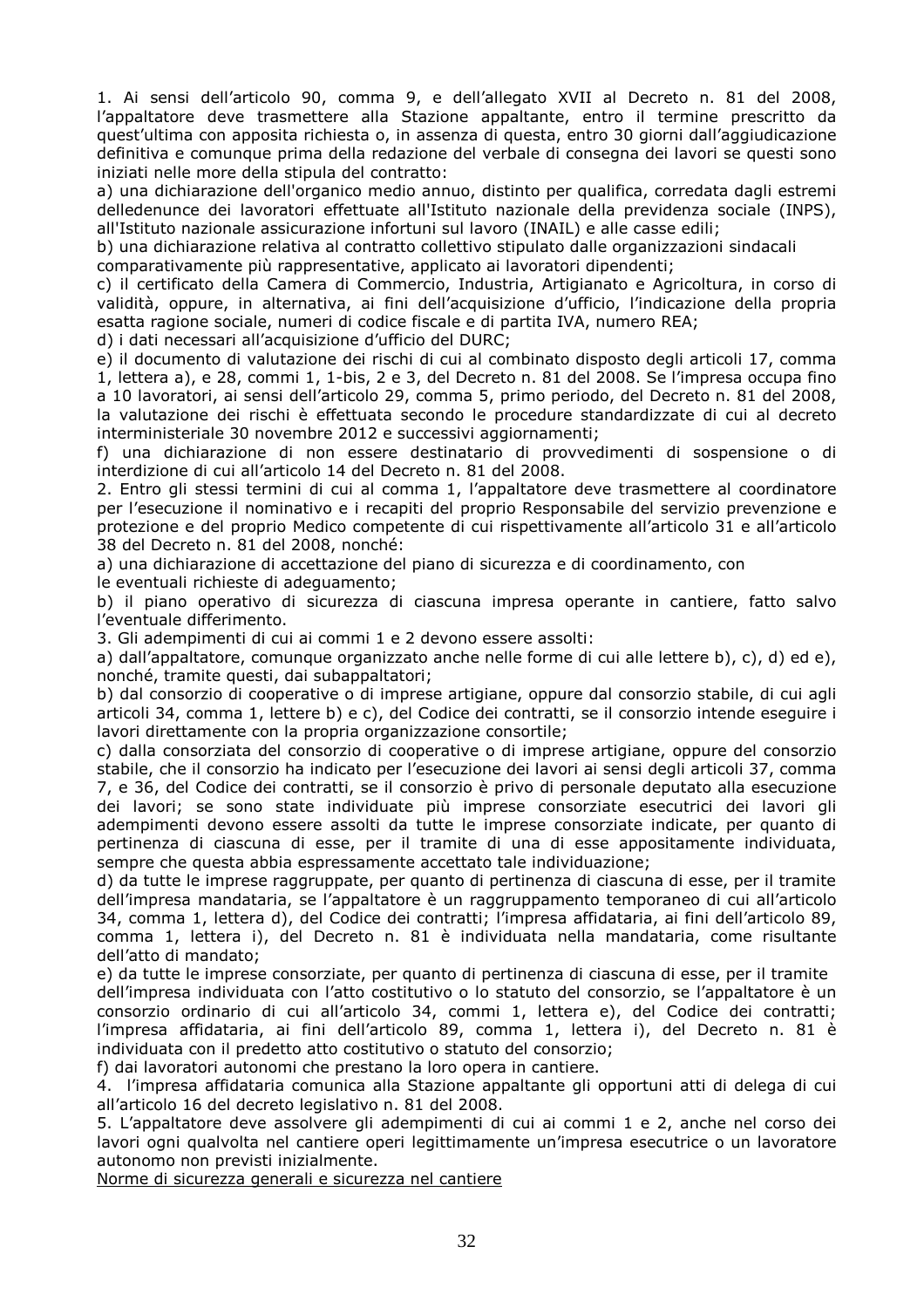1. Anche ai sensi, ma non solo, dell'articolo 97, comma 1, del Decreto n. 81 del 2008, l'appaltatore è obbligato:

a) ad osservare le misure generali di tutela di cui agli articoli 15, 17, 18 e 19 del Decreto n. 81 del 2008 e all'allegato XIII allo stesso decreto nonché le altre disposizioni del medesimo decreto applicabili alle lavorazioni previste nel cantiere;

b) a rispettare e curare il pieno rispetto di tutte le norme vigenti in materia di prevenzione degli infortuni e igiene del lavoro e in ogni caso in condizione di permanente sicurezza e igiene, nell'osservanza delle disposizioni degli articolo da 108 a 155 del Decreto n. 81 del 2008 e degli allegati XVII, XVIII, XIX, XX, XXII, XXIV, XXV, XXVI, XXVII, XXVIII, XXIX, XXX, XXXI, XXXII, XXXIII, XXXIV, XXXV e XLI, allo stesso decreto;

c) a verificare costantemente la presenza di tutte le condizioni di sicurezza dei lavori affidati;

d) ad osservare le disposizioni del vigente Regolamento Locale di Igiene, per quanto attiene la gestione del cantiere, in quanto non in contrasto con le disposizioni di cui al comma 1.

2. L'appaltatore predispone, per tempo e secondo quanto previsto dalle vigenti disposizioni, gli appositi piani per la riduzione del rumore, in relazione al personale e alle attrezzature utilizzate.

3. L'appaltatore garantisce che le lavorazioni, comprese quelle affidate ai subappaltatori, siano eseguite secondo il criterio «incident and injury free».

4. L'appaltatore non può iniziare o continuare i lavori se è in difetto nell'applicazione di quanto stabilito in merito alla osservanza delle norme di sicurezza.

#### Piano di sicurezza e di coordinamento

1. L'appaltatore è obbligato ad osservare scrupolosamente e senza riserve o eccezioni il piano di sicurezza e di coordinamento predisposto dal coordinatore per la sicurezza e messo a disposizione da parte della Stazione appaltante, ai sensi dell'articolo 131, comma 2, lettera a), del Codice dei contratti e all'articolo 100 del Decreto n. 81 del 2008, in conformità all'allegato XV, punti 1 e 2, al citato Decreto n. 81 del 2008, corredato dal computo metrico estimativo dei costi per la sicurezza di cui al punto 4 dello stesso allegato, determinati all'articolo 2, comma 1, lettera b), del presente Capitolato speciale.

2. L'obbligo di cui al comma 1 è esteso altresì:

a) alle eventuali modifiche e integrazioni disposte autonomamente dal coordinatore per la sicurezza in fase di esecuzione in seguito a sostanziali variazioni alle condizioni di sicurezza sopravvenute alla precedente versione del piano di sicurezza e di coordinamento;

b) alle eventuali modifiche e integrazioni approvate o accettate dal coordinatore per la sicurezza in fase di esecuzione.

3. Il periodo necessario alla conclusione degli adempimenti di cui al comma 2, lettera a), costituisce automatico differimento dei termini di ultimazione di cui all'articolo 14 e nelle more degli stessi adempimenti:

a) qualora i lavori non possano utilmente iniziare non decorre il termine per l'inizio dei lavori, dandone atto nel verbale di consegna;

b) qualora i lavori non possano utilmente proseguire si provvede sospensione e alla successiva ripresa dei lavori.

Modifiche e integrazioni al piano di sicurezza e di coordinamento

1. L'appaltatore può presentare al coordinatore per la sicurezza in fase di esecuzione una o più proposte motivate di modificazione o di integrazione al piano di sicurezza e di coordinamento, nei seguenti casi:

a) per adeguarne i contenuti alle proprie tecnologie oppure quando ritenga di poter meglio garantire la sicurezza nel cantiere sulla base della propria esperienza, anche in seguito alla consultazione obbligatoria e preventiva dei rappresentanti per la sicurezza dei propri lavoratori o a rilievi da parte degli organi di vigilanza;

b) per garantire il rispetto delle norme per la prevenzione degli infortuni e la tutela della salute dei lavoratori eventualmente disattese nel piano di sicurezza, anche in seguito a rilievi o prescrizioni degli organi di vigilanza.

2. L'appaltatore ha il diritto che il coordinatore per la sicurezza in fase di esecuzione si pronunci tempestivamente, con atto motivato da annotare sulla documentazione di cantiere, sull'accoglimento o il rigetto delle proposte presentate; le decisioni del coordinatore sono vincolanti per l'appaltatore.

3. Se entro il termine di tre giorni lavorativi dalla presentazione delle proposte dell'appaltatore, prorogabile una sola volta di altri tre giorni lavorativi, il coordinatore per la sicurezza non si pronuncia: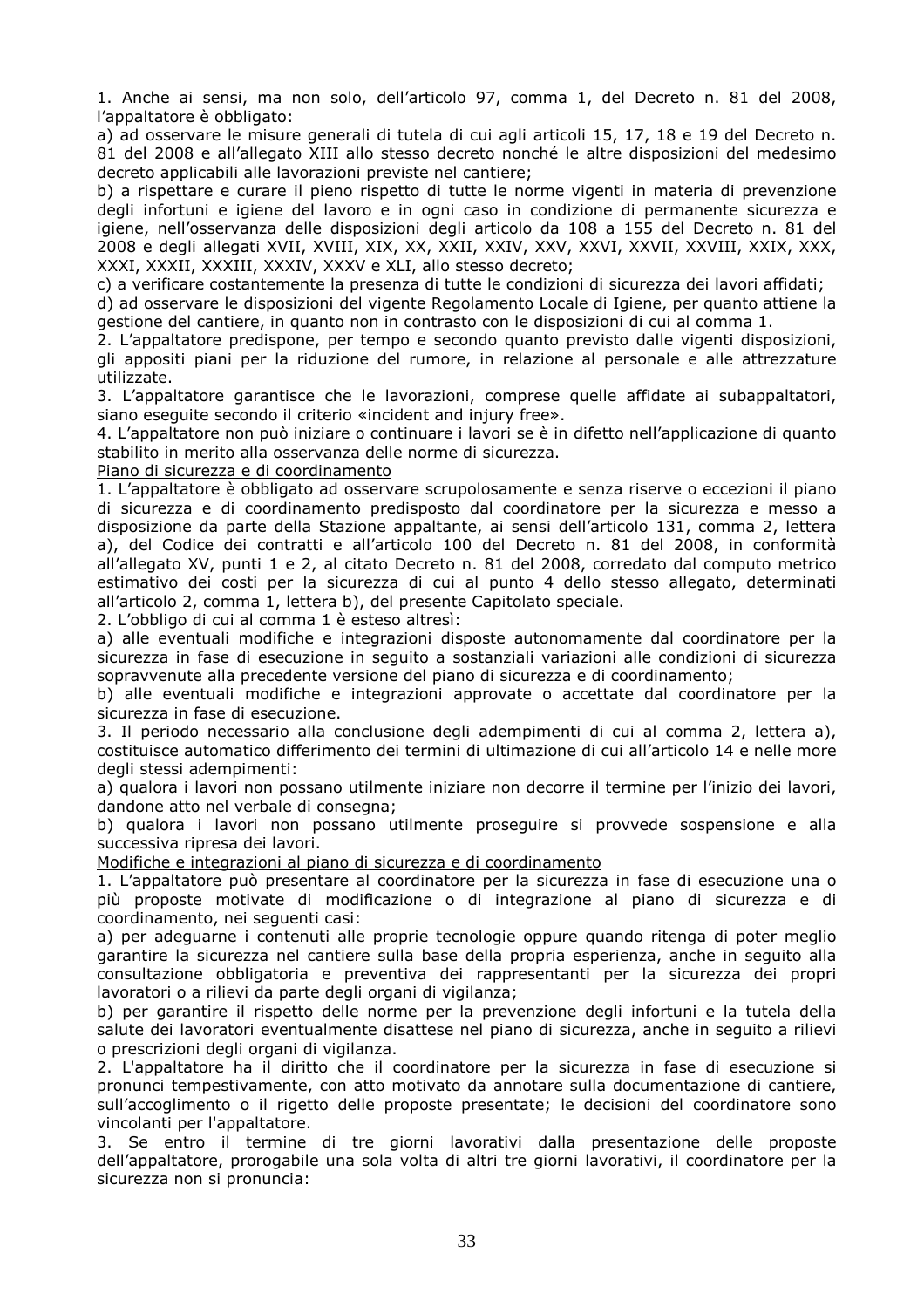a) nei casi di cui al comma 1, lettera a), le proposte si intendono accolte; l'eventuale accoglimento esplicito o tacito delle modificazioni e integrazioni non può in alcun modo giustificare variazioni in aumento o adeguamenti in aumento dei prezzi pattuiti, né maggiorazioni di alcun genere del corrispettivo;

b) nei casi di cui al comma 1, lettera b), le proposte si intendono accolte se non comportano variazioni in aumento o adeguamenti in aumento dei prezzi pattuiti, né maggiorazioni di alcun genere del corrispettivo, diversamente si intendono rigettate.

4. Nei casi di cui al comma 1, lettera b), nel solo caso di accoglimento esplicito, se le modificazioni e integrazioni comportano maggiori costi per l'appaltatore, debitamente provati e documentati, e se la Stazione appaltante riconosce tale maggiore onerosità, trova applicazione la disciplina delle varianti.

#### Piano operativo di sicurezza

1. L'appaltatore, entro 30 giorni dall'aggiudicazione e comunque prima dell'inizio dei lavori, deve predisporre e consegnare alla DL o, se nominato, al coordinatore per la sicurezza nella fase di esecuzione, un piano operativo di sicurezza per quanto attiene alle proprie scelte autonome e relative responsabilità nell'organizzazione del cantiere e nell'esecuzione dei lavori. Il piano operativo di sicurezza, redatto ai sensi dell'articolo 131, comma 2, lettera c), del Codice dei contratti, dell'articolo 89, comma 1, lettera h), del Decreto n. 81 del 2008 e del punto 3.2 dell'allegato XV al predetto decreto, comprende il documento di valutazione dei rischi di cui agli articoli 28 e 29 del citato Decreto n. 81 del 2008, con riferimento allo specifico cantiere e deve essere aggiornato ad ogni mutamento delle lavorazioni rispetto alle previsioni.

2. Il piano operativo di sicurezza deve essere redatto da ciascuna impresa operante nel cantiere e consegnato alla stazione appaltante, per il tramite dell'appaltatore, prima dell'inizio dei lavori per i quali esso è redatto.

3. Ai sensi dell'articolo 131 del Codice dei contratti l'appaltatore è tenuto ad acquisire i piani operativi di sicurezza redatti dalle imprese subappaltatrici, nonché a curare il coordinamento di tutte le imprese operanti nel cantiere, al fine di rendere gli specifici piani operativi di sicurezza compatibili tra loro e coerenti con il piano presentato dall'appaltatore. Ai sensi dell'articolo 96, comma 1-bis, del Decreto n. 81 del 2008, il piano operativo di sicurezza non è Necessario per gli operatori che si limitano a fornire materiali o attrezzature; restano fermi per i predetti operatori gli obblighi di cui all'articolo 26 del citato Decreto n. 81 del 2008.

5. Il piano operativo di sicurezza, fermi restando i maggiori contenuti relativi alla specificità delle singole imprese e delle singole lavorazioni, deve avere in ogni caso i contenuti minimi previsti dall'allegato I al decreto interministeriale 9 settembre 2014 (pubblicato sulla G.U. n. 212 del 12 settembre 2014); esso costituisce piano complementare di dettaglio del piano di sicurezza e di coordinamento.

Osservanza e attuazione dei piani di sicurezza

1. L'appaltatore è obbligato ad osservare le misure generali di tutela di cui all'articolo 15 del Decreto n. 81 del 2008, con particolare riguardo alle circostanze e agli adempimenti descritti agli articoli da 88 a 104 e agli allegati da XVI a XXV dello stesso decreto.

2. I piani di sicurezza devono essere redatti in conformità all'allegato XV al Decreto n. 81 del 2008, nonché alla migliore letteratura tecnica in materia.

3. L'appaltatore è obbligato a comunicare tempestivamente prima dell'inizio dei lavori e quindi periodicamente, a richiesta della Stazione appaltante o del coordinatore, l'iscrizione alla camera di commercio, industria, artigianato e agricoltura, l'indicazione dei contratti collettivi applicati ai lavoratori dipendenti e la dichiarazione circa l'assolvimento degli obblighi assicurativi e previdenziali. L'appaltatore è tenuto a curare il coordinamento di tutte le imprese operanti nel cantiere, al fine di rendere gli specifici piani redatti dalle imprese subappaltatrici compatibili tra loro e coerenti con il piano presentato dall'appaltatore. In caso di raggruppamento temporaneo o di consorzio ordinario di imprese detto obbligo incombe all'impresa mandataria; in caso di consorzio stabile o di consorzio di cooperative o di imprese

artigiane tale obbligo incombe al consorzio. Il direttore tecnico di cantiere è responsabile del rispetto del piano da parte di tutte le imprese impegnate nell'esecuzione dei lavori.

4. Il piano di sicurezza e di coordinamento ed il piano operativo di sicurezza formano parte integrante del contratto di appalto. Le gravi o ripetute violazioni dei piani stessi da parte dell'appaltatore, comunque accertate, previa formale costituzione in mora dell'interessato, costituiscono causa di risoluzione del contratto.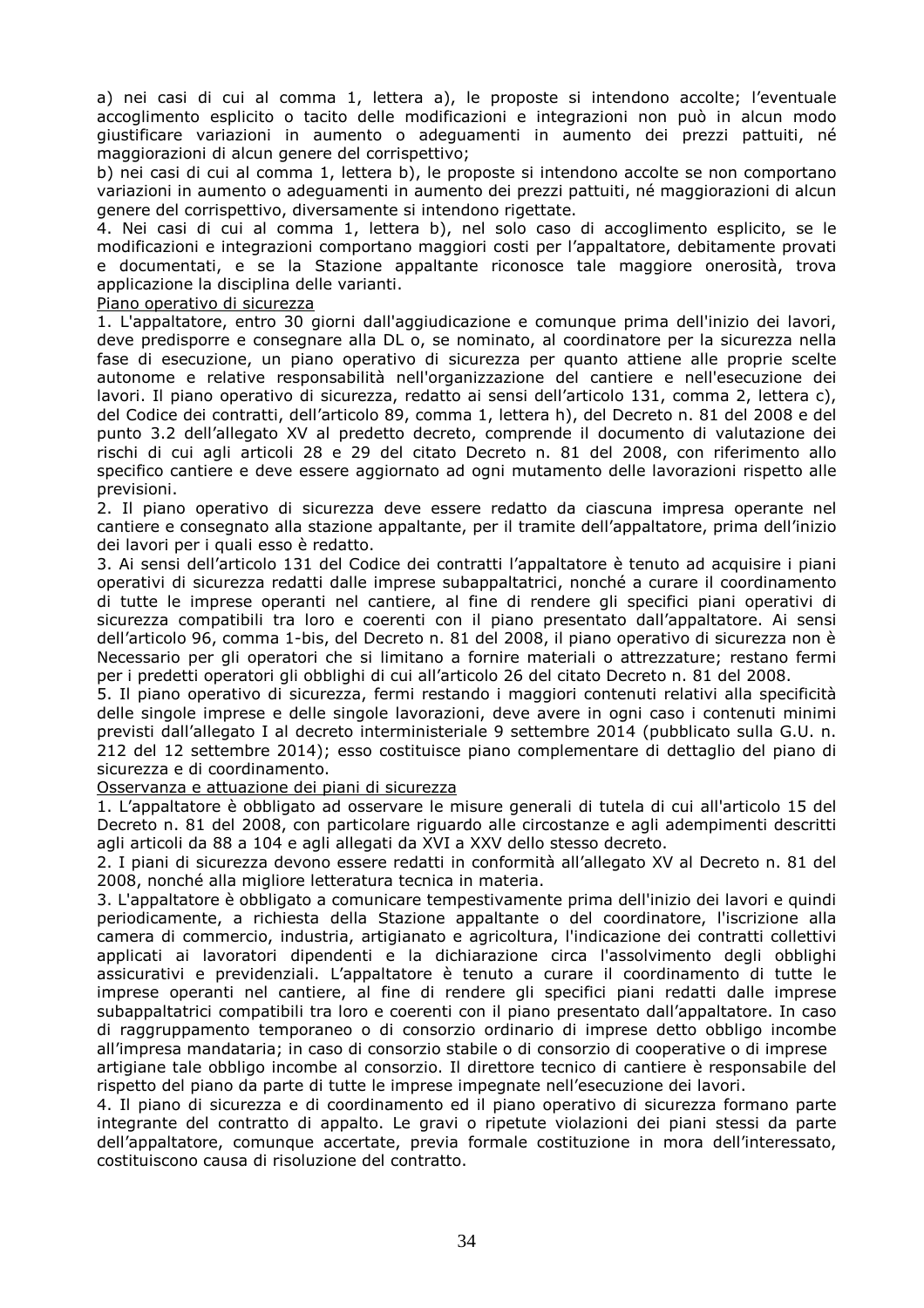5. Ai sensi dell'articolo 118, comma 4, terzo periodo, del Codice dei contratti, l'appaltatore è solidalmente responsabile con i subappaltatori per gli adempimenti, da parte di questo ultimo, degli obblighi di sicurezza.

## TITOLO V – CONTABILIZZAZIONE DEI LAVORI

#### **Art. 25**

#### **VALUTAZIONE DEI LAVORI - CONDIZIONI GENERALI**

Nei prezzi contrattuali sono compresi tutti gli oneri ed obblighi richiamati nel presente capitolato e negli altri atti contrattuali che l'Appaltatore dovrà sostenere per l'esecuzione di tutta l'opera e delle sue parti nei tempi e modi prescritti.

L'esecuzione dell'opera indicata dovrà, comunque, avvenire nella completa applicazione della disciplina vigente relativa alla materia, includendo tutte le fasi contrattuali, di progettazione, di messa in opera, di prevenzione infortuni e tutela dei lavoratori, della sicurezza, ecc. includendo qualunque altro aspetto normativo necessario al completamento dei lavori nel rispetto delle specifiche generali e particolari già citate.

I prezzi contrattualmente definiti sono accettati dall'Appaltatore nella più completa ed approfondita conoscenza delle quantità e del tipo di lavoro da svolgere rinunciando a qualunque altra pretesa di carattere economico che dovesse derivare da errata valutazione o mancata conoscenza dei fatti di natura geologica, tecnica, realizzativa o normativa legati all'esecuzione dei lavori.

Il prezzo previsto per tutte le forniture di materiali e di impianti è comprensivo, inoltre, dell'onere per l'eventuale posa in periodi diversi di tempo, qualunque possa essere l'ordine di arrivo in cantiere dei materiali forniti dall'Appaltatore.

Queste norme si applicano per tutti i lavori indicati dal presente capitolato e che saranno, comunque, verificati in contraddittorio con l'Appaltatore; si richiama espressamente, in tal senso, l'applicazione dell'Elenco prezzi indicato dai documenti che disciplinano l'appalto.

#### Convenzioni in materia di valuta e termini

In tutti gli atti predisposti dalla Stazione appaltante i valori in cifra assoluta si intendono in euro.

In tutti gli atti predisposti dalla Stazione appaltante i valori in cifra assoluta, ove non diversamente specificato, si intendono I.V.A. esclusa.

Tutti i termini di cui al presente Capitolato speciale, se non diversamente stabilito nella singola disposizione, sono computati in conformità al Regolamento CEE 3 giugno 1971, n. 1182.

#### **Art. 26 VALUTAZIONE DEI LAVORI**

Lavori a misura

1. La misurazione e la valutazione dei lavori a misura sono effettuate secondo le specificazioni date nelle norme del presente Capitolato speciale e nell'enunciazione delle singole voci in elenco; in caso diverso sono utilizzate per la valutazione dei lavori le dimensioni nette delle opere eseguite rilevate in loco, senza che l'appaltatore possa far valere criteri di misurazione o coefficienti moltiplicatori che modifichino le quantità realmente poste in opera.

2. Non sono comunque riconosciuti nella valutazione ingrossamenti o aumenti dimensionali di alcun genere non rispondenti ai disegni di progetto se non saranno stati preventivamente autorizzati dalla DL.

3. Nel corrispettivo per l'esecuzione degli eventuali lavori a misura s'intende sempre compresa ogni spesa occorrente per dare l'opera compiuta sotto le condizioni stabilite dal presente Capitolato speciale e secondo i tipi indicati e previsti negli atti della perizia di variante.

4. La contabilizzazione delle opere è effettuata applicando alle quantità eseguite i prezzi unitari netti desunti dall'elenco dei prezzi unitari.

5. Gli oneri di sicurezza (OS) determinati, sono valutati sulla base dei prezzi di cui all'elenco allegato al presente Capitolato speciale, con le quantità rilevabili ai sensi del presente articolo.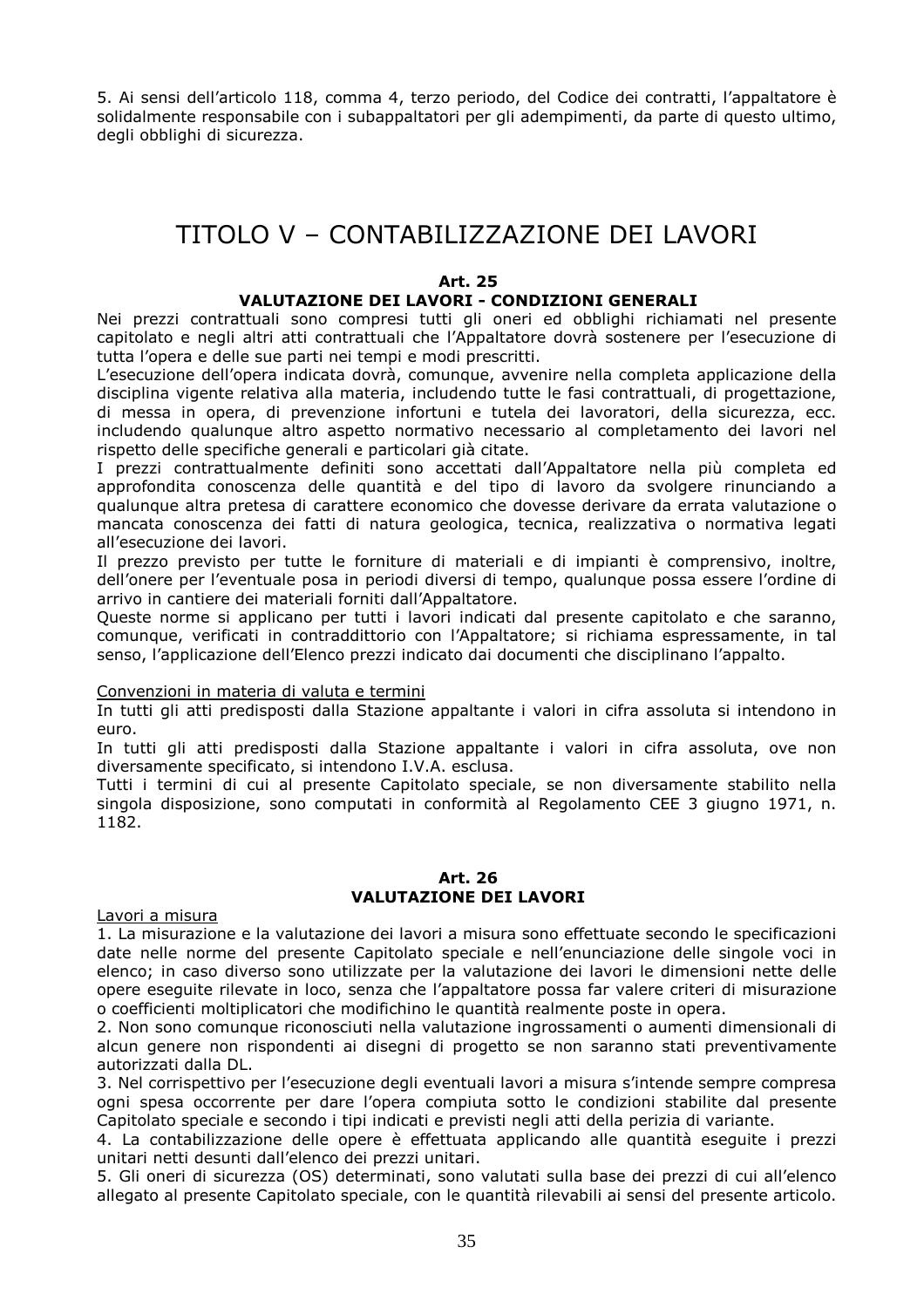La liquidazione di tali oneri è subordinata all'assenso del coordinatore per la sicurezza e la salute in fase di esecuzione.

6. Non possono considerarsi utilmente eseguiti e, pertanto, non possono essere contabilizzati e annotati nel Registro di contabilità, gli importi relativi alle voci disaggregate di cui all'articolo 184 del Regolamento generale, per l'accertamento della regolare esecuzione delle quali sono necessari certificazioni o collaudi tecnici specifici da parte dei fornitori o degli installatori, e tali documenti non siano stati consegnati alla DL. Tuttavia, la DL, sotto la propria responsabilità, può contabilizzare e registrare tali voci, con una adeguata riduzione dell'aliquota di incidenza, in base al principio di proporzionalità e del grado di potenziale pregiudizio per la funzionalità dell'opera.

#### Lavori a corpo

Nel corrispettivo per l'esecuzione di lavoro a corpo s'intende sempre compresa ogni spesa occorrente per dare l'opera compiuta sotto le condizioni stabilite dal presente Capitolato speciale e secondo i tipi indicati e previsti negli atti progettuali. Pertanto nessun compenso può essere richiesto per lavori, forniture e prestazioni che, ancorché non esplicitamente specificati nella descrizione dei lavori a corpo, siano rilevabili dagli elaborati grafici o viceversa. Lo stesso dicasi per lavori, forniture e prestazioni che siano tecnicamente e intrinsecamente indispensabili alla funzionalità, completezza e corretta realizzazione dell'opera appaltata secondo le regola dell'arte.

Gli oneri per la sicurezza sono valutati in base all'importo previsto separatamente dall'importo dei lavori negli atti progettuali e sul bando di gara, secondo la percentuale stabilita negli atti di progetto, intendendosi come eseguita e liquidabile la quota parte proporzionale a quanto eseguito.

I prezzi a corpo indicati nel presente capitolato comprendono e compensano tutte le lavorazioni, i materiali, gli impianti, i mezzi e la mano d'opera necessari alla completa esecuzione delle opere richieste dalle prescrizioni progettuali e contrattuali, dalle indicazioni della Direzione dei Lavori e da quanto altro, eventualmente specificato, nella piena osservanza della normativa vigente e delle specifiche del presente capitolato.

Sono incluse nell'importo a corpo tutte le opere che si trovano indicate, a tale scopo, nei progetti o descritte nel contratto o nel presente capitolato comprendendo tutte le lavorazione e parti di esse necessarie per dare l'opera completamente finita in ogni dettaglio; tutti i lavori oggetto del presente capitolato dovranno intendersi parte integrante dell'importo indicato a corpo senza esclusioni di sorta.

#### OPERE ESCLUSE DALL'IMPORTO A CORPO

Salvo quanto previsto nel presente paragrafo, potranno essere valutate a parte (a misura ovvero in base all'Elenco prezzi allegato al contratto) le sole opere indicate in progetto e comunque autorizzate dalla Direzione dei Lavori.

Tali opere potranno essere escluse dall'importo a corpo solamente nel caso di indicazione espressa nelle specifiche tecniche (progetto, contratto, capitolato) con la chiara definizione di quanto escluso dall'importo a corpo; in caso di mancata esclusione di opere o parti di esse chiaramente identificate, tutti i lavori previsti o necessari alla realizzazione di quanto indicato nel contratto principale di appalto si intenderanno inclusi nel prezzo complessivo stabilito.

L'Appaltatore è tenuto ad eseguire le opere indicate in base ai disegni di progetto ed alle prescrizioni già citate senza introdurre alcuna variazione che non sia ufficialmente autorizzata.

#### CRITERI PER LA VALUTAZIONE DEI LAVORI

Tutti i prezzi dei lavori valutati a corpo (sulla base della scomposizione in prezzi elementari a misura) sono comprensivi delle spese per il carico, la fornitura, il trasporto, la movimentazione in cantiere e la posa in opera dei materiali includendo, inoltre, le spese per i macchinari di qualsiasi tipo (e relativi operatori), le opere provvisorie, le assicurazioni ed imposte, l'allestimento dei cantieri, le spese generali, l'utile dell'Appaltatore e quanto altro necessario per la completa esecuzione dell'opera in oggetto. Viene quindi fissato che tutte le opere incluse nei lavori a corpo elencate in Elenco Prezzi si intenderanno eseguite con tutte le lavorazioni, i materiali, i mezzi e la mano d'opera necessari alla loro completa corrispondenza con le prescrizioni progettuali e contrattuali, con le indicazioni della Direzione dei Lavori, con le norme vigenti e con quanto previsto dal presente capitolato senza altri oneri aggiuntivi, da parte dell'Appaltante, di qualunque tipo. Il prezzo stabilito per i vari materiali e categorie di lavoro è comprensivo, inoltre, dell'onere per l'eventuale posa in opera in periodi di tempo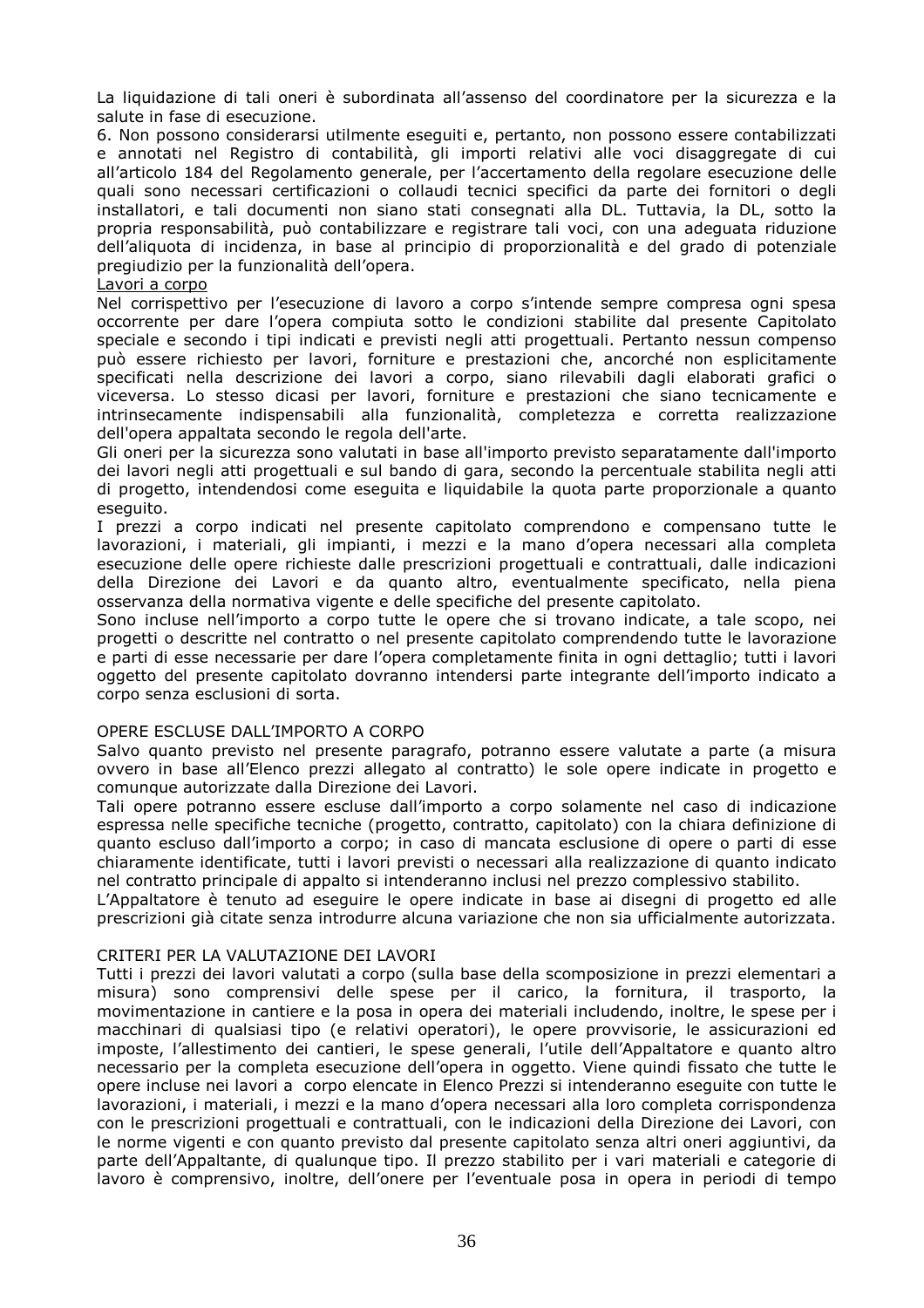diversi, qualunque possa essere l'ordine di arrivo in cantiere dei materiali forniti dall'Appaltatore.

Per tutte le opere del progetto le varie quantità saranno determinate con misure geometriche, escluso ogni altro metodo. Per quanto riguarda i lavori a corpo, gli stessi dovranno essere eseguiti come descritto nel presente atto e negli allegati grafici.

## TITOLO VI – LIQUIDAZIONE DEI CORRISPETTIVI

#### **Art. 27**

#### **FORMA DELL'APPALTO**

Tutte le opere oggetto del presente Appalto verranno compensate sulla base di prezzi unitari e a corpo, comprensivi di tutte le opere parziali che compongono le varie opere e che sono descritte nell'Elenco dei Prezzi unitari e nell'Analisi dei Prezzi.

I prezzi a corpo, anche se non dettagliatamente elencati, includono tutti i lavori e prestazioni necessari per dare l'opera finita, con la sola esclusione di quanto espressamente indicato come da computarsi a misura od in economia e come facente parte di fornitura della S.A. .

Le opere a corpo saranno contabilizzate progressivamente nei vari stati di avanzamento, sulla base di una percentuale equamente stimata di volta in volta e corrispondente alla quota parte del lavoro effettivamente svolto al momento della stesura dello stato di avanzamento, come stabilito dal presente Capitolato.

Eventuali nuove opere, ovvero opere non previste nel progetto, verranno contabilizzate a misura, per le quantità effettivamente eseguite, in base ai prezzi unitari previsti nell'allegato elenco dei prezzi unitari.

#### **Art. 28 IMPORTO DELL'APPALTO**

L'importo dell'Appalto risulta dalla sommatoria dell'importo delle opere a corpo e a misura.

Ai sensi dell'art. 10 ovvero dell'art.12 del Capitolato Generale d'Appalto, nelle ipotesi contemplate dal D.Lvo 163/2006 s.m.i., la S.A. si riserva la facoltà di ordinare una variazione dei lavori fino alla concorrenza di un quinto dell'importo dell'appalto.

L'attuazione di varianti o modifiche non dà diritto all'Appaltatore di richiedere particolari compensi oltre il pagamento, alle condizioni contrattuali, delle opere eseguite.

#### Cessione del contratto e cessione dei crediti

E' vietata la cessione del contratto sotto qualsiasi forma; ogni atto contrario è nullo di diritto. E' ammessa la cessione dei crediti, ai sensi del combinato disposto dell'articolo 117 del Codice dei contratti e della legge 21 febbraio 1991, n. 52, a condizione che il cessionario sia un istituto bancario o un intermediario finanziario iscritto nell'apposito Albo presso la Banca d'Italia e che il contratto di cessione, in originale o in copia autenticata, sia trasmesso alla Stazione appaltante prima o contestualmente al certificato di pagamento sottoscritto dal RUP.

#### **Art. 29 LAVORI IN ECONOMIA**

Gli eventuali lavori in economia che dovessero rendersi indispensabili possono essere autorizzati ed eseguiti solo nei limiti impartiti, con ordine di servizio, dalla Direzione dei Lavori e verranno rimborsati sulla base dell'elenco prezzi allegato al contratto, al lordo del ribasso d'asta.

La liquidazione dei lavori in economia ed a misura è condizionata alla presentazione di appositi fogli di registrazione, giornalmente rilasciati dalla Direzione dei Lavori, con l'indicazione delle lavorazioni eseguite in corso d'opera e dovrà pertanto essere effettuata con le stesse modalità stipulate per il contratto principale.

La contabilizzazione degli eventuali lavori in economia introdotti in sede di variante in corso di contratto è effettuata con le modalità previste dall'articolo 179 del Regolamento generale, come segue:

a) per quanti riguarda i materiali applicando il ribasso contrattuale ai prezzi unitari determinati;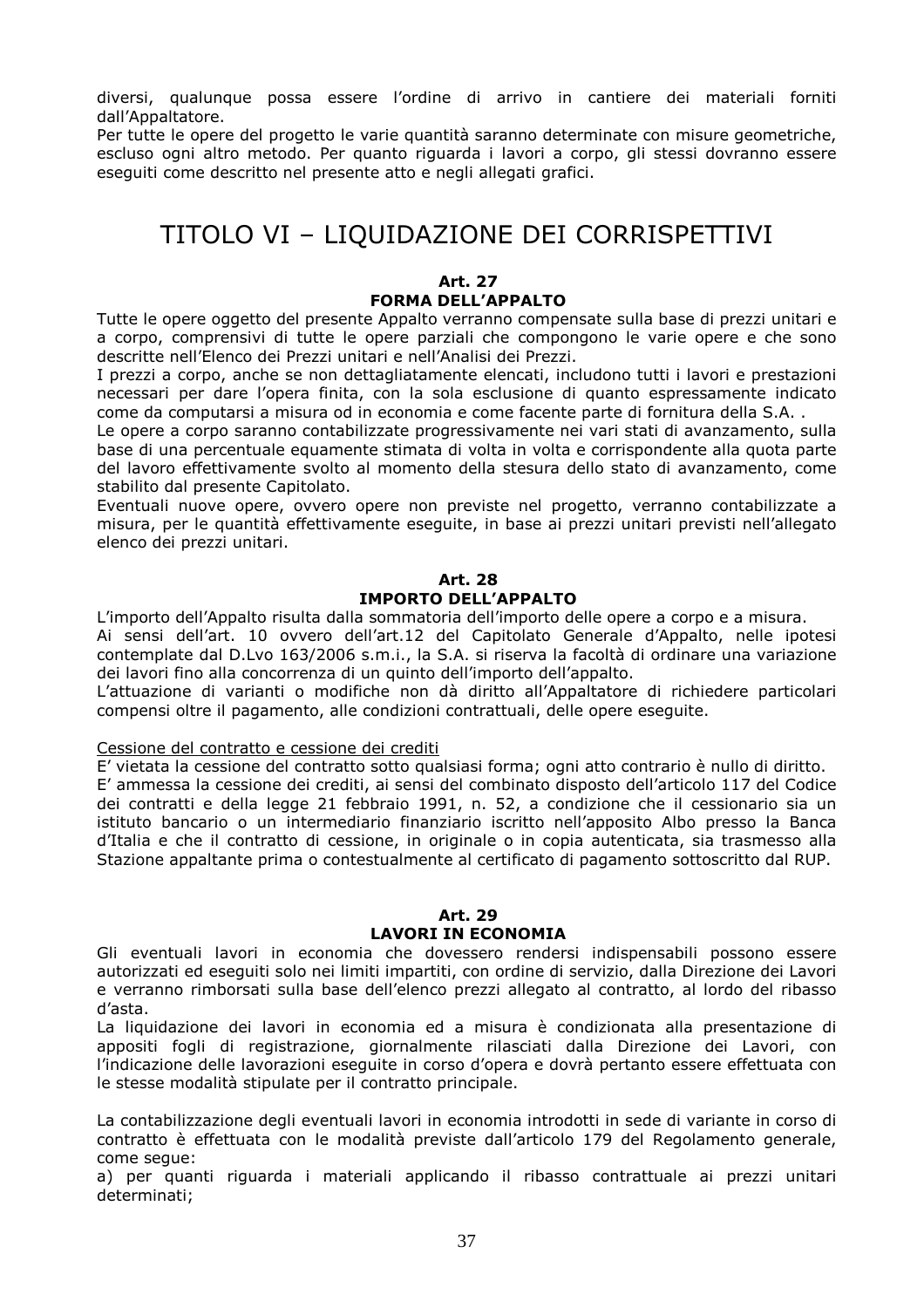b) per quanto riguarda i trasporti, i noli e il costo del personale o della manodopera, secondo i prezzi vigenti al momento della loro esecuzione, incrementati delle percentuali per spese generali e utili (se non già comprese nei prezzi vigenti) ed applicando il ribasso contrattuale esclusivamente su queste due ultime componenti.

2. Gli eventuali oneri per la sicurezza individuati in economia sono valutati senza applicazione di alcun ribasso.

3. Ai fini di cui al comma 1, lettera b), le percentuali di incidenza delle spese generali e degli utili, sono determinate con le seguenti modalità, secondo il relativo ordine di priorità:

a) nella misura dichiarata dall'appaltatore in sede di verifica della congruità dei prezzi ai sensi degli articoli 87 e 88 del Codice dei contratti;

b) nella misura minima prevista dall'articolo 32, comma 2, lettere b) e c), del Regolamento generale.

#### **Art. 30 NUOVI PREZZI**

I prezzi relativi ad eventuali opere non previste nell'"Elenco prezzi" saranno determinati dal Direttore dei Lavori in analogia ai prezzi delle opere contrattuali più simili; se tale riferimento non è possibile, il nuovo prezzo sarà determinato dal Direttore dei Lavori in base ad analisi dei costi, applicando i prezzi unitari di mano d'opera, materiali, noli, trasporti, ecc. indicati nell'"Elenco prezzi" allegato al contratto. Tutti i nuovi prezzi saranno soggetti al ribasso d'asta.

Prezzi applicabili ai nuovi lavori e nuovi prezzi

Le eventuali variazioni sono valutate mediante l'applicazione dei prezzi di cui all'elenco prezzi Contrattuale. Se non sono previsti prezzi per i lavori in variante, si procede alla formazione di nuovi prezzi, mediante apposito verbale di concordamento, con i criteri di cui all'articolo 163 del Regolamento generale.

## **Art. 31 INVARIABILITÀ DEI PREZZI**

L'Appaltatore dichiara di aver approvvigionato all'atto dell'inizio dei lavori i materiali necessari per l'esecuzione dei lavori affidatigli e di aver tenuto conto nella formulazione dei prezzi contrattuali delle variazioni del costo della mano d'opera prevedibili nel periodo di durata dei lavori; tutti i prezzi si intendono pertanto fissi ed invariabili per tutta la durata dei lavori.

#### Revisione prezzi e adeguamento del corrispettivo

Ai sensi dell'articolo 133, commi 2 e 3 del Codice dei contratti, e successive modifiche e integrazioni, è esclusa qualsiasi revisione dei prezzi e non trova applicazione l'articolo 1664, primo comma, del codice civile.

#### **Art. 32**

## **STATI DI AVANZAMENTO DEI LAVORI – PAGAMENTI**

- 1) I pagamenti avvengono per stati di avanzamento dei lavori, mediante emissione di certificato di pagamento ogni volta i lavori eseguiti, regolarmente contabilizzati, al netto del ribasso d'asta e della ritenuta di cui al comma 2, raggiungano un importo non inferiore ad € 70.000,00 ((€uro settantamila/00).
- 2) A garanzia dell'osservanza delle norme e delle prescrizioni dei contratti collettivi, delle leggi e dei regolamenti sulla tutela, protezione, assicurazione, e sicurezza fisica dei lavoratori, sull'importo netto progressivo dei lavori è operata una ritenuta dello 0,50 per cento da liquidarsi, nulla ostando, in sede di conto finale. Entro i 45 giorni successivi all'avvenuto raggiungimento dell'importo dei lavori eseguiti di cui al comma 1, il direttore dei lavori redige la relativa contabilità ed il responsabile del procedimento emette, entro lo stesso termine il conseguente certificato di pagamento.
- 3) La stazione Appaltante provvede al pagamento del predetto certificato entro i successivi 30 giorni.
- 4) Qualora i lavori rimangano sospesi per un periodo superiore a 45 giorni, per cause non dipendenti dall'Appaltatore, si provvede alla redazione dello stato di avanzamento e all'emissione del certificato di pagamento, prescindendo dall'importo di cui al comma 1.
- 5) Ai sensi dell'articolo 48-bis del d.P.R. 29 settembre 1973, n. 602, come introdotto dall'articolo 2, comma 9, della legge 24 novembre 2006, n. 286, e dell'articolo 118, commi 3 e 6, del Codice dei contratti, l'emissione di ogni certificato di pagamento è subordinata: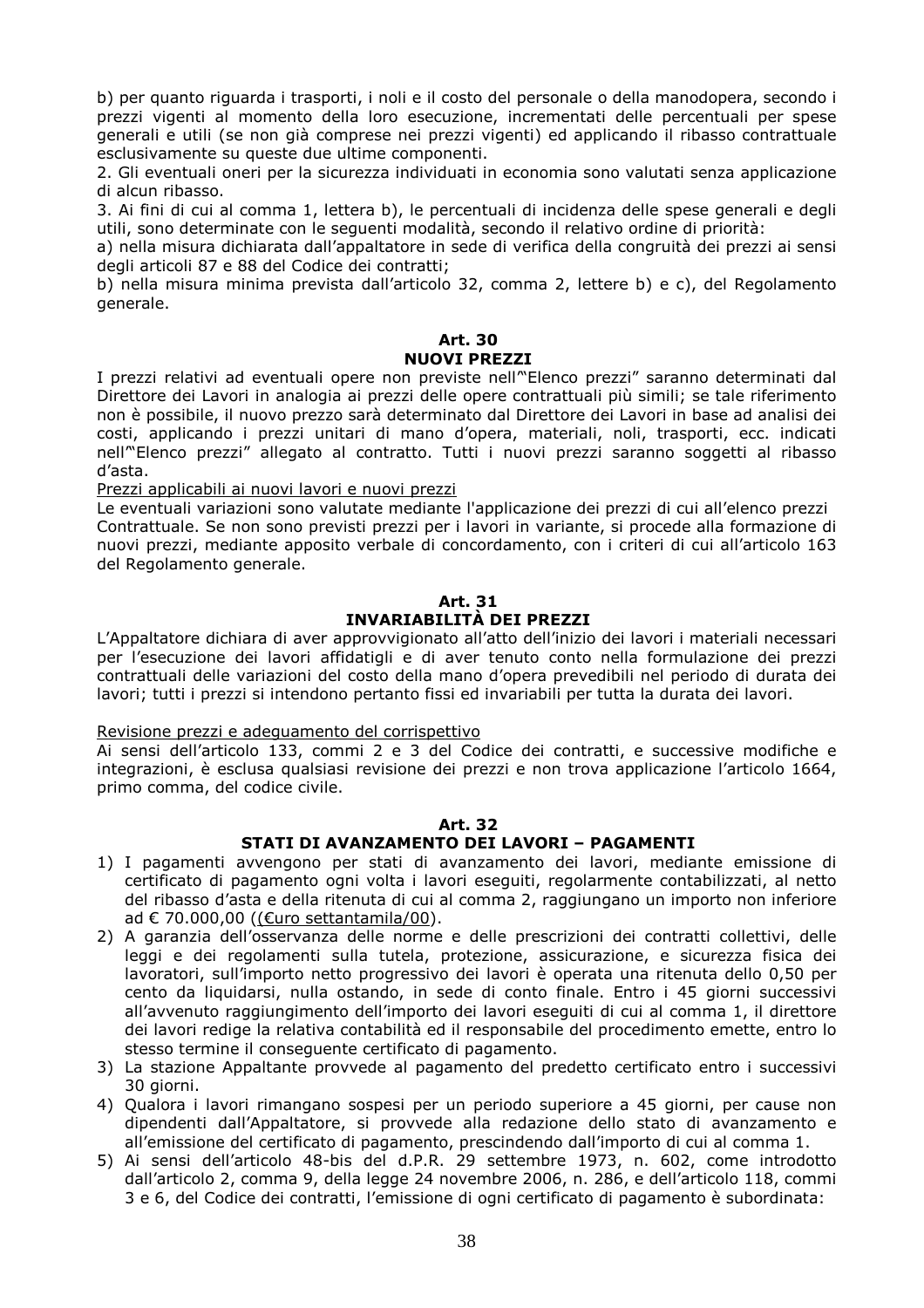a) all'acquisizione d'ufficio del DURC, proprio e degli eventuali subappaltatori, da parte della Stazione appaltante;

b) qualora l'appaltatore abbia stipulato contratti di subappalto, che siano state trasmesse le fatture quietanziate del subappaltatore o del cottimista entro il termine di 20 (venti) giorni dal pagamento precedente;

6) In caso di irregolarità del DURC dell'appaltatore o del subappaltatore, in relazione a somme dovute all'INPS, all'INAIL o alla Cassa Edile, la Stazione appaltante:

a) chiede tempestivamente ai predetti istituti e casse la quantificazione dell'ammontare delle somme che hanno determinato l'irregolarità, qualora tale ammontare non sia già noto; chiede altresì all'appaltatore la regolarizzazione delle posizioni contributive irregolari nonché la documentazione che egli ritenga idonea amotivare la condizione di irregolarità del DURC;

b) verificatasi ogni altra condizione, provvede alla liquidazione del certificato di pagamento di cui al comma 4, trattenendo una somma corrispondente ai crediti vantati dagli Istituti e dalla Cassa Edile come quantificati alla precedente lettera a);

c) qualora la irregolarità del DURC dell'appaltatore o dell'eventuale subappaltatore dipenda esclusivamente da pendenze contributive relative a cantieri e contratti d'appalto diversi da quello oggetto del presente Capitolato, l'appaltatore che sia regolare nei propri adempimenti con riferimento al cantiere e al contratto d'appalto oggetto del presente Capitolato, oppure non possa agire per regolarizzare la posizione delle imprese subappaltatrici con le quali sussiste una responsabilità solidale, può chiedere una specifica procedura di accertamento da parte delpersonale ispettivo degli Istituti e della Cassa Edile, al fine di ottenere un verbale in cui si attesti della regolarità degli adempimenti contributivi nei confronti del personale utilizzato nel cantiere, come previsto dall'articolo 3, comma 20, della legge n. 335 del 1995. Detto verbale, se positivo, può essere utilizzato ai fini del rilascio di una certificazione di regolarità contributiva, riferita al solo cantiere e al contratto d'appalto oggetto del presente Capitolato, con il quale si potrà procedere alla liquidazione delle somme trattenute ai sensi della lettera b).

7) Le cessioni dei crediti vantati nei confronti dell'Amministrazione a titolo di corrispettivo di appalto possono essere effettuate dall'affidatario dei lavori ai sensi dell'art. 117 del D.Lgs. 163/2006 s.m.i. a banche od intermediari finanziari disciplinati dalla Legge in materia bancaria e creditizia, il cui oggetto sociale preveda l'esercizio dell'attività di acquisto di crediti di Impresa. La cessione deve essere stipulata mediante atto pubblico o scrittura privata autenticata e deve essere notificata all'Amministrazione debitrice.

## Pagamenti in acconto

Le rate di acconto sono dovute per lavori eseguiti e contabilizzati come risultante dal Registro di contabilità e dallo Stato di avanzamento lavori di cui rispettivamente agli articoli 188 e 194 del Regolamento generale. Entro 45 (quarantacinque) giorni la DL redige la contabilità ed emette lo stato di avanzamento dei lavori, ai sensi dell'articolo 194 del Regolamento generale, che deve recare la dicitura: «lavori a tutto il ……………………» con l'indicazione della data di chiusura; il RUP emette il conseguente certificato di pagamento, ai sensi dell'articolo 195 del Regolamento Generale con l'indicazione della data di emissione. Sul certificato di pagamento è operata la ritenuta per la compensazione dell'anticipazione.

La somma ammessa al pagamento è costituita dall'importo progressivo determinato:

- a) al netto del ribasso d'asta contrattuale
- b) incrementato della quota relativa degli oneri di sicurezza

c) al netto della ritenuta dello 0,50% (zero virgola cinquanta per cento), a garanzia dell'osservanza delle norme in materia di contribuzione previdenziale e assistenziale, ai sensi dell'articolo 4, comma 3, del Regolamento generale, da liquidarsi, nulla ostando, in sede di conto finale;

d) al netto dell'importo degli stati di avanzamento precedenti.

 La Stazione appaltante provvede a corrispondere l'importo del certificato di pagamento entro i successivi 30 (trenta) giorni, mediante emissione dell'apposito mandato e alla successiva erogazione a favore dell'appaltatore ai sensi dell'articolo 185 del decreto legislativo 18 agosto 2000, n. 267.

Ai sensi dell'articolo 141, comma 3, del Regolamento generale, se i lavori rimangono sospesi per un periodo superiore a 45 (quarantacinque) giorni, per cause non dipendenti dall'appaltatore, si provvede alla redazione dello stato di avanzamento e all'emissione del certificato di pagamento, prescindendo dall'importo minimo di cui al presente capitolato.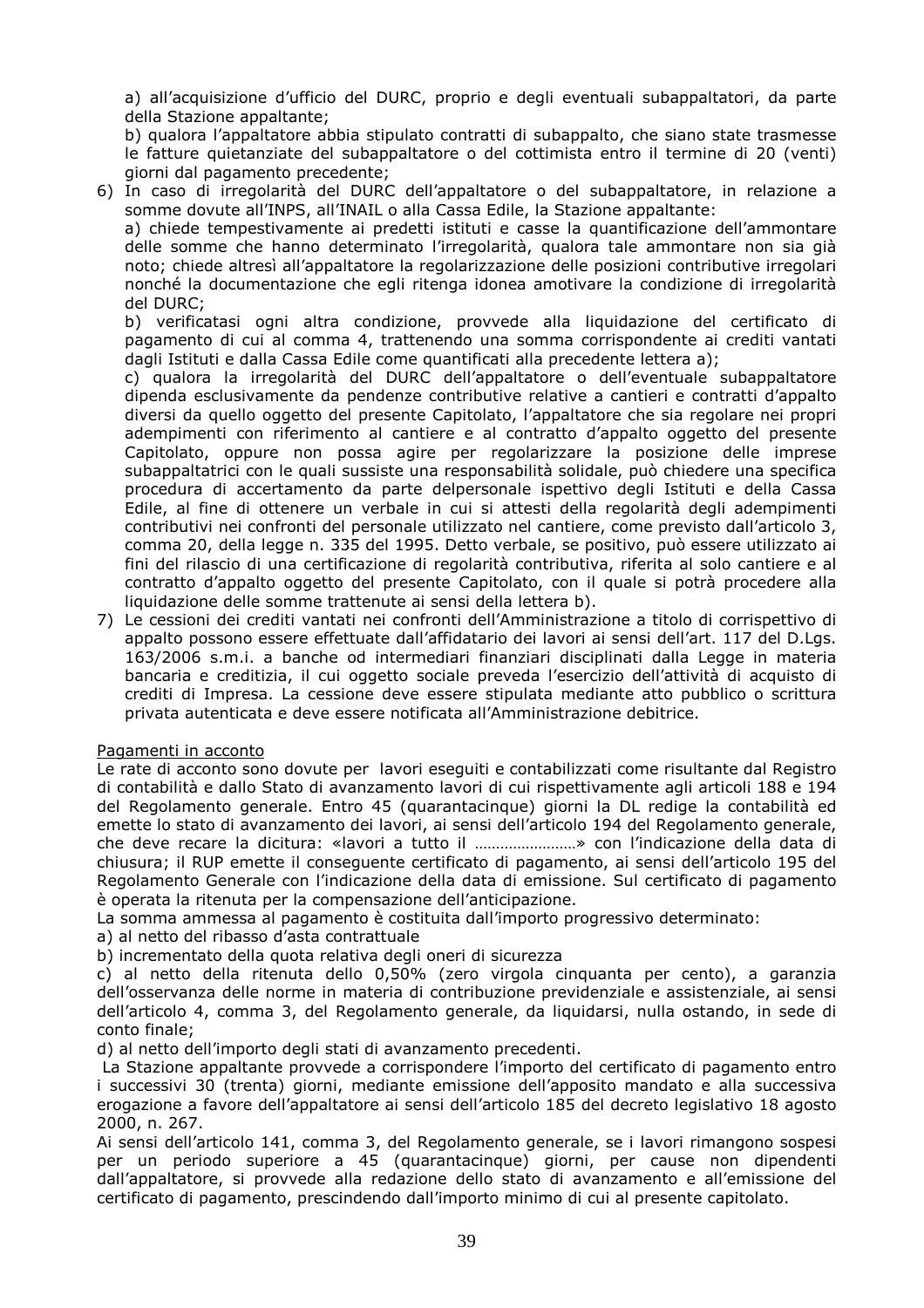Per importo contrattuale si intende l'importo del contratto originario eventualmente adeguato in base all'importo degli atti di sottomissione approvati.

### Pagamenti a saldo

Il conto finale dei lavori è redatto entro 45 (Quarantacinque) giorni dalla data della loro ultimazione, accertata con apposito verbale; è sottoscritto dalla DL e trasmesso al RUP; col conto finale è accertato e proposto l'importo della rata di saldo, qualunque sia il suo ammontare. Il conto finale dei lavori deve essere sottoscritto dall'appaltatore, su richiesta del RUP, entro il termine perentorio di 15 (QUINDICI) giorni; se l'appaltatore non firma il conto finale nel termine indicato, o se lo firma senza confermare le domande già formulate nel registro di contabilità, il conto finale si ha come da lui definitivamente accettato. Il RUP formula in ogni caso una sua relazione al conto finale.

La rata di saldo, al netto dei pagamenti già effettuati e delle eventuali penali, nulla ostando, è pagata entro 60 (SESSANTA) giorni dopo l'avvenuta emissione del certificato di regolare esecuzione previa presentazione di regolare fattura fiscale, ai sensi dell'articolo 185 del decreto legislativo 18 agosto 2000, n. 267.

Il pagamento della rata di saldo non costituisce presunzione di accettazione dell'opera, ai sensi dell'articolo 1666, secondo comma, del codice civile.

Il pagamento della rata di saldo è disposto solo a condizione che l'appaltatore presenti apposita garanzia fideiussoria ai sensi dell'articolo 141, comma 9, del Codice dei contratti e dell'articolo 124, comma 3, del Regolamento generale, emessa nei termini e alle condizioni che seguono:

a) un importo garantito almeno pari all'importo della rata di saldo, maggiorato dell'I.V.A. all'aliquota di legge, maggiorato altresì del tasso legale di interesse applicato al periodo di due anni;

b) efficacia dalla data di erogazione della rata di saldo con estinzione due anni dopo l'emissione del certificato di regolare esecuzione;

c) prestata con atto di fideiussione rilasciato da una banca o da un intermediario finanziario autorizzato o con polizza fideiussoria rilasciata da impresa di assicurazione, conforme alla scheda tecnica 1.4,

allegata al decreto ministeriale 12 marzo 2004, n. 123, in osservanza delle clausole di cui allo schema tipo 1.4 allegato al predetto decreto.

Salvo quanto disposto dall'articolo 1669 del codice civile, l'appaltatore risponde per la difformità ed i vizi dell'opera, ancorché riconoscibili, purché denunciati dalla Stazione appaltante entro 24 (ventiquattro) mesi dall'ultimazione dei lavori riconosciuta e accettata.

L'appaltatore e la DL devono utilizzare la massima diligenza e professionalità, nonché improntare il proprio comportamento a buona fede, al fine di evidenziare tempestivamente i vizi e i difetti riscontabili nonché le misure da adottare per il loro rimedio.

### Formalità e adempimenti ai quali sono subordinati i pagamenti

Ogni pagamento è subordinato alla presentazione alla Stazione appaltante della pertinente fattura fiscale, all'acquisizione del DURC dell'appaltatore e degli eventuali subappaltatori, agli adempimenti in favore dei subappaltatori e subcontraenti, se sono stati stipulati contratti di subappalto o subcontratti di cui allo stesso articolo; all'ottemperanza alle prescrizioni in materia di tracciabilità dei pagamenti; ai sensi dell'articolo 48-bis del d.P.R. n. 602 del 1973, introdotto dall'articolo 2, comma 9, della legge n. 286 del 2006, all'accertamento, da parte della Stazione appaltante, che il beneficiario non sia inadempiente all'obbligo di versamento derivante dalla notifica di una o più cartelle di pagamento per un ammontare complessivo pari almeno all'importo da corrispondere con le modalità di cui al d.m. 18 gennaio 2008, n. 40. In caso di inadempimento accertato, il pagamento è sospeso e la circostanza è segnalata all'agente della riscossione competente per territorio.

In caso di ritardo nel pagamento delle retribuzioni dovute al personale dipendente dell'appaltatore, dei subappaltatori o dei soggetti titolari di subappalti e cottimi, impiegato nel cantiere, il RUP invita per iscritto il soggetto inadempiente, e in ogni caso l'appaltatore, a provvedere entro 15 (quindici) giorni. Decorso infruttuosamente tale termine senza che sia stata contestata formalmente e motivatamente la fondatezza della richiesta, la Stazione appaltante provvede alla liquidazione del certificato di pagamento trattenendo una somma corrispondente ai crediti vantati dal personale dipendente.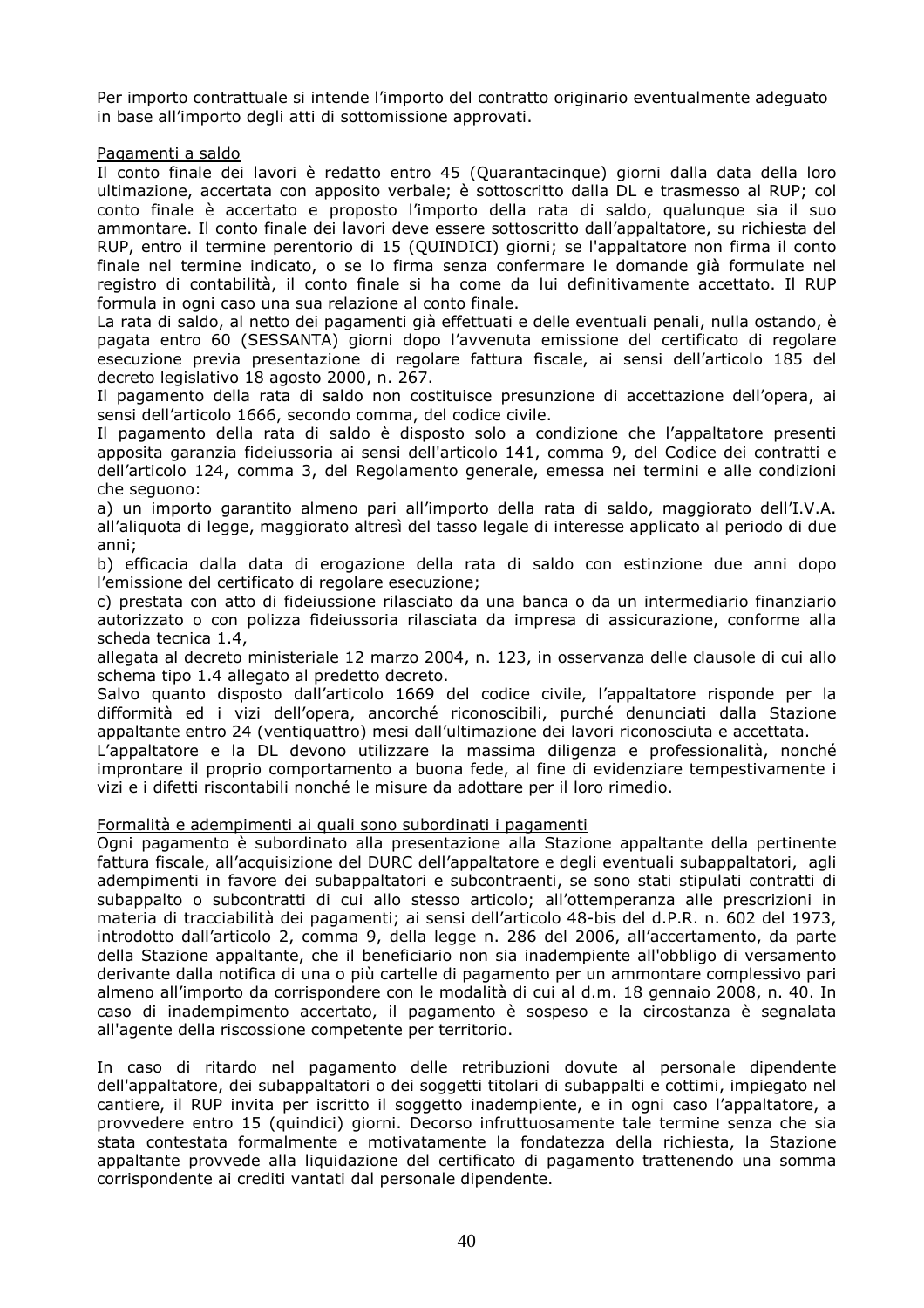#### **Art. 33 ANTICIPAZIONE CONTRATTUALE**

1. Ai sensi dell'articolo 26-ter, della legge n. 98 del 2013, è dovuta all'appaltatore una somma, a titolo di anticipazione, pari al 20 % (VENTI per cento) dell'importo del contratto, da erogare dopo la sottoscrizione del contratto medesimo ed entro 15 (quindici) giorni dalla data di effettivo inizio dei lavori accertato dal RUP. Nel caso il contratto sia sottoscritto nel corso dell'ultimo trimestre dell'anno, l'anticipazione è erogata nel primo mese dell'anno successivo, sempre che sia stato accertato l'effettivo inizio dei lavori. La ritardata corresponsione dell'anticipazione obbliga al pagamento degli interessi corrispettivi a norma dell'articolo 1282 codice civile.

2. L'anticipazione è compensata nel corso dell'anno contabile nel quale è stata erogata, mediante trattenuta sull'importo di ogni certificato di pagamento emesso nello stesso anno. L'importo della trattenuta è determinato proporzionalmente suddividendo l'importo dell'anticipazione per le mensilità intercorrenti tra l'erogazione e la conclusione del primo anno contabile o la data prevista per l'ultimazione dei lavori, se anteriore; in ogni caso alla conclusione del primo anno contabile o all'ultimazione dei lavori, se anteriore, l'importo dell'anticipazione deve essere compensato integralmente.

3. L'anticipazione è revocata se l'esecuzione dei lavori non procede secondo i tempi contrattuali e, in tale caso, spettano alla Stazione appaltante anche gli interessi corrispettivi al tasso legale con decorrenza dalla data di erogazione della anticipazione.

4. Fermo restando quanto previsto dall'articolo 29, ai sensi dell'articolo 124, commi 1 e 2, del Regolamento generale, l'erogazione dell'anticipazione è subordinata alla prestazione, da parte dell'appaltatore, di apposita garanzia, alle seguenti condizioni:

a) importo garantito almeno pari all'anticipazione, maggiorato dell'I.V.A. all'aliquota di legge, maggiorato altresì del tasso legale di interesse applicato al periodo necessario al recupero dell'anticipazione stessa in base al cronoprogramma dei lavori;

b) la garanzia può essere ridotta gradualmente in corso d'opera, in proporzione alle quote di anticipazione recuperate in occasione del pagamento dei singoli stati di avanzamento, fino all'integrale compensazione;

c) la garanzia deve essere prestata mediante presentazione di atto di fideiussione rilasciato da una banca o da un intermediario finanziario autorizzato o polizza fideiussoria rilasciata da impresa di assicurazione, conforme alla scheda tecnica 1.3, allegata al decreto ministeriale 12 marzo 2004, n. 123, in osservanza delle clausole di cui allo schema tipo 1.3 allegato al predetto decreto;

d) per quanto non previsto trova applicazione l'articolo 3 del decreto del Ministro del tesoro 10 gennaio

1989 e l'articolo 140, commi 2 e 3, del Regolamento generale.

5. La Stazione procede all'escussione della fideiussione di cui al comma 4 in caso di revoca dell'anticipazione di cui al comma 3, salvo che l'appaltatore provveda direttamente con risorse proprie prima della predetta escussione.

Anticipazione del pagamento di taluni materiali

Non è prevista l'anticipazione del pagamento sui materiali o su parte di essi.

## **Art. 34 CONTABILITÀ DEI LAVORI - PREZZI**

La contabilità delle opere verrà effettuata ai sensi del titolo IX del D.P.R. 207/2010.

La contabilità dei lavori sarà effettuata sulla base dei prezzi unitari di progetto; agli importi degli Stati di Avanzamento dei Lavori (S.A.L.) verrà detratto l'importo conseguente al ribasso offerto e aggiunto, in proporzione, l'importo degli oneri della sicurezza non soggetti a ribasso.

I prezzi contenuti nell'elenco prezzi sono comprensivi di tutti gli oneri occorrenti all'esecuzione dei lavori, nonché di tutte le opere provvisionali, i lavori e le provviste necessarie al completo finimento in ogni parte e di tutte le opere oggetto dell'appalto,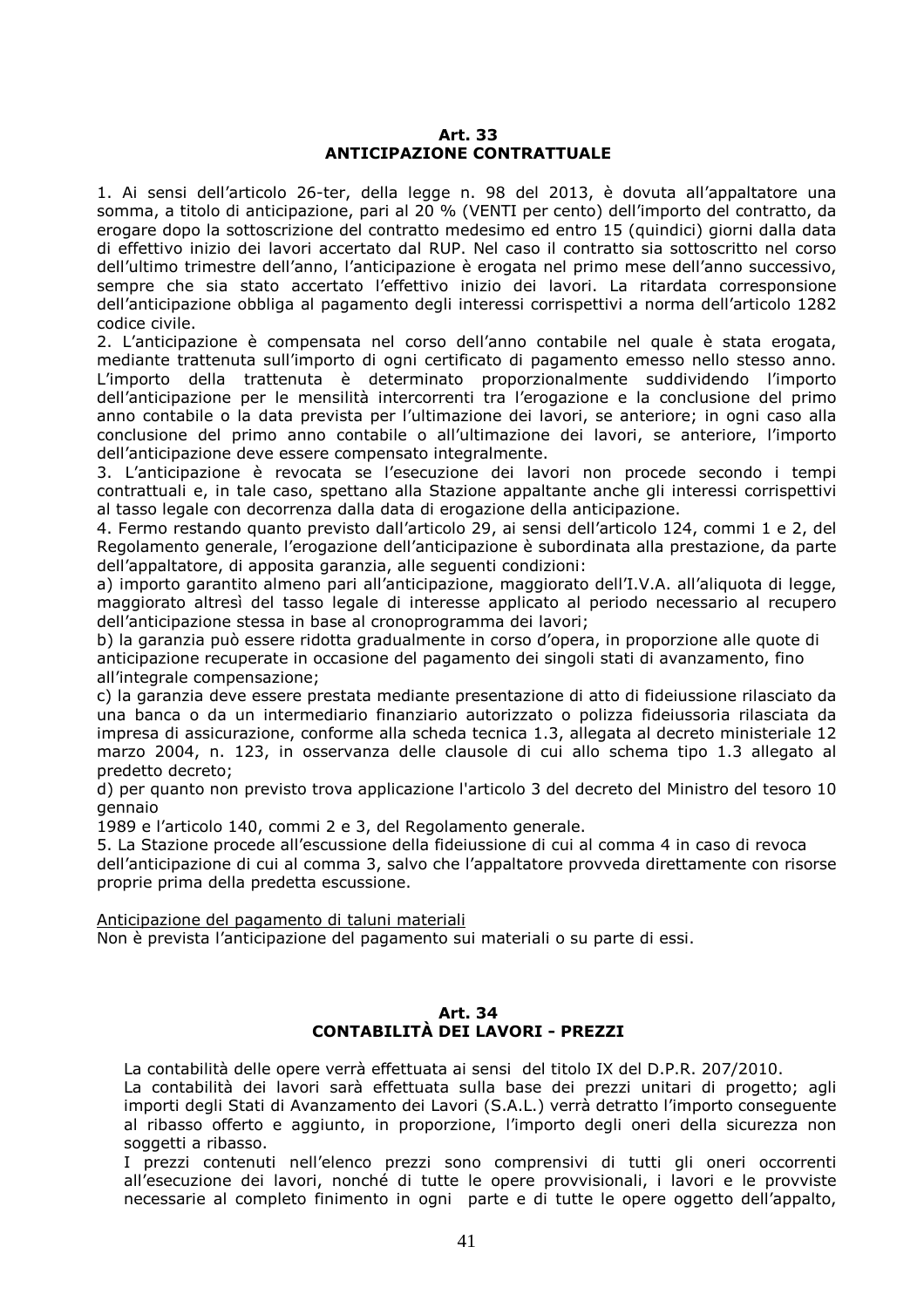anche per quanto possa non essere dettagliatamente specificato ed illustrato nel presente Capitolato.

Tutte le spese per mezzi d'opera, gli operai, le assicurazioni di ogni genere, indennità di cava, di passaggio, di deposito, di cantiere, di occupazione temporanea e diverse, materiali, mezzi d'opera provvisionali, nessuno escluso, e quanto altro occorra per dare il lavoro compiuto a perfetta regola d'arte, intendendosi nei prezzi stessi compresi ogni compenso per gli oneri tutti che l'appaltatore dovrà sostenere a tale scopo, anche se non esplicitamente detti o richiamati nei vari articoli dell'elenco prezzi.

Gli eventuali lavori in economia che dovessero essere indispensabili possono essere autorizzati ed eseguiti solo nei limiti impartiti, con ordine di servizio, dalla Direzione Lavori e verranno rimborsati sulla base dei prezzi contrattuali.

La liquidazione dei lavori in economia è condizionata alla presentazione di appositi fogli di registrazione, giornalmente rilasciati dalla Direzione dei Lavori, con l'indicazione delle lavorazioni eseguite in corso d'opera.

L'Appaltatore dichiara di aver approvvigionato all'atto dell'inizio dei lavori i materiali necessari per l'esecuzione dei lavori affidatigli e di aver tenuto conto nella formulazione dell'offerta delle variazioni di costo della manodopera prevedibili nel periodo di durata dei lavori; tutti i prezzi si intendono pertanto fissi ed invariabili per tutta la durata dei lavori.

Non sono valutati, di norma, i manufatti ed i materiali a piè d'opera, ancorché accettati dalla direzione dei lavori.

#### **Art. 35 CONTO FINALE**

Il conto finale dei lavori oggetto dell'appalto viene redatto dal Direttore dei Lavori entro 60 (sessanta) giorni dalla data di ultimazione dei lavori ed è trasmesso, entro lo stesso termine, alla S.A. per i relativi adempimenti.

Il conto finale è accompagnato da una relazione con gli allegati connessi alla storia cronologica dell'esecuzione, oltre a quelle notizie di carattere tecnico ed economico, atte ad agevolare le operazioni di collaudo.

Con il conto finale è accertato e proposto l'intero della rata di saldo, qualunque sia il suo ammontare, la cui liquidazione definitiva ed erogazione è soggetta alle verifiche di regolare esecuzione.

Il conto finale dei lavori deve essere sottoscritto dall'Appaltatore, su richiesta del responsabile del procedimento, entro il termine perentorio di 15 giorni; se l'Appaltatore non firma il conto finale nel termine indicato, o se lo firma senza confermare le domande già formulate nel registro di contabilità il conto finale si ha come da lui definitivamente accettato.

La rata di saldo, unitamente alle ritenute di legge, nulla ostando, è pagata entro 90 giorni dall'avvenuta emissione del certificato di collaudo provvisorio o C.R.E.

 Il pagamento della rata di saldo, disposto previa garanzia fidejussoria ai sensi dell'art. 141, comma 9 del D.Lgs. 163/06, non costituisce presunzione di accettazione dell'opera, ai sensi dell'art. 1666 comma 2 del codice civile.

La garanzia fidejussoria deve avere validità ed efficacia non inferiore a 26 mesi dalla data di ultimazione dei lavori e può essere prestata, a scelta dell'Appaltatore, mediante adeguamento dell'importo garantito od altra estensione avente gli stessi effetti giuridici, della garanzia fidejussoria già depositata a titolo di cauzione definitiva al momento della sottoscrizione del contratto.

Nel caso di ritardato pagamento delle rate di acconto e saldo sono dovuti gli interessi a norma dell'art. 133 comma 1 del D.Lgs. 163/2006, nonché dell'art. 30 del C.G.A. approvato con D.M. n. 145/2000.

## **Art. 36 ECCEZIONI DELL'APPALTATORE**

Nel caso che l'appaltatore ritenga che le disposizioni impartite dalla Direzione dei lavori siano difformi dai patti contrattuali, o che le modalità di esecuzione e gli oneri connessi alla esecuzione stessa dei lavori siano più gravosi di quelli prescritti dal presente Capitolato speciale e tali, quindi, da richiedere la pattuizione di nuovi prezzi o la corresponsione di un particolare compenso, egli, prima di dar corso all'ordine di servizio con il quale i lavori sono stati disposti, dovrà presentare le proprie riserve nei modi previsti dalla vigente normativa. Poiché tale norma ha lo scopo di non esporre l'Amministrazione ad oneri imprevisti, resta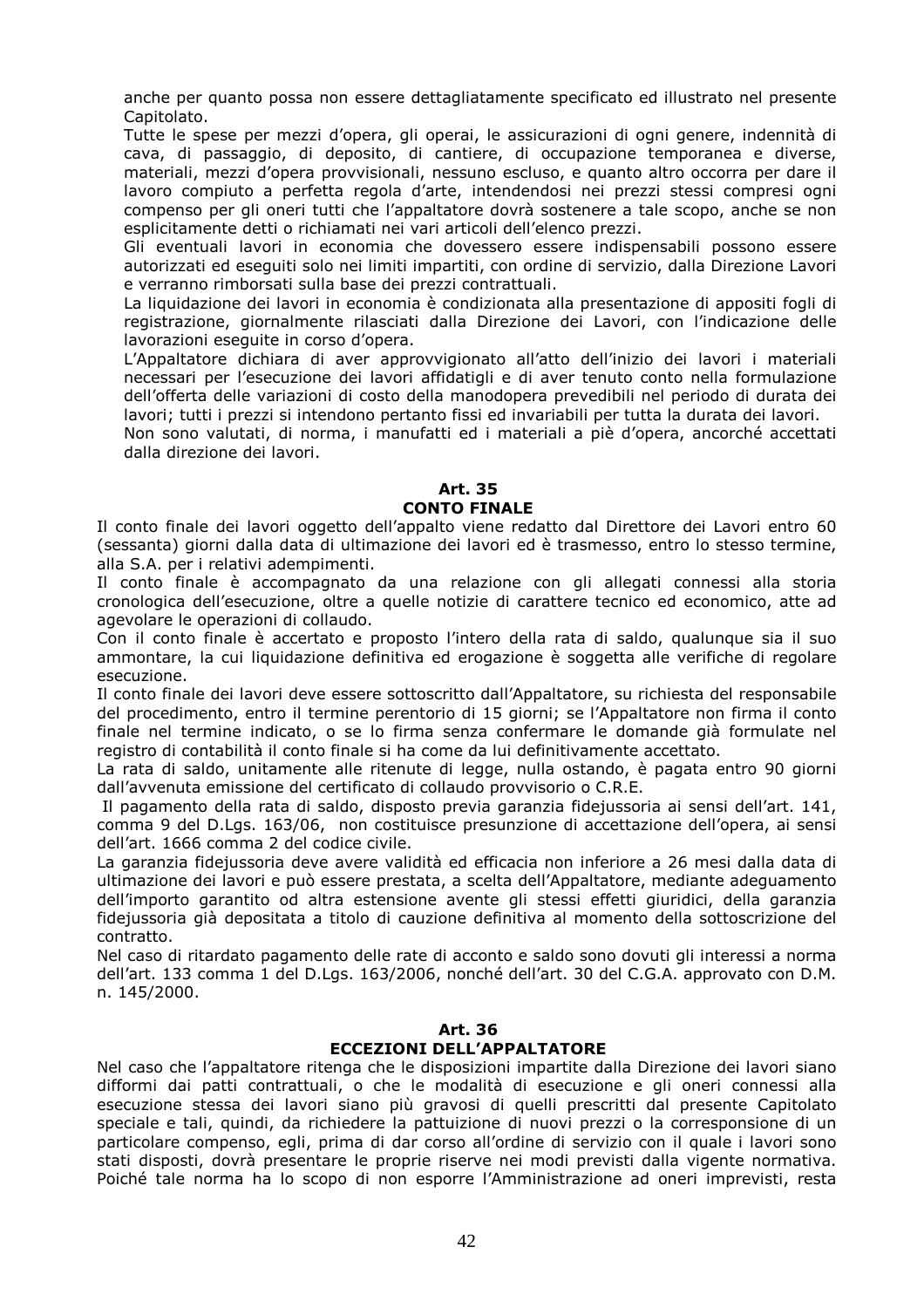contrattualmente stabilito che non saranno accolte richieste postume e che le eventuali riserve si intenderanno prive di qualsiasi efficacia.

## TITOLO VII – CONTROLLI

#### **Art. 37**

#### **PROVE E VERIFICHE DEI LAVORI**

Tutti i lavori dovranno essere eseguiti secondo quanto contenuto e prescritto dai documenti contrattuali.

La S.A. procederà, a mezzo della Direzione dei Lavori, al controllo dello svolgimento dei lavori, verificandone lo stato.

La Direzione dei Lavori potrà procedere in qualunque momento all'accertamento e misurazione delle opere compiute; ove l'Appaltatore non si prestasse ad eseguire in contraddittorio tali operazioni, gli sarà assegnato un termine perentorio, scaduto il quale gli verranno addebitati i maggiori oneri per conseguenza sostenuti. In tal caso, inoltre, l'Appaltatore non potrà avanzare alcuna richiesta per eventuali ritardi nella contabilizzazione o nell'emissione dei certificati di pagamento.

Il Direttore dei Lavori segnalerà tempestivamente all'Appaltatore le eventuali opere che ritenesse non eseguite in conformità alle prescrizioni contrattuali o a regola d'arte.

Qualora l'Appaltatore non intendesse ottemperare alle disposizioni ricevute, la S.A. avrà la facoltà di provvedervi direttamente od a mezzo di terzi.

I controlli e le verifiche eseguite dalla S.A. nel corso dell'appalto non escludono la responsabilità dell'appaltatore per vizi, né la garanzia dell'appaltatore stesso per le parti di lavoro già controllati. Tali controlli e verifiche non determinano l'insorgere di alcun diritto in capo all'appaltatore, né alcuna preclusione in capo alla S.A.

#### **Art. 38**

#### **CONTESTAZIONI E RISERVE DELL'APPALTATORE**

L'Appaltatore è sempre tenuto ad uniformarsi alle disposizioni del Direttore dei Lavori, senza poter sospendere o ritardare il regolare sviluppo dei lavori, quale che sia la contestazione o la riserva che egli iscriva negli atti contabili.

Insorgendo controversie su disposizioni impartite dal Direttore dei Lavori o sulla interpretazione delle clausole contrattuali, l'Appaltatore potrà formulare riserva secondo le modalità indicate agli articoli 31 e 32 del Capitolato Generale d'Appalto ed all'art. 164 del DPR 207/2010 s.m.i..

Le riserve dell'Appaltatore e le contro deduzioni del Direttore dei Lavori non avranno effetto sospensivo per tutti gli altri aspetti contrattuali.

Tutte le controversie derivanti dal contratto sono definite in via ordinaria ai sensi dell'art. 34, comma 1 del D.M.LL.PP. n 145/2000 e s.m.i., fatte salve le procedure di cui agli artt. 239 e 240 del D.Lvo n 163/06 e s.m.i.. Il Foro competente è quello di Biella. E' pertanto escluso il ricorso all'arbitrato.

# TITOLO VIII – SPECIFICHE MODALITÀ E TERMINI DI COLLAUDO

#### **Art. 39**

#### **CONSEGNA DELLE OPERE, ULTIMAZIONE DEI LAVORI, CERTIFICATO DI REGOLARE ESECUZIONE**

I lavori dovranno essere condotti in modo da rispettare le sequenze ed i tempi parziali previsti nel programma temporale dei lavori previsto dal presente capitolato e concordato fra le parti e che è parte integrante del contratto.

L'Appaltatore, ad ultimazione dei lavori appena avvenuta, né darà comunicazione scritta alla D.L., per la redazione del certificato di ultimazione dei lavori.

Entro dieci giorni dal termine dei lavori e in seguito a richiesta scritta dell'impresa appaltatrice, il Direttore dei Lavori redige, entro 10 giorni dalla richiesta, il certificato di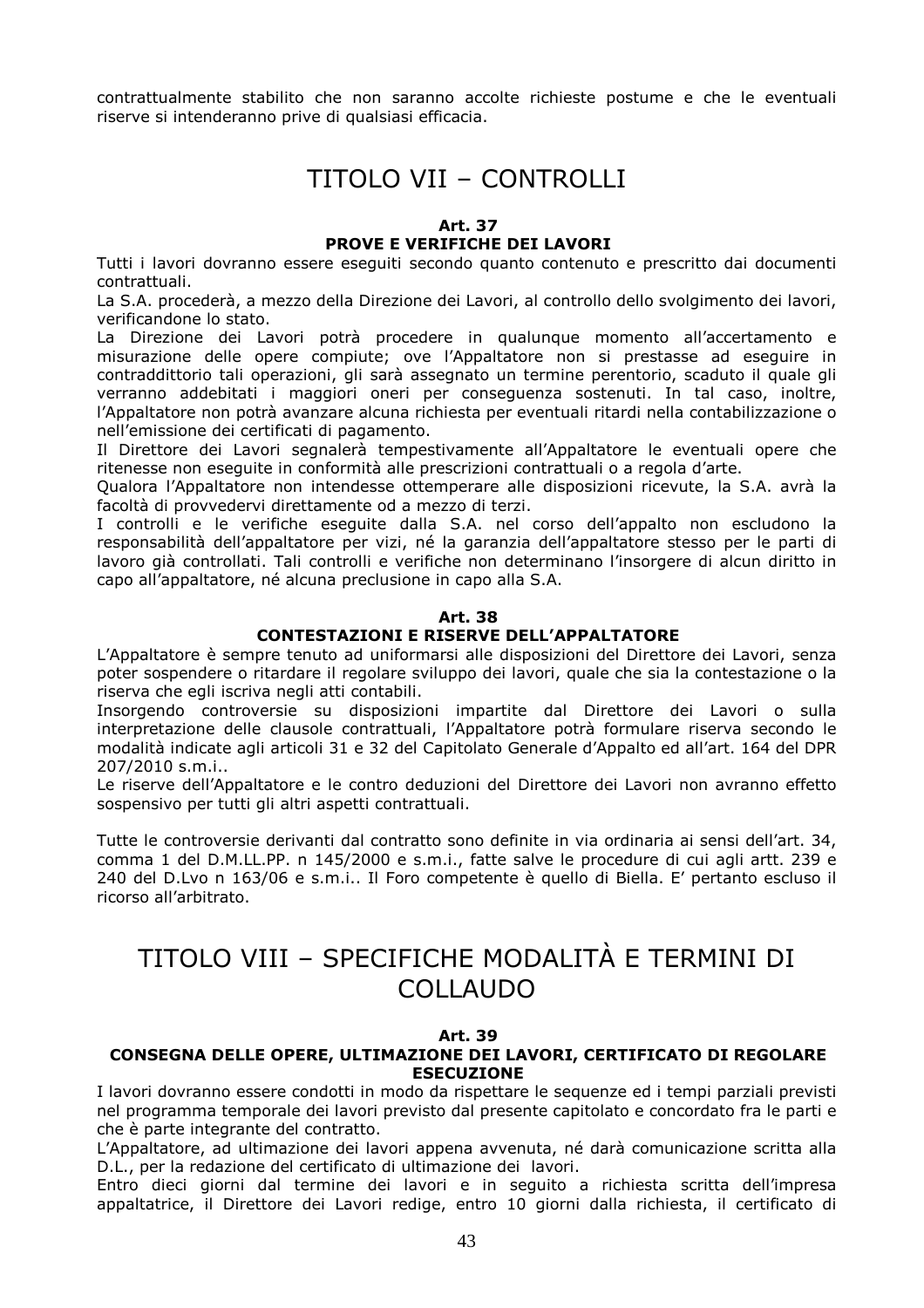ultimazione dei lavori. Entro 30 giorni dalla data del certificato di ultimazione dei lavori, il Direttore dei Lavori procederà alla verifica provvisoria delle opere compiute, verbalizzando, in contraddittorio con l'Appaltatore, gli eventuali difetti di costruzione riscontrati nella prima ricognizione e fissando un giusto termine perché l'Appaltatore possa eliminarli, a sue spese, nel termine fissato e con le modalità prescritte dal D.L., fatto salvo il risarcimento del danno dell'ente appaltante.

Il mancato rispetto di questo termine comporta:

- l'applicazione della penale per i ritardi prevista nel presente capitolato, proporzionale all'importo della parte di lavori che direttamente e indirettamente traggono pregiudizio dal mancato ripristino e comunque di importo non inferiore a quello dei lavori di ripristino;
- l'inefficacia del certificato di ultimazione;
- la necessità di una nuova verifica con conseguente redazione di un nuovo certificato che attesti l'avvenuta esecuzione di quanto prescritto.

Dalla data del certificato di ultimazione dei lavori l'opera si intende consegnata, fermo restando l'obbligo dell'Appaltatore di procedere nel termine fissato all'eliminazione dei difetti.

L'ente appaltante si riserva di prendere in consegna parzialmente o totalmente le opere con apposito verbale, immediatamente dopo l'accertamento sommario se questo ha avuto esito positivo, oppure nel termine assegnato dalla D.L. ai sensi dei commi precedenti.

Resta salvo il diritto della S.A. alla risoluzione del Contratto, ai sensi dell'art. 1668 c.c., nel caso in cui la verifica provvisoria evidenzi difetti dell'opera tali da renderla senz'altro inaccettabile.

L'occupazione, effettuata dalla S.A. senza alcuna formalità od eccezione, tiene luogo della consegna ma, anche in tal caso, con salvezza delle risultanze del collaudo definitivo.

Nei casi e nei termini previsti dalla legge è obbligatorio il collaudo in corso d'opera con le modalità prescritte.

Dalla data del verbale di ultimazione dei lavori decorre il periodo di gratuita manutenzione; tale periodo cessa con l'approvazione finale del collaudo ovvero del certificato di regolare esecuzione da parte dell'ente appaltante da effettuarsi nei tempi prescritti dalle leggi vigenti.

Il Certificato di Regolare Esecuzione è comunque emesso entro 3 (tre) mesi dall'ultimazione dei lavori e contenere gli elementi di cui all'art.229 del DPR 207/2010.

Il Collaudatore, in corso di collaudo, può prescrivere accertamenti, saggi, riscontri ed in generale qualsiasi prova ritenga necessaria per la verifica della buona esecuzione del lavoro. Dette operazioni di riscontro, compreso quanto necessario per l'eventuale ripristino delle parti alterate dalle operazioni di verifica, sono a carico dell'Appaltatore.

Qualora dalle visite e dagli accertamenti effettuati in sede di collaudo emergessero difetti di esecuzione imputabili all'Appaltatore e tali da rendere necessari lavori di riparazione o completamento, l'Appaltatore stesso è tenuto ad eseguire entro giusto termine quanto prescritto dal Collaudatore.

Trascorso il termine assegnato dal Collaudatore per l'esecuzione dei lavori senza che l'Appaltatore vi abbia provveduto, la S.A. ha diritto di eseguirli direttamente, addebitandone l'onere all'Appaltatore, il quale tuttavia potrà deferire il giudizio in merito al Collegio Arbitrale.

L'esecuzione dei lavori ha inizio dopo la stipula del formale contratto, in seguito a consegna, risultante da apposito verbale, da effettuarsi non oltre 45 giorni dalla predetta stipula, previa convocazione dell'esecutore.

Se nel giorno fissato e comunicato l'appaltatore non si presenta a ricevere la consegna dei lavori, la DL fissa un nuovo termine perentorio, non inferiore a 5 giorni e non superiore a 15; i termini per l'esecuzione decorrono comunque dalla data della prima convocazione. Decorso inutilmente il termine di anzidetto è facoltà della Stazione appaltante di risolvere il contratto e incamerare la cauzione, ferma restando la possibilità di avvalersi della garanzia fideiussoria al fine del risarcimento del danno, senza che ciò possa costituire motivo di pretese o eccezioni di sorta. Se è indetta una nuova procedura per l'affidamento del completamento dei lavori, l'appaltatore è escluso dalla partecipazione in quanto l'inadempimento è considerato grave negligenza accertata.

E' facoltà della Stazione appaltante procedere in via d'urgenza alla consegna dei lavori, anche nelle more della stipulazione formale del contratto, ai sensi dell'articolo 153, comma 1, secondo periodo e comma 4, del Regolamento generale e dell'articolo 11, comma 9, periodi terzo e quarto, e comma 12, del Codice dei contratti, se il mancato inizio dei lavori determina un grave danno all'interesse pubblico che l'opera appaltata è destinata a soddisfare, oppure la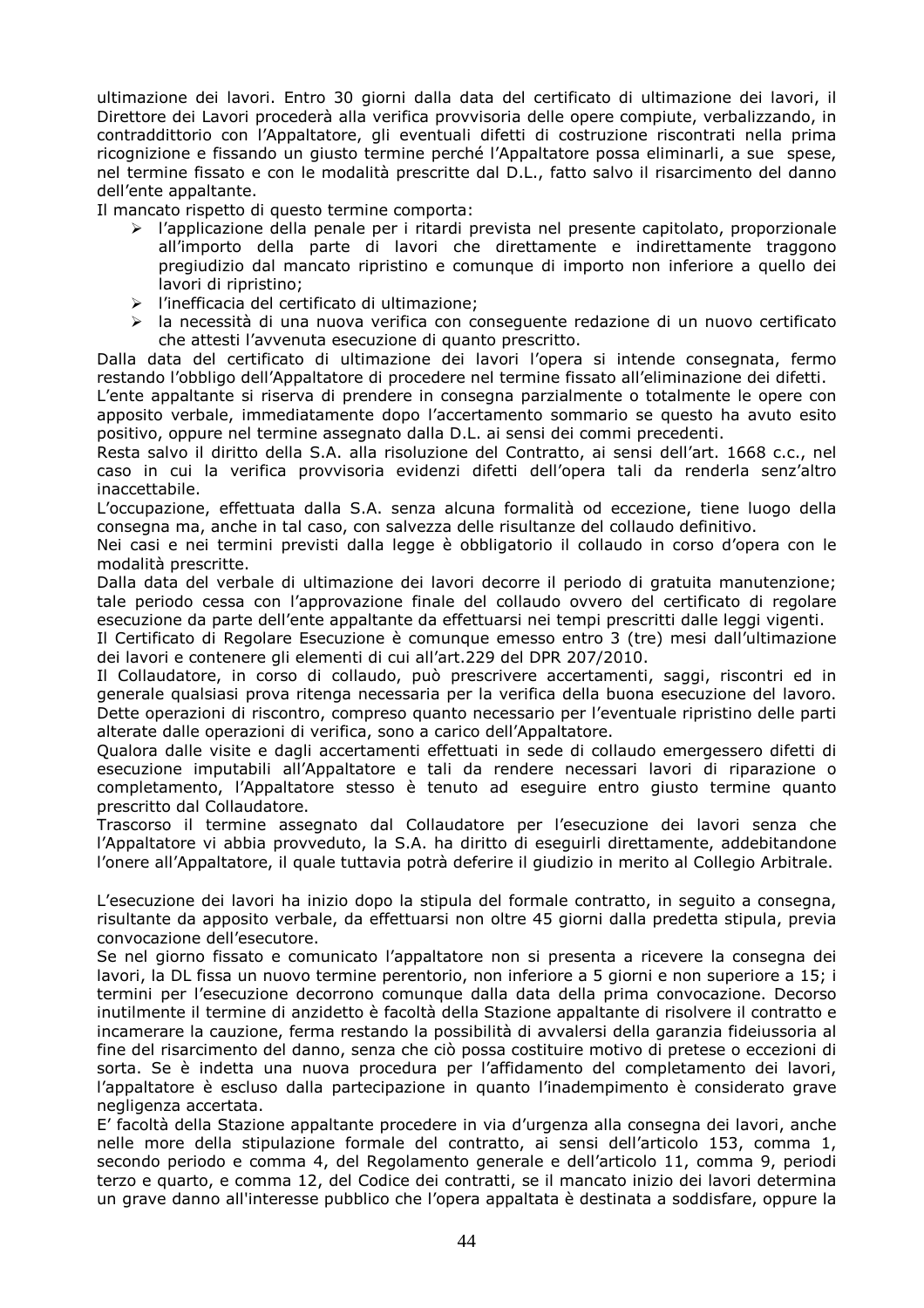perdita di finanziamenti comunitari; la DL provvede in via d'urgenza su autorizzazione del RUP e indica espressamente sul verbale le motivazioni che giustificano l'immediato avvio dei lavori, nonché le lavorazioni da iniziare immediatamente.

Il RUP accerta l'avvenuto adempimento degli obblighi di cui all'articolo 41 prima della redazione del verbale di consegna di cui al comma 1 e ne comunica l'esito alla DL. La redazione del verbale di consegna è subordinata a tale positivo accertamento, in assenza del quale il verbale di consegna è inefficace e i lavori non possono essere iniziati.

5. Le disposizioni sulla consegna di cui al comma 2, anche in via d'urgenza ai sensi del comma 3, si applicano anche alle singole consegne frazionate, in presenza di temporanea indisponibilità di aree ed immobili; in tal caso si provvede ogni volta alla compilazione di un verbale di consegna provvisorio el'ultimo di questi costituisce verbale di consegna definitivo anche ai fini del computo dei termini per l'esecuzione, se non diversamente determinati. Il comma 2 si applica limitatamente alle singole parti consegnate, se l'urgenza è limitata all'esecuzione di alcune di esse.

7. L'appaltatore, al momento della consegna dei lavori, deve acquisire dal coordinatore per la sicurezza in

fase di progettazione, la dichiarazione di esenzione del sito dalle operazioni di bonifica bellica o, in

alternativa, l'attestazione di liberatoria rilasciata dalla competente autorità militare dell'avvenuta

conclusione delle operazioni di bonifica bellica del sito interessato, ai sensi del decreto luogotenenziale

12 aprile 1946, n. 320, del decreto legislativo del Capo provvisorio dello Stato 1 novembre 1947, n. 1768

e del Regolamento approvato con d.P.R. 5 dicembre 1983, n. 939. L'eventuale verificarsi di rinvenimenti

di ordigni bellici nel corso dei lavori comporta la sospensione immediata degli stessi con la tempestiva di

integrazione del piano di sicurezza e coordinamento e dei piani operativi di sicurezza, e l'avvio delle

operazioni di bonifica ai sensi dell'articolo 91, comma 2-bis, del Decreto 81.

8. L'appaltatore, al momento della consegna dei lavori, deve acquisire dalla DL la relazione archeologica

definitiva della competente Soprintendenza archeologica, ai sensi dell'articolo 96 del Codice dei

contratti, con la quale è accertata l'insussistenza dell'interesse archeologico o, in alternativa, sono

imposte le prescrizioni necessarie ad assicurare la conoscenza, la conservazione e la protezione dei

rinvenimenti archeologicamente rilevanti, salve le misure di tutela eventualmente da adottare relativamente a singoli rinvenimenti o al loro contesto.

A questo proposito si richiama, in particolare, sia quanto documentato nella tavola 8 AR (degli elaborati di progetto esecutivo) in merito alle potenziali preesistenze archeologiche del

sottosuolo sia il parere della competente Soprintendenza prot. n. 0010189 Cl. 34.19.04/1238.34 del

14 novembre 2013.

# TITOLO IX – MODALITÀ DI SOLUZIONE DELLE CONTROVERSIE

#### **Art. 40 DOMICILIO DELL'APPALTATORE**

L'Appaltatore deve avere domicilio nel luogo ove ha sede l'Ufficio di Direzione dei Lavori, ai sensi dell'art.2 del Capitolato Generale d'Appalto.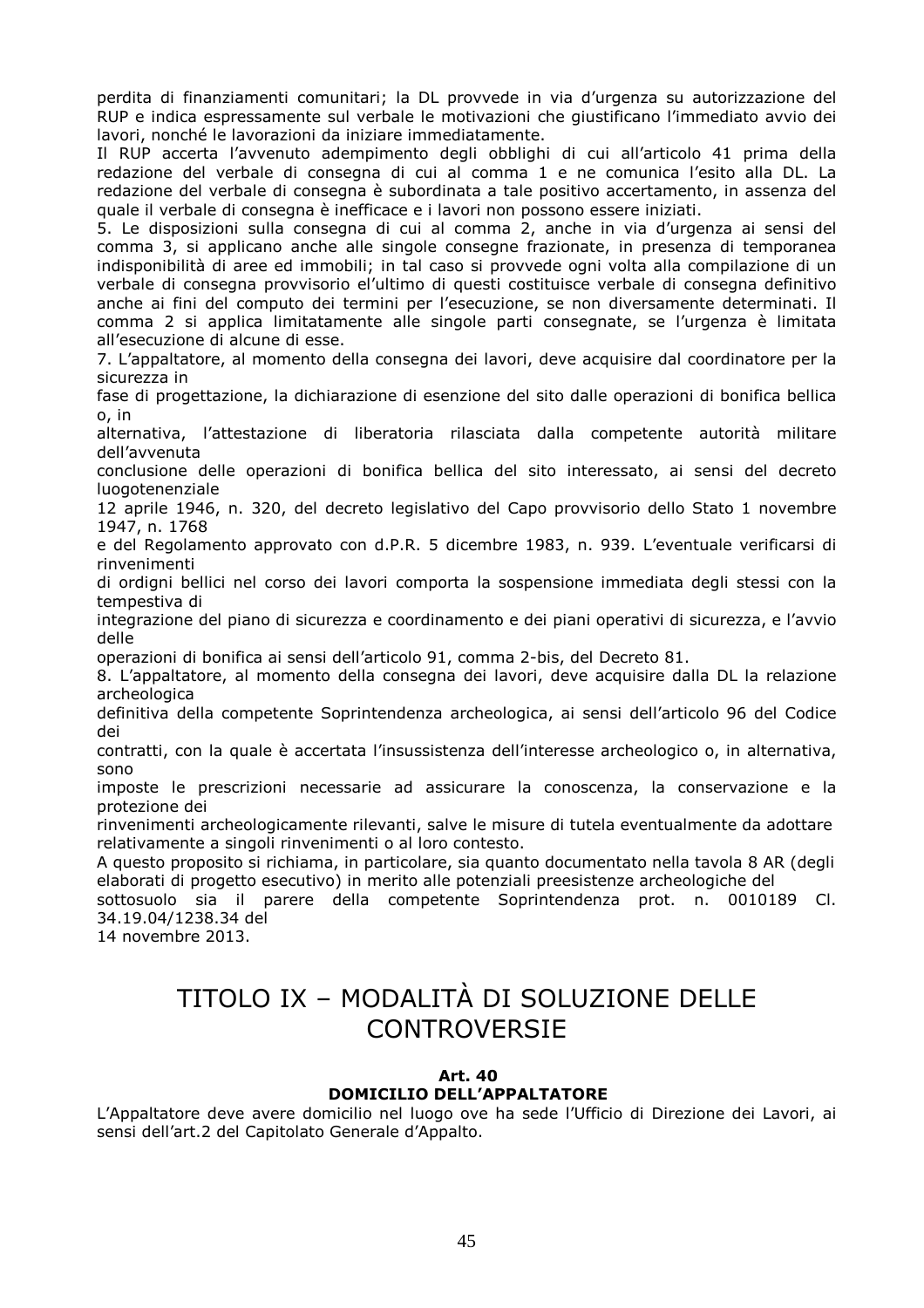#### **Art. 41 DANNI ALLE OPERE**

Sono a carico dell'appaltatore tutte le misure, comprese le opere provvisionali, e tutti gli adempimenti per evitare il verificarsi di danni alle opere, all'ambiente, alle persone e alle cose nella esecuzione dell'appalto.

L'onere per il ripristino di opere o il risarcimento di danni ai luoghi, a cose o a terzi determinati da mancata, tardiva o inadeguata assunzione dei necessari provvedimenti sono a totale carico dell'appaltatore, indipendentemente dall'esistenza di adeguata copertura assicurativa ai sensi del DPR 207/2010 s.m.i..

In caso di danni alle opere eseguite, dovuti a qualsiasi motivo, con la sola esclusione delle cause di forza maggiore, l'Appaltatore deve provvedere, a propria cura e spese, senza sospendere o rallentare l'esecuzione dei lavori, al ripristino di tutto quanto danneggiato.

Quando invece i danni dipendono da cause di forza maggiore, l'Appaltatore è tenuto a farne denuncia al Direttore dei Lavori entro cinque (5) giorni dal verificarsi dell'evento, pena la decadenza dal diritto al risarcimento. Ricevuta la denuncia il Direttore dei Lavori procede alla redazione di un processo verbale di accertamento, indicando eventuali prescrizioni ed osservazioni.

Il compenso che la S.A. riconosce all'Appaltatore è limitato esclusivamente all'importo dei lavori necessari per la riparazione o il ripristino del danno.

## **Art. 42**

#### **CAUSE DI FORZA MAGGIORE**

Costituiscono cause di forza maggiore tutti gli eventi eccezionali che non siano imputabili all'Appaltatore e che gli arrechino grave pregiudizio senza che egli abbia potuto intervenire o prevenire mediante l'adozione di tutti i provvedimenti e gli accorgimenti imposti dalla massima diligenza tecnica ed organizzativa.

I ritardi di consegna di materiali da parte di terzi verranno considerati utili ai fini delle relative proroghe solo se derivanti da cause di forza maggiore. Analogamente si procederà nel caso di subappalti autorizzati.

L'insorgere e il cessare degli eventi che hanno costituito la causa di forza maggiore devono essere tempestivamente comunicati per iscritto dall'Appaltatore.

L'indennizzo per i danni è limitato all'importo dei lavori necessari per l'occorrente riparazione, valutati ai prezzi e alle condizioni di contratto, con l'esclusione dei danni e delle perdite di materiali non ancora posti in opera, di utensili, di attrezzature di cantiere e di mezzi d'opera.

Nessun indennizzo è dovuto quando a determinare il danno abbia concorso la colpa dell'Appaltatore o delle persone delle quali esso è tenuto a rispondere.

#### **Art. 43 DEFINIZIONE DELLE CONTROVERSIE**

Qualunque controversia dovesse insorgere sulla interpretazione, esecuzione o risoluzione del presente Contratto fra le parti firmatarie, si potrà procedere in via ordinaria, fatte salve le procedure di cui agli artt. 239 e 240 del D.Lgs 163/2006 smi. Il Foro competente è quello di Biella. E' pertanto escluso il ricorso all'arbitrato.

#### **Art. 44**

## **INADEMPIMENTI CONTRATTUALI**

#### *Risoluzione del contratto per colpa dell'appaltatore*

- Il contratto di appalto si intende risolto di diritto quando ricorrano le seguenti condizioni:
- 1) Mancata presentazione dell'Appaltatore alla consegna dei lavori a seguito di seconda convocazione;
- 2) Comportamento fraudolento nei confronti dell'Amministrazione;
- 3) Accertate incapacità di far fronte agli obblighi derivanti dal contratto, contestate dalla Direzione dei Lavori e che compromette l'esatto adempimento dell'obbligazione;
- 4) Ritardi e negligenze gravi reiterate dell'Appaltatore ed accertate dal Direttore dei Lavori con ordini di servizio rimasti ineseguiti;
- 5) Violazioni in materia di subappalti e cottimi;
- 6) Gravi e ripetute violazioni del piano di sicurezza e/o delle norme in materia;
- 7) Provvedimento definitivo di applicazione delle misure di prevenzione di cui all'art. 3 Legge 1423/56, ed agli artt. 2 e seguenti della L. n 575/65;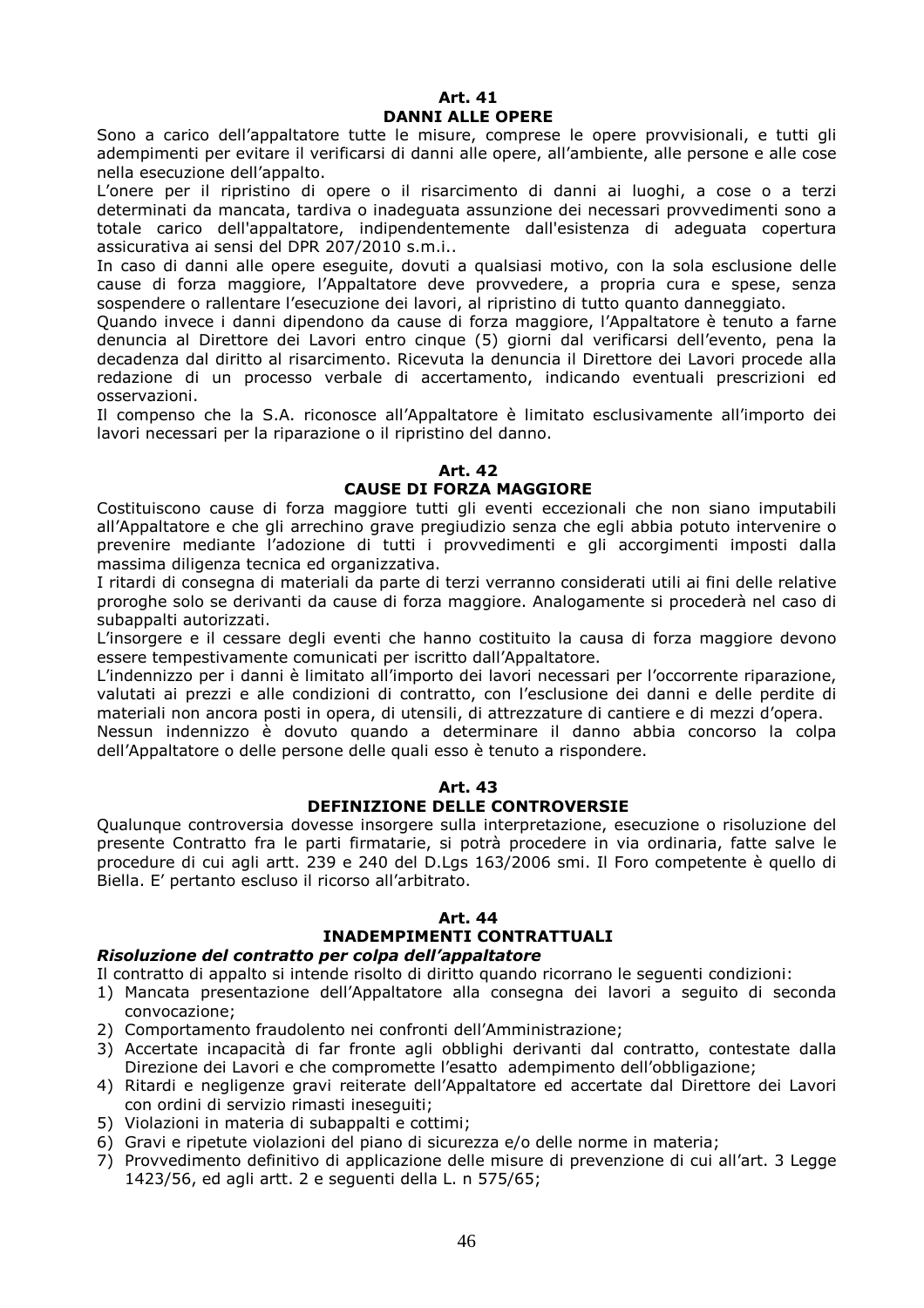8) Qualora nei confronti dell'appaltatore sia intervenuta la revoca della attestazione di qualificazione, per aver prodotto falsa documentazione o dichiarazioni mendaci, risultante dal Casellario Informatico.

L'Appaltatore è responsabile dei danni, ivi compresi quelli derivanti dal riappalto e perdite che derivassero all'Amministrazione dalla risoluzione del contratto la quale, per la copertura dei medesimi, si rivale sulle somme che dovessero essere ancora corrisposte all'Appaltatore o sul deposito cauzionale.

#### **Per quanto non espressamente indicato nel presente atto, in caso di inadempienza dell'appaltatore si fa esplicito riferimento al DPR n. 207/2010 s.m.i. ed al D.Lvo 163/2006 smi, al Codice Civile ed alle leggi vigenti in materia per quanto compatibili.**

Risoluzione del contratto per mancato rispetto dei termini

1. L'eventuale ritardo imputabile all'appaltatore nel rispetto dei termini per l'ultimazione dei lavori produce la risoluzione del contratto, a discrezione della Stazione appaltante e senza obbligo di ulteriore motivazione, ai sensi dell'articolo 136 del Codice dei contratti.

2. La risoluzione del contratto trova applicazione dopo la formale messa in mora dell'appaltatore con assegnazione di un termine per compiere i lavori e in contraddittorio con il medesimo appaltatore.

3. Nel caso di risoluzione del contratto la penale di cui al presente capitolato è computata sul periodo determinato sommando il ritardo accumulato dall'appaltatore rispetto al programma esecutivo dei lavori e il termine assegnato dalla DL per compiere i lavori con la messa in mora di cui al comma 2.

4. Sono dovuti dall'appaltatore i danni subiti dalla Stazione appaltante in seguito alla risoluzione del contratto, comprese le eventuali maggiori spese connesse al completamento dei lavori affidato a terzi.

Per il risarcimento di tali danni la Stazione appaltante può trattenere qualunque somma maturata a credito dell'appaltatore in ragione dei lavori eseguiti nonché rivalersi sulla garanzia fideiussoria.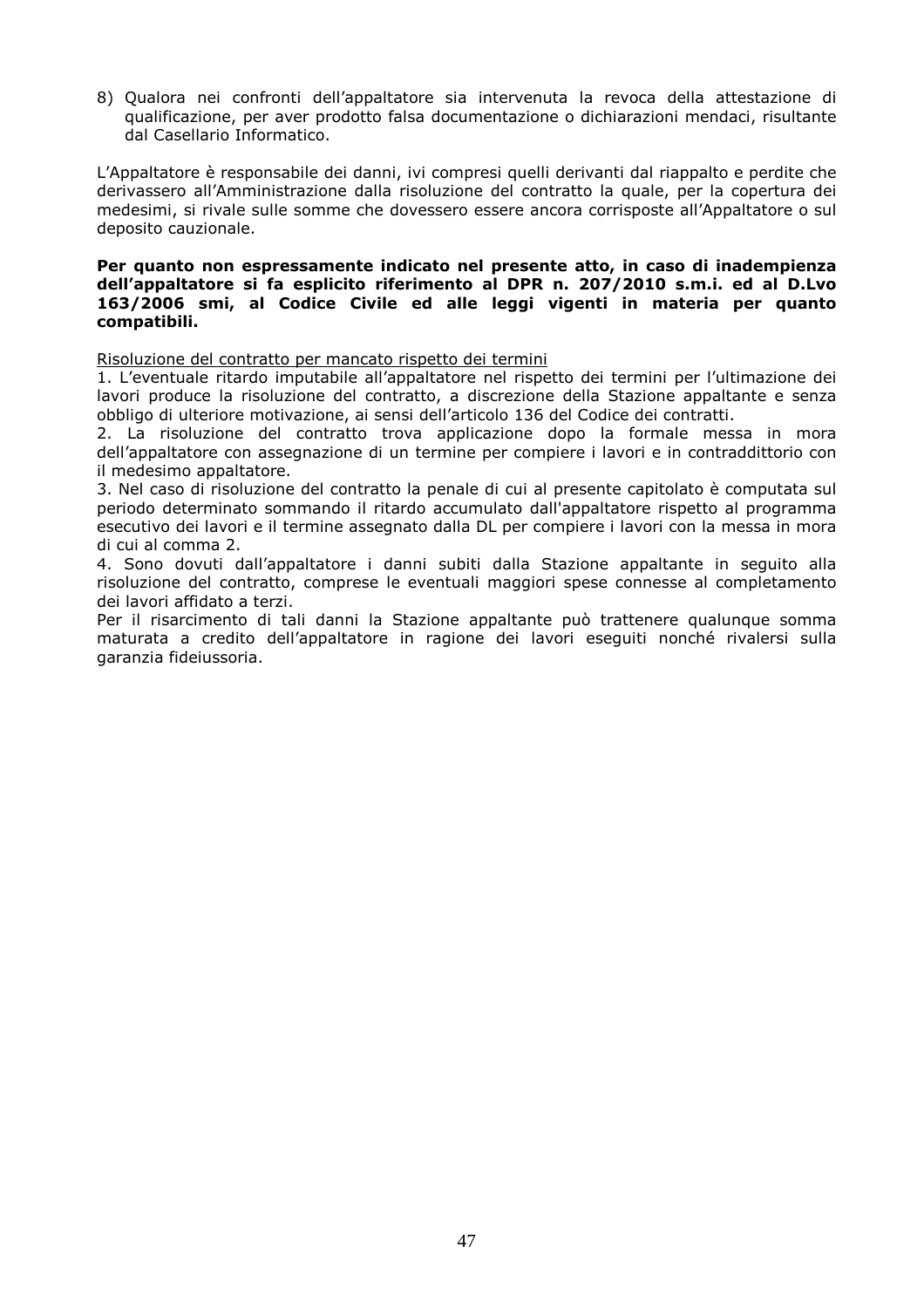# CAPITOLATO SPECIALE D'APPALTO

# PARTE I - DESCRIZIONE DELLE LAVORAZIONI

## TITOLO I – NORME DI CARATTERE GENERALE

## **Art. 45 DESCRIZIONE DELLE OPERE IN PROGETTO**

Norme generali sui materiali, i componenti, i sistemi e l'esecuzione

Nell'esecuzione di tutte le lavorazioni, le opere, le forniture, i componenti, anche relativamente a sistemi e subsistemi di impianti tecnologici oggetto dell'appalto, devono essere rispettate tutte le prescrizioni di legge e di regolamento in materia di qualità, provenienza e accettazione dei materiali e componenti nonché, per quanto concerne la descrizione, i requisiti di prestazione e le modalità di esecuzione di ogni categoria di lavoro, tutte le indicazioni contenute o richiamate contrattualmente nel presente Capitolato speciale, negli elaborati grafici del progetto esecutivo e nella descrizione delle singole voci allegata allo stesso capitolato.

Per quanto riguarda l'accettazione, la qualità e l'impiego dei materiali, la loro provvista, il luogo della loro provenienza e l'eventuale sostituzione di quest'ultimo, si applicano rispettivamente l'articolo 167 del Regolamento generale e gli articoli 16 e 17 del capitolato generale d'appalto.

L'appaltatore, sia per sé che per i propri fornitori, deve garantire che i materiali da costruzione utilizzati siano conformi al d.P.R. 21 aprile 1993, n. 246.

L'appaltatore, sia per sé che per i propri eventuali subappaltatori, deve garantire che l'esecuzione delle opere sia conforme alle «Norme tecniche per le costruzioni» approvate con il decreto del Ministro delle infrastrutture 14 gennaio 2008 (in Gazzetta Ufficiale n. 29 del 4 febbraio 2008).

Le opere che l'Impresa è tenuta a realizzare sono le seguenti:

#### **OPERE DI SISTEMAZIONE ESTERNA E DI PAVIMENTAZIONE**

#### **Allestimento cantiere**

Oneri indotti dall'organizzazione del cantiere ai fini della sicurezza, compresi: nolo della cartellonistica di sicurezza e delle relative lampade crepuscolari, secondo le disposizioni degli organi preposti del Comune di Biella e conformi ai dettami del Codice della Strada, mano d'opera e mezzi d'opera per il controllo cantiere e viabilità, per compartimentazioni delle aree di lavoro, oltre alle normali delimitazioni di cantiere, sistemazioni, spostamenti ed allestimenti delle recinzioni e delle chiusure per consentire lo svolgimento dei lavori in sicurezza e l'allestimento di viabilita' alternativa, facilitazione dell'accesso ai negozi che si affacciano sulla piazza, sistemazione della segnaletica di sicurezza, per tutta la durata dei lavori in cantiere, la baracca di cantiere, i servizi igienici e gli allacciamenti necessari, il ripristino dello stato dei luoghi e tutto ciò che è necessario su richiesta della D.L.; compresi: la fornitura e posa di tutti i materiali, le attività di coordinamento connesse con il D.Lgs. 81/08 e s.m. e i. (riunioni, vigilanza, coordinamento per l'attuazione delle misure generali di tutela), nonchè tutto quanto previsto nel piano di sicurezza e coordinamento in fase di progettazione

#### **Demolizione di pavimentazione bituminosa**

Taglio netto e parallelo dell'asfalto eseguito con clipper per tutta la profondità dell' asfalto e ogni opera che necessita per dare il lavoro finito a perfetta regola d'arte

Disfacimento di pavimentazione bituminosa, compreso lo scavo con escavatore e dove occorra con intervento a mano (per esempio attorno ai chiusini, cunette e fasce di raccordo), il carico e trasporto alle discariche compresi eventuali corrispettivi, compreso l'eventuale rimozione di chiusini e griglie ed ogni onere per il funzionamento dei mezzi d'opera

#### **Scavo e sottofondazioni**

Scavo generale, di sbancamento o splateamento a sezione aperta, in terreni sciolti o compatti, fino a 4 m di profondità, eseguito con mezzi meccanici, esclusa la roccia da mina ma compresi i trovanti rocciosi ed i blocchi di muratura fino a 0,50 m<sup>3</sup>, misurato in sezione effettiva, compreso il carico sugli automezzi, trasporto e sistemazione entro l'area del cantiere

Anche in presenza di acqua fino ad un battente massimo di 20 cm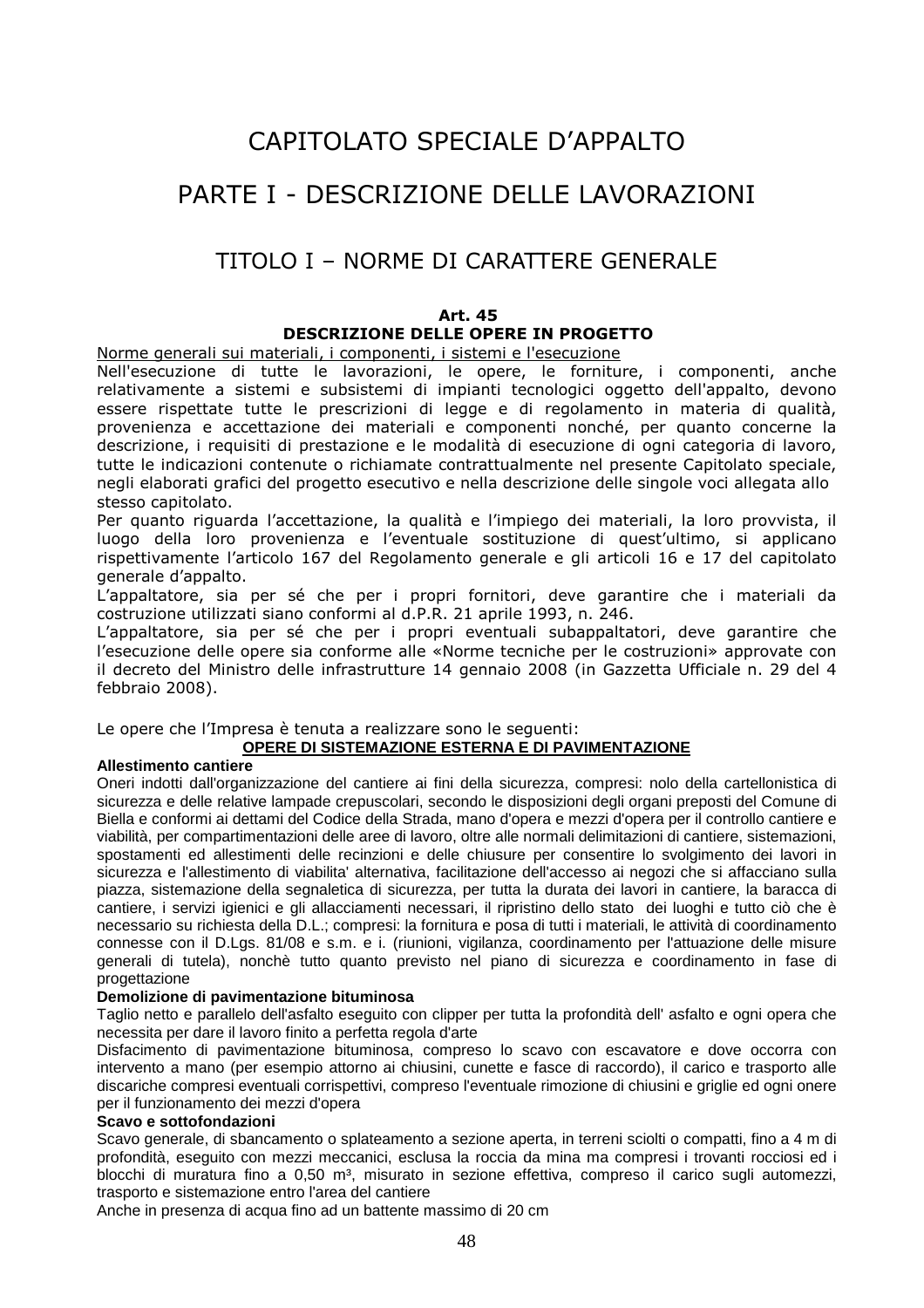Misto granulare di cava o di fiume, anidro, conforme alle prescrizioni della citta' attualmente vigenti, composto di grossa sabbia e ciottoli di dimensioni non superiori a cm12, assolutamente scevro di materie terrose ed organiche con minime quantita' di materie limose o argillose

## sfuso

Spandimento di materiali vari per spessori superiori a cm 3, provvisti sfusi sul luogo d'impiego, per la formazione di strati regolari, secondo le indicazioni della direzione lavori, compreso gli eventuali ricarichi durante la cilindratura ed ogni altro intervento per regolarizzare la sagoma degli strati

Materiali terrosi, sabbia, graniglia, pietrischetto stabilizzato e simili, sparsi con mezzi meccanici.

Compattazione con rullo pesante o vibrante dello strato di fondazione in misto granulare anidro o altri materiali anidri, secondo i piani stabiliti, mediante cilindratura a strati separati sino al raggiungimento della compattezza giudicata idonea dalla direzione lavori

#### Per spessore finito fino a 30 cm

Provvista sul luogo d'impiego di misto granulare stabilizzato a cemento confezionato con inerti provenienti dalla frantumazione di idonee rocce e grossi ciottoli e la cui curva granulometrica sia collocata all'interno del fuso anas 1981 premiscelato con idoneo impasto con aggiunta di kg 70 al m<sup>3</sup> di cemento tipo 325,di kg 75 al m<sup>3</sup>di filler e con resistenza a compressione a 7 giorni compresa tra 30 e 50 kg/cm<sup>2</sup> la miscelate gli inerti dovra' avere una perdita percentuale in peso alla prova Los Angeles inferiore od uguale a 30 - successiva stesa per la formazione di strato regolare secondo le indicazioni della D.L., compresi gli eventuali ricarichi durarte la cilindratura ed ogni altro intervento per regolarizzare la sagoma dello strato - la densita'in sito dovra' essere uguale o maggiore al 97% di quella ottima determinata in laboratorio (a. as.h.o modificata) Per ogni m<sup>3</sup> dato in opera costipato, esclusa la compattazione

Compattazione con rullo pesante o vibrante dello strato di fondazione in misto granulare anidro o altri materiali anidri, secondo i piani stabiliti, mediante cilindratura a strati separati sino al raggiungimento della compattezza giudicata idonea dalla direzione lavori

#### Per spessore finito fino a 30 cm

#### **Massetto/piantoni in cls per area giochi**

Calestruzzo per uso non strutturale confezionato a dosaggio con cemento tipo 32,5 R in centrale di betonaggio, diametro massimo nominale dell'aggregato 30 mm, fornito in cantiere. escluso il getto, la vibrazione, il ponteggio, la cassaforma ed il ferro d'armatura; conteggiati a parte.

Eseguito con 150 kg/m³

Getto in opera di calcestruzzo cementizio eseguito direttamente da autobetoniera con appositacanaletta In strutture armate

Rete metallica elettrosaldata in acciaio B450A e B450C per armature di calcestruzzo cementizio, lavaorata e tagliata a misura, posta in opera

In tondino da 4 a 12 mm di diametro

#### **Pavimentazione lastre di pietra**

Pietra di luserna a spacco. cava, in lastre rettangolari a coste rifilate

Spessore cm 6-7 - dimensioni fino a 80x40

Posa di lastricato in pietra di luserna di colorazione uniforme, lavorata a punta fina a tutta squadratura, nei fianchi, dello spessore di cm 8/12 in lastre rettangole o quadrate di qualunque misura purche' non inferiori a m²1,per pavimento e marciapiedi compresa la sigillatura e rifilatura dei giunti, dato in opera, posato con malta di cemento

#### Escluso il sottofondo e la fornitura delle lastre.

## **Pavimentazione in lastre di pietra "tipo carradore"**

Pavimentazione "tipo carradore" (lastre di pietra in sienite), eseguita secondo le prescrizioni della Direzione Lavori, comprendente: provvista e spandimento di sabbia per la formazione del piano di posa dello spessore di cm 10 circa, sopra il sottofondo in misto cementato, riempimento dei giunti, sino a rifiuto a mezzo di innaffiamento ripetuto; provvista e posa delle carradore di sienite dello spessore di cm 15 con smusso di cm 1, faccia a vista fiammata e bocciardata a graniglia in pezzi della lunghezza di mt 1,20 (min) raggio esterno superiore a mt 2 aventi larghezza pari a cm 70; la mano d'opera dello scalpellino per la rifilatura delle teste e delle facce laterali per tutta la grossezza dei conci e ripassamento dopo la posa per il completamento del lastricato a regola d'arte; la spazzatura della sabbia ed il trasporto agli scarichi della medesima e di tutti i detriti, schegge e rifiuti provenienti dalla lavorazione della pietra da taglio; gli interventi successivi necessari per la manutenzione per tutto il tempo previsto in capitolato, compreso l'imballaggio su pallet compreso il trasporto in loco, carico e scarico e tutto ciò che serve per dare il lavoro finito a perfetta regola d'arte.

## **Pavimentazione asfalto**

Scarifica di pavimentazione bituminosa mediante scarificatrice a freddo comprendente: l'eventuali opere di rifinitura della scarifica anche se da eseguirsi a mano (per esempio attorno ai chiusini non rimovibili, nelle cunette, nelle fasce di raccordo etc.); il carico e trasporto del materiale di risulta, nei luoghi indicati dalla D.L. (con recupero del materiale da parte della citta') o scelti dalla ditta (con materiali a disposizione della ditta); l'accurata pulizia del fondo, le opere provvisorie per deviazione del traffico, la rimozione eventuale di griglie e chiusini, ogni onere per il funzionamento dei mezzi d'opera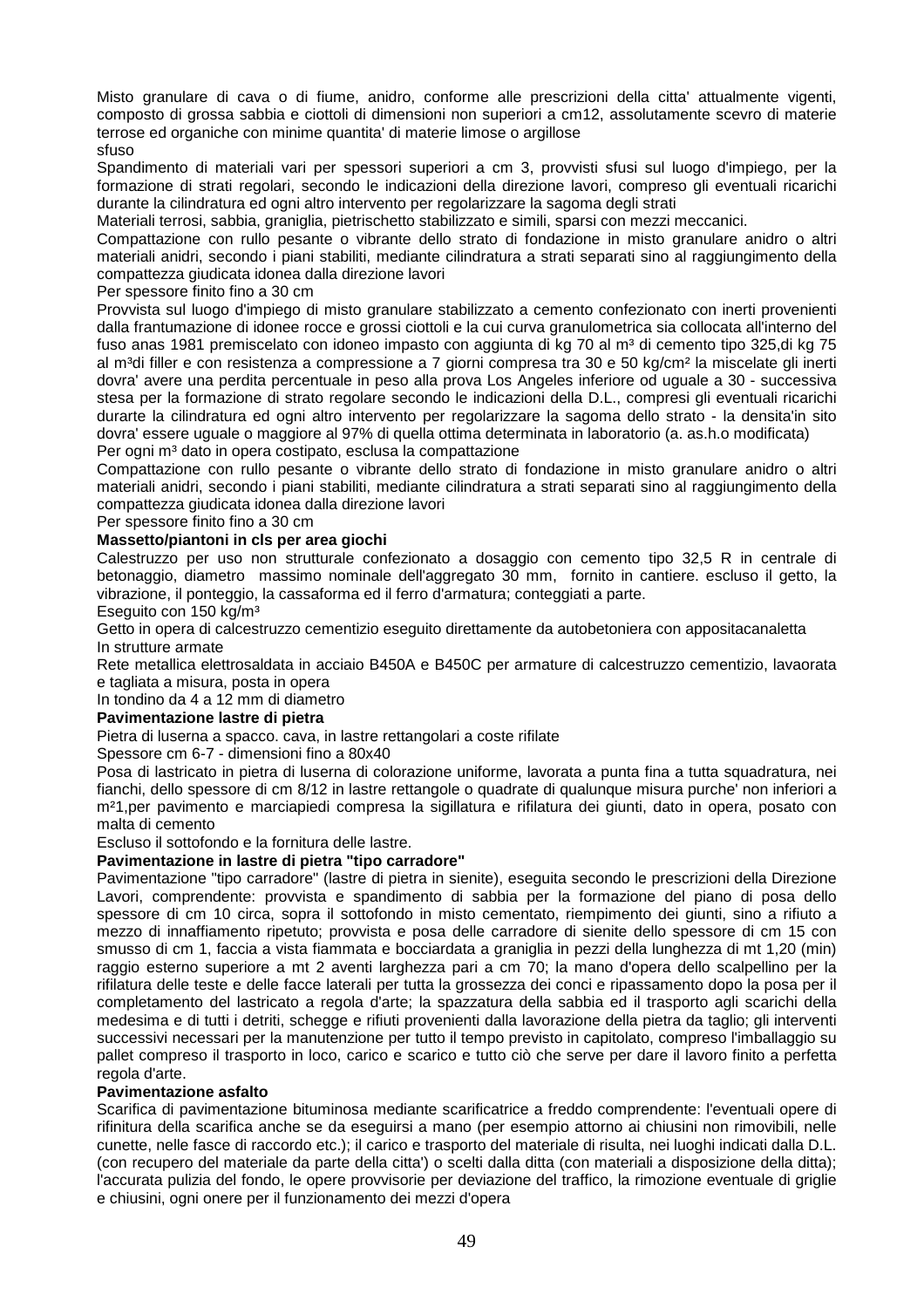Per profondita' di cm 10, con materiale a disposizione della ditta

Provvista e stesa di emulsione bituminosa cationica al 65% di bitume modificato in ragione di Kg 1,000/m²

Provvista e stesa di misto granulare bitumato (tout-venant trattato) per strato di base, composto da inerti di torrente, di fiume, di cava o provenienti dalla frantumazione di roccia serpentinosa, trattato con bitume conformemente alle prescrizioni della citta' attualmente vigenti per quanto concerne la granulometria e la dosatura, compresa la cilindratura mediante rullo compressore statico o vibrante con effetto costipante non inferiore alle 12 tonnellate steso in opera a due riprese con vibrofinitrice per uno spessore compresso pari a cm. 8

Provvista e stesa a tappeto di calcestruzzo bituminoso per strato di usura, conforme alle norme e prescrizioni tecniche approvate con Deliberazione della Giunta Comunale di Torino del 28/11/2000, steso in opera con vibrofinitrice a perfetta regola d'arte secondo la vigente normativa e le eventuali indicazioni della D.L., compreso l'onere della compattazione con rullo statico o vibrante con effetto costipante non inferiore alle 12 tonnellate, esclusa la preparazione della massicciata sottostante e la provvista e stesa dell'emulsione bituminosa di ancoraggio

Steso con vibrofinitrice, per uno spessore finito compresso pari a cm 3

#### **Pavimentazione sienite e porfido**

#### **Pavimentazione in cubetti di sienite provenienti dai magazzini comunali**

Nolo di escavatore con benna grigliata (min. 1mc) compreso manovratore, carburante, lubrificante, trasporto in loco ed ogni onere connesso per il tempo di effettivo impiego, della capacita' di

1mc=18q (circa 200q a viaggio)

Trasporto di materiali di qualsiasi natura dai luoghi di magazzinaggio ai cantieri di costruzione o viceversa con qualunque mezzo, compreso il carico e lo scarico

cubetti in sienite cubetti 8/10

Cubetti scelti di porfido delle cave dell'alto Adige o del trentino, a facce piane e normali fra di loro, delle quali due opposte corrispondenti ai piani di cava

Delle dimensioni di cm 6-8

cubetti porfido 6/8

Posa di cubetti di porfido, sienite o diorite,per la formazione di pavimentazione, provvisti in prossimita' del luogo di posa e disposti secondo il piano di cava, ad archi contrastanti e paralleli, anche nelle zone dei binari tranviari su letto di posa di sabbia del Po o della stura,secondo le prescrizioni, compresa la provvista della sabbia, la battitura a regola d'arte, la scopatura, il carico ed il trasporto di tutti i detriti alle discariche e la manutenzione, esclusa la sola preparazione del sottofondo che sara' compensata a parte

Cubetti con spigolo variabile da cm 8 a cm 12

#### **Segnatura parcheggi con cubetti bianchi**

Fornitura di cubetti di marmo bianco di Carrara tipo edilizia con levigatura della faccia a vista.

Cm 8/10 di lato, spessore variabile di 4/5 mm

Cordonatura per delimitazioni, compresa la formazione del letto di posa in cls cementizio al200 e la sigillatura dei cubetti con impasto costituito da sabbia mista a cemento normale (kg 5 ogni m), escluso lo scavo

Formata da doppia fila di cubetti di cm 8-10 oppure cm 10-12, forniti dalla citta'.

## **Rimozione cordolatura aiuola centrale e riposizionamento a raso**

Rimozione della cordolatura in pietra esistente nell'aiuola centrale, accatastamento in loco e successivo riposizionamento a raso, su strato di calcestruzzo dello spessore di cm 15 e della larghezza di cm 22 (cemento mg 15, sabbia m³ 0,400,ghiaietta m³ 0,800) compreso: - l'eventuale scavo o la demolizione del letto di posa preesistente; - il carico ed il trasporto del materiale eccedente alle localita' indicate od alla discarica; - la perfetta sigillatura dei giunti con colata di pastina di cemento -ogni opera di scalpellino e tutto ciò che necessita per dare il lavoro finito a perfetta regola d'arte.

#### **Cordolatura/bordure**

Binderi

in pietra di Luserna larghezza cm 10/12, spessore cm 10/12, lunghezza cm 10/30 binderi 10/12 100ml

Guide rette e curve (raggio esterno non inferiore a m 5) di granito (sieniti, dioriti) e simili altezza da cm 25 a cm 30, in pezzi di lunghezza di almeno m 0.90 con smusso non inferiore a cm1x1, lavorate a spigoli vivi in tutte le parti fuori terra, lavorate a punta fine, bocciardate o fiammate, sulla faccia superiore e sulla faccia vista verticale, per un'altezza di almeno cm 18, rifilate e riquadrate sulle teste per tutto lo spessore e per cm 3 sulla faccia opposta a quella vista, di colore uniforme, escluse quelle macchiate o comunque difettose Dello spessore di cm 12

Posa di guide rette o curve dello spessore di cm 9-12 di gneiss, graniti, sieniti, dioriti esimili, altezza da cm 25 a cm 30, in pezzi di lunghezza di almeno m 0,90 su strato di calcestruzzo dello spessore di cm 15 e della larghezza di cm 22 (cemento mg 15, sabbia m<sup>3</sup> 0,400,ghiaietta m<sup>3</sup> 0,800) compreso: - l'eventuale scavo o la demolizione del letto di posa preesistente; - il carico ed il trasporto del materiale eccedente alle localita'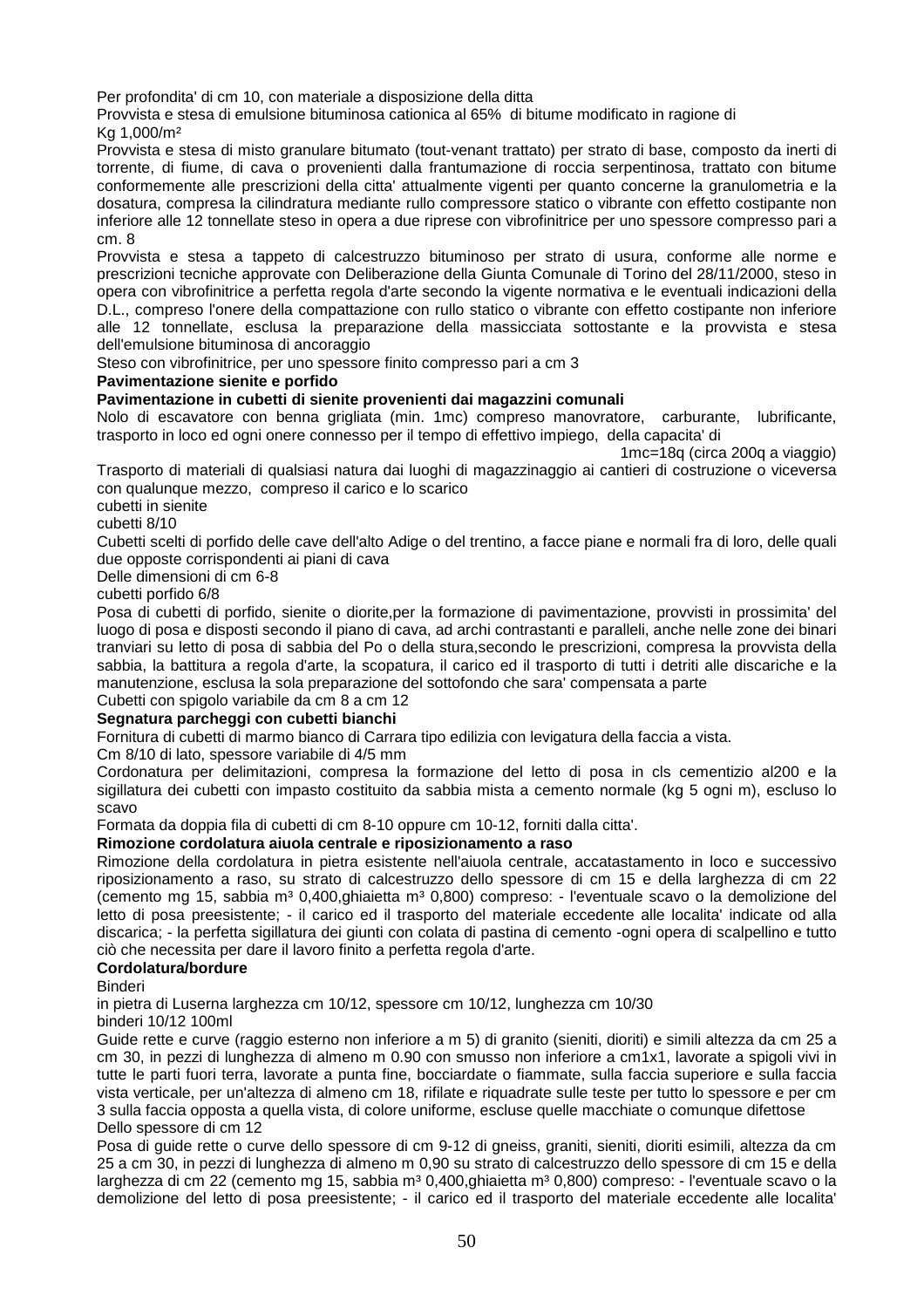indicate od alla discarica; - la perfetta sigillatura dei giunti con colata di pastina di cemento -ogni opera di scalpellino

Con scavo eseguito a macchina

#### **Rifacimento aiuole parcheggio funicolare e rampa**

Rimozione bordure esistenti compreso parte di dissodamento della massiciata per rampa disabili e nuova aiuola, scavo preparazione dimora nuove bordure in pietra (50mt conteggiate a parte), per realizzare un aiuola avente larghezza minima di 5 mt, compresa rimozione delle ceppaie dopo l'abbattimento degli alberi (conteggiato a parte), riempimento delle buche con terra agraria, la risagomatura del terreno secondo le indicazioni della DL e tutto ciò che serve per dare il lavoro finito a perfetta regola d'arte

#### **Muretto in cls per rampa**

Realizzazione di rampa per abbattimento barriere architettoniche mediante la realizzazione di muretti di contenimento in cls armato con doppia rete elettrosaldata 20x20x8 delle dimensioni minime di cm 20 per un altezza variabile per coprire un dislivello minimo di cm 75 con una lunghezza minima di mt 12 compreso casseforme per getti e il mancorrente in tubolare di ferro zincato posto ad un'altezza di mt 0,85 escluso il sottofondo e la pavimentazione conteggiate a parte.

#### **OPERE DI ILLUMINAZIONE**

#### **Scavi e tubazioni**

Fornitura e posa di in opera di tubo in pvc ø80-100 per il passaggio di cavi elettrici, compreso lo scavo a sezione obbligata eseguito con mezzo meccanico e rifinito a mano, in materiale di qualunque natura, purchè rimovibile senza l' uso continuativo di mazze e scalpelli, compreso rinfianco e cappa in calcestruzzo dosato a 200 kg/mc di cemento tipo r325 spessore radiale minimo 10 cm, il reinterro con relativo costipamento e livellamento, compresa fornitura filo sonda per posa cavi.

#### **Rimozione punti luce esistenti**

Rimozione dei punti luce presenti nella Piazza, la messa in sicurezza dell'impianto, compresi tutti gli oneri da elettricista, carico e scarico e trasporto ai magazzini comunali ovvero alle discariche comunali su indicazione della DL compreso accatastamento nei magazzini comunali su indicazione della DLtutto cio' che serve per dare il lavoro finito a perfetta regola d'arte

#### **Pozzetti**

Fornitura e posa di pozzetti di derivazione (dim. interne 40x40 cm prof. cm 80) in calcestruzzo vibrocompresso, senza fondo, con relativi chiusini in ghisa sferoidale carrabili C250, compresi scavo, sottofondo di posa in cls dosato a 200 kg/mc di cemento tipo r325, innesto tubazioni, ripristino terreno, eventuali opere murarie per l'adattamento del chiusino, e tutto quanto occorra per dare il lavoro finito a regola d'arte.

#### **Basamento**

Formazione di basamento di supporto pali ip, da realizzare in cls dosato a 250 kg/mc di cemento tipo r325, compresa sottofondazione in cls, completi di alloggiamento pali e raccordo all'attiguo pozzetto di distribuzione, compresi scavi, eventuali casserature e disarmo, allontanamento alla pubblica discarica compresi eventuali corrispettivi per diritti di discarica, del materiale di risulta, successivo reinterro e sistemazione del terreno, fornitura dei materiali necessari, compreso successivo getto di cemento per formazione collare al di sopra del punto d'incastro alla base del palo posato secondo le modalità della D.L..

#### **Nuova illuminazione della Piazza**

Fornitura e posa di nuovi corpi illuminanti a scelta dell'amministrazione dotati di una tecnologia a LED ad alta efficienza compreso i pali, previo studio dell'illuminazione di tutta la Piazza con calcoli illuminotecnici e progetto con foto-realistica garantendo un'anteprima fedele a quella che potrà essere la realta e prove sul campo.

n° 10 punti luce di sistema multifunzionale a LED, tipo Modullum o equivalente varie altezze (mt 5,4 3,9 1,3) con configurazione multipla per illuminazione vari ambiti, con moduli orientabili due pali con predisposizione telecamera

n° 3 proiettori a Led min 180w in sostituzione su torre faro parcheggio De Agostini

Compreso le opere da elettricista, la fornitura dei cavi, e tutto cio' che necessita per dare il lavoro perfettamente funzionante a regola d'arte

#### **Quadro elettrico con prese di servizio**

Fornitura e posa di quadro, comprensivio di presa autobloccata con interrutore di protezione magnetotermico e differenziale 2x16A, sensibilita' 0,03A, compreso cavo 2x6 mmq fino al punto di allacciamento, e tutto quanto e' necessario per dare l'opera finita a perfetta regola d'arte.

Fornitura e posa di contenitore per quadro in vetroresina di comando e alloggiamento contatore enel come descritto nell'allegato capitolato speciale, compresa formazione di basamento di supporto in calcestruzzo dosato a 250 kg/mc di cemento R325 compresa la fornitura del materiale necessario a pié d'opera ed ogni altra assistenza muraria ed oneri per dare l'opera finita a regola d'arte.

#### **OPERE FOGNARIE**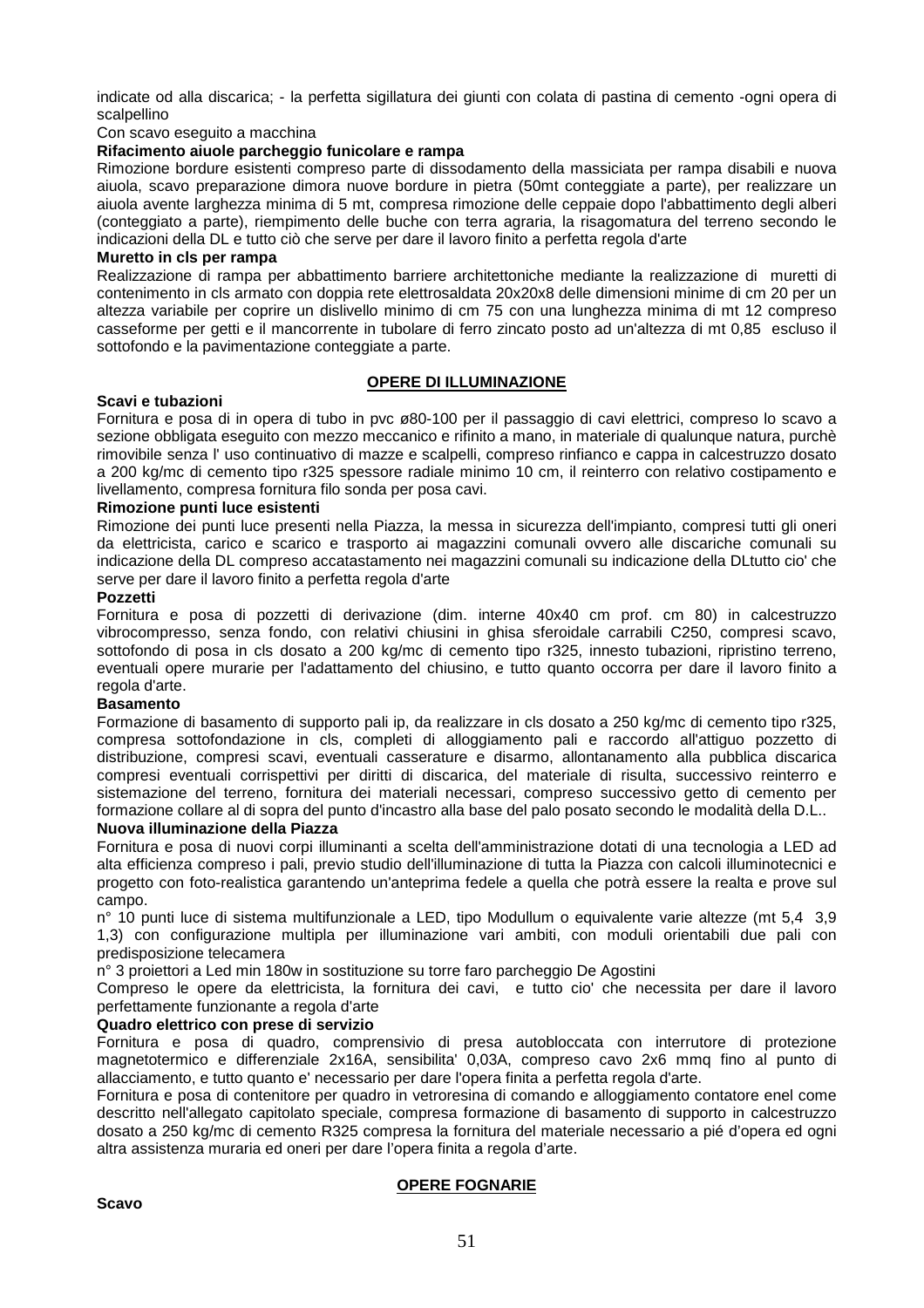Scavo in trincea a pareti verticali di materie di qualunque natura purche' rimovibili senza l'uso di mazze e scalpelli, compresa ogni armatura occorrente per assicurare la stabilita' delle pareti, con sbadacchiature leggere, compresa l'estrazione con qualsiasi mezzo delle materie scavate ed il loro deposito a lato dello scavo e successivo riutilizzo per il reinterro

Con mezzo meccanico ed eventuale intervento manuale ove necessario, fino alla profondita' di m 3 e per un volume di almeno m<sup>3</sup> 1.

#### **Tubazioni raccolta acque meteoriche**

Provvista e posa di tubazioni in P.V.C. rigido per caditoie stradali serie uni 7447-75 tipo 303/1 compreso lo scavo in trincea eseguito a mano o a macchina e successivo reinterro con materiale scavato, compreso l'eventuale dissodamento della massicciata di superficie bituminosa e non, anche in presenza di servizi del sottosuolo, il carico, il trasporto e lo scarico del materiale eccedente, il letto di posa per uno spessore pari a cm. 15 in sabbia granita, la sigillatura dei giunti mediante giunto incorporato con guarnizione elastomerica o mediante incollaggio con collante epossidico, la realizzazione della cappa di protezione in calcestruzzo cementizio con resistenza caratteristica r'ck 10 dello spessore pari a cm. 15, il riempimento dello scavo eseguito e compattato a strati regolari e secondo le indicazioni della d.l., compresi i pezzi speciali (curve, braghe, giunti, innesti, ec..), il tutto eseguito a perfetta regola d'arte; per ogni ml. di tubo effettivamente posato e misurato in opera lungo l'asse dei tubi senza tener conto delle sovrapposizioni per i giunti del diametro esterno di cm. 20

#### **Predisposizione fibre**

Fornitura e posa di tubo diam. 125 flessibile corrugato per passaggio cavi per fibre ottiche, da interrare, con filo diferro interno, in rotoli compreso la posa nella sezione di scavo conteggiata a parte compreso ogni altra opera necessaria per dare il lavoro finito a perfetta regola d'arte.

#### **Pozzetti**

Pozzetti in cemento armato prefabbricato completo di fori

spessore cm 4; dimensioni interne cm 50x50x50 diam. 40

Prolunghe per pozzetti

dimensioni interne cm 50x50x50

Posa di pozzetti in cemento armato prefabbricato dimensioni interne cm. 50x50x100 su indicazione della DL in modo da adre il lavoro finito a perfetta regola d'arte

Fornitura in opera di griglie stradali in ghisa sferoidale, telaio quadro,complete di guarnizione, classe D 400 - dim 540 x 540 mm, peso 40 kg circa

Chiusino di ispezione in materiale composito con superficie antisdrucciolo, conforme alla norma UNI EN 124 - classe C250

telaio quadrato dim. 500x500, luce netta minima 400x400

Messa in quota di pozzetti, griglie e simili esistenti, compreso tutte le opere necessarie per dare il lavoro finito a perfetta regola d'arte

#### **Fontana**

Fornitura e posa in opera di fontanella come raffigurata nell'elaborato grafico, in ghisa, decorata, colonna e cappello a sezione tonda, 3 vasche di raccolta con griglia per appoggio contenitori, rubinetti in ottone, raccordi di adduzione e scarico. Altezza 1400 mm, peso min. 140 kg. Messa in opera comprendente:

- scavo in sezione obbligata cm. 40x50 per posa tubo di portata, per una lunghezza non superiore a mt. 60; - valvola a sfera 3/4";

- fornitura e posa tubo di portata sez. 3/4", compreso rinfianco con sabbia per uno spessore di cm. 25 e rinterro proveniente dallo scavo, per la lunghezza necessaria;

- scavo per tubazione di scarico sez. cm. 40x60;

- fornitura e messa in opera di pozzetto in cls. prefabbricato monoblocco per scarico acque, a sezione quadrata con curva, dimensioni esterne cm. 40x40x40, con chiusino in ghisa pedonabile e con sifone, compreso lo scavo ed il reinterro se necessari;

- fornitura e posa del tubo di scarico in pvc del diametro min. di cm. 100, compreso rinfianco e rinterro; - allacciamento alla rete acquedottistica;

- allacciamento alla rete di scolo delle acque bianche;

- eventuali ripristini di pavimentazioni demolite per l'allacciamento alla rete idrica.

e tutto ciò che necessita anche non espressamente descritto in modo da dare il lavoro finito a perfetta regola d'arte

#### **OPERE D'ARREDO, DA GIARDINIERE E FLOROVIVAISTA**

#### **Panchine**

Fornitura e posa di panca tipo Metalco o equivalente della serie "diamante" costituita da un piano d'appoggio in granito o pietra di marmo (colore a scelta della DL) levigato sulla seduta e sabbiato o bocciardato sul perimetro. I piani di appoggio sono disponibili nella versione a settore 45° con raggio esterno 2750mm e interno 2000mm. Pesi da 440 a 580 kg. La superficie e' protetta da apposite vernici satinateopache. La struttura prevede un telaio in acciaio inox rivestito da listoni in legno esotico massello sez 40x40mm nella parte centrale e profilati a becco d'anitra per quelli in testa. La posa va fatta con mezzi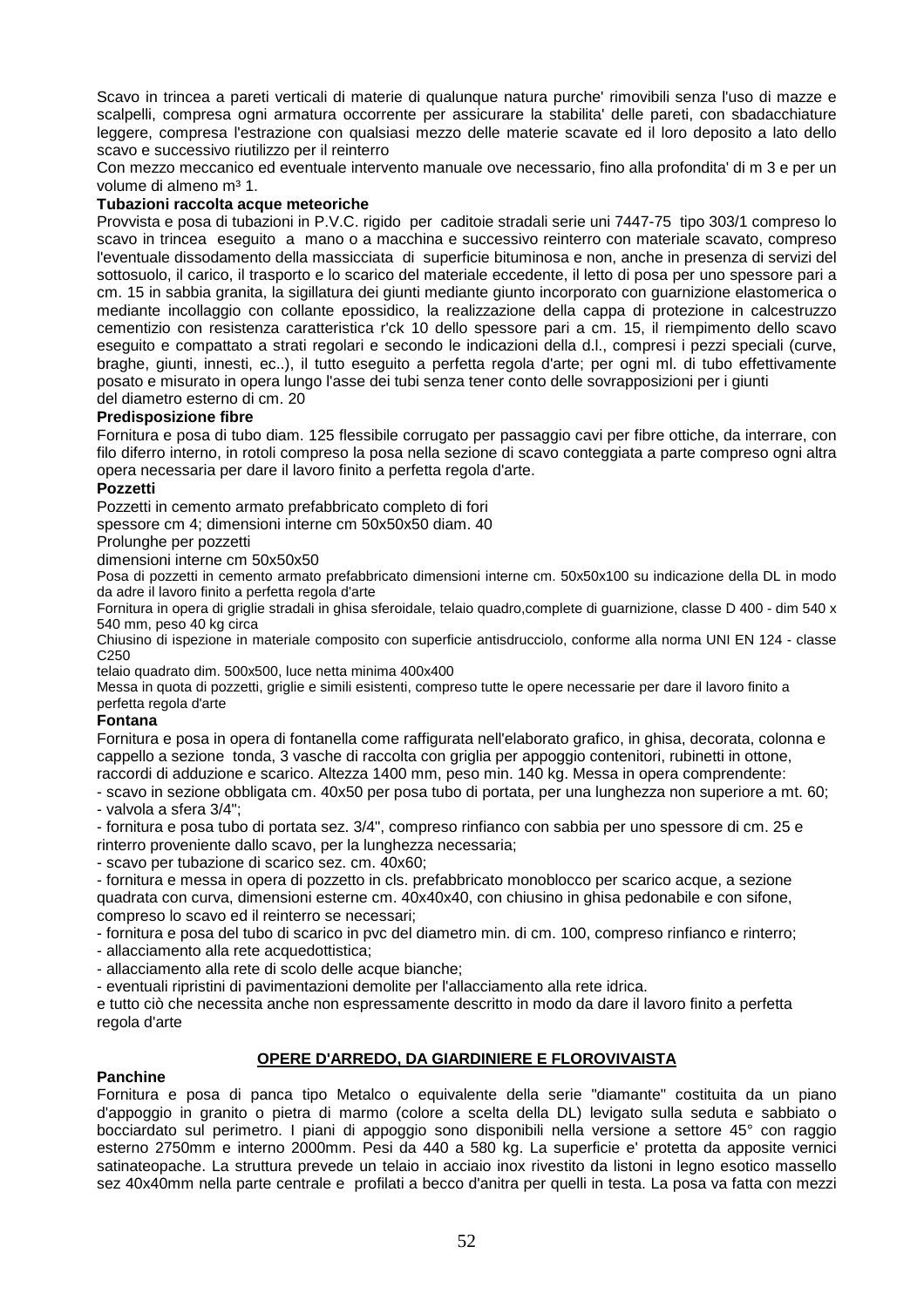e attrezzature idonee nei luoghi indicati dall DL e tutto ciò che serve per dare il lavoro finito a perfetta regola d'arte

Fornitura e posa di panca tipo Metalco o equivalente tipo moonestone, compreso la posa da realizzarsi con mezzi e attrezzature idonee nei luoghi indicati dall DL, compreso affitti di mezzi per lo spostamento, compreso la predisposizione del massetto in cls, lo scavo, la fornitura della doppia rete elettrosaldata e tutto il necessario per la posa e tutto ciò che serve per dare il lavoro finito a perfetta regola d'arte

#### **Barriere salvapedoni**

Rimozione e accatastamento in cantiere per successivo riutilizzo, delle barriere salvapedoni ove necessita e su indicazione della DL, presenti in Piazza Curiel comprese le opere da muratore e da fabbro, ovvero il trasporto ai magazzini comunali carico e scarico e accatastamento nei luoghi indicato dalla DL. e tutto cio' che serve per dare il lavoro finito a perfetta regola d'arte

Posa in opera di barriere salvapedoni precedentemente rimosse compreso lo scavo e la realizzazione dei basamenti in cls dosato a 250 Kg di cemento 325, il reinterro ed il ripristino della pavimentazione esistente, compreso la posa dei plinti di fondazione (25x25x30 cm) sarà a 45 cm dal piano di calpestio e la sigillatura della sede stradale compreso ognbi altra opera per dare il lavoro finito a perfetta regola d'arte

La **barriera di protezione pedonale**, semplice o ad aggregazioni, ove previsto dalle tavole di progetto o su indicazione della DL, sarà costituita da un telaio di ferro zincato a caldo sia internamente che esternamente (quantità minima di zinco 300 g/mq) composto da due montanti in profilato quadrato (50x50 mm spessore 4mm), un traverso orizzontale superiore in profilato rettangolare (50x10mm spessore 2mm), un traverso orizzontale inferiore rettangolare (50x20 mm spessore 2mm), due traversi inclinati costituiti da ferri piatti (25x10 mm), che forgiati vengono ad incrociarsi al centro della struttura.

All'incrocio dei ferri piatti, in alternativa allo stemma inciso descritto successivamente, sarà da prevedersi l'inserimento di una piastra circolare sagomata in ferro zincato a caldo e verniciata (diametro 60mm spessore 2mm).

Il corrimano tubolare, sempre in ferro zincato a caldo, (diam. 48mm spessore 3mm), sarà fissato al sottostante montante superiore orizzontale attraverso ferri piatti (25x10mm) posti perpendicolarmente come distanziatori.

Gli elementi dovranno essere assemblati mediante elettrosaldatura. Le saldature dovranno essere regolari e prive di scorie, soffiature ed altri difetti apparenti. Si dovranno evitare spigoli taglienti e sbavature.

Nel senso di marcia degli autoveicoli ogni barriera di protezione pedonale dovrà prevedere l'apposizione sul lato più prossimo alle autovetture di una piastrina catarifrangente (cm 4x8) al fine di essere resa più visibile.

Nel prezzo di elenco sono compresi lo scavo e la realizzazione dei basamenti in cls dosato a 250 Kg di cemento 325, il reinterro ed il ripristino della pavimentazione esistente.

La posa dei plinti di fondazione (25x25x30 cm) sarà a 45 cm dal piano di calpestio e la sigillatura della sede stradale dovrà essere effettuata nella tipologia esistente o in progetto.

Il trattamento di verniciatura dovrà essere eseguito, previo trattamento chimico di aderenza con fosfatazione ai sali di zinco, con polvere poliestere termoindurente monocromatica RAL ( n° 7016 grigio antracide opaco), spessore minimo 60 micron.

Le forme, le principali dimensioni e le caratteristiche assegnate alle varie strutture risultano dai disegni allegati, salvo quanto verrà ulteriormente precisato dalla DL all'atto esecutivo delle opere.

La piastra circolare in ottone (diametro 120mm spessore 1,5mm) raffigurante inciso lo stemma della Città di Biella, da posizionarsi nelle barriere di protezione pedonale ove previsto dalla DL, in corrispondenza dei due traversi inclinati costituiti da ferri piatti che si incrociano al centro della struttura, mediante chiodi in ottone a testa rotonda, e quant'altro occorra per dare il lavoro finito a regola d'arte.

a un modulo

a tre moduli

Fornitura e posa di piastra circolare in ottone con incisione stemma "Citta' di Biella" come descritte nel capitolato speciale d'appalto

#### **Cestone**

Fornitura e posa di cestoni portarifiuti (min. 110 l) tipologia tlf mod. Sabaudo o equivalente a forma ogivale o a scelta della d.l., realizzato in fusione di alluminio a polveri garantite per l'esterno. Anello interno reggisacco in alluminio grezzo, apertura frontale e serratura con chiave antivandalismo. Basamento circolare in conglomerato cementizio, con palo di fondazione in acciaio zincato per ancoraggio al suolo. Colore amaranto ral 3500 oppure a scelta della d.l.

#### **Piante/arbusti**

Rimozione e messa a dimora in giardino pubblico indicato dalla DL dei Prunus Serrulata dimoranti nella Piazza Curiel comprendente: potatura, rimozione con zolla, legatura, carico e trasporto nel luogo indicato, scavo della buca, carico e trasporto in discarica del materiale di risulta, provvista della terra vegetale, riempimento, collocamento del palo tutore scortecciato in modo che risulti cm 60-80 piu' basso dei primi rami di impalcatura per piante da alberate o 2 metri fuori terra per piante ramificate, kg 20 di letame, kg. 0.200 di concime a lenta cessione, 3 legature con pezze di gomma e legacci, carico e trasporto delle piante dal vivaio e sei bagnamenti di cui il primo all'impianto. la conca alla base delle piante dovra' avere una capienza non inferiore a 80 litri per le buche di m 2x2 e 50 litri per quelle di metri 1.50x1.50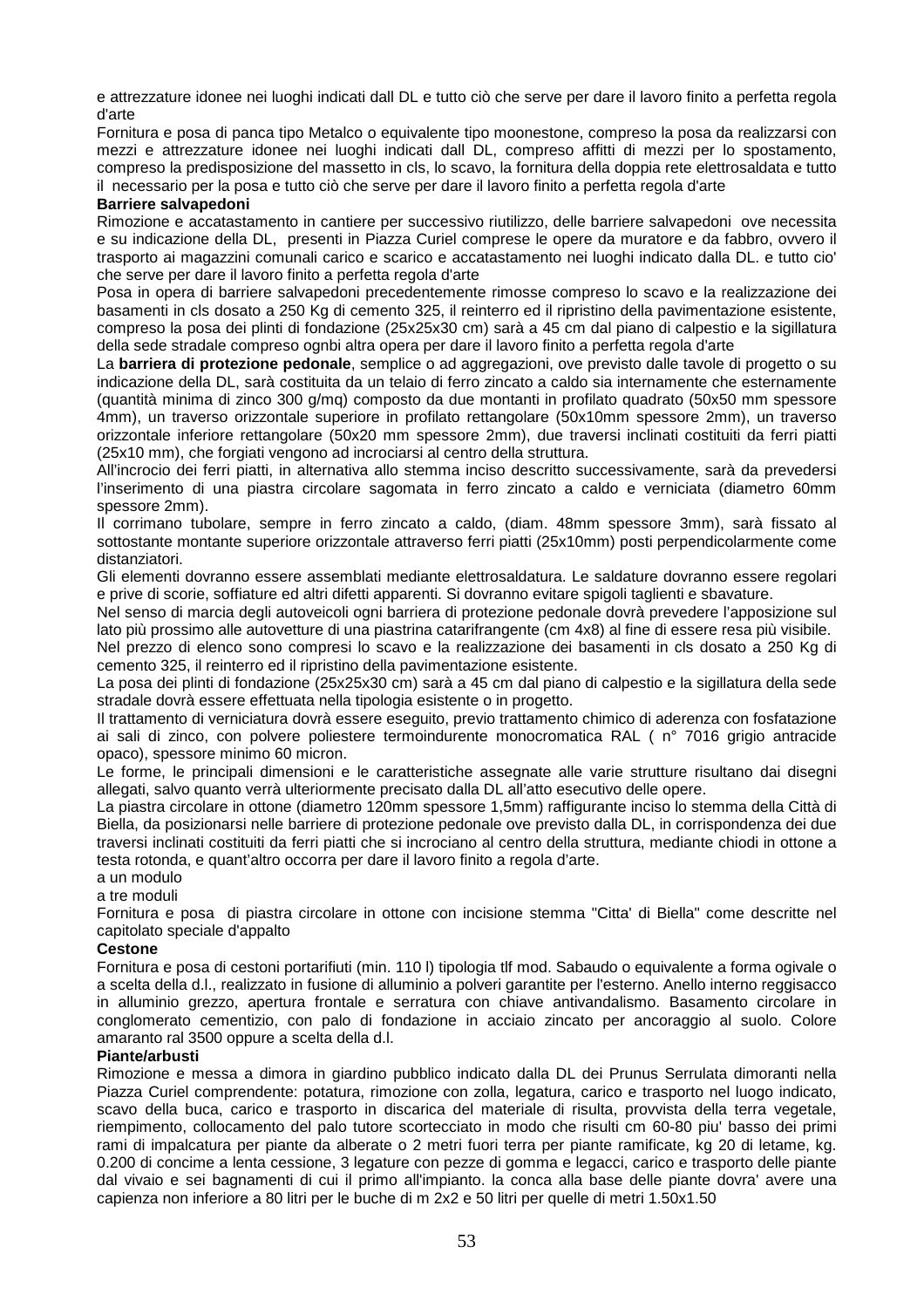Rimozione e messa a dimora in giardino pubblico indicato dalla DL delle piante dimoranti nell'aiula a fianco funicolare comprendente: potatura, rimozione con zolla, legatura, carico e trasporto nel luogo indicato, scavo della buca, carico e trasporto in discarica del materiale di risulta, provvista della terra vegetale, riempimento, collocamento del palo tutore scortecciato in modo che risulti cm 60-80 piu' basso dei primi rami di impalcatura per piante da alberate o 2 metri fuori terra per piante ramificate, kg 20 di letame, kg. 0.200 di concime a lenta cessione, 3 legature con pezze di gomma e legacci, carico e trasporto delle piante dal vivaio e sei bagnamenti di cui il primo all'impianto. la conca alla base delle piante dovra' avere una capienza non inferiore a 80 litri per le buche di m 2x2 e 50 litri per quelle di metri 1.50x1.50

Abbattimento di alberi di qualsiasi specie posti in condizioni di ridotta difficolta'(esemplificabile con alberate ubicate in strade con poco traffico), compreso l'estirpazione della ceppaia il riempimento della buca con terra agraria, la costipazione del terreno, il trasporto del materiale di risulta in discarica o nei magazzini comunali

Per piante di altezza da m 21 a m 30

Per piante di altezza superiore a m 30

Fornitura compreso il trasporto e lo scarico sulluogo del piantamento delle sottoelencate speciearboree. c=circonferenza del tronco in centimetri misurata a metri 1.00 da terrah=altezza complessiva della pianta dal colletto v=pianta fornita in vasoz=pianta fornita in zolla ha=altezza da terra del palco di rami inferiore Albero fastigiato crf 20/25 spogliante (Magnolia grandiflora a portamento colonnare)

Prunus avium;serr.;subhirt. cfr=20-25 ha=2.20 z

Messa a dimora di alberi comprendente: scavo della buca, carico e trasporto in discarica del materiale di risulta, provvista della terra vegetale, riempimento, collocamento del palo tutore scortecciato in modo che risulti cm 60-80 piu' basso dei primi rami di impalcatura per piante da alberate o 2 metri fuori terra per piante ramificate, kg 20 di letame, kg. 0.200 di concime a lenta cessione, 3 legature con pezze di gomma e legacci, carico e trasporto delle piante dal vivaio e sei bagnamenti di cui il primo all'impianto. la conca alla base delle piante dovra' avere una capienza non inferiore a 80 litri per le buche di m 2x2 e 50 litri per quelle di metri 1.50x1.50

#### Buca di mt.1X1X0,70

Fornitura compreso il trasporto e lo scarico sulluogo di piantamento delle sottoelencate specie arbustive spoglianti o sempreverdi.h=altezza dell'esemplare dal colletto r=numero minimo di ramificazioni basali z=fornito in zollav=fornito in vaso o fitocella

Camellia japonica in varieta' h=1.25-1.50 z/v

Messa a dimora di arbusti comprendente scavo della buca, carico e trasporto in discarica del materiale di risulta, provvista e distribuzione di g. 50 di concime a lenta cessione, kg. 10 di letame maturo nonche' della terra vegetale necessaria, piantagione dei soggetti e due bagnamenti

## Buca di cm 50x50x50

### **Terra agraria**

Terra agraria prelevata da strati superficiali attivi, in tempera, di medio impasto, a struttura glomerulare, con scheletro in quantita' non superiore al 5% e con pH 6-6.5

Contenente sostanza organica non inferiore al 2%

Spandimento di materiali vari per spessori superiori a cm 3, provvisti sfusi sul luogo d'impiego, per la formazione di strati regolari, secondo le indicazioni della direzione lavori, compreso gli eventuali ricarichi durante la cilindratura ed ogni altro intervento per regolarizzare la sagoma degli strati

Materiali terrosi, sabbia, graniglia, pietrischetto stabilizzato e simili, sparsi con mezzi meccanici.

#### **Tapezzanti**

Fornitura e messa a dimora di specie tappezzanti arbustive compresa la provvista di terra vegetale, la miscela di terriccio umificato per cm 5 di spessore, il telo pacciamante in tessuto pvc compreso di opportuno ancoraggio in tondini di ferro, il diserbante ecologico per uno spessore di cm 3, lo spianamento e la regolarizzazione del piano di posa, due diserbi manuali nel corso della prima stagione vegetativa e tre bagnamenti di cui il primo all'impianto; con una densita' di 5-7 piantine al m² da scegliere secondo le indicazioni della direzione lavori.

Compreso lo scavo di sbancamento della profondita' di cm 30, il carico e il trasporto in discarica

## **AREA GIOCHI**

#### **Nuove attrezzature ludiche con tema "funicolare"**

Fornitura, montaggio e posa di nuove attrezzature ludiche come da elaborato grafico e da specifiche tecniche (da ispirazione giochi ditta Proludic mod. Metropolis o equivalente). Certificazione europea norme EN di tutto il materiale metallico, legno e pvc ed accessibilità disabilità. Le attrezzature ludiche dovranno essere:

Altalena a due posti - H 2,00 mt - struttura composta da pali in acciaio galvanizzato verniciato diametro 125mm, trave orizzontale in acciaio galvanizzato, due seggiolini a tavoletta con seduta in caucciù. Tutti elementi di fissaggio devono essere in acciaio inossidabile e protetti da capsule antivandalismo in poliammide.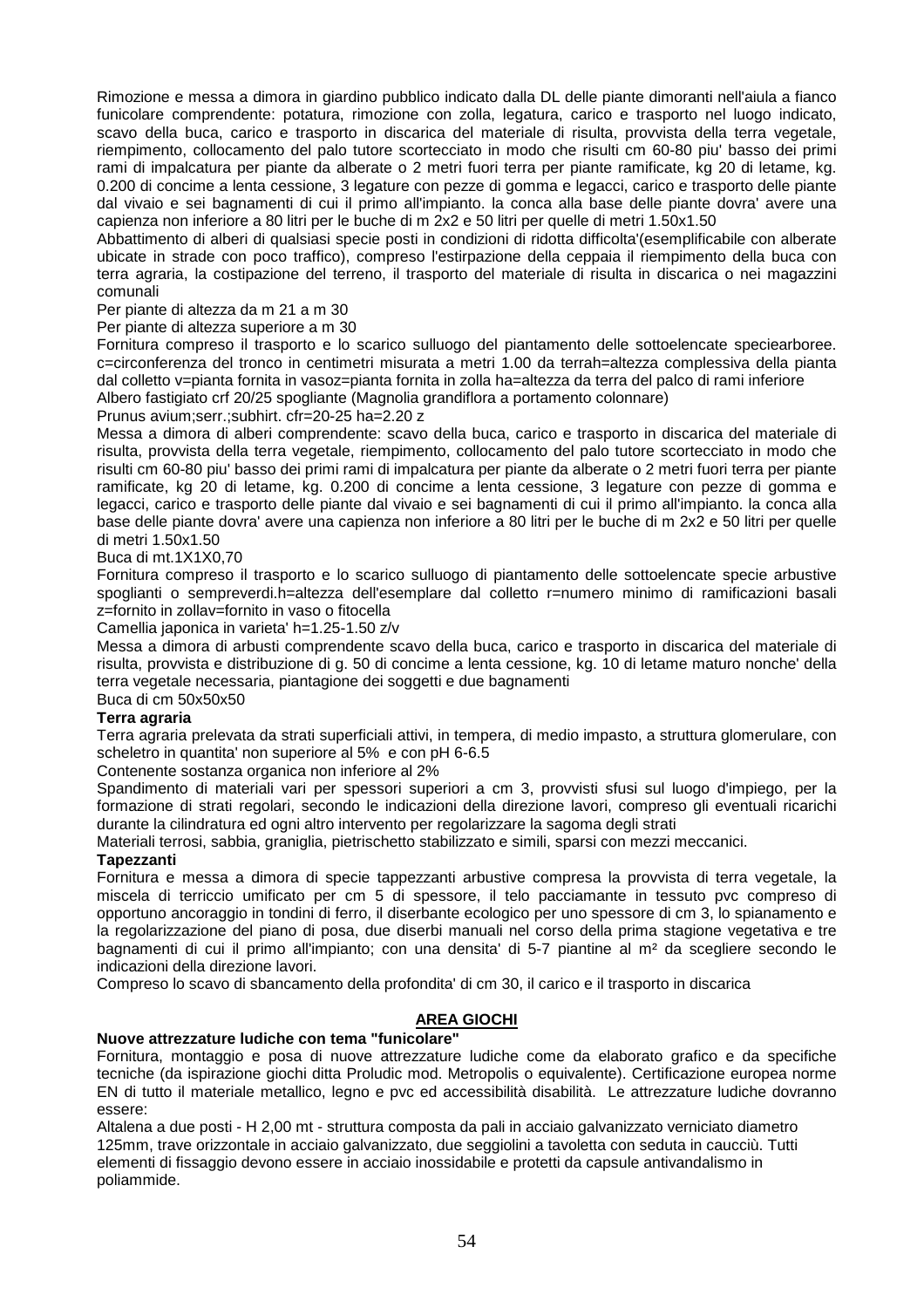Dimensioni: 3,23 x 0,21 x 2,14 m

Altezza di caduta: 1,20 m

n° 2 giochi a molla a 1 posto con tema a scelta DL. La struttura è composta principalmente da tubolari curvati in acciaio inox diam. 40mm. La seduta è in hpl spessore min 13mm, l'impugnatura al termine del sedile è in poliammide, la molla è in acciaio certificata. Tutti elementi di fissaggio sono in acciaio inossidabile sono protetti da capsule antivandalismo in poliammide. Dimensioni: min 0,90 x 0,3 x 0,78 m Altezza di caduta: 0,46 m

Giostra tipo "Girospeed" o equivalente composta da una piattaforma di forma circolare in HPL strutturato e antiscivolo di spessore 12,5 mm Ø 1,5 m, posta ad un'altezza di 43 cm da terra. Sulla piattaforma si trovano tre grandi sostegni in tubolari in inox diam. 40 mm . Tutta la bulloneria è in acciaio inox ed è protetta da capsule antivandalismo.

Dimensioni: 1,5 x 1,5 x 0,78 m

Altezza di caduta: 1 m

Struttura funicolare composta da gioco multifunzione a tema funicolare a due piani.

Dimensioni : 4,9 x 1,3 x h. 2,2 m

Altezza del primo piano: 1,17 m

Altezza di caduta :1,17 m

La struttura portante è composta da 8 pali montanti a sezione quadrata 95 mm x 95 mm in acciaio galvanizzato verniciato in due toni di grigio antracite muniti di coperchio in poliammide.

L'attrezzature comprende i seguenti ambienti di gioco:

piano terra:

- 1 pannello ludico Dedalo composto da 1 disco del diametro pari a circa mm. 600, posto in posizione verticale nella parte superiore del pannello, contenente al suo interno l'incisione di un tracciato/labirinto dove guidare una biglia

- 1 panca realizzata in HPL spessore 12,5 antiscivolo

- 1 pallottoliere formato da tre sfere realizzate in policloruro di vinile rotostampato e colorato

- 1 scaletta a pioli in acciaio inox diam. 40 mm e spessore 2 mm

primo piano:

- ambiente unico con pavimentazione in HPL antiscivolo spessore 12,5 mm e con parapetto perimetrale di altezza minima 80 cm rispetto al piano di calpestio finestrini in plexiglass color verde.

- 1 scivolo in acciaio inox spessore 2 mm di lunghezza 240 cm e larghezza 40 cm. altezza 117 cm. con sponde laterali in HPL

- 1 cannocchiale realizzato in policloruro di vinile di colore nero, composto da n. 2 tubolari del diametro pari mm. 40-60

- 1 pannello ludico costituito da n° 3 dischi in HPL colorato sovrapposti fissati tra loro centralmente da un unico perno , di cui uno fisso con figure incise e gli altri due che ruotano per permettere l'abbinamento delle sagome corrispondenti

- 1 pannello ludico Patchinko, il gioco consiste nel lasciar cadere una sfera in poliammide lungo la guida che si ramifica in 3 rami, ognuno dei quali fa totalizzare un punteggio differente.

- 1 pannello ludico Lotteria formato da pannello girevole con simboli e punteggi, realizzati in incisione

Le fiancate e i fronti esterni sono corredati dai seguenti elementi decorativi

- 4 ruote realizzate in HPL di colore nero diam. 40 cm

- 4 cespugli in HPL colore verde- 2 pannelli decorativi in HPL che comunicano la stazione di destinazione "Biella"Tutte le viti ed i bulloni sono coperti tramite un cappuccio antivandalismo in poliammide resistente agli urti, per evitare la corrosione e lo smontaggio.(vandalismo)

Tutta la ferramenta utilizzata è in acciaio inox. La struttura portante è composta da 8 pali a sezione quadrata 95 mm x 95 mm in acciaio galvanizzato verniciato in due toni di grigio antracite muniti di coperchio in poliammide .

Tutti i pannelli della struttura sono in HPL spessore 13 mm composto da fibra di legno e da resine termoindurenti, e presentano un'eccellente resistenza alle intemperie.

Le superfici poliuretaniche sono trattate con resine acriliche poliuretaniche pigmentate per un ottima tenuta rispetto ai raggi ultravioletti e degradazioni

Tutti i piani di calpestio sono in HPL antiscivolo spessore 12,5 mm

I pezzi di raccordo sono realizzati in resina poliammidica stampata, atossici, ignifughi resistenti agli urti e ai raggi UV, garantiscono la massima robustezza resistenza agli atti vandalici.

Sempre in poliammide sono i coperchi dei montanti.

Casetta bigletteria a base quadrata sostenuta da 4 montanti in legno massiccio di sezione quadrata da 68 mm min., con tetto a due falde e due sedute interne. I pannelli colorati sono in HPL spessore 13mm, le sedute e il tetto sono in legno multistrato verniciato antiscivolo spessore 12mm. Tutti elementi di fissaggio sono in acciaio inossidabile sono protetti da capsule antivandalismo in poliammide.

Dimensioni: 1,00 x 1,10 x H 1,40 m

Altezza di caduta: 1 m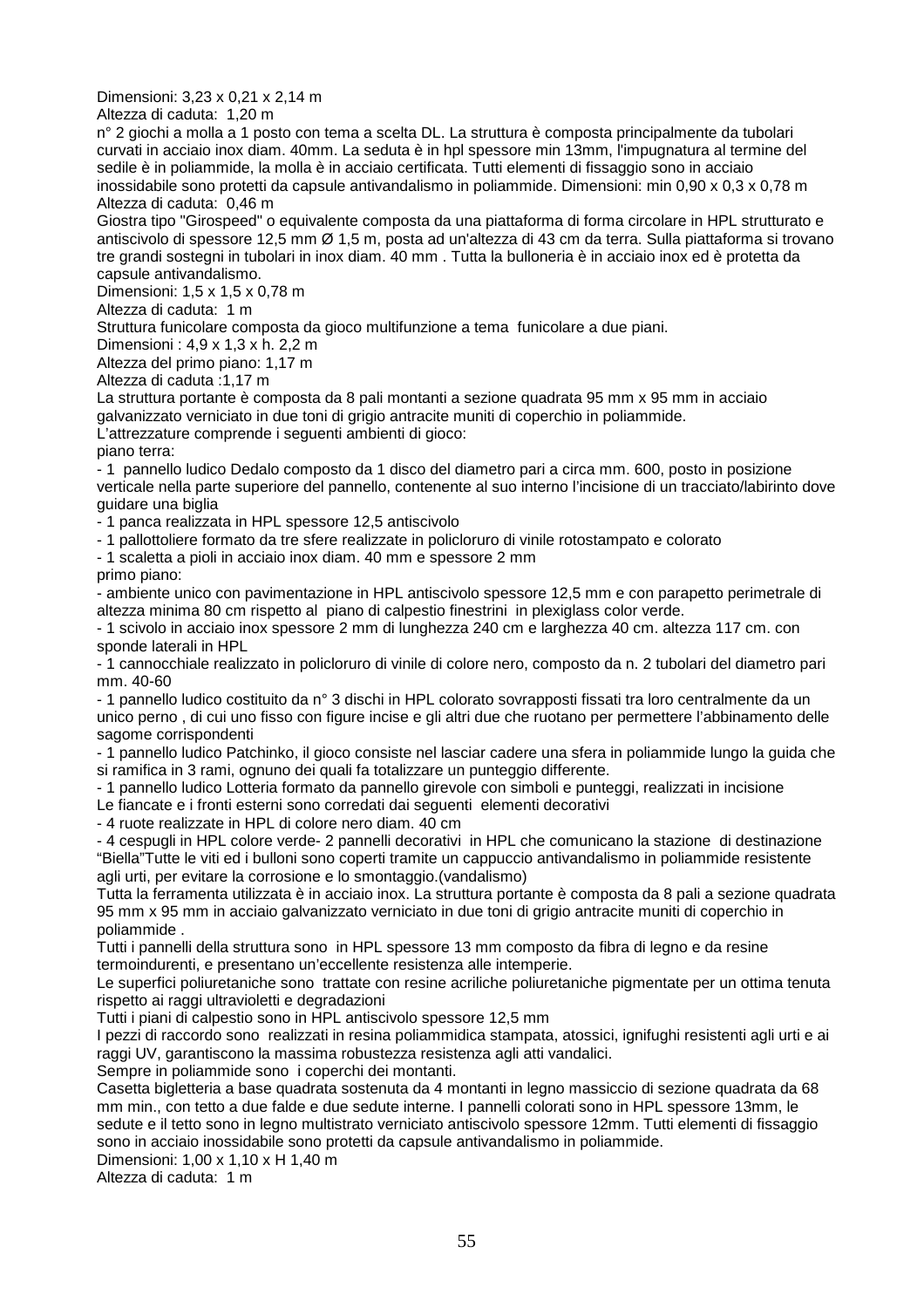Gioco dei tubi parlanti.

Il montante dovrà essere in acciaio galvanizzato laccato dim 95x95 mm,il tubolare diam. 40 mm è in acciaio inox, il pannello colorato è in HPL spessore 13 mm.

Tutti elementi di fissaggio sono in acciaio inossidabile sono protetti da capsule antivandalismo in poliammide.

Dimensioni: 0,2 x 0,5 x 1,15 m

Altezza di caduta: 0m

Panchina baby , seduta realizzata in legno multistrato dim. 22 mm con finitura antiscivolo e fianchi in HPL spessore 13 mm. Tutti elementi di fissaggio sono in acciaio inossidabile sono protetti da capsule

antivandalismo in poliammide. Dimensioni: 1,18 x 0,6 x 0,6 m

Altezza di caduta: 0m

#### **Pavimentazione antitrauma colata sul posto**

Realizzazione di pavimentazione antitrauma con disegno come da elaborato grafico con spessore variabile a seconda delle varie altezza di caduta e su indicazione della direzione lavori per una estensione minima di mq 200.

Rivestimento per aree di sicurezza costituito da granuli di gomma riciclata sbr, granulo di gomma nera naturale riciclata, granulometria mm 1,0-4,0, amalgamati con un legante poliuretanico senza solventi, il quale conferisce buone resistenze meccaniche al prodotto finito. Stesura eseguita con macchina finitrice o a staggia in funzione degli spazi a disposizione. Ulteriore applicazione di primer poliuretanico per permettere l'ancoraggio dello strato d'usura che dev'essere drenante all'acqua e resistente alle radiazioni ultraviolette, il rivestimento non deve temere il gelo o il caldo.

Verrà posato su massetto di cls poroso, conteggiato a parte, lo strato inferiore sarà di spessore di mm 40 minimo mentre lo strato di finitura sarà di colore a scelta della d.l. Dello spessore di mm 10 in epdm al 100%, granulometria mm 0,5-1,5; lo strato inferiore potrà variare su indicazione della d.l. Sotto le attrezzature ludiche, dove il pericolo di caduta è maggiore. Le temperature d'installazione devono essere comprese tra i 8° e i 35°c. L'applicazione è impossibile quando piove; l'umidità relativa dell'aria dovrà essere inferiore all'80%. Il procedimento di posa dovrà consentire la realizzazione di aree di varie forme e l'inserimento di disegni con colori differenti come da elaborati grafici e su indicazione della d.l.. Finito il lavoro, l'impresa esecutrice, dovrà certificare la pavimentazione secondo la norma en 1177 e conformi alla normativa en 71, parte 3^ relativa alla atossicità degli elementi. E' necessario fornire varie campionature alla d.l. Durante le fasi di lavorazioni.

#### **Art. 46**

#### **ORDINE DA TENERSI NELL'ANDAMENTO DEI LAVORI**

Prima di dare inizio ai lavori, l'impresa è tenuta a verificare presso gli Enti o privati proprietari di strade o spazi interessati dall'esecuzione delle opere, se nelle zone dove ricadono le opere, esistono cavi sotterranei (telefonici, elettrici) o condutture (acquedotti, fognature, metanodotti, rogge) e, in particolare, se gli stessi siano stati correttamente indicati negli atti progettuali oggetto di apposita tavola che non esime l'impresa dalle corrispondenti verifiche in campo. A verifiche effettuate, l'impresa dovrà prestare tutte le opere necessarie per evitare danni alle opere accennate. Il maggiore onere al quale l'impresa dovrà sottostare per l'esecuzione delle opere, s'intende compreso e compensato con apposito prezzo, nel prezzo a corpo dell'appalto.

Rimane ben fissato che nei confronti dei proprietari o Enti proprietari delle opere danneggiate, l'unica responsabile rimane l'impresa, risultando così la stazione Appaltante estranea a qualsiasi vertenza sia civile che penale, anche se l'impresa sarà tenuta a dare comunicazione del danno alla DCL..

L'impresa dovrà operare in modo da intralciare il meno possibile il libero transito delle strade ove verranno eseguiti i lavori, assumendo tutte le iniziative atte ad impedire ogni incidente di qualsiasi genere, provvedendo a segnalazioni, ripari ed ogni altro mezzo dettato dalle norme vigenti e dalla D.D.L..

In genere l'Appaltatore avrà facoltà di sviluppare i lavori nel modo che crederà più conveniente per darli perfettamente compiuti nel termine contrattuale purché, a giudizio della Direzione dei Lavori, non riesca pregiudizievole alla buona riuscita delle opere ed agli interessi dell'Amministrazione.

Ogni lavorazione sarà affidata a cura ed onere dell'Appaltatore a personale informato ed addestrato allo scopo e sensibilizzato ai pericoli ed ai rischi conseguenti alla lavorazione. L'Appaltatore dichiara di utilizzare esclusivamente macchine ed attrezzature conformi alle disposizioni legislative vigenti, e si incarica di far rispettare questa disposizione capitolare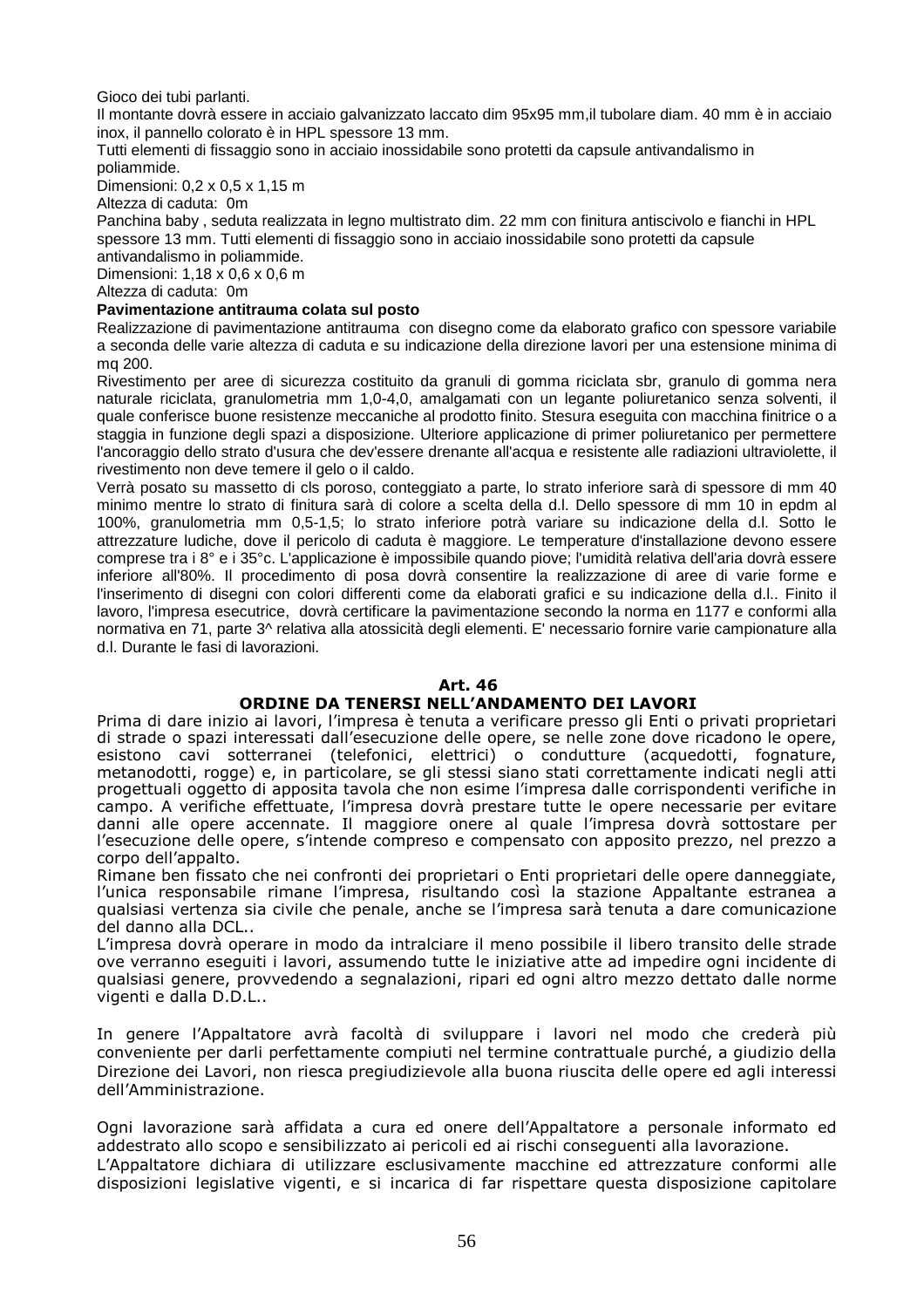anche ad operatori che per suo conto o in suo nome interferiscono con le operazioni o le lavorazioni di demolizione (trasporti, apparati movimentatori a nolo, ecc.).

Sarà cura dell'Appaltatore provvedere alla redazione di un piano di emergenza per le eventualità di pericolo immediato con l'obiettivo di proteggere gli operatori di cantiere, le cose della Stazione appaltante e di terzi, l'ambiente e i terzi non coinvolti nei lavori.

In materia si fa riferimento al D.Lvo n.81/2008.

L'Amministrazione si riserva in ogni modo il diritto di stabilire l'esecuzione di un determinato lavoro entro un congruo termine perentorio o di disporre l'ordine di esecuzione dei lavori nel modo che riterrà più conveniente, specialmente in relazione alle esigenze dipendenti dalla esecuzione di opere ed alla consegna delle forniture incluse nell'appalto, senza che l'Appaltatore possa rifiutarsi o farne oggetto di richiesta di speciali compensi.

#### *Norme generali per il collocamento in opera*

La posa in opera di qualsiasi materiale, apparecchio o manufatto, consisterà in genere nel suo prelevamento dal luogo di deposito, nel suo trasporto in sito (intendendosi con ciò tanto il trasporto in piano o in pendenza, che il sollevamento in alto o la discesa in basso, il tutto eseguito con qualsiasi sussidio o mezzo meccanico, opera provvisionale, ecc.), nonché nel collocamento nel luogo esatto di destinazione, a qualunque altezza o profondità ed in qualsiasi posizione, ed in tutte le opere conseguenti (tagli di strutture, fissaggio, adattamenti, stuccature e riduzioni in pristino).

L'Impresa ha l'obbligo di eseguire il collocamento di qualsiasi opera od apparecchio che gli venga ordinato dalla Direzione dei Lavori, anche se forniti da altre Ditte.

Il collocamento in opera dovrà eseguirsi con tutte le cure e cautele del caso; il materiale o manufatto dovrà essere convenientemente protetto, se necessario, anche dopo collocato, essendo l'Impresa unica responsabile dei danni di qualsiasi genere che potessero essere arrecati alle cose poste in opera, anche dal solo traffico degli operai durante e dopo l'esecuzione dei lavori, sino al loro termine e consegna, anche se il particolare collocamento in opera si svolge sotto la sorveglianza e assistenza del personale di altre Ditte, fornitrici del materiale o del manufatto.

## TITOLO II – ESECUZIONE DI SCAVI, DEMOLIZIONI, NOLI E

## TRASPORTI

#### **Art. 47 SCAVI E RINTERRI**

Per tutte le opere dell'appalto le varie quantità di lavoro saranno determinate con misure geometriche, escluso ogni altro metodo.

#### *Scavi in genere*

Gli scavi in genere per qualsiasi lavoro a mano o con mezzi meccanici dovranno essere eseguiti secondo i disegni di progetto e le particolari prescrizioni che saranno date all'atto esecutivo dalla Direzione dei Lavori.

Nell'esecuzione degli scavi in genere l'Impresa dovrà procedere in modo da impedire scoscendimenti e franamenti, restando essa, oltreché, totalmente responsabile di eventuali danni alle persone ed alle opere, altresì obbligata a provvedere a suo carico e spese alla rimozione delle materie franate.

L'impresa dovrà inoltre provvedere a sue spese affinché le acque scorrenti alla superficie del terreno siano deviate in modo che non abbiano a riversarsi nei cavi.

Le materie provenienti dagli scavi in genere, ove non siano utilizzabili, o non ritenute adatte, a giudizio insindacabile della Direzione dei Lavori, ad altro impiego nei lavori, dovranno essere portate a rifiuto fuori della sede del cantiere, ai pubblici scarichi, ovvero su aree che l'Impresa dovrà provvedere a sua cura e spese.

È vietato costituire depositi di materiali presso il ciglio degli scavi.

Qualora le materie provenienti dagli scavi dovessero essere utilizzate per tombamenti o rinterri esse dovranno essere depositate in luogo adatto accettato dalla Direzione dei Lavori e provviste delle necessarie puntellature, per essere poi riprese a tempo opportuno.

In ogni caso le materie depositate non dovranno riuscire di danno ai lavori, alle proprietà pubbliche o private ed al libero deflusso delle acque scorrenti alla superficie.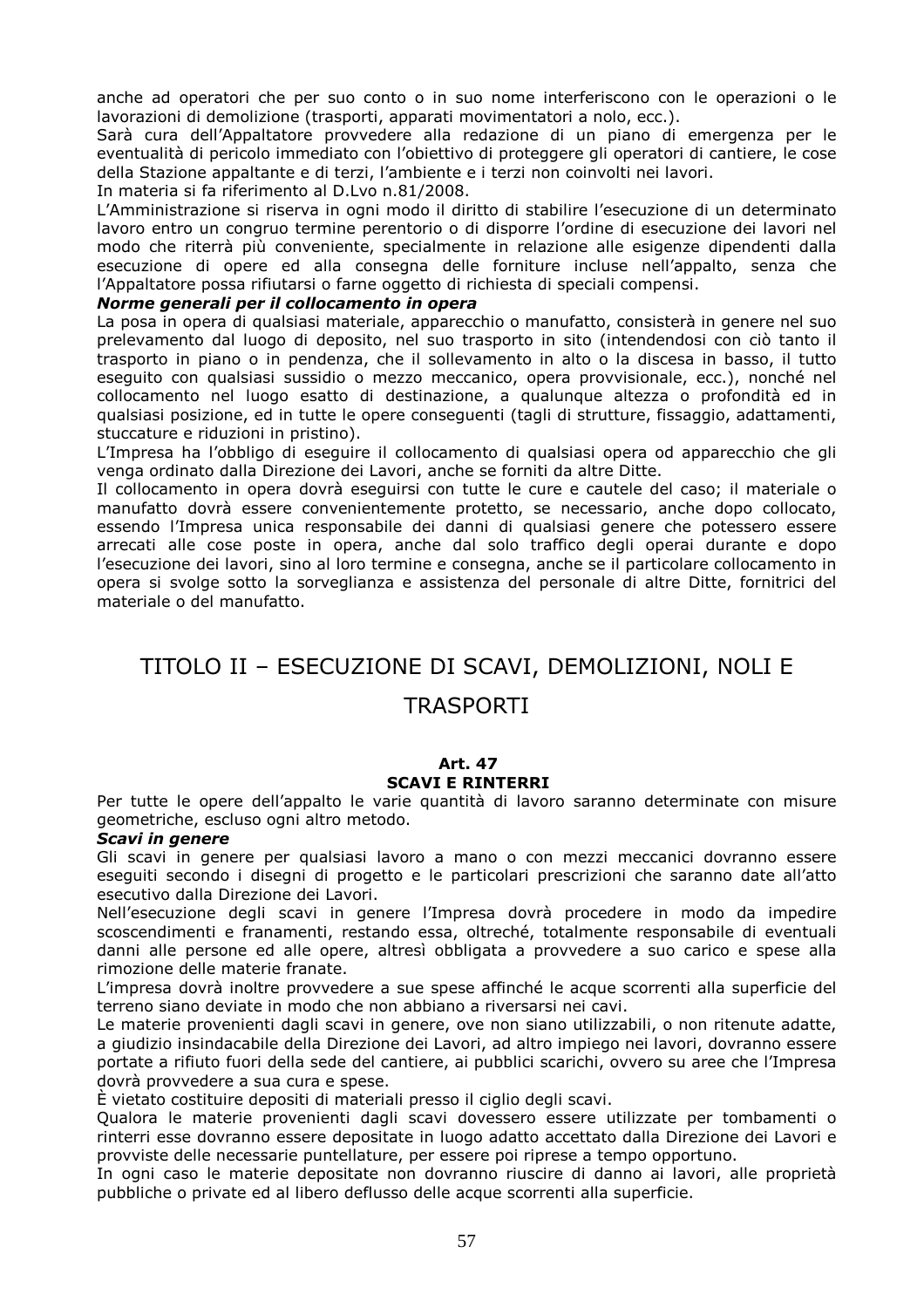La Direzione dei Lavori potrà fare asportare, a spese dell'Impresa, le materie depositate in contravvenzione alle precedenti disposizioni.

L'appaltatore deve ritenersi compensato per tutti gli oneri che esso dovrà incontrare per:

- il taglio di piante, estirpazione di ceppaie, radici, ecc.;
- il taglio e lo scavo con qualsiasi mezzo delle macerie sia asciutte, che bagnate, in presenza d'acqua e di qualsiasi consistenza;
- paleggi, innalzamento, carico, trasporto e scarico in rilevato o rinterro od a rifiuto a qualsiasi distanza, sistemazione delle materie di rifiuto, deposito provvisorio e successiva ripresa, per ogni indennità di deposito temporaneo o definitivo;
- la regolarizzazione delle scarpate o pareti, per lo spianamento del fondo, per la formazione di gradoni, per il successivo rinterro attorno alle murature, attorno e sopra le condotte di acqua od altre condotte in genere, e sopra le fognature o drenaggi secondo le sagome definitive di progetto;
- puntellature, sbadacchiature ed armature di qualsiasi importanza e genere, secondo tutte le prescrizioni contenute nelle presenti condizioni tecniche esecutive;
- per ogni altra spesa infine necessaria per l'esecuzione completa degli scavi.

## *Scavi di sbancamento*

Per scavi di sbancamento o sterri andanti s'intendono quelli occorrenti per lo spianamento o sistemazione del terreno su cui dovranno sorgere le costruzioni, per tagli di terrapieni, per la formazione di cortili, giardini, scantinati, piani d'appoggio per platee di fondazione, vespai, rampe incassate o trincee stradali ecc., e in genere tutti quelli eseguiti a sezione aperta su vasta superiore ove sia possibile l'allontanamento delle materie di scavo evitandone il sollevamento, sia pure con la formazione di rampe provvisorie, ecc.

Saranno pertanto considerati scavi di sbancamento anche quelli che si trovano al di sotto del piano di campagna o del piano stradale (se inferiore al primo), quando gli scavi rivestano i caratteri sopra accennati.

Nei lavori di splateamento o sbancamento eseguiti senza l'impiego di escavatori meccanici, le pareti delle fronti di attacco devono avere una inclinazione o un tracciato tali, in relazione alla natura del terreno, da impedire franamenti. Quando la parete del fronte di attacco supera l'altezza di m. 1,50, è vietato il sistema di scavo manuale per scalzamento alla base e conseguente franamento della parete.

Quando per la particolare natura del terreno o per causa di piogge, di infiltrazione, di gelo o disgelo, o per altri motivi, siano da temere frane o scoscendimenti, deve essere provveduto all'armatura o al consolidamento del terreno.

Nei lavori di escavazione con mezzi meccanici deve essere vietata la presenza degli operai nel campo di azione dell'escavatore e sul ciglio del fronte di attacco.

Il posto di manovra dell'addetto all'escavatore, quando questo non sia munito di cabina metallica, deve essere protetto con solido riparo.

Ai lavoratori deve essere fatto esplicito divieto di avvicinarsi alla base della parete di attacco e, in quanto necessario in relazione all'altezza dello scavo o alle condizioni di accessibilità del ciglio della platea superiore, la zona superiore di pericolo deve essere almeno delimitata mediante opportune segnalazioni spostabili col proseguire dello scavo.

Il volume degli scavi di *sbancamento* verrà determinato col metodo delle sezioni ragguagliate che verranno rilevate in contraddittorio dell'appaltatore all'atto della consegna. Ove le materie siano utilizzate per formazione di rilevati, il volume sarà misurato in riporto.

#### *Scavi di fondazione*

Per scavi di fondazione in generale si intendono quelli incassati ed a sezione ristretta necessari per dar luogo ai muri o pilastri di fondazione propriamente detti.

In ogni caso saranno considerati come scavi di fondazione quelli per dar luogo alle fogne, condutture, fossi e cunette.

Qualunque sia la natura e la qualità del terreno, gli scavi per fondazione dovranno essere spinti fino alla profondità che dalla Direzione dei Lavori verrà ordinata all'atto delle loro esecuzioni tenendo in debito conto le istruzioni impartite dal Ministero dei lavori pubblici con il d.m. 21 gennaio 1981 e successive modifiche ed integrazioni.

Le profondità, che si trovino indicate nei disegni di consegna, sono perciò di semplice avviso e l'Amministrazione appaltante si riserva piena facoltà di variarle nella misura che reputerà più conveniente, senza che ciò possa dare all'Impresa motivo alcuno di fare eccezioni o domande di speciali compensi, avendo essa soltanto diritto al pagamento del lavoro eseguito, coi prezzi contrattuali stabiliti per le varie profondità da raggiungere.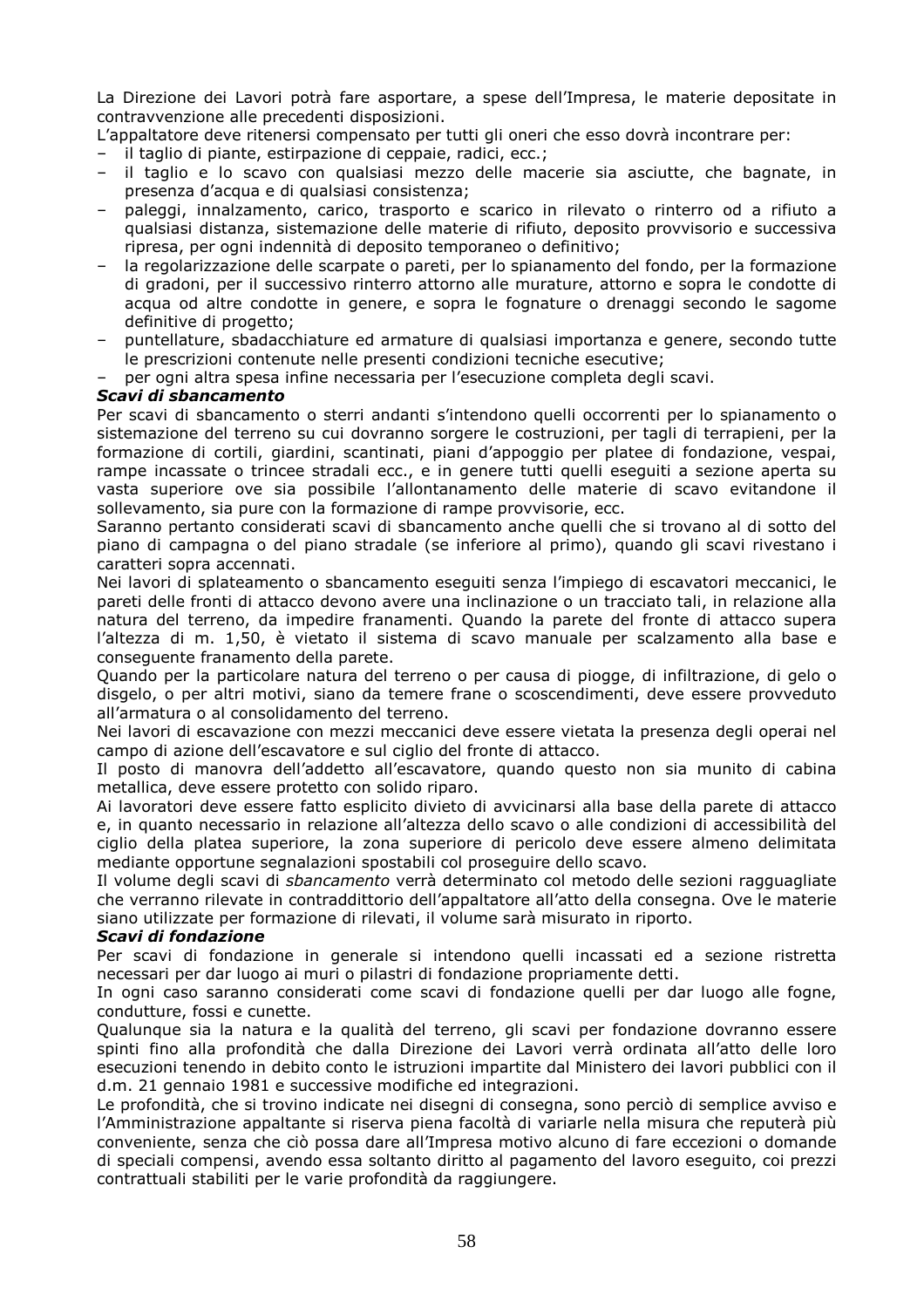È vietato all'Impresa, sotto pena di demolire il già fatto, di por mano alle murature prima che la Direzione dei Lavori abbia verificato ed accettato le fondazioni.

I piani di fondazione dovranno essere generalmente orizzontali, ma per quelle opere che cadono sopra falde inclinate, dovranno, a richiesta della Direzione dei Lavori, essere disposti a gradini ed anche con determinata contropendenza.

Nello scavo di pozzi e di trincee profondi più di m. 1,50, quando la consistenza del terreno non dia sufficiente garanzia di stabilità, anche in relazione alla pendenza delle pareti, si deve provvedere, man mano che procede lo scavo, alla applicazione delle necessarie armature di sostegno, in modo da assicurare abbondantemente contro ogni pericolo gli operai, ed impedire ogni smottamento di materia durante l'esecuzione tanto degli scavi che delle murature.

Le tavole di rivestimento delle pareti devono sporgere dai bordi degli scavi di almeno 30 centimetri.

L'Impresa è responsabile dei danni ai lavori, alle persone, alle proprietà pubbliche e private che potessero accadere per la mancanza o insufficienza di tali puntellazioni e sbadacchiature, alle quali essa deve provvedere di propria iniziativa, adottando anche tutte le altre precauzioni riconosciute necessarie, senza rifiutarsi per nessun pretesto di ottemperare alle prescrizioni che al riguardo le venissero impartite dalla Direzione dei Lavori.

Compiuta la muratura di fondazione, lo scavo che si fosse dovuto fare in più attorno alla medesima, dovrà essere diligentemente riempito e costipato, a cura e spese dell'Impresa, con le stesse materie scavate, sino al piano del terreno naturale primitivo.

Col procedere delle murature l'Impresa potrà recuperare i legami costituenti le armature, sempre che non si tratti di armature formanti parte integrante dell'opera, da restare quindi in posto in proprietà dell'Amministrazione; i legnami però, che a giudizio della Direzione dei Lavori, non potessero essere tolti senza pericolo o danno del lavoro, dovranno essere abbandonati negli scavi.

Gli *scavi di fondazione* saranno computati per un volume uguale a quello risultante dal prodotto della base di fondazione per la sua profondità sotto il piano degli scavi di sbancamento o del terreno naturale, quando detto scavo di sbancamento non viene effettuato.

#### *Scavi subacquei e prosciugamenti*

Se dagli scavi in genere e dai cavi di fondazione, l'Impresa, in caso di sorgive o filtrazioni, non potesse far defluire l'acqua naturalmente, è in facoltà della Direzione dei Lavori ordinare, secondo i casi, e quando lo riterrà opportuno, l'esecuzione degli scavi subacquei, oppure il prosciugamento.

Sono considerati come scavi subacquei soltanto quelli eseguiti in acqua a profondità maggiore di 20 cm sotto il livello costante, a cui si stabiliscono le acque sorgive dei cavi, sia naturalmente, sia dopo un parziale prosciugamento ottenuto con macchine o con l'apertura di canali fugatori.

Il volume di scavo eseguito in acqua, sino ad una profondità non maggiore di 20 cm dal suo livello costante, verrà perciò considerato come scavo in presenza d'acqua ma non come scavo subacqueo.

Quando la Direzione dei Lavori ordinasse il mantenimento degli scavi in asciutto, sia durante l'escavazione, sia durante l'esecuzione delle murature o di altre opere di fondazione, gli esaurimenti relativi verranno eseguiti in economia, e l'Impresa, se richiesta, avrà l'obbligo di fornire le macchine e gli operai necessari.

#### *Rilevati e rinterri*

Per la formazione dei rilevati o per qualunque opera di rinterro, ovvero per riempire i vuoti tra le pareti dei cavi e le ripe, e fino alle quote prescritte dalla Direzione dei Lavori, si impiegheranno in generale, e, salvo quanto segue, fino al loro totale esaurimento, tutte le materie provenienti dagli scavi di qualsiasi genere eseguiti sul lavoro, in quanto disponibili ed adatte, a giudizio della Direzione dei Lavori, per la formazione dei rilevati.

Quando venissero a mancare in tutto o in parte i materiali di cui sopra, si provvederanno le materie occorrenti prelevandole ovunque l'Impresa crederà di sua convenienza, purché i materiali siano riconosciuti idonei dalla Direzione dei Lavori.

Per i rilevati e i rinterri da addossarsi alle opere d'arte, si dovranno sempre impiegare materie sciolte, o ghiaiose, restando vietato in modo assoluto l'impiego di quelle argillose e, in genere, di tutte quelle che con l'assorbimento di acqua si rammolliscono e si gonfiano generando spinte.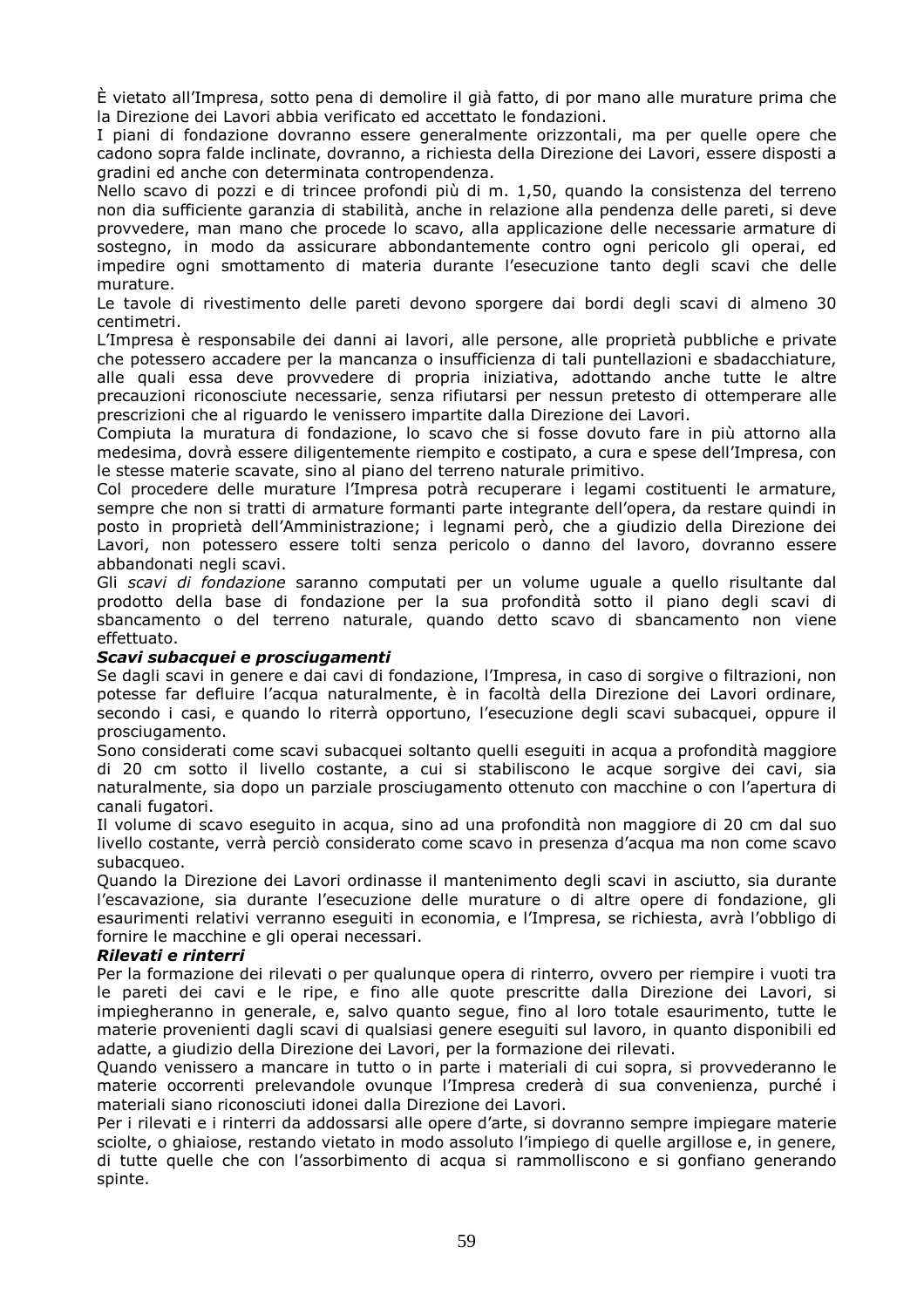Nella formazione dei suddetti rilevati, rinterri e riempimenti dovrà essere usata ogni diligenza perché la loro esecuzione proceda per strati orizzontali di eguale altezza, disponendo contemporaneamente le materie ben sminuzzate con la maggiore regolarità e precauzione, in modo da caricare uniformemente le opere d'arte su tutti i lati e da evitare le sfiancature che potrebbero derivare da un carico male distribuito.

Le materie trasportate in rilievo o rinterro con vagoni, automezzi o carretti non potranno essere scaricate direttamente contro le murature, ma dovranno depositarsi in vicinanza dell'opera per essere riprese poi e trasportate con carriole, barelle ed altro mezzo, purché a mano, al momento della formazione dei suddetti rinterri.

Per tali movimenti di materie dovrà sempre provvedersi alla pilonatura delle materie stesse, da farsi secondo le prescrizioni che verranno indicate dalla Direzione dei Lavori.

È vietato addossare terrapieni a murature di fresca costruzione.

Tutte le riparazioni o ricostruzioni che si rendessero necessarie per la mancata o imperfetta osservanza delle prescrizioni del presente articolo, saranno a completo carico dell'Impresa.

È obbligo dell'Impresa, escluso qualsiasi compenso, di dare ai rilevati durante la loro costruzione, quelle maggiori dimensioni richieste dall'assestamento delle terre, affinché all'epoca del collaudo i rilevati eseguiti abbiano dimensioni non inferiori a quelle ordinate.

L'Impresa dovrà consegnare i rilevati con scarpate regolari e spianate, con i cigli bene allineati e profilati e compiendo a sue spese, durante l'esecuzione dei lavori e fino al collaudo, gli occorrenti ricarichi o tagli, la ripresa e la sistemazione delle scarpate e l'espurgo dei fossi.

La superficie del terreno sul quale dovranno elevarsi i terrapieni, sarà scorticata ove occorre, e se inclinata sarà tagliata a gradoni con leggere pendenze verso monte.

Tutti gli oneri, obblighi e spese per la formazione dei rilevati e rinterri si intendono compresi nei prezzi stabiliti in elenco per gli scavi e quindi all'Appaltatore non spetterà alcun compenso oltre l'applicazione di detti prezzi. Le misure saranno eseguite in riporto in base alle sezioni di consegna da rilevarsi in contraddittorio con l'Appaltatore.

I riempimenti in pietrame a secco (per drenaggi, fognature, banchettoni di consolidamento e simili) dovranno essere formati con pietrame da collocarsi in opera a mano su terreno ben costipato, al fine di evitare cedimenti per effetto dei carichi superiori.

Per drenaggi o fognature si dovranno scegliere le pietre più grosse e regolari e possibilmente a forma di lastroni quelle da impiegare nella copertura dei sottostanti pozzetti o cunicoli; oppure infine negli strati inferiori il pietrame di maggiore dimensione, impiegando nell'ultimo strato superiore pietrame minuto, ghiaia o anche pietrisco per impedire alle terre sovrastanti di penetrare e scendere otturando così gli interstizi tra le pietre. Sull'ultimo strato di pietrisco si dovranno pigiare convenientemente le terre con le quali dovrà completarsi il riempimento dei cavi aperti per la costruzione di fognature e drenaggi.

Il riempimento di pietrame a secco a ridosso delle murature per drenaggi, vespai, ecc. sarà valutato a metro cubo per il suo volume effettivo misurato in opera.

#### Utilizzo di materiali recuperati o riciclati

Il progetto non prevede categorie di prodotti (tipologie di manufatti e beni) ottenibili con materiale riciclato, tra quelle elencate nell'apposito decreto ministeriale emanato ai sensi dell'articolo 2, comma 1, lettera d), del decreto del ministero dell'ambiente 8 maggio 2003, n. 203.

#### Terre e rocce da scavo

1.Sono a carico e a cura dell'appaltatore tutti gli adempimenti imposti dalla normativa ambientale, compreso l'obbligo della tenuta del registro di carico e scarico dei rifiuti, indipendentemente dal numero dei dipendenti e dalla tipologia dei rifiuti prodotti. L'appaltatore è tenuto in ogni caso al rispetto del decreto ministeriale 10 agosto 2012, n. 161. 2. Fermo restando quanto previsto al comma 1, è altresì a carico e a cura dell'appaltatore il trattamento delle terre e rocce da scavo (TRS) e la relativa movimentazione, compresi i casi in cui terre e rocce da scavo:

a) siano considerate rifiuti speciali oppure sottoprodotti ai sensi rispettivamente dell'articolo 184, comma 3, lettera b), o dell'articolo 184-bis, del decreto legislativo n. 152 del 2006;

b) siano sottratte al regime di trattamento dei rifiuti nel rispetto di quanto previsto dall'articolo 185 dello stesso decreto legislativo n. 152 del 2006, fermo restando quanto previsto dal comma 4 del medesimo articolo.

3. Sono infine a carico e cura dell'appaltatore gli adempimenti che dovessero essere imposti da norme sopravvenute.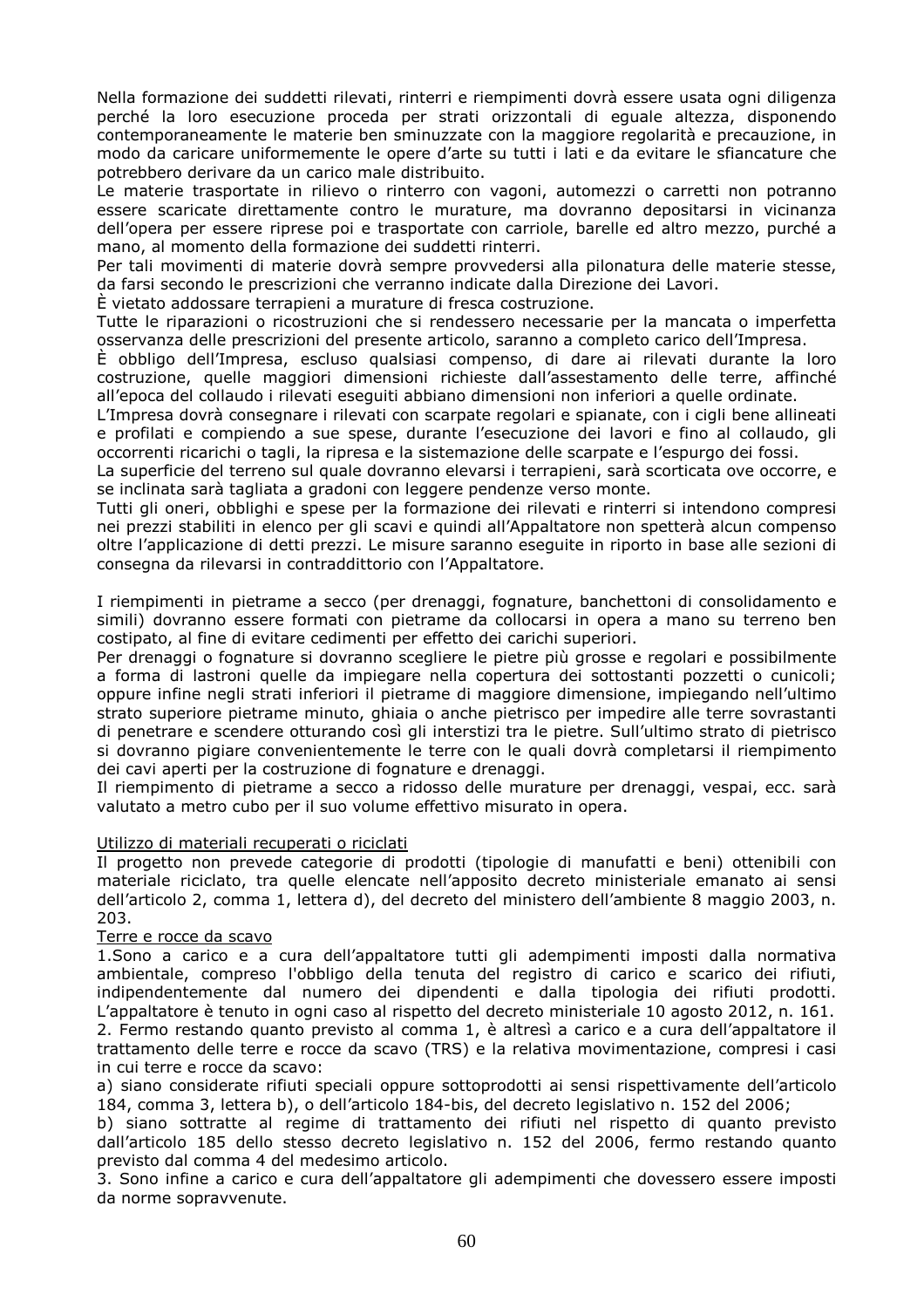## **Art. 48 DEMOLIZIONI E RIMOZIONI**

Le demolizioni in genere saranno eseguite con ordine e con le necessarie precauzioni, in modo da prevenire qualsiasi infortunio agli addetti ai lavori, rimanendo perciò vietato di gettare dall'alto i materiali in genere, che invece dovranno essere trasportati o guidati salvo che vengano adottate opportune cautele per evitare danni e qualsiasi pericolo.

Dovranno essere effettuate con la dovuta cautela per impedire danneggiamenti alle strutture di cui fanno parte e per non compromettere la continuità del transito veicolare, che in ogni caso deve essere garantito ove esiste a cura e spese dell'Appaltatore.

La Direzione dei Lavori segnalerà all'Appaltatore, prima dell'avvio delle opere (inizio lavori), la presenza di manufatti di decoro o di pregio estetico di cui si intende salvaguardare l'integrità.

I serramenti dovranno essere rimossi senza arrecare danno ai paramenti murari ovvero tagliando con mola abrasiva le zanche di ancoraggio del telaio o del falso telaio alla muratura medesima, senza lasciare elementi metallici o altre asperità in sporgenza dal filo di luce del vano, e stoccati in luogo protetto.

L'Appaltatore curerà sotto la propria responsabilità ogni intervento utile a desolidarizzare le parti strutturali in aderenza con altri fabbricati intervenendo, qualora utile a suo giudizio, anche con il preventivo taglio dei punti di contatto.

Prima della demolizione di parti strutturali in edifici che sono inseriti a contatto con altri sarà cura dell'Appaltatore testimoniare e accertarsi dello stato di integrità dei fabbricati aderenti, anche attraverso documentazione fotografica ed ogni altra attestazione che sia rivolta ad accertare lo stato degli stessi prima dell'intervento di demolizione.

#### *Opere provvisionali*

Per le opere provvisionali, gli apprestamenti e le attrezzature atti a garantire, per tutta la durata dei lavori, la prevenzione degli infortuni e la tutela della salute dei lavoratori si fa riferimento al D.Lvo 9 aprile 2008 n.81.

#### **Art. 49 NOLI E TRASPORTI**

#### *Noleggi*

I noli devono essere espressamente richiesti, con ordine di servizio, dalla Direzione dei Lavori e sono retribuibili solo se non sono compresi nei prezzi delle opere e/o delle prestazioni.

Le macchine ed attrezzi dati a noleggio devono essere in perfetto stato di esercizio ed essere provvisti di tutti gli accessori necessari per il loro funzionamento.

Sono a carico esclusivo dell'Impresa la manutenzione degli attrezzi e delle macchine affinché siano in costante efficienza.

Il nolo si considera per il solo tempo effettivo, ad ora o a giornata di otto ore, dal momento in cui l'oggetto noleggiato viene messo a disposizione del committente, fino al momento in cui il nolo giunge al termine del periodo per cui è stato richiesto.

Nel prezzo sono compresi: i trasporti dal luogo di provenienza al cantiere e viceversa, il montaggio e lo smontaggio, la manodopera, i combustibili, i lubrificanti, i materiali di consumo, l'energia elettrica, lo sfrido e tutto quanto occorre per il funzionamento dei mezzi.

I prezzi dei noli comprendono le spese generali e l'utile dell'imprenditore.

Per il noleggio dei carri e degli autocarri verrà corrisposto soltanto il prezzo per le ore di effettivo lavoro, rimanendo escluso ogni compenso per qualsiasi altra causa o perditempo.

#### *Trasporti*

Il trasporto è compensato a metro cubo di materiale trasportato, oppure come nolo orario di automezzo funzionante.

Se la dimensione del materiale da trasportare è inferiore alla portata utile dell'automezzo richiesto a nolo, non si prevedono riduzioni di prezzo.

Nei prezzi di trasporto è compresa la fornitura dei materiali di consumo e la manodopera del conducente.

Per le norme riguardanti il trasporto dei materiali si veda il D.P.R. 7 gennaio 1956, capo VII e successive modificazioni.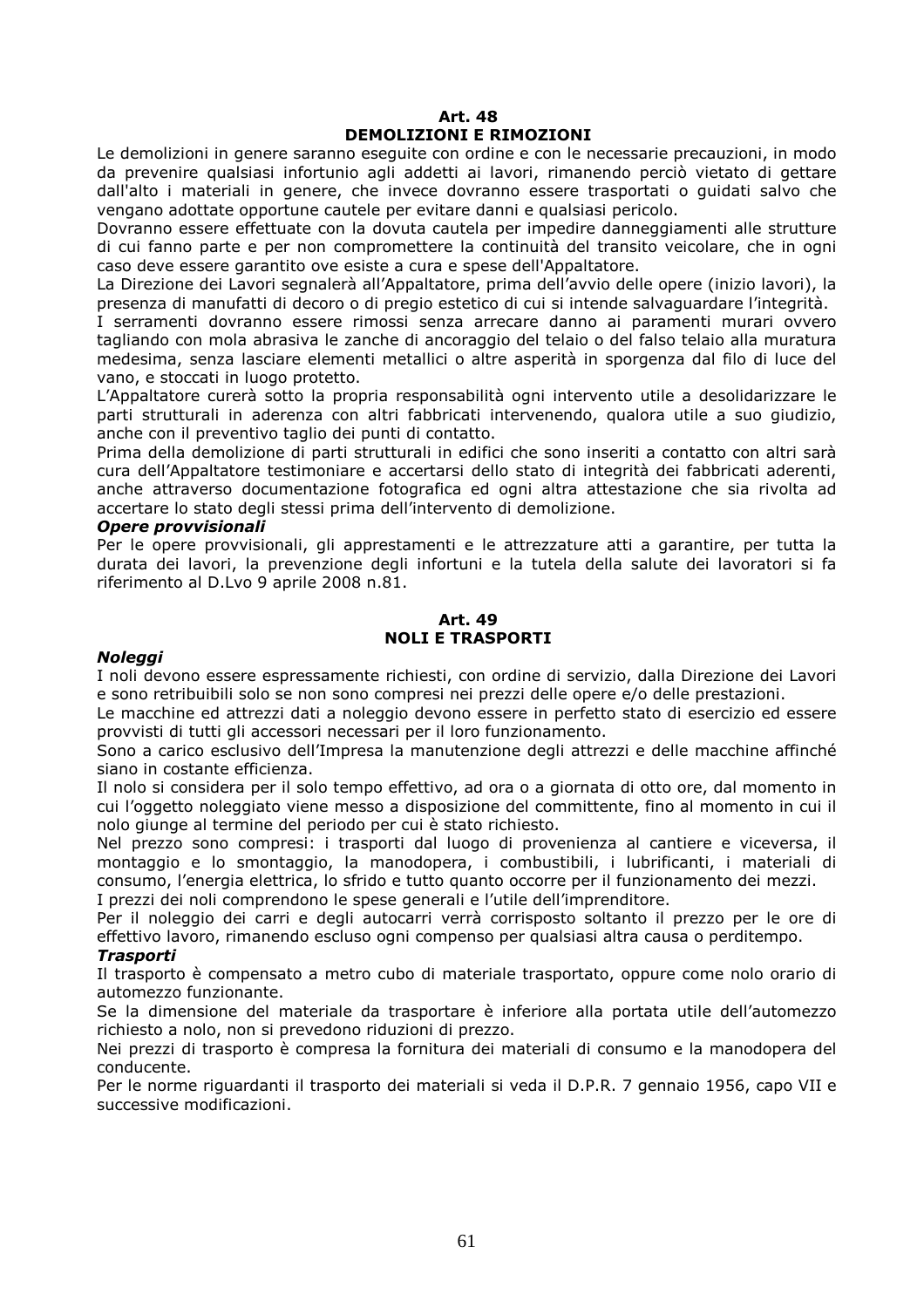## TITOLO III – OPERE EDILI - PAVIMENTAZIONI

#### **Art. 50 SOTTOFONDI**

## *Esecuzione di rilevato*

Il materiale costituente il corpo del rilevato deve essere messo in opera a strati di uniforme spessore, non eccedente cm. 20, e deve presentare i requisiti di densità riferita alla densità massima secca AASHO modificata non inferiore al 90%; ogni strato viene costipato alla densità sopra specificata procedendo alla preventiva essiccazione del materiale se troppo umido, oppure al suo innaffiamento se troppo secco.

#### *Esecuzione del cassonetto*

Qualora, dopo effettuata la cilindratura a rifiuto, l'abbassamento della carreggiata risultasse eccessivo rispetto al piano di progetto del cassonetto, si eseguiranno i necessari ricarichi di materiali terrosi purché asciutti e compattabili, esenti da sostanze alterabili e che possono rigonfiare a contatto con l'acqua.

Nel caso che nel cantiere di lavoro si avessero disponibili materiali pietrosi o comunque idonei, si darà ad essi la preferenza per l'impiego nei suddetti ricarichi di livellamento e sagomatura del piano di cassonetto.

Quest'ultimo dovrà essere perfettamente preparato sia nella esattezza delle quote di progetto, sia nella prescritta sagoma e sia, infine, con la cilindratura fino a rifiuto eseguita secondo le buone regole d'arte.

La sagomatura del piano inferiore del cassonetto si potrà ottenere con una leggera unica livelletta del terreno; tale livelletta dovrà avere una pendenza dell' 1,5% circa onde permettere il regolare deflusso laterale delle acque piovane.

Affinché la base del cassonetto possa conservarsi uniforme, regolare ed indeformabile dopo la sua preparazione, dovranno adottarsi adeguate precauzioni per l'immediato deflusso delle acque piovane e di superficie; per raggiungere tale scopo si dovranno predisporre frequenti tagli trasversali e longitudinali nelle banchine o, a mezzo di canaletti, si devieranno le acque nelle caditoie precedentemente costruite.

Inoltre, lungo i fianchi del cassonetto dovranno essere allontanati tutti quei materiali la cui caduta sulla superficie del cassonetto medesimo causerebbe ingombri e danni di varia natura alla perfetta terminazione della superficie stessa ed alla successiva posa in opera della soprastruttura stradale.

Tutti gli oneri sopraelencati e le rispettive lavorazioni sono a carico dell'Impresa perché compensati nei prezzi degli scavi e dei rilevati.

Soltanto dopo aver constatato la perfetta preparazione e sagomatura del cassonetto e la sua difesa dalle acque piovane e di superficie, la Direzione Lavori autorizzerà l'impresa alla formazione della soprastruttura stradale.

#### **Art. 51 SCARIFICA DI MANTI BITUMINOSI**

I lavori verranno eseguiti con macchina fresatrice, munita di dispositivo di immediata rimozione e carico dei materiali estratti di risulta compresi tutti gli oneri relativi a trasporti, carburanti, mano d'opera, consumi ed usure. L'impianto avrà una potenza adeguata al tipo e spessore di materiale da rimuovere.

Le dimensioni in larghezza delle scarifiche, che verranno eseguite dopo i ricarichi di misto granulometrico bitumato, rispetteranno le larghezza stabilite che, in progetto, sono l'intera sede stradale.

Il materiale rimosso resterà a disposizione, su area reperita a carico dell'impresa, dell'Ente proprietario della strada salvo diverse disposizioni impartite dell'Ente stesso, conformemente a quanto stabilito dalla normativa vigente relativamente all'impiego o al reimpiego sul sito del cantiere di materiali recuperati nel corso dei lavori stessi. Sarà cura e onere dell'appaltatore richiedere le prescritte autorizzazioni in merito.

#### Il **conglomerato bituminoso rimosso dalla pavimentazione stradale, il materiale deve essere smaltito e conferito alle pubbliche discariche a carico della Ditta esecutrice.**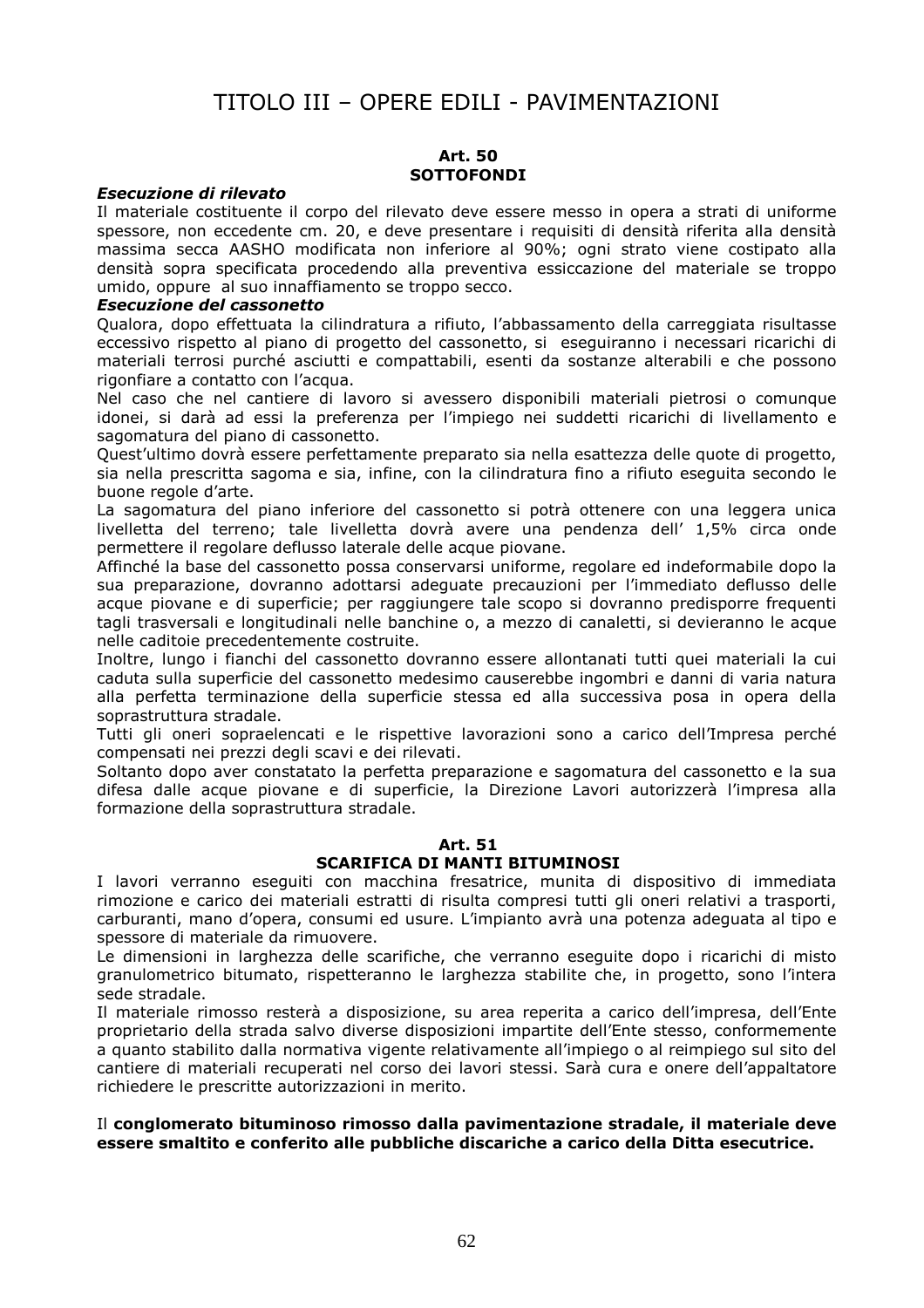#### **Art. 52**

## **STRATO DI MISTO GRANULATO DI PIETRISCO E SABBIA**

 Tale misto sarà composto da pietrisco spaccato delle dimensioni massime di mm 40 e da sabbia assortita, con una percentuale minima di quest'ultima dell' 8% al passante 0,075 mm UNI 2332 e massima del 20 %.

Questo strato dovrà rispettare le seguenti prescrizioni granulometriche: SABBIA **passante minimo** passante massimo

setacci UNI 2332 - 0,075 mm.  $8\%$  20% 20%

#### **Art. 53**

## **FONDAZIONI STRADALI – PAVIMENTAZIONI IN STABILIZZATO**

La posa in opera di pavimenti dovrà essere perfetta in modo da ottenere piani esatti che consentano il deflusso delle acque meteoriche nelle apposite caditoie o verso gli spazi liberi.

Saranno cioè rispettate le pendenze longitudinali e trasversali, ove occorra, per un minimo dell'1%. Per ogni tipo di pavimentazione sarà indispensabile un buon sottofondo, determinante per la resistenza e durata della stessa.

Il sottofondo di macadam dovrà essere convenientemente rullato e fino a completa chiusura della superficie.

I pavimenti dovranno essere consegnati finiti a perfetta regola d'arte e secondo gli eventuali campioni sottoposti alla D.L.

In particolare:

### *Fondazioni e pavimentazioni in misto stabilizzato a cemento e in stabilizzato*

Sul luogo d'impiego verrà steso del misto granulare stabilizzato a cemento dello spessore indicato nelle sezioni di progetto, perfettamente compattato, confezionato con inerti provenienti dalla frantumazione di idonee rocce e grossi ciottoli e la cui curva granulometrica sia collocata all'interno del fuso ANAS 1981 premiscelato con idoneo impasto con aggiunta di kg 100 al mc di cemento tipo 325, di kg 75 al mc di filler.

Il misto stabilizzato a cemento (misto cementato) per fondazione (sottobase) costituito da una miscela di inerti lapidei impastata con cemento ed acqua in impianto centralizzato con dosatori a peso o a volume, sarà da stendersi in un unico strato.

Altri spessori potranno essere richiesti purché non inferiori a 12 cm e non superiori a 35 cm.

Saranno impiegate ghiaie e sabbie di cava e/o di fiume con percentuale di frantumato complessiva compresa tra il 35% ed il 60% in peso sul totale degli inerti. A discrezione della Direzione Lavori potranno essere impiegate quantità di materiale frantumato superiori al limite stabilito, in questo caso la miscela finale dovrà essere tale da presentare le stesse resistenze a compressione e a trazione a 7 giorni prescritte nel seguito; questo risultato potrà ottenersi aumentando la percentuale delle sabbie presenti nella miscela e/o la quantità di passante allo 0,075 mm.

Gli inerti avranno i seguenti requisiti:

aggregato di dimensioni non superiori a 40 mm, non di forma appiattita, allungata o lenticolare;

granulometria compresa nel seguente fuso ed avente andamento continuo ed uniforme (CNR B.U. n. 23 del 14.12.1971);

|          | Serie crivelli e setacci UNI | Passante totale in peso % |  |
|----------|------------------------------|---------------------------|--|
|          |                              | A                         |  |
| crivello | 40                           | 100                       |  |
| crivello | 30                           | 80-100                    |  |
| crivello | 25                           | $72 - 90$                 |  |
| crivello | 15                           | 53-70                     |  |
| crivello | 10                           | $40 - 55$                 |  |
| crivello | 5                            | $28 - 40$                 |  |
| setaccio | $\mathcal{P}$                | 18-30                     |  |
| setaccio | 0,4                          | $8 - 18$                  |  |
| setaccio | 0,18                         | $6 - 14$                  |  |
| setaccio | 0,075                        | $5 - 10$                  |  |

perdita in peso alla prova di Los Angeles (CNR B.U. n. 34 del 28-03-73) non superiore a 30% in peso;

equivalente in sabbia (CNR B.U. n. 27 del 30-03-1972) compreso fra 30 e 60;

indice di plasticità (CNR UNI 10014) uguale a zero (materiale non plastico).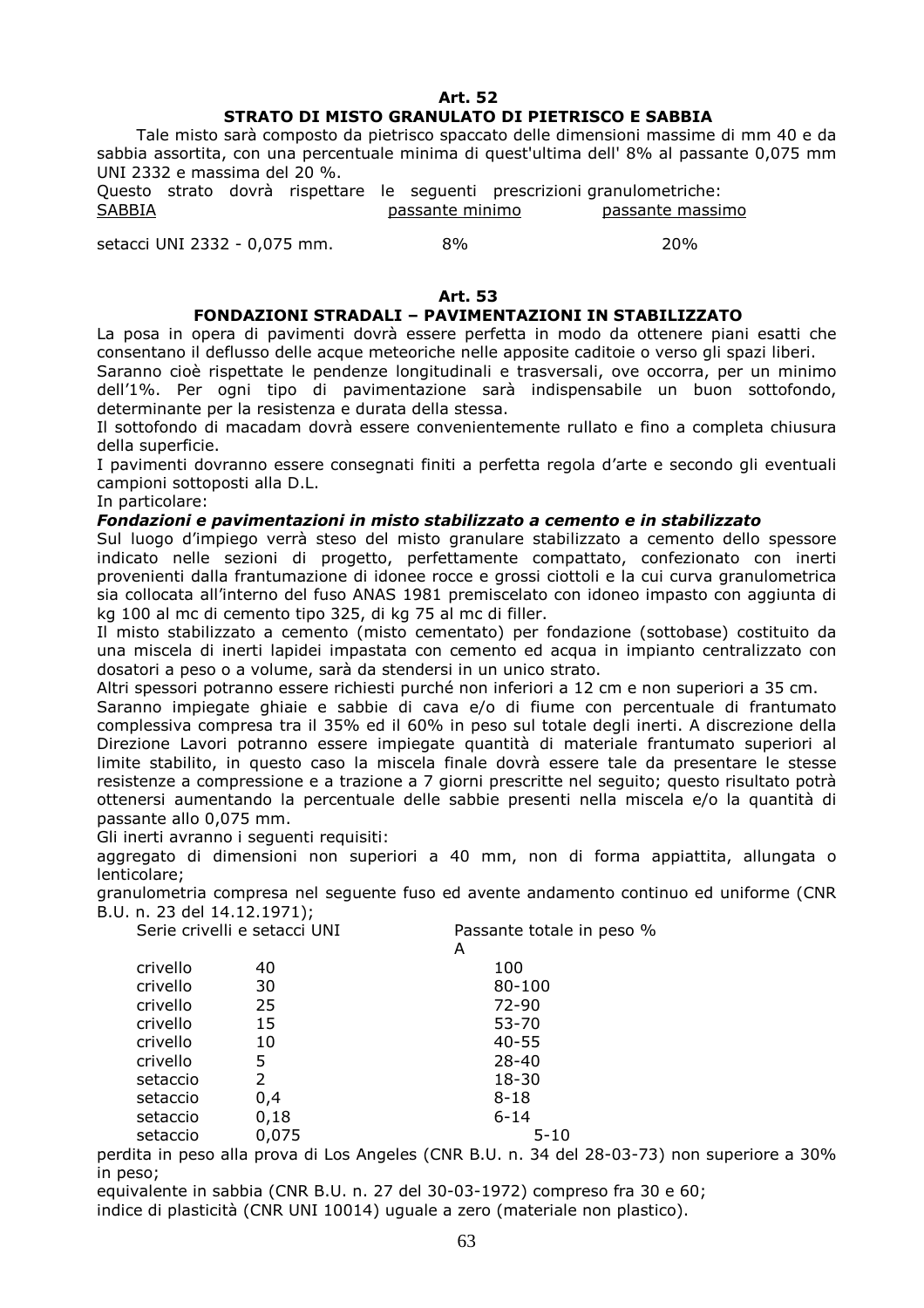Dovrà essere impiegato cemento normale (Portland, pozzolanico o d'alto forno) di classe 325. A titolo indicativo la percentuale di cemento sarà compresa tra il 3% e il 3,5% sul peso degli inerti asciutti.

La quantità di acqua nella miscela sarà quella corrispondente all'umidità ottima di costipamento con variazione compresa entro +2% del peso della miscela per consentire il raggiungimento delle resistenze appresso indicate. Inoltre l'acqua dovrà essere esente da impurità dannose, oli, acidi, alcali, materia organica e qualsiasi altra sostanza nociva.

L'Impresa dovrà proporre alla Direzione Lavori la composizione granulometrica da adottare e le caratteristiche della miscela.

La percentuale di cemento, come la percentuale di acqua, saranno stabilite in relazione alle prove di resistenza eseguite sui provini cilindrici confezionati entro stampi C.B.R. (CNR UNI 10009) impiegati senza disco spaziatore (altezza 17,78 cm, diametro 15,24 cm, volume 3242 cm $^3$ ).

Con esami giornalieri dovrà essere verificata la rispondenza delle caratteristiche granulometriche delle miscele.

Verrà ammessa una tolleranza di +5 punti % fino al passante al crivello n. 5 e di +2 punti % per il passante al setaccio 2 ed inferiori, purché non vengano superati i limiti del fuso.

A compattazione ultimata la densità in sito dovrà essere inferiore al 97% nelle prove AASHTO modificato di cui al punto nel 98% delle misure effettuate.

Il valore del modulo di deformazione MC determinato con piastra da 0 cm a 30 non inferiore a 1300 kg/mq.

La superficie finita della fondazione non dovrà scostarsi dalla sagoma di progetto di oltre 1 cm verificato a mezzo di un regolo di 4 m di lunghezza e disposto secondo due direzioni ortogonali.

Lo spessore stabilito dovrà avere tolleranze in difetto non superiori al 5% nel 98% dei rilevamenti; in caso contrario le zone con spessore in difetto saranno deprezzate del 30%.

Per quanto concerne le fondazioni e pavimentazioni in semplice stabilizzato, valgono le stesse considerazioni fatte sopra, senza impiego di cemento e filler, ma con provvista e spargimento di polvere di frantoio derivante da frantumazione di sabbia granita.

## *Fondazioni stradali in misto granulare di cava o di fiume non legato*

La fondazione in oggetto è costituita da una miscela di inerti stabilizzati granulometricamente; la frazione grossa di tale miscela (trattenuta al setaccio UNI 2 mm) può essere costituita da ghiaie, frantumati, detriti di cava, scorie o anche altro materiale assolutamente scevro da sostanze organiche e con minime quantità di materiali limosi ed argillosi e ritenuto idoneo dalla Direzione Lavori.

La fondazione potrà essere formata da materiale di apporto idoneo oppure da correggersi con adeguata attrezzatura in impianto fisso di miscelazione.

Lo spessore di assegnazione alla fondazione sarà fissato dalla Direzione Lavori (minimo cm 20).

Il materiale in opera, dopo l'eventuale correzione e miscelazione, risponderà alle caratteristiche seguenti:

la dimensione massima degli inerti non potrà essere superiore alla metà dello spessore compresso dello strato di fondazione e in ogni caso non sarà mai superiore a mm 100;

granulometria compresa nel seguente fuso avente andamento continuo e uniforme praticamente concorde a quello della curva limite:<br>Sorie crivelli e setacci UNI Passante totale in peso %

| Serie crivelli e setacci UNI |       | Passante totale in peso |
|------------------------------|-------|-------------------------|
| Crivello                     | 71    | 100                     |
| Crivello                     | 40    | 75-100                  |
| crivello                     | 25    | $60 - 87$               |
| crivello                     | 10    | $35 - 67$               |
| crivello                     | 5     | $25 - 55$               |
| setaccio                     | 2     | $15 - 40$               |
| setaccio                     | 0,4   | $7 - 22$                |
| setaccio                     | 0,075 | $2 - 10$                |
|                              |       |                         |

rapporto tra il passante al setaccio UNI 0,075 mm ed il passante al setaccio UNI 0,4 mm inferiore a 2/3;

perdita in peso alla prova Los Angeles eseguita sulle singole pezzature inferiore al 30% in peso;

equivalente in sabbia misurato sulla frazione passante al setaccio ASTM n. 4; compreso tra 25 e 65 (la prova va eseguita con dispositivo meccanico di scuotimento)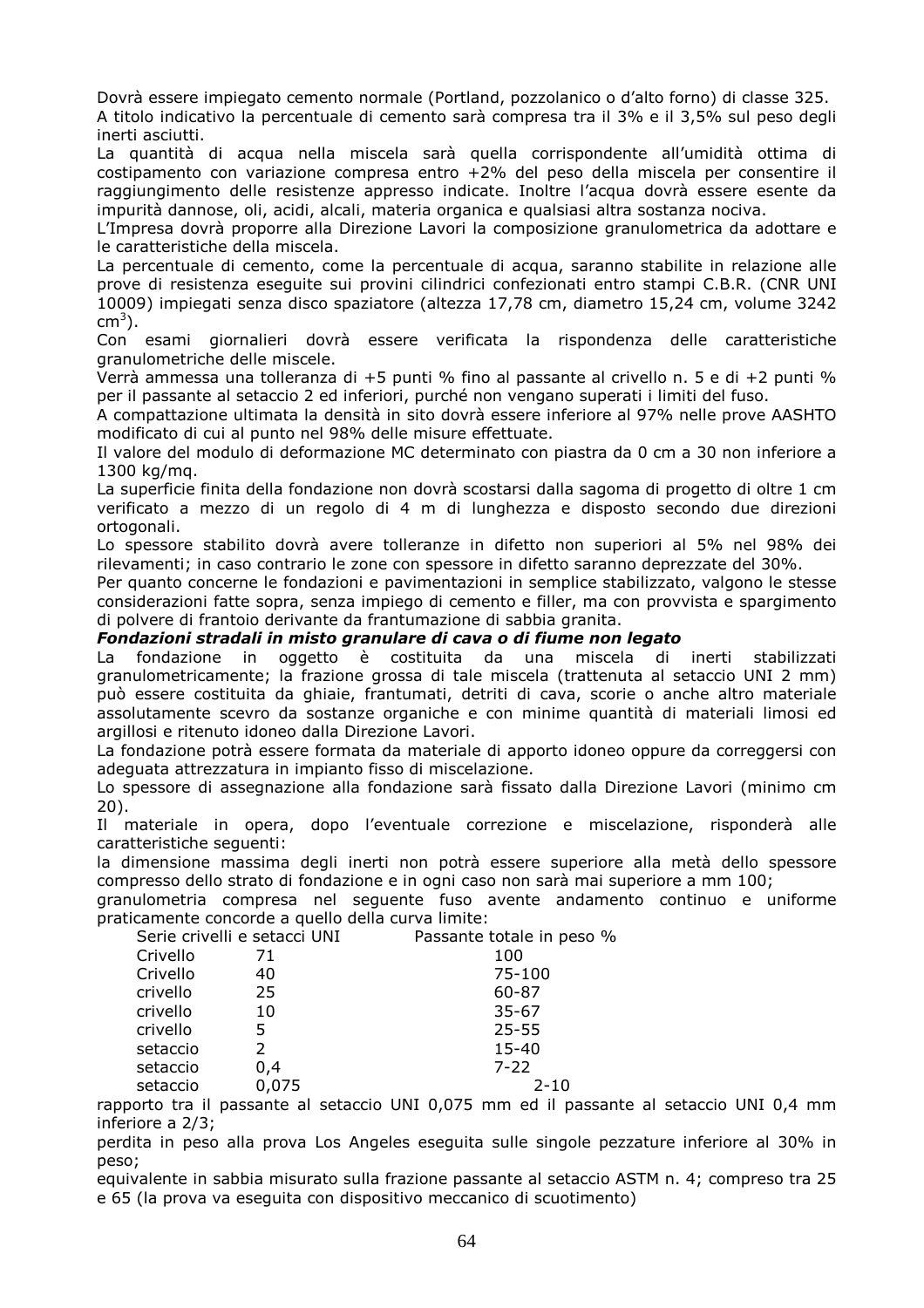Tale controllo dovrà anche essere eseguito per materiale prelevato dopo il costipamento.

Il limite superiore dell'equivalente in sabbia "65" potrà essere modificato dalla Direzione Lavori in funzione delle provenienze e delle caratteristiche del materiale.

Per tutti i materiali aventi equivalente in sabbia compreso tra 25 e 35 la Direzione Lavori richiederà in ogni caso (anche se la miscela contiene più del 60% in peso di elementi frantumati) la verifica dell'indice di portanza C.B.R. di cui al successivo comma.

Indice di portanza C.B.R. dopo quattro giorni di imbibizione in acqua (eseguito sul materiale passante al crivello UNI 25 mm) non minore di 50%.

E' inoltre richiesto che tale condizione sia verificata per un intervallo di +2% rispetto all'umidità ottima di costipamento.

Se le miscele contengono oltre il 60% in peso di elementi frantumati a spigoli vivi, l'accettazione avverrà sulla base delle sole caratteristiche indicate ai precedenti commi a), b) d) e), salvo nel caso citato al comma e) in cui la miscela abbia equivalente in sabbia compreso tra 25 e 35.

## *Ripristino delle pavimentazioni stradali manomesse*

I lavori relativi al ripristino delle pavimentazioni manomesse comprenderanno:

la rifilatura del ripristino con macchina a lama circolare in modo da ottenere figure geometriche regolari;

lo scavo dell'area soggetta al ripristino di profondità variabile secondo le direttive della Direzione Lavori con carico e trasporto del materiale di risulta alla pubblica discarica;

la stesa e la rullatura del materiali bituminosi di spessore variabile secondo le direttive della Direzione Lavori;

la sigillatura del perimetro del ripristino mediante stesa del mastice bituminoso.

Per quanto riguarda le prescrizioni tecniche relative alla fornitura dei materiali, di manufatti e di conglomerati bituminosi tipo (fusi granulometrici, percentuali di bitume, valori caratteristici derivanti dalla prova Marshall), la Ditta dovrà attenersi scrupolosamente alle norme attualmente in vigore presso la Città e specificatamente descritte nel fascicolo "Norme e prescrizioni tecniche" approvate con deliberazione del Consiglio Comunale del 16 maggio 1973 esecutive per decorrenza di termini dal 27 luglio 1973 e delle norme tecniche della Città vigenti alla data dall'appalto.

#### **Art. 54**

#### **OPERE IN CONGLOMERATO CEMENTIZIO SEMPLICE O ARMATO**

Nell'esecuzione di opere in calcestruzzo semplice od armato, ci si dovrà attenere a tutte le norme stabilite dal R.D. 16 novembre 1939, n. 2229, dalla circolare Ministero Lavori Pubblici 30 giugno 1980 n. 20244, dal D.M. 27 luglio 1985, dalla Legge 5 novembre 1971 n. 1086 e da quelle che potranno essere successivamente emanate anche in corso di esecuzione.

I calcestruzzi saranno di norma, salvo diversa specifica prescrizione, confezionati con cemento pozzolanico tipo "325", nel dosaggio di progetto e che dovrà riferirsi al mc. di calcestruzzo costipato in opera. La curva granulometrica degli inerti sarà determinata in funzione delle caratteristiche dell'opera da eseguire in modo da ottenere impasti compatti, di elevato peso specifico e di adeguata resistenza.

Il rapporto acqua-cemento verrà prescritto sulla base di prove di impasto e dovrà risultare il più basso possibile, compatibilmente con una buona lavorazione della massa.

Gli impasti dovranno essere eseguiti meccanicamente; solo eccezionalmente, per getti di modesta entità e per i quali non si richiedano particolari caratteristiche di resistenza, potrà essere autorizzato l'impasto a mano, ed in questo caso esso dovrà essere eseguito con particolare cura, con rimescolamenti successivi a secco e ad unico su tavolati o aie perfettamente puliti.

Sarà altresì ammesso l'impiego di calcestruzzi, preconfezionati fuori opera nel rispetto delle norme UNI 7163-79.

Le casseforme, tanto in legno che in acciaio, dovranno essere eseguite e montate con la massima accuratezza e risultare sufficientemente stagne alla fuoriuscita nelle fasi di getto. La superficie del cassero a contatto con l'impasto dovrà risultare il più possibile regolare.

Il calcestruzzo sarà posto in opera evitando getti dall'alto che possono provocare la separazione dell'aggregato fine da quello grosso.

La costipazione dei getti dovrà avvenire con vibratori adatti per diametro e frequenza, ad immersione e superficiali, e tali da consentire il perfetto funzionamento e la continuità della vibrazione.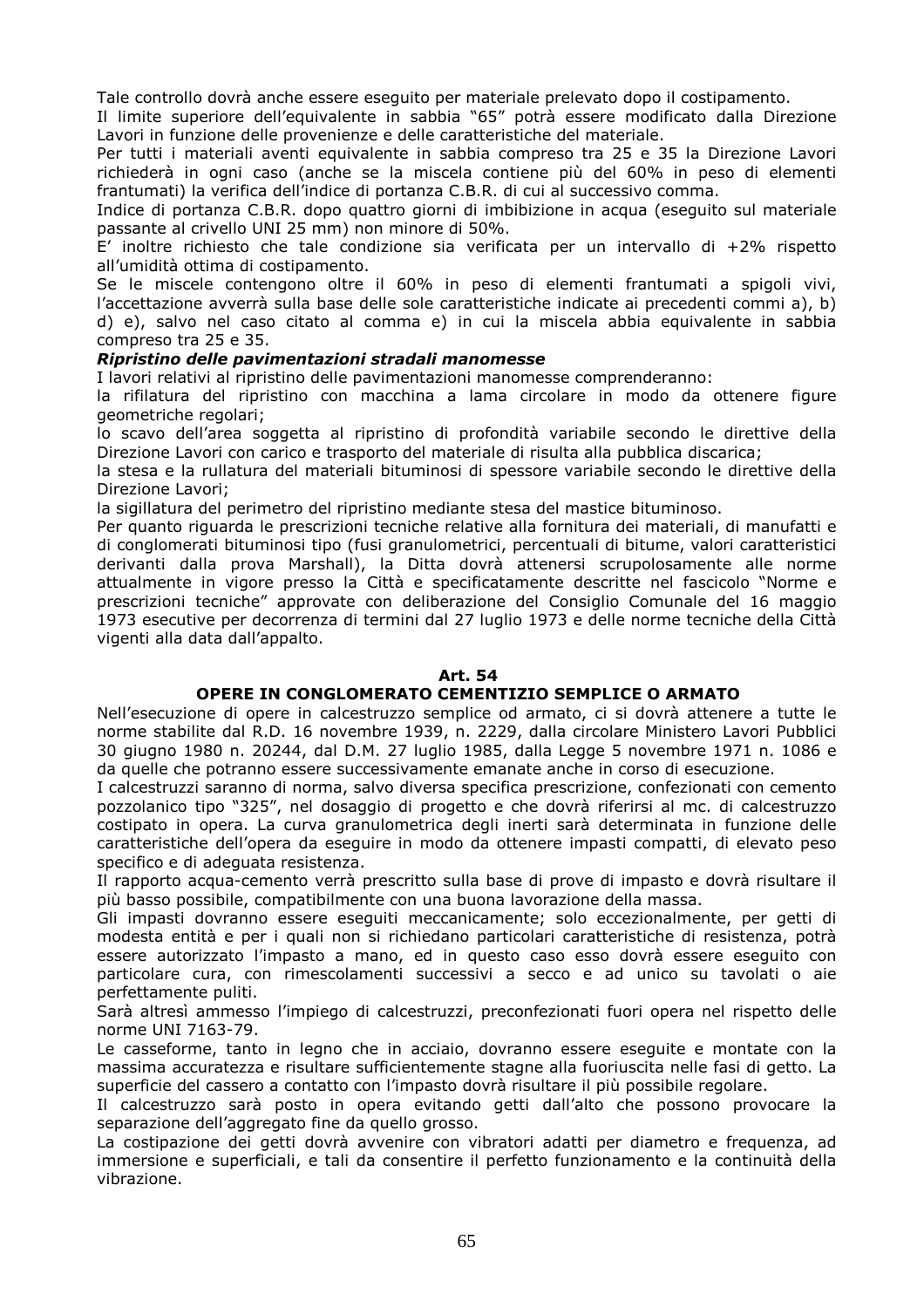In linea generale, dovrà essere curato il calcestruzzo anche durante la fase di maturazione, provvedendo a propria cura e spese alla protezione del conglomerato dal gelo nel caso di getti a basse temperature e mantenendo umida la superficie dei casseri in caso di temperature elevate.

I getti dovranno risultare delle precise forme prescritte, senza nidi di ghiaia, sbavature, concavità dovute a deformazione delle casseforme e senza risalti prodotti da giunti imperfetti. Tra le successive riprese di getto, non dovranno aversi distacchi o discontinuità o differenze d'aspetto, e la ripresa dei getti potrà effettuarsi solo dopo che la superficie del getto precedente sia stata accuratamente pulita, lavata e spazzolata energicamente.

## **Art. 55 PAVIMENTAZIONI**

## **PAVIMENTI IN LASTRE DI PIETRA NATURALE**

Pavimentazioni in lastre di luserna per esterno, di colorazione uniforme grigia, lavorata a punta fina a tutta squadratura, nei fianchi, dello spessore di cm 8/10 in lastre rettangolari a coste rifilate cm 40/50x80/100 ovvero di qualunque misura purche' inferiori a m²0,7 (a correre) da concordarsi con la DL previo campionatura.

Le pietre naturali dovranno essere di  $1<sup>a</sup>$  qualità e presentare grana compatta, senza difetti quali bucce, vene, cuoiaccio, lenti, ghiaia, scaglie, peli, nodi.

Non dovrà, inoltre, manifestarsi la presenza di taroli (piccole cavità di soluzione), vermicello o frescume (rigature o macchie biancastre o giallastre di sostanze varie), zampe di gallina, macrosità, fessurazioni, inclusioni di cappellaccio, ecc., che, pur essendo propri delle singole specie, alterino l'omogeneità, la solidità e la bellezza della pietra.

Gli spigoli non dovranno presentare scheggiature o spigolature.

Le superfici piane non dovranno presentare cavità, tassellature, rattoppi, masticature, graffature ed altri simili rimedi di consolidamento e di rinforzo.

Tutti i materiali dovranno essere campionati in sede di offerta nelle varie lavorazioni richieste ed accompagnati da schede tecniche atte ad illustrarne la provenienza, i requisiti qualitativi, l'idoneità all'impiego prestazionale di progetto.

Le lastre avranno uno spessore di cm 8/10. Si precisa che, in ogni caso, non saranno accettati spessori di valore inferiori a cm 8

L'Appaltatore dovrà avere la massima cura onde evitare, durante le varie operazioni di carico, trasporto, scarico e collocamento in sito e sino al collaudo, rotture, scheggiature, graffi, ecc..

Egli pertanto dovrà provvedere, alle opportune protezioni, con materiale idoneo, di pavimenti, soglie ecc..

Fermo restando che l'Appaltatore dovrà realizzare bisellature, smussi e scuretti, in modo tale da raggiungere il migliore risultato qualitativo, in relazione alle diverse tipologie di posa, si precisa che:

a) gli spigoli delle lastre accostate dovranno essere bisellati leggermente ("via il vivo di mola");

b) gli spigoli verticali a vista dovranno essere smussati fino alla larghezza di almeno 1 cm;

I pavimenti in pietra saranno posati su sottofondo di sabbia e cemento mediante allettamento e sigillatura con sabbia e cemento.

Lo strato di allettamento deve essere costituito da malta cementizia preparata con un impasto di acqua, sabbia e cemento tipo R325 in ragione di 250kg per mc e dovrà inoltre essere "spalmato" sia sulla superficie della pietra sia sul sottofondo.

Dovranno essere rispettati gli allineamenti e gli orientamenti previsti in progetto.

La pavimentazione dovrà mantenere nel tempo le medesime qualità di resistenza e di planarità.

Non saranno ammesse ondulazioni nella planarità del pavimento superiori a 3 mm per metro lineare di lunghezza, misurati con l'apposizione sul pavimento di un regolo metallico lungo almeno 2,50 m.

## **PAVIMENTAZIONE IN CUBETTI**

La struttura di pavimentazione sarà così formata :

- a) sottofondo in misto naturale di fiume dello spessore di cm 20/30 o che sarà indicato dalla D.L..
- b) sottofondo in misto cementato dosato a 100 Kg/mc di cemento 325 per spessore finito di cm 20 o che sarà indicato dalla D.L..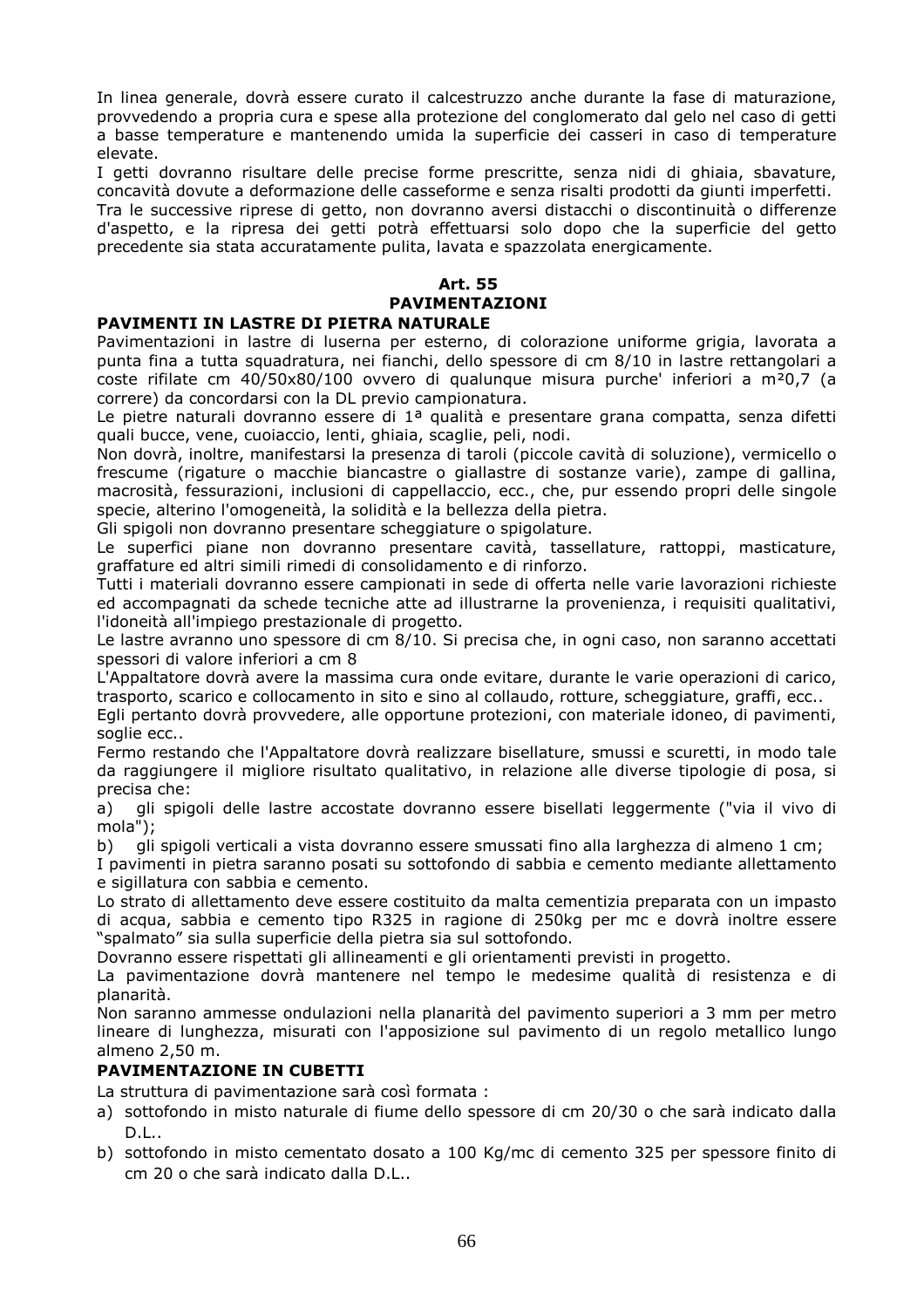- c) letto di sabbia a grana grossa miscelata a cemento R325, in ragione di Kg 250/mc, dello spessore soffice di cm 6;
- d) pavimentazione in cubetti di porfido/sienite
- e) imboiaccatura acqua cemento

I cubetti saranno posti in opera ad archi contrastanti, o a filari nel rispetto delle indicazioni delle tavole di progetto e delle direttive della D.L. ed in modo che l'incontro dei cubetti di un arco, con quelli di un altro, avvenga sempre ad angolo retto.

I cubetti saranno impiantati su letto di sabbia miscelata a cemento, come descritto sopra.

I cubetti dovranno provenire da pietra di buona frattura, talché non presentino né rientranze né sporgenze in nessuna delle facce, e dovranno arrivare in cantiere preventivamente calibrati secondo le prescritte dimensioni.

I cubetti, che non risponderanno a tali caratteristiche, saranno rifiutati e subito fatti allontanare dal cantiere dalla D.L.. Saranno disposti in opera ad archi contrastanti in modo che l'incontro dei cubetti in un arco con quello di un altro avvenga sempre ad angolo retto, oppure secondo le disposizioni indicate dalla D.L..

Saranno impiegati su semplice letto di sabbia o sabbia cemento a seconda delle prescrizioni del D.L. dello spessore di cm 6 a grana grossa e scevra di ogni materia eterogenea, letto interposto fra la pavimentazione superficiale ed il sottofondo, costituito da misto cementato.

I cubetti saranno disposti in opera in modo da risultare pressoché a contatto prima di qualsiasi battitura. Dopo adeguata battitura eseguita mediante piastra con effetto vibrante pari a 500 Kg, su piatto da mm. 600x800 mm, le connessure fra cubetto e cubetto non dovranno avere in nessun punto la larghezza superiore a mm 7.

Saranno prima riparati gli eventuali guasti verificatisi, poi la pavimentazione verrà abbondantemente lavata con acqua a pressione, con getto molto inclinato in modo che possa aversi la pulizia dei giunti per circa 3 cm di profondità.

Ottenuto il tratto di pavimentazione così pulito, si suggelleranno i giunti mediante colatura nelle connessure di impasto di sabbia e cemento R325, in ragione kg 400 di cemento per ogni mc di sabbia.

Verrà poi disteso e mantenuto sul pavimento il quantitativo di sabbia cemento necessario alla saturazione della pavimentazione.

L'Impresa dovrà porre la massima diligenza ed adottare la più scrupolosa precisione per sagomare la pavimentazione secondo le falde e le quote indicate nei disegni o dalla Direzione Lavori.

#### Sigillatura con biacca cementizia

Battitura in sabbia e cemento (per pavimentazioni da sigillare in boiacca):

- intasatura dei giunti, con l'ausilio degli spazzoloni, con un impasto a secco di sabbia (a grana sottile uniforme) e cemento in parti uguali e successivo apporto di acqua;
- vibratura meccanica e contemporanea bagnatura;
- pulizia superficiale con getto d'acqua per evitare il permanere dei residui di cemento.

In questo caso la pavimentazione deve risultare sufficientemente scannata, cioè con fughe ancora molto aperte, per permettere la successiva operazione di sigillatura in biacca di cemento.

#### **PAVIMENTAZIONE IN ACCIOTTOLATO**

La posa dei ciottoli dovrà avvenire su letto di posa in sabbia /cemento dosato a 150 kg/mc, spessore medio 4 – 5 cm sotto al ciottolo. I giunti dovranno essere sigillati con lo stesso impasto.

Sarà cura dell'impresa lo stoccaggio in sito di tutta la cubatura necessaria per la nuova pavimentazione in acciottolato. Il ciottolo deve essere sempre posato con la dimensione maggiore posta nel senso verticale. La faccia consumata dovrà essere quella a vista. L'intasatura dovrà arrivare a non più di due centimetri dalla faccia a vista. Il prezzo unitario della pavimentazione è comprensivo della sistemazione in quota delle lastre in sienite laterali dei marciapiedi qualora fossero da allineare.

La posa in opera di pavimenti in acciottolato dovrà essere perfetta in modo da ottenere piani esatti che consentano il deflusso delle acque meteoriche nelle apposite caditoie o verso gli spazi liberi. Saranno cioè rispettate le pendenze longitudinali e trasversali, ove occorra, per un minimo dell'1.5% e le pendenze verso le canalette e le griglie per la raccolta delle acque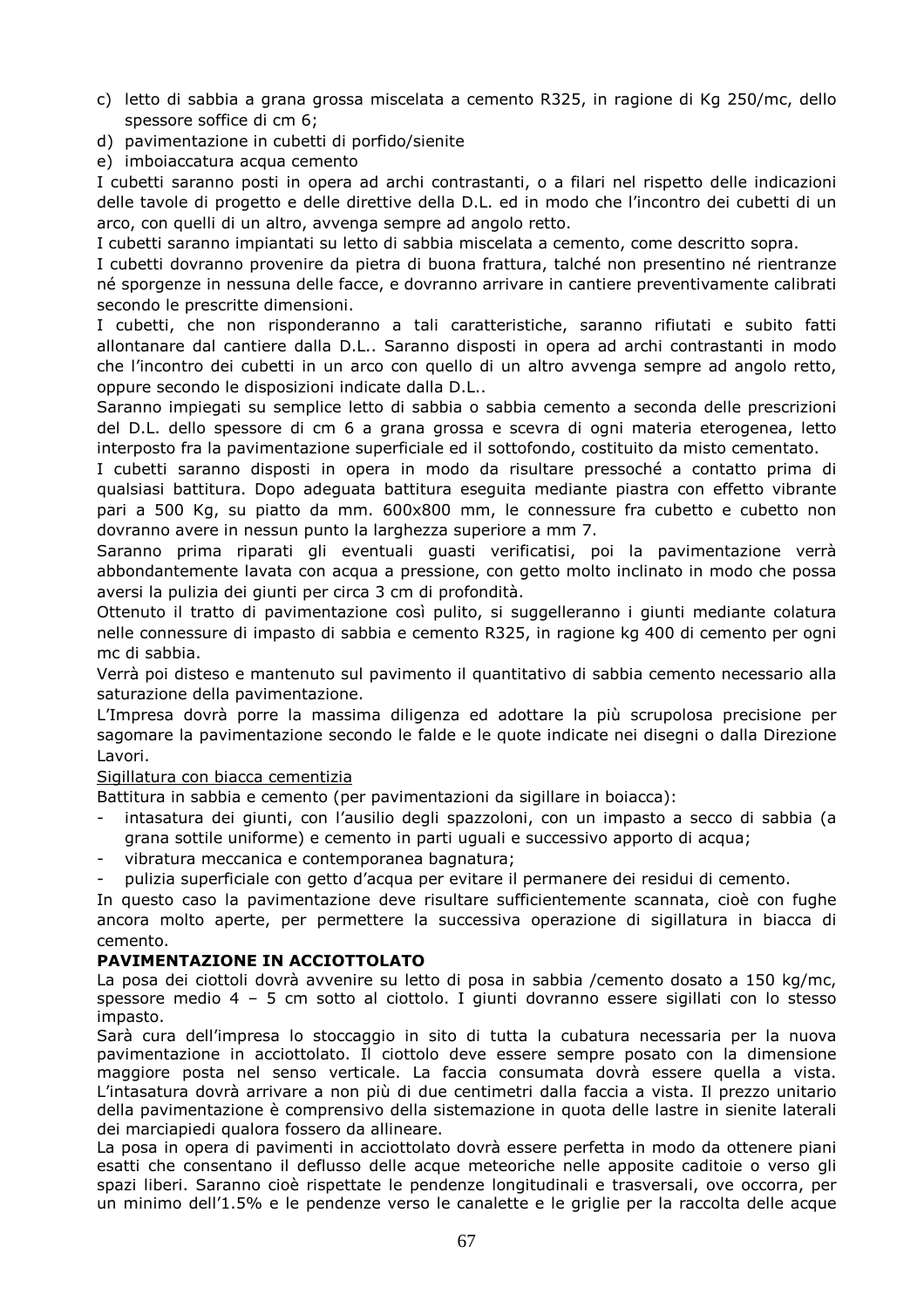meteoriche saranno variabili 1,5% a 2%. Sarà indispensabile un buon sottofondo, determinante per la resistenza e la durata della pavimentazione.

I pavimenti dovranno essere consegnati finiti a perfetta regola d'arte e secondo i campioni sottoposti alla Direzione Lavori.

## **POSA DI BORDURE IN PIETRA**

Per la posa di bordure in pietra o cemento il basamento sarà costituito da un primo sottofondo di ghiaia o pietrisco o misto di fiume dello spessore compresso di cm. 10 e larghezza di cm. 40 ben battuto con mazzaranga, sormontato da uno strato di calcestruzzo R'ck = 250, di cemento dello spessore di cm. 15 e larghezza di, cm. 30/40 sul quale appoggeranno direttamente le bordure. Dopo la posa delle bordure si eseguiranno i loro rinfianchi, con calcestruzzo di cemento dosato con Kg/mc 200 elevantesi al piano inferiore della cunetta o della massicciata stradale.

I giunti saranno riempiti a tutto spessore con malta di cemento di terza specie stilati e pennellati senza sbavature e/o macchie evidenti di calcestruzzo.

## **Art. 56**

## **MATERIALI IN PVC -PEAD - ACCETTAZIONE DELLE FORNITURE**

Materiali in PVC con giunto ad anello elastico secondo le ex Norme UNi 7447-75 e tiNI 7441- 75 tipo 303/1 ovvero le norme EN 1401 SN4 secondo le prescrizioni progettuali.

Le tubazioni dovranno essere contrassegnate con il marchio IIP.

Ai fini delle prove di riferimento si dovranno osservare i disposti della tab. Il - PVC rigido non plastificato (D.M. LL.PP. del 12/12/85).

Dovranno essere effettuati controlli in stabilimento ed in cantiere sulla corrispondenza della fornitura alle normative vigenti, alle prescrizioni del Capitolato Speciale ed ai termini contrattuali che seguono.

Tutti i tubi, i giunti ed i pezzi speciali dovranno giungere in cantiere dotati di marcature indicanti la ditta costruttrice, il diametro nominale e la classe d'impiego; le singole partite della fornitura dovranno avere una documentazione dei risultati delle prove eseguite in stabilimento caratterizzanti i materiali impiegati ed i tubi forniti.

L'accettazione dei tubi è regolata dal rispetto di quanto indicato al punto 2.1.4. del D.M. LL.PP. 12/12/85.

I risultati delle prove di riferimento e di collaudo dei tubi, dei giunti e dei pezzi speciali effettuati in stabilimento a controllo della produzione saranno valutati con riferimento al valore della rottura allo schiacciamento.

Nel caso di tubi e pezzi speciali forniti dall'Amministrazione committente, l'accettazione della fornitura sarà subordinata all'esito positivo del preliminare esame della documentazione di accompagno e di prove e controlli integrativi eventualmente necessari.

#### **Carico, trasporto e scarico tubazioni – Accatastamento e deposito giunti ed accessori dei tubi**

Ai sensi dei punti 3.2 - 3.3 - 3.4 del D.M. LL.PP. 12/12/85, si dovrà osservare che il carico, il trasporto, lo scarico e tutte le manovre in genere, dovranno essere eseguiti con la maggiore cura possibile adoperando mezzi idonei a seconda del tipo e del diametro dei tubi ed adottando tutti gli accorgimenti necessari al fine di evitare rotture, incrinature, lesioni o danneggiamenti in genere ai materiali costituenti le tubazioni stesse ed al loro eventuale rivestimento. Pertanto si dovranno evitare urti, inflessioni e sporgenze eccessive, strisciamenti, contatti con corpi che possono comunque provocare deterioramento o deformazione dei tubi. Nei cantieri dovrà predisporsi quanto occorra (mezzi idonei e piani di appoggio) per ricevere i tubi, i pezzi speciali e gli accessori da installare.

L'accatastamento dovrà essere effettuato disponendo i tubi su un'area piana e stabile, protetta al fine di evitare pericoli di incendio, riparata dai raggi solari nel caso di tubi soggetti a deformazioni o deterioramenti determinati da sensibili variazioni termiche. La base delle cataste dovrà poggiare su tavole opportunamente distanziate o su predisposto letto di appoggio. L'altezza sarà contenuta entro i limiti adeguati ai materiali ed ai diametri, per evitare deformazioni nelle tubazioni di base e per consentire un agevole prelievo, I tubi accatastati dovranno essere bloccati con cunei onde evitare improvvisi rotolamenti; provvedimenti di protezione dovranno, in ogni caso, essere adottati per evitare che le testate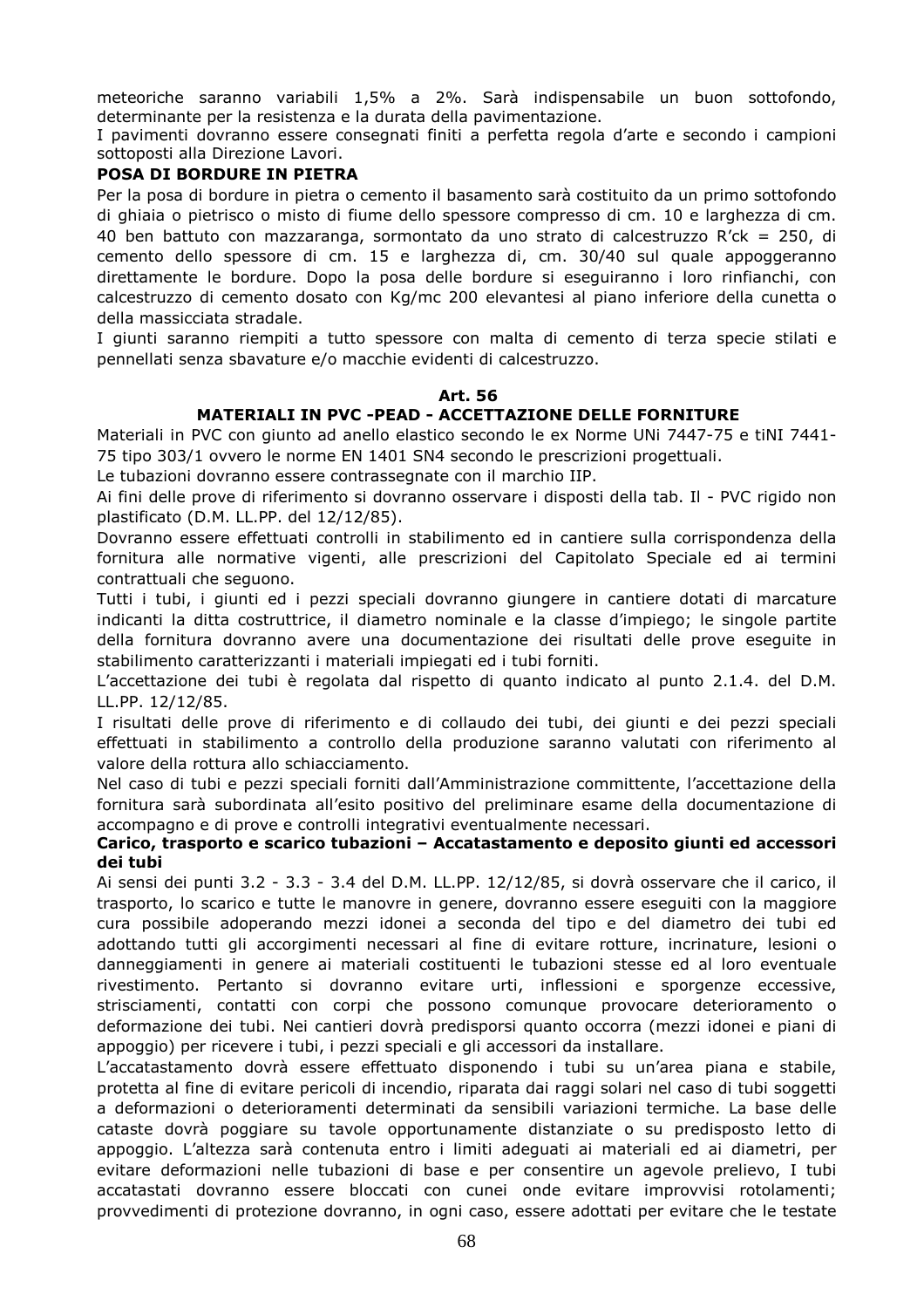dei tubi possano subire danneggiamenti di sorta. Per tubi deformabili le estremità saranno rinforzate con crociere provvisionali.

I giunti, le giunzioni, le bullonerie ed i materiali in genere, se deteriorabili, dovranno essere depositati, fino al momento del loro impiego, in spazi chiusi, entro contenitori protetti dai raggi solari o da sorgenti di calore, dal contatto con oli o grassi e non sottoposti a carichi.

Per quanto riguarda e modalità di trasporto, accatastamento, posa in opera ed esecuzione delle giunzioni dei tubi e dei raccordi in PVC, si rimanda alle "Raccomandazioni per il calcolo e l'installazione di condotte in PVC rigido nella costruzione di fognature e di scarichi industriali interrati" redatte dall'istituto Italiano dei Plastici (giuridicamente riconosciuto con D.P.R. n. 120 dell' 1.2.1975) e riportate sulla Pubblicazione n° 3 (edizione Novembre 1984) del medesimo Istituto. Le Raccomandazioni sopra richiamate si intendono

pertanto facenti parte integrante del presente Capitolato. Analogamente dicasi per quelle in polietilene

## **Posa in opera di tubazioni in PEAD , PVC e CAV per raccolta acque e fognatura**

Prima della posa in opera della tubazione di qualsiasi materiale sopra indicato, il fondo scavo sarà opportunamente pulito e costipato, sarà poi steso il letto in calcestruzzo (o sabbia) di spessore previsto nel progetto od indicato dalla DDL..

Tale letto, per le tubazioni in progetto, non dovrà essere inferiore a 10 cm. Prima di posare la tubazione sopra tale letto si deve provvedere alla formazione dei giunti a manicotto (doppio bicchiere con tenuta e fermo) o ad anello a labbro. Rinfianco, ricoprimento e reinterro con le modalità prescritte precedente secondo le sezioni tipo.

## TITOLO IV –ESECUZIONE DI OPERE VERDI, D'ARREDO E

## ILLUMINAZIONE

#### **Art. 57**

#### **OPERE DA FLOROVIVAISTA E GIARDINIERE**

I prezzi in elenco per le opere compiute comprendono la fornitura dei materiali e degli elementi vegetativi di ottima qualità e la prestazione dello specialista e suo aiutante, per la fornitura e posa a regola d'arte delle varie opere previste.

L'Imprenditore edile deve dare inizio ad esecuzione di ordini e disposizioni impartiti dalla Direzione dei Lavori, attenendosi rigorosamente a quanto ordinato, con divieto di introdurre varianti e modifiche, che non saranno tollerate o riconosciute.

Nell'esecuzione dei lavori devono essere adottati i procedimenti e le cautele nel rispetto delle norme antinfortunistiche di legge; l'Imprenditore edile assume le responsabilità conseguenti, rimanendo indenne il committente da ogni e qualsiasi responsabilità ed onere.

Per la realizzazione di aiuole, viali, ecc. si provvede al tracciamento previa redazione del piano quotato, quindi all'eventuale scasso, formazione di cassonetto dell'altezza prestabilita ed asportazione della terra di risulta.

Le zone da sistemare a prato, dopo l'esecuzione del cassonetto, devono essere sacrificate o vangate e pulite con asportazione di qualsiasi elemento non idoneo; quindi si deve provvedere alla fornitura di ottima terra di coltura per il riempimento del cassonetto per le aiuole e delle buche per messa a dimora di elementi vegetativi.

Lo spessore minimo della terra di coltura, dopo il costipamento naturale e quando si renda necessaria una scarica completa, non deve essere mai inferiore a 40 cm.

In corrispondenza dei viali, vialetti e piazzali, i cassonetti devono essere riempiti con materiale inerte (terra bianca, mista, ghiaia) per uno spessore compreso fra 25 e 40 cm fino al raggiungimento delle quote prestabilite.

Ove già esistesse in posto terra di coltura ritenuta idonea, la stessa, prima di essere utilizzata, deve essere mondata da ogni sorta di detriti, spurgata e convenientemente smossa, rivoltata e lavorata.

Solo dopo la completa sistemazione del terreno su tutta l'area si dovrà procedere alla esecuzione delle buche ed alla successiva posa di piantagioni e piantumazioni.

La posa delle piante deve essere fatta nella esatta posizione prescritta, sottoponendo le radici ad una opportuna preparazione ed assestando adeguatamente la terra attorno e sopra il pane radicale, previa adeguata concimazione sul fondo scavo con concime animale (stallatico). Ove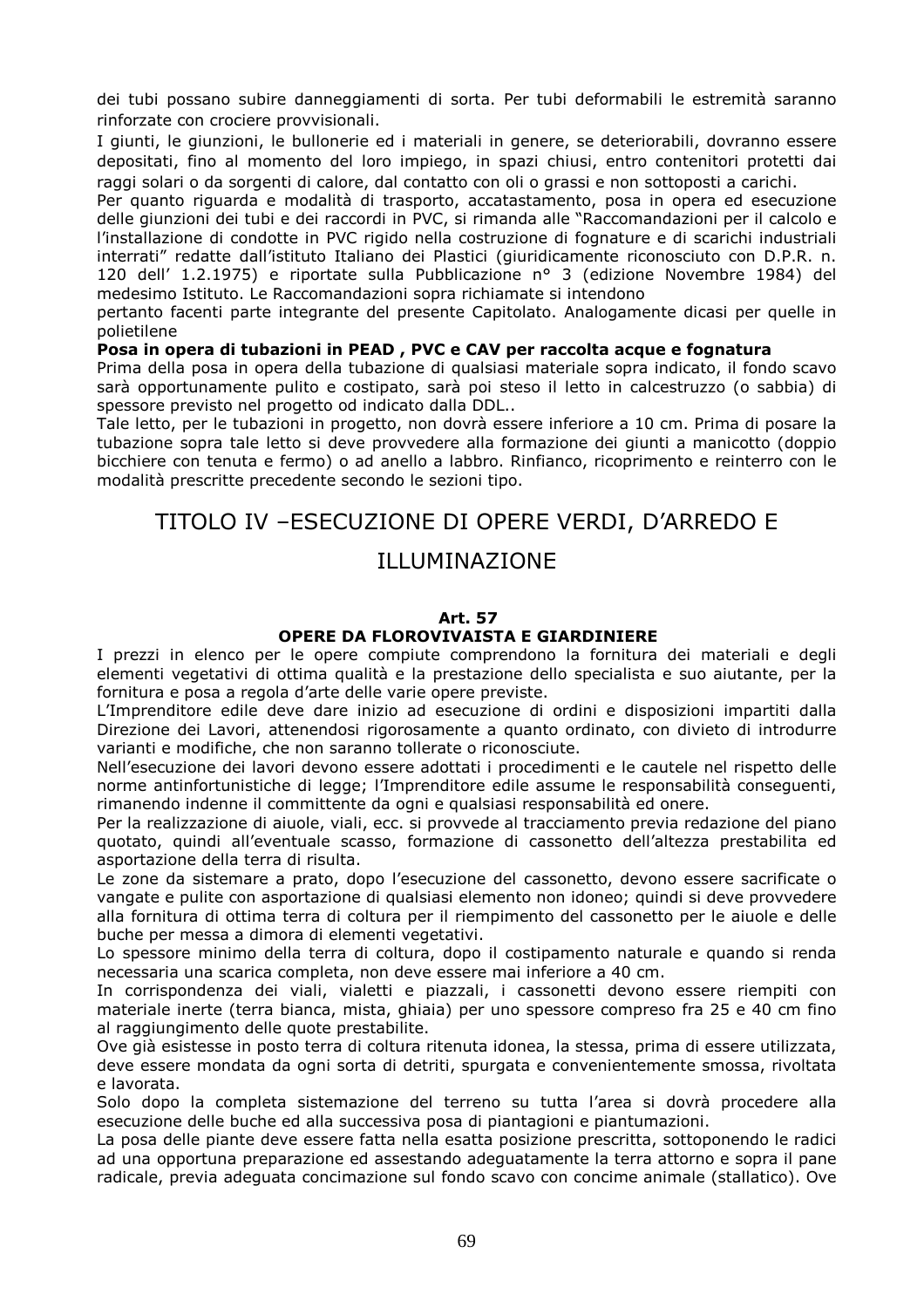necessario e richiesto, si deve provvedere all'infissione del palo tutore e dei paletti con le dovute assicurazioni e tenditori ed infine all'innaffiamento secondo l'andamento stagionale.

Per le zone ove è prevista la sistemazione a prato, si deve procedere alla vangatura con ripetute fresature del terreno, che deve essere mondato da ciottoli, sassi, erbe infestanti e quant'altro non idoneo per la sistemazione suddetta.

Dopo adeguato trattamento con concime naturale o chimico, secondo prescrizioni, si procede alla semina e successiva rastrellatura e rullatura del terreno.

Dopo la semina dovranno essere eseguite quelle varie opere di rifinitura, quali sistemazione del drenaggio e dello scolo delle acque, regolarizzazione delle pendenze, eliminazione di parti eccedenti previa esecuzione di eventuali cordonature di contenimento.

Queste vengono realizzate con elementi retti o curvi in cemento, ciottoli, pietra naturale, con sottofondo e/o rinfianco in calcestruzzo e malta di cemento.

Il materiale inerte riportato in corrispondenza dei viali, vialetti e piazzali, dopo la stesa deve essere sufficientemente compresso (e se del caso ricaricato) con adeguati mezzi meccanici; sul piano così costipato verrà steso, su tutta la superficie, ghiaiettino o pietrischetto di 5-10 mm di pezzatura per uno spessore di 3-4 cm.

Tutte le opere sopradescritte si computano nelle loro dimensioni effettive a metro quadrato, metro lineare, a numero od a peso.

## **Art. 58 LAVORAZIONI PRELIMINARI**

Prima di procedere alla lavorazione del terreno, per sistemazione agraria ovvero per scavi, dovranno essere effettuati: la pulizia generale del terreno oggetto di intervento da eventuale materiale di rifiuto, l'abbattimento delle piante da non conservare, il decespugliamento, l'eliminazione delle specie infestanti e non conformi alle esigenze di progetto, l'estirpazione delle ceppaie e lo spietramento superficiale.

Tutta la vegetazione esistente indicata in progetto per restare in loco dovrà essere protetta adeguatamente da ogni danneggiamento.

Gli strati fertili del suolo e del materiale di scavo dovranno essere accantonati nell'ambito del cantiere per essere riutilizzati nelle zone interessate ai lavori stessi secondo le indicazioni di progetto.

Le quantità eccedenti e l'eventuale altro materiale di scavo saranno accantonati nel luogo ovvero smaltiti in discariche autorizzate. L'approvvigionamento d'acqua è compreso nei prezzi di elenco.

#### **Art. 59**

## **MESSA A DIMORA DI ALBERI ED ARBUSTI**

La messa a dimora degli alberi, degli arbusti e dei cespugli dovrà avvenire in relazione alle quote finite, avendo cura che le piante non presentino radici allo scoperto né risultino, una volta assestatosi il terreno, interrate oltre il livello del colletto.

L'imballo della zolla costituito da materiale degradabile (es. paglia, canapa, juta, ecc.), dovrà essere tagliato al colletto e aperto sui fianchi senza rimuoverlo da sotto la zolla, togliendo soltanto le legature metalliche e il materiale di imballo in eccesso.

La zolla deve essere integra, sufficientemente umida, aderente alle radici; se si presenta troppo asciutta dovrà essere immersa temporaneamente in acqua con tutto l'imballo.

Analogamente si dovrà procedere per le piante fornite in contenitore.

Per le piante a radice nuda parte dell'apparato radicale dovrà essere, ove occorra, spuntato alle estremità delle radici, privato di quelle rotte o danneggiate.

Le piante dovranno essere collocate ed orientate in modo da ottenere il miglior risultato estetico e tecnico in relazione agli scopi della sistemazione.

Prima del riempimento definitivo delle buche, gli alberi, gli arbusti e i cespugli di rilevanti dimensioni dovranno essere resi stabili per mezzo di pali di sostegno, ancoraggi e legature.

L'Impresa procederà poi al riempimento definitivo delle buche con terra di coltivo, costipandola con cura in modo che non rimangano vuoti attorno alle radici o alla zolla.

Il riempimento delle buche, sia quello parziale prima della piantagione, sia quello definitivo, potrà essere effettuato, a seconda della necessità, con terra di coltivo semplice oppure miscelata con torba.

Nel caso la Direzione Lavori decida che all'atto dell'impianto venga effettuata una concimazione secondaria localizzata, l'Impresa avrà cura di spargere il fertilizzante attorno e vicino alle radici o alle zolle, in modo da evitare danni per disidratazione.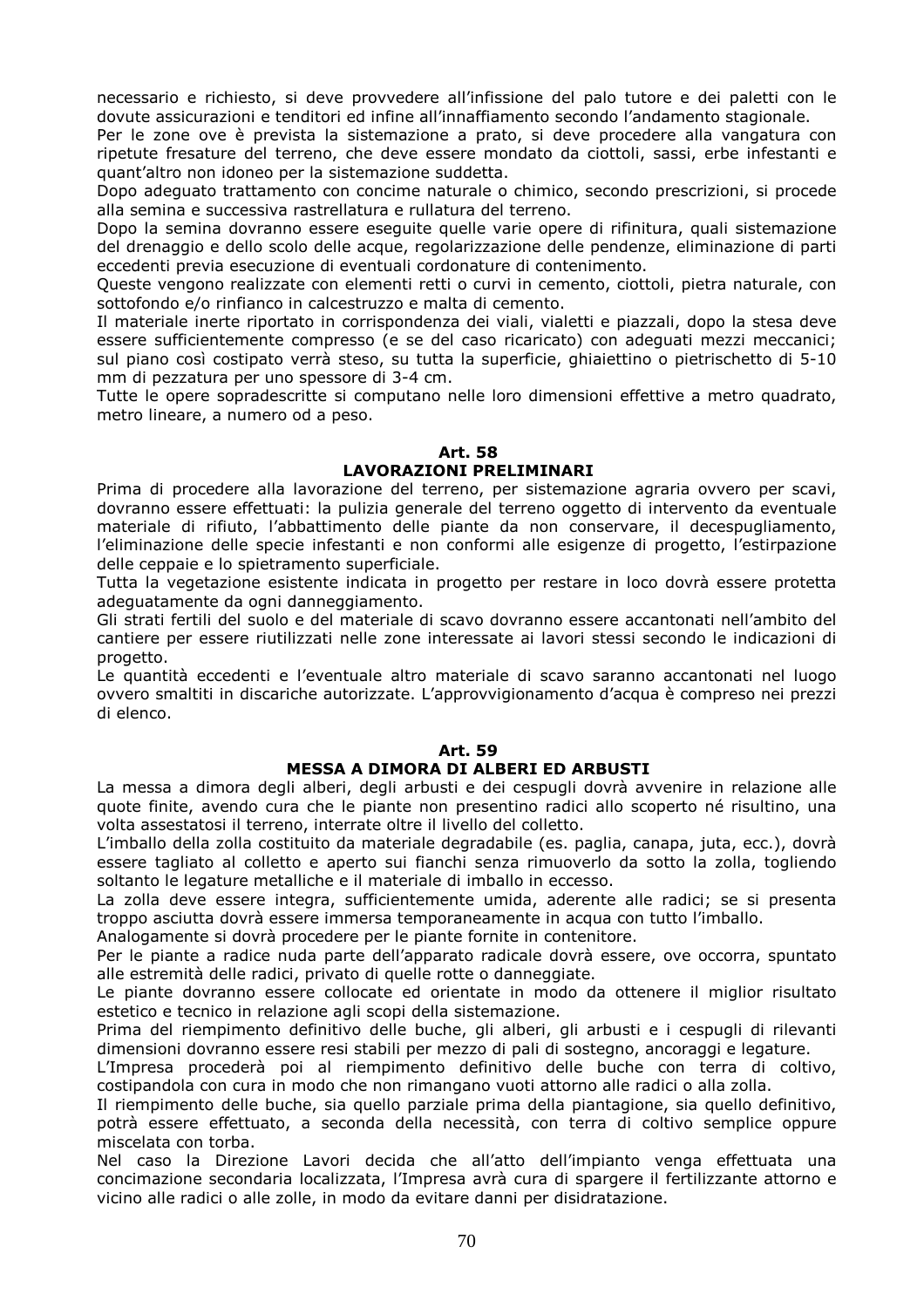A riempimento ultimato, attorno alle piante dovrà essere formata una conca o bacino per la ritenzione dell'acqua da addurre subito dopo in quantità abbondante, onde favorire la ripresa della pianta e facilitare il costipamento e l'assestamento della terra attorno alle radici e alla zolla.

## *Alberi, arbusti e cespugli a foglia caduca*

Le piante a foglia caduca dovranno essere messe a dimora nel periodo adeguato all'attecchimento delle varie specie, generalmente durante il periodo di riposo vegetativo.

L'eventuale potatura di trapianto della chioma deve essere autorizzata dalla Direzione Lavori e dovrà seguire rigorosamente le disposizioni impartite, rispettando il portamento naturale e le caratteristiche specifiche delle singole specie.

Nel caso fosse necessario agevolare il trapianto, l'Impresa, su indicazione della Direzione Lavori, irrorerà le piante con prodotti antitraspiranti.

#### *Alberi, arbusti e cespugli sempreverdi*

Gli alberi, gli arbusti e i cespugli sempreverdi dovranno essere forniti esclusivamente con zolla o in contenitore e dovranno essere messi a dimora nel periodo adeguato all'attecchimento delle varie specie.

Le piante sempreverdi e resinose non devono essere potate: saranno eliminati, salvo diverse specifiche indicazioni della Direzione Lavori, soltanto i rami secchi, spezzati o danneggiati, secondo quanto specificato negli Allegati tecnici.

Fatta eccezione per le conifere sempreverdi, in caso di necessità è possibile fare ricorso all'uso di antitraspiranti, secondo le indicazioni della Direzione Lavori.

#### *Piante tappezzanti*

La messa a dimora di queste piante sarà identica per ognuna delle diverse tipologie sopraindicate e deve essere effettuata secondo il seguente schema:

ripulitura del terreno

fresatura, sminuzzatura, riporto di terriccio umidificato, livellamento

aspersione di antigerminativo liquido o granulare

stesura, fissaggio, cucitura e foratura del telo pacciamante in pvc verde-nero intrecciato piantagione delle tappezzanti

stesura di cm 5 di corteccia di pino.

Se le piante saranno state fornite in contenitori tradizionali (vasi di terracotta o di plastica, recipienti metallici, ecc.) questi dovranno essere rimossi; se invece i contenitori di materiale deperibile (torba, pasta di cellulosa compressa, ecc.) le piante potranno essere messe a dimora con tutto il vaso.

In ogni caso le buche dovranno poi essere colmate con terra di coltivo mista a concime ben pressata intorno alle piante.

L'Impresa è tenuta infine a completare la piantagione delle specie rampicanti, sarmentose e ricadenti, legandone i getti, ove necessario, alle apposite strutture di sostegno in modo da guidarne lo sviluppo per ottenere i migliori risultati in relazione agli scopi della sistemazione.

Per le prime cure di trapianto valgono le norme indicate all'articolo precedente.

## **Art. 60**

## **FORMAZIONE DEL PRATO**

Per preparare il terreno destinato a tappeto erboso, si effettuerà, se necessario, una ulteriore pulizia del terreno rimuovendo tutti i materiali che potrebbero impedire la formazione di un letto di terra di coltivo fine ed uniforme, si livellerà e rastrellerà il terreno secondo le indicazioni di progetto per eliminare ogni ondulazione, buca o avvallamento.

Gli eventuali residui della rastrellatura dovranno essere allontanati dall'area del cantiere.

La formazione del prato dovrà avvenire dopo la messa a dimora di tutte le piante previste nel progetto e dopo l'esecuzione degli eventuali impianti tecnici.

Dovranno impiegarsi selezionate e rispondenti esattamente a genere, specie e varietà richieste, sempre nelle confezioni originali e sigillate, munite di certificato di identità ed autenticità con l'indicazione della purezza, di germinabilità e della data di confezionamento e di scadenza stabiliti dalle vigenti leggi.

Dopo la preparazione del terreno, l'area sarà esaminata con uniformità e rullata convenientemente. Il miscuglio dovrà essere stato composto secondo le percentuali precisate in progetto.

Terminate le operazioni di semina, il terreno deve essere immediatamente irrigato.

Il prato dovrà presentarsi perfettamente inerbito con le specie previste, esenti da malattie, chiarie ed avvallamenti dovuti all'assestamento del terreno o ad altre cause.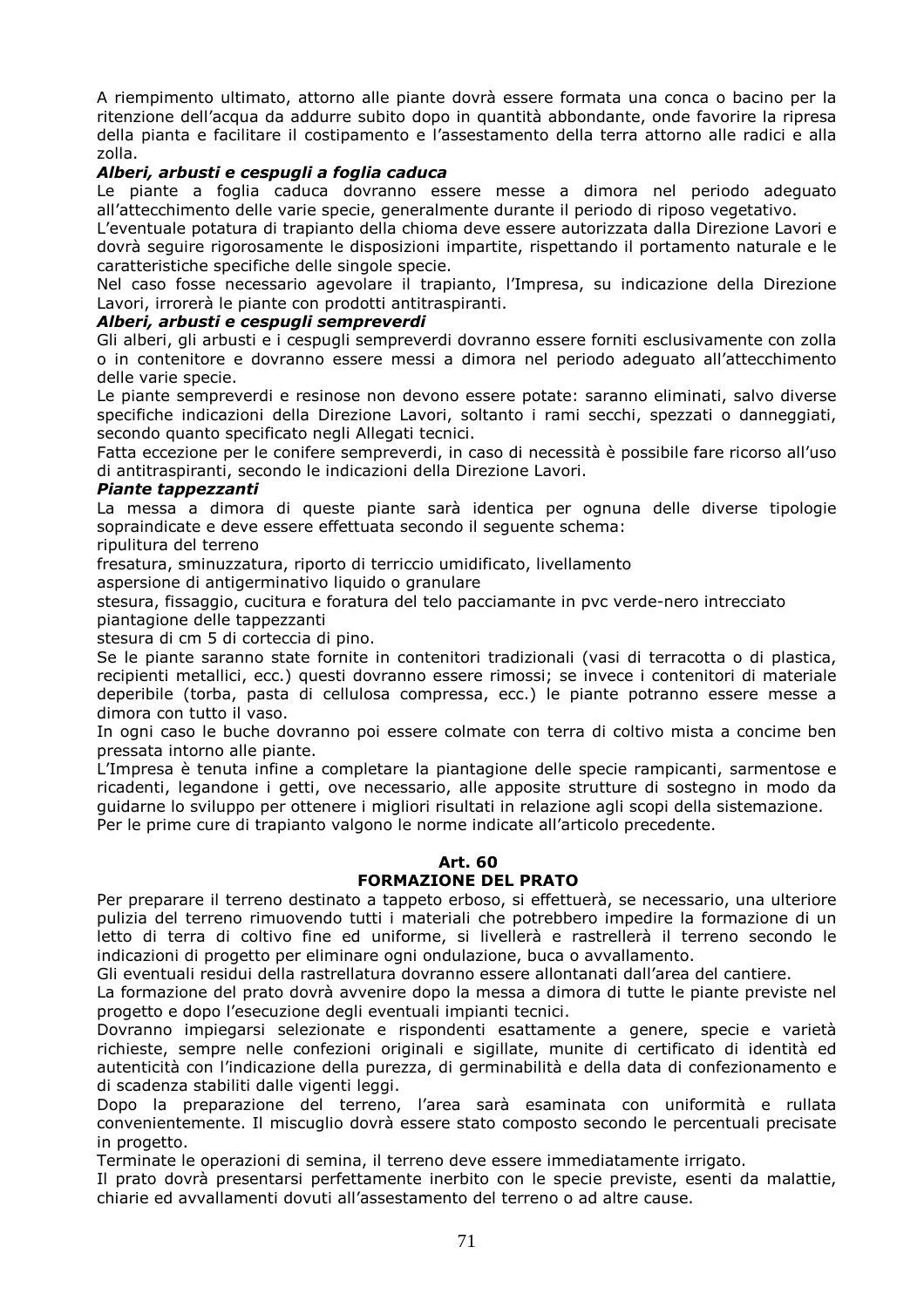Le scarpate e i terreni in pendio dovranno essere seminati o piantati con specie caratterizzate da un potente apparato radicale e adatto a formare una stabile copertura vegetale.

Nella formazione dei vari tipi di prato sono compresi tutti gli oneri relativi alla preparazione del terreno, alla semina o alla piantagione, alle irrigazioni ed ai tagli quando l'erba ha raggiunto cm 10 di altezza.

#### **Art. 61**

## **PREPARAZIONE BUCHE E FOSSE**

Le buche ed i fossi per la piantagione delle specie vegetali dovranno avere le dimensioni più ampie possibili in rapporto alla grandezza delle piante da mettere a dimora.

Per le buche e i fossi che dovranno essere realizzati su un eventuale preesistente tappeto erboso, l'Impresa sarà tenuta ad adottare tutti gli accorgimenti necessari per contenere al minimo i danni al prato circostante, recuperando lo strato superficiale di terreno per il riempimento delle buche stesse, in accordo con la Direzione Lavori.

Il materiale proveniente dagli scavi, se non riutilizzato o non ritenuto idoneo, a insindacabile giudizio della Direzione Lavori, dovrà essere allontanato dall'Impresa dalla sede del cantiere e portato alla pubblica discarica o su aree autorizzate.

Nella preparazione delle buche e dei fossi, l'Impresa dovrà assicurarsi che nella zona in cui le piante svilupperanno le radici non ci siano ristagni di umidità e provvedere che lo scolo delle acque superficiali avvenga in modo corretto.

Nel caso, invece, fossero riscontrati gravi problemi di ristagno l'Impresa provvederà, su autorizzazione della Direzione Lavori, insieme a quella apportata.

Le quote definitive del terreno dovranno essere quelle indicate negli elaborati di progetto e dovranno comunque essere approvate dalla Direzione Lavori.

## **Art. 62 GARANZIA DI ATTECCHIMENTO**

I prezzi unitari comprendono l'onere della garanzia di attecchimento della durata di 1 (uno) anno per tutte le piante ad iniziare dalla data del verbale Ultimazione Lavori. Dopo tale scadenza le piante si dovranno presentare sane ed in buono stato vegetativo; qualora le piante al termine del periodo di garanzia si presentassero compromesse sia dal punto di vista vegetativo, sia da quello estetico, a giudizio della D.L., l'Impresa le dovrà sostituire.

#### **Art. 63**

## **MANUTENZIONE DELLE OPERE FINO AL COLLAUDO**

Fino a che non sia stato emesso, con esito favorevole, ed approvato il Certificato di Regolare Esecuzione, la manutenzione delle opere eseguite, ordinaria e straordinaria, dovrà essere effettuata a cura e spese dell'Appaltatore.

Per tutto il periodo intercorrente fra l'esecuzione e l'approvazione del C.R.E. e salve le maggiori responsabilità sancite dell'art. 1669 C.C., l'Appaltatore è quindi garante delle opere e delle forniture eseguite, obbligandosi a sostituire i materiali che si mostrassero non rispondenti alle prescrizioni contrattuali ed a riparare tutti i guasti e le degradazioni che dovessero verificarsi anche in conseguenza dell'uso, purché corretto, delle opere.

In tale periodo la manutenzione dovrà essere eseguita nel modo più tempestivo ed in ogni caso, sotto pena di intervento d'ufficio, nei tempi prescritti dalla D.L.

Per cause stagionali o per giustificati motivi potrà essere concesso all'Appaltatore di procedere a interventi di carattere provvisorio, provvedendo quindi alle riparazioni definitive, a regola d'arte, appena possibile.

All'appaltatore compete la manutenzione gratuita dalla data del verbale di ultimazione dei lavori florovivaistici sino al temine del periodo della garanzia di attecchimento, compresa la manutenzione ordinaria del tappeto erboso.

Le opere di manutenzione prevedono:

– concimazioni chimiche;

– innaffiamenti;

- rifacimenti di aree erbose a scarsa vegetazione o dissesti da interventi sulle aree stesse;
- raccolta ed asporto dei sassi, materiali vari inerti giacenti sulle aiuole;

– fornitura e stesa terra di colture per l'eliminazione di avvallamenti e assestamenti;

– pulizia di aiuole e cortili in terra battuta da foglie;

Il taglio dell'erba sarà eseguito esclusivamente con mezzi meccanici a lama rotante e/o con trituratori a coltelli, salvo diverse disposizioni impartite dalla Direzione dei Lavori ed integrati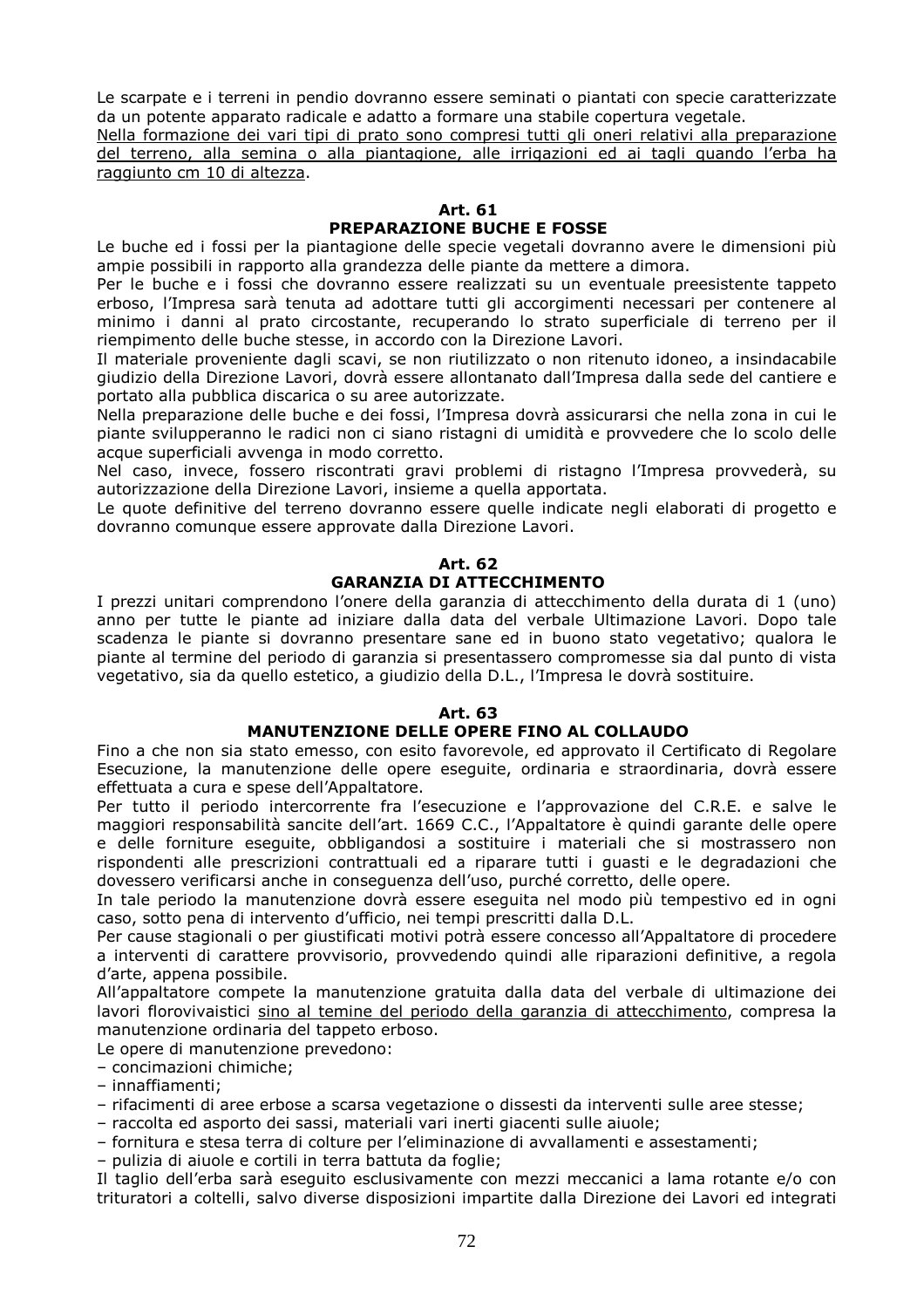con altri attrezzi atti a completare l'operazione. I materiali di risulta saranno allontanati e trasportati alle discariche autorizzate entro e non oltre il secondo giorno successivo alla esecuzione delle varie operazioni. Qualora per necessità operativa, l'Imprenditore edile dovesse sporcare strade e aree comuni, sarà tenuto a pulirle senza compenso.

#### **Art. 64 ARREDO**

#### **Panchine**

Le panche monolitiche (tipologia Metalco mod. Sarah o equivalente) saranno interamente realizzate con impasto di granito o pietre di marmo, levigata sulla seduta e sabbiata o bocciardata sul perimetro. La superficie sarà protetta da apposite vernici opache, aventi dimensioni min di cm 2200x605 e un altezza della seduta di cm 45 con peso non inferiore ai kg 600.

#### **Cestini portarifiuti**

Cestone portarifiuti tipo TECNOLEGNO modello SABAUDO (o analogo con caratteristiche identiche) da 110 litri a forma ogivale realizzato in fusione di alluminio verniciato a polveri garantite per esterni. Anello interno reggisacco in alluminio grezzo, apertura frontale e serratura con chiave antivandalismo. Basamento circolare in conglomerato cementizio con palo di fondazione in acciaio zincato per ancoraggio al suolo. Colore Ral a scelta della DL. Si richiamano inoltre le prescrizioni impartite per le panchine.

#### **Art. 65 OPERE DI ILLUMINAZIONE**

#### **Generalita'**

Le prescrizioni e modalità esecutive da osservarsi durante la realizzazione degli impianti elettrici previsti negli interventi di riqualificazione da eseguirsi nel presente progetto, descrive le caratteristiche dei materiali ed elenca le verifiche e prove da effettuarsi prima della messa in tensione degli impianti e del relativo collaudo, specifica infine le norme di misurazione e valutazione dei lavori.

#### **Prescrizioni Generali**

Tutte le opere, sia esse definitive che provvisorie, dovranno essere eseguiti secondo la migliore regola d'arte e nell'osservanza delle prescrizioni impartite dalla Direzione Lavori in fase di esecuzione delle opere.

L'Appaltatore dovrà adottare a sua cura e spese tutti i provvedimenti necessari per prevenire danni a persone o cose; intendendosi pertanto che l'Amministrazione Appaltante e la Direzione Lavori resteranno sollevate e indenni da qualsiasi responsabilità verso terzi o da qualunque molestia giudiziaria che dovesse verificarsi in conseguenza dell'esecuzione del lavori.

In particolare l'Appaltatore dovrà adottare tutti i provvedimenti atti a prevenire i danni che potrebbero verificarsi a fabbricati, servizi e beni circostanti, in dipendenza dall'esecuzione dei lavori, ed accertare, in eventuale contraddittorio con i proprietari od enti interessati, la consistenza di fabbricati, beni, servizi; rimanendo fin d'ora pattuito che l'Appaltatore, ed esso solo, è responsabile degli eventuali danni arrecati e come tale è tenuto al loro risarcimento.

#### **Prescrizioni Particolari**

Tutti le apparecchiature da utilizzare nell'esecuzione dei lavori dovranno uniformarsi ai tipi specificati nei documenti di progetto, nell'Elenco Prezzi e/o nel Computo Metrico, corrispondere esattamente alle prescrizioni del presente Disciplinare e delle Norme CEI e UNI vigenti. Almeno trenta giorni prima di dar corso alla posa in opera delle apparecchiature, l'Appaltatore è tenuto a presentare alla Direzione Lavori la campionatura di tali materiali, al fine di ottenerne la preventiva autorizzazione all'impiego degli stessi.

L'Amministrazione Appaltante si riserva la facoltà di sottoporre a prove e verifiche le apparecchiature fornite dall'Appaltatore, intendendosi a totale carico dello stesso, tutte le spese occorrenti per il prelevamento ed invio, agli Istituti di prova, dei campioni che la Direzione Lavori intendesse sottoporre a verifica.

Resta stabilito, in ogni caso, che l'accettazione dei campioni da parte della Direzione Lavori non pregiudica in alcun modo i diritti che l'Amministrazione si riserva in sede di collaudo.

**REQUISITI DEI MATERIALI E DEGLI IMPIANTI Riferimenti alle norme e disposizioni vigenti**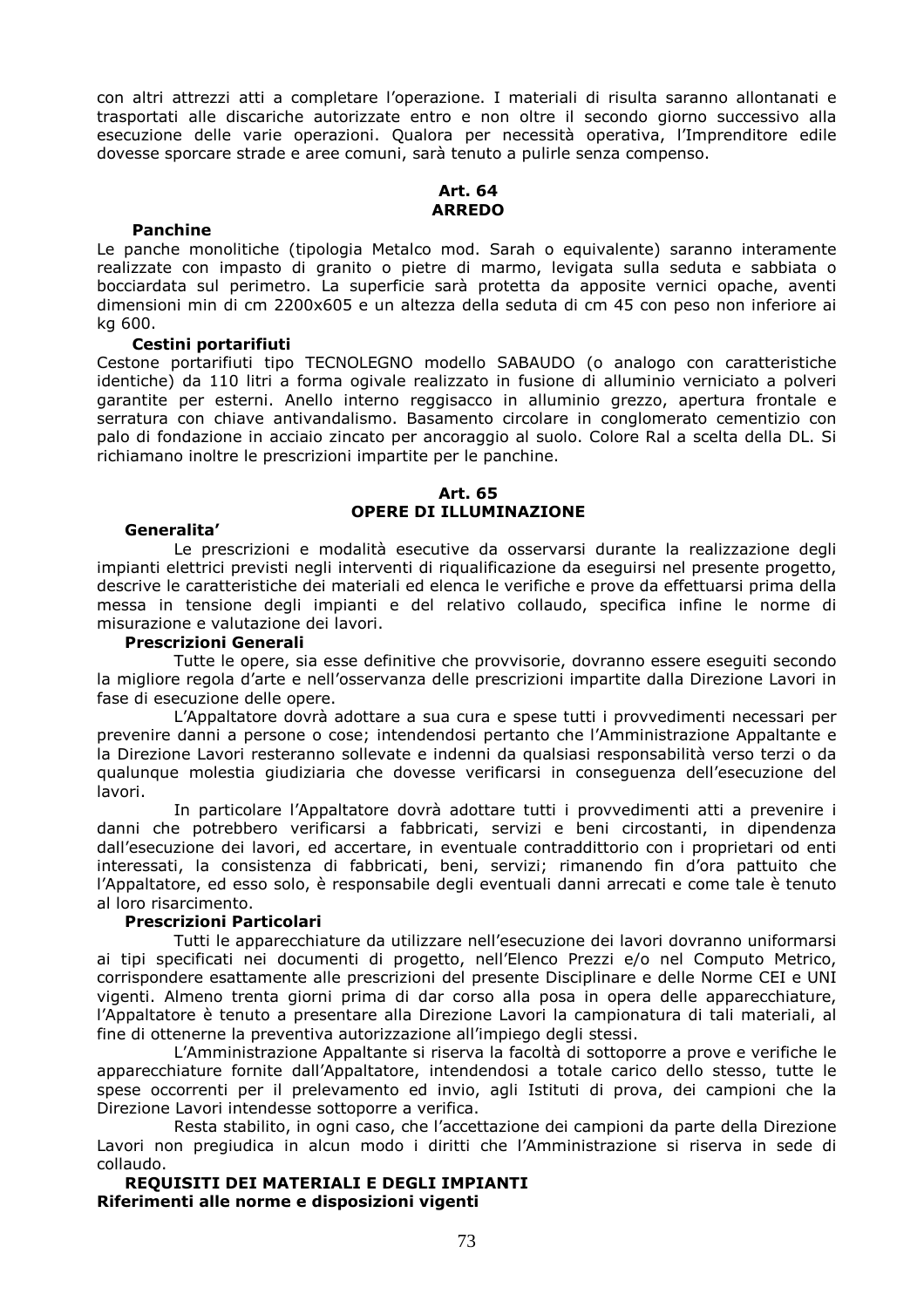Le opere ed i materiali dovranno essere conformi alle vigenti Norme o Guide CEI, in particolare CEI 64-8, CEI 64-50 ed a quelle del D.P.R. n. 547 del 27.04.1955 e successive varianti; inoltre dovranno essere conformi alle prescrizioni degli enti preposti al controllo dei vari impianti ed in particolare a quelle dell'Ispettorato del Lavoro, dei Vigili del Fuoco, dell'ENEL e della TELECOM.

 Dovranno inoltre essere osservate le disposizioni della Legge 01.03.1968, n. 186, nonchè della Legge 05.03.1990, n. 46, e del relativo Regolamento di Attuazione emesso con il D.P.R. 06.12.1991, n. 447.

 Tutti i materiali impiegati nell'esecuzione delle opere dovranno essere della migliore qualità esistente in commercio e rispondenti alle vigenti Norme CEI ed alle tabelle di unificazione CEI ed UNEL, ove queste esistano.

 I materiali e le apparecchiature impiegate dovranno essere adatti all'ambiente nel quale saranno installati e dovranno, in particolare, resistere alle azioni meccaniche, chimiche e termiche alle quali potranno essere esposti durante l'esercizio.

## **Conduttori**

 I conduttori dovranno avere sezioni non inferiori a 1,5 mmq per i circuiti luce, e a 2,5 mmq per i circuiti forza motrice e dovranno essere del tipo isolato in gomma di qualità G7 o del tipo N1VV-K non propagante la fiamma a Norme CEI 20-22.

Per i conduttori installati entro tubi protettivi interrati all'esterno dei fabbricati è consentito l'uso di soli cavi flessibili isolati in gomma EPR di qualità G7 dotati di guaina protettiva in PVC, tipo FG7(O)R.

 Per i conduttori installati entro tubi protettivi all'interno dei fabbricati è ammesso l'uso di corde unipolari di tipo NO7V-K.

 Per i conduttori di alimentazione dei circuiti di segnalazione è ammessa la sezione minima di 1 mmq.

 In ogni caso la sezione dei conduttori deve essere correlata al tipo di apparecchiatura di protezione posta a monte contro i sovraccarichi ed i cortocircuiti, in conformità alle vigenti Norme CEI 64-8.

 I conduttori che hanno uguale grado di isolamento possono essere sistemati in una stessa tubazione, mentre se hanno un grado di isolamento diverso devono essere sistemati in tubazioni separate.

 I conduttori dei circuiti telefonici devono essere sistemati in una tubazione ad essi riservata.

 Le estremità dei conduttori in corrispondenza degli allacciamenti agli apparecchi, alle morsettiere e alle cassette di derivazione, devono essere munite di capicorda fissati a pressione, accuratamente finiti mediante nastratura e contraddistinti con apposite fascette numerate.

 In corrispondenza dei percorsi in cunicoli ed in prossimità dei quadri, detti conduttori devono essere fissati su apposite mensole mediante fascettature o reggicavi, ed essere contraddistinti mediante apposite targhette.

I conduttori devono essere contraddistinti:

- conduttore di fase : nero, marrone e grigio;
- conduttore neutro : blu chiaro;
- conduttore di protezione : bicolore giallo-verde.

Il bicolore giallo-verde deve essere impiegato solo per il conduttore di protezione.

 Le sezioni dei conduttori, ove non prescritto, devono essere tali che la massima corrente in essi passante in servizio normale, non superi il 70 % di quella prevista dalle tabelle UNEL vigenti.

Le giunzioni devono essere eseguite unicamente entro cassette accessibili.

 La protezione delle condutture contro le sovracorrenti è assicurata mediante l'utilizzo di interruttori automatici magnetotermici, provvisti di sganciatori di sovracorrente, coordinati con la corrente d'impiego dei circuiti, la portata delle condutture e le correnti di cortocircuito presenti nei punti d'installazione delle apparecchiature.

 La protezione contro i contatti diretti è assicurata mediante l'isolamento delle parti attive che devono essere completamente ricoperte con un isolamento che possa essere rimosso solo mediante distruzione. I circuiti terminali saranno protetti anche da interruttori differenziali con corrente differenziale non superiore a 30 mA al fine di assicurare una protezione addizionale contro i contatti diretti.

 La protezione contro i contatti indiretti è assicurata mediante interruzione automatica dell'alimentazione dei circuiti elettrici interessati da eventuali guasti; l'nterruzione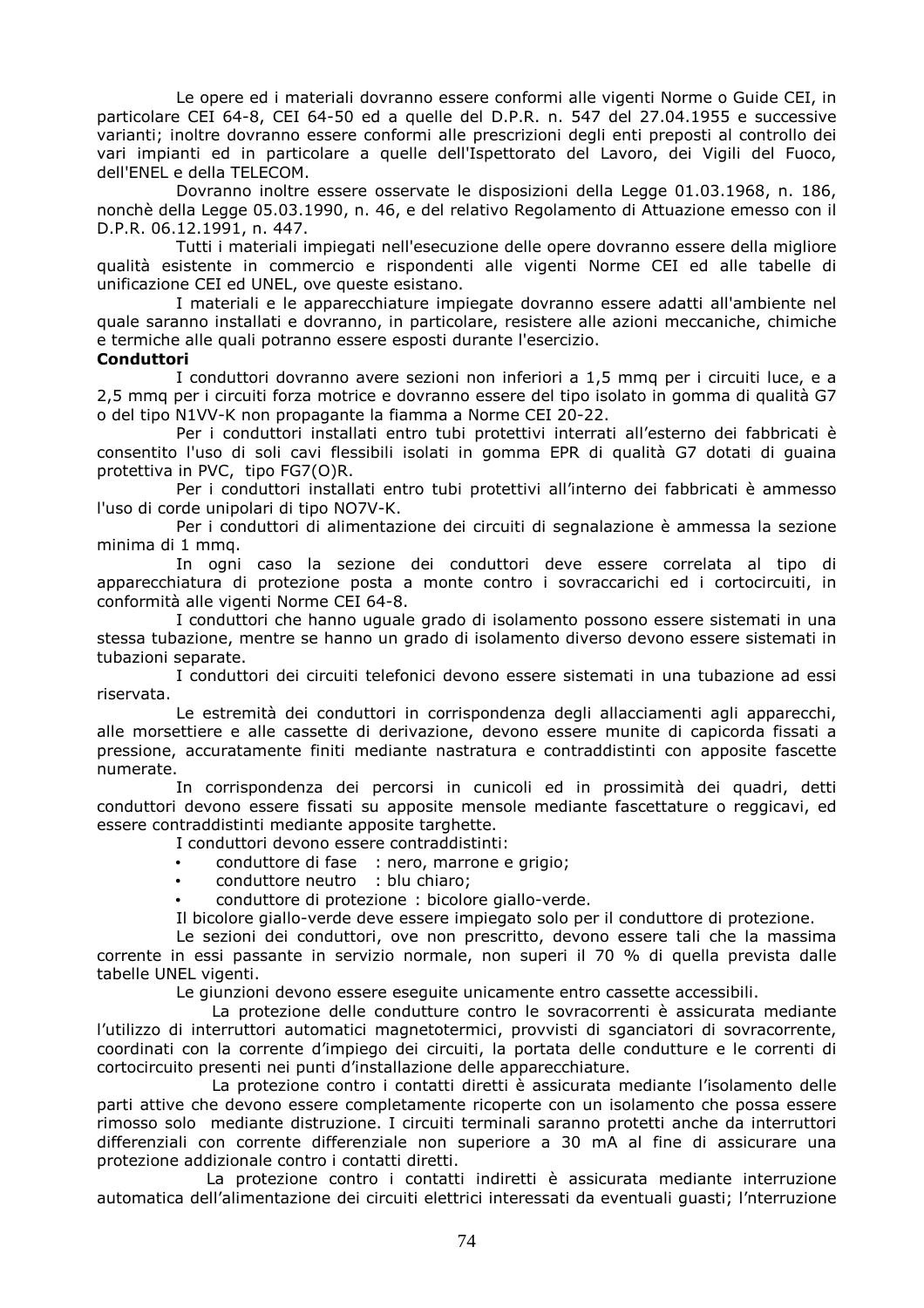è effettuata da interruttori magnetotermici differenziali, la cui corrente d'intervento sarà coordinata con il valore della resistenza di terra dell'impianto, secondo quanto prescritto dalla Norma CEI 64-8 per i sistemi TT.

#### **Tubi protettivi e loro accessori**

 I tubi protettivi con posa interrata all'esterno dei fabbricati devono essere impermeabili all'immersione e avere caratteristiche almeno pari a quelle indicate nella relativa voce di Elenco Prezzi e/o Computo Metrico, godere del marchio IMQ ed essere conformi alla Norma CEI 23-29 relativa tabella UNEL.

 I tubi protettivi posati a parete sotto intonaco dovranno essere flessibili, in PVC autoestinguente a superficie corrugata, della serie leggera, secondo la Norma CEI 23-14 e tabelle UNEL 37122-70.

 I tubi protettivi posati sotto pavimento dovranno essere flessibili, in PVC autoestinguente a superficie corrugata, della serie pesante, secondo la Norma CEI 23-14 e tabelle UNEL 37121-70.

 I tubi protettivi posati a vista dovranno essere rigidi, in PVC autoestinguente, della serie pesante, secondo la Norma CEI 23-8 e tabelle UNEL 37118-72.

 Il diametro interno dei tubi deve essere in ogni caso pari ad almeno 1,3 volte il diametro del cerchio circoscritto al fascio di cavi in essi contenuto e ad 1,5 volte quando i cavi siano del tipo con guaina metallica e, comunque, non inferiore a 16 mm.

 Il tracciato dei tubi protettivi deve avere andamento rettilineo orizzontale (con minima pendenza per consentire lo scarico di eventuale condensa) o verticale.

 Le curve devono essere effettuate con raccordi speciali o con curvature che non danneggino il tubo e non pregiudichino la sfilabilità dei cavi; in particolare l'uso dei gomiti è vietato.

 Le tubazioni dorsali e terminali dei circuiti di energia devono avere diametro esterno minimo rispettivamente di 25 e 20 mmq, salvo quanto espressamente indicato.

#### **Pozzetti - Scatole - Cassette di Derivazione – Giunzioni**

 I pozzetti per le condutture con posa interrata all'esterno dei fabbricati dovranno essere provvisti di setto di separazione tra i tubi di potenze e quelli di segnale e avere caratteristiche almeno pari a quelle indicate nella relativa voce di Elenco Prezzi e/o Computo Metrico e nei disegni di progetto.

 Le scatole e le cassette di derivazione indicate nei disegni allegati sono puramente indicative; in particolare si prescrive che devono essere impiegate cassette di derivazione di dimensioni adeguate al numero, alla sezione dei conduttori ed alla relativa morsettiera.

 Le scatole e le cassette di derivazione devono essere installate per ogni giunzione e, in ogni caso, sulle tubazioni ogni due curve, dove si abbia un brusco cambiamento di direzione e, comunque, ogni dieci metri di tubo rettilineo.

 Le tubazioni protettive devono giungere a filo interno di pozzetti, scatole e delle cassette di derivazione.

 Le scatole e le cassette di derivazione devono essere resistenti all'umidità e alle sovratemperature, avere buone proprietà isolanti ed essere resistenti agli urti.

 Il coperchio deve essere fissato in modo sicuro ed essere facilmente apribile con attrezzo; non sono quindi ammessi coperchi a semplice pressione senza idonei dispositivi di fissaggio.

 Quando più conduttori corrispondenti a servizi diversi sono attestati in un unica cassetta di derivazione, è necessario disporre fra i morsetti ad essi relativi, opportuni setti divisori per separarli in modo sicuro.

 Le giunzioni dei conduttori devono essere eseguite mediante l'impiego di opportuni morsetti e morsettiere adeguati alla sezione dei conduttori; non sono quindi ammesse giunzioni effettuate mediante semplice attorcigliatura ricoperta con nastro isolante.

 Sui morsetti dei frutti delle apparecchiature è ammesso effettuare un'unica derivazione a condizione che le sezioni dei conduttori in arrivo e in partenza non siano superiori rispettivamente a 2,5 e 1,5 mmq.

 Le derivazioni dalle cassette e dalle scatole di derivazione devono essere eseguite mediante appositi morsetti.

#### **Interruttori**

 Gli interruttori devono essere onnipolari. L'uso di interruttori, deviatori, commutatori, invertitori unipolari, è tollerato soltanto sui circuiti di illuminazione e purchè interrompano il conduttore di fase.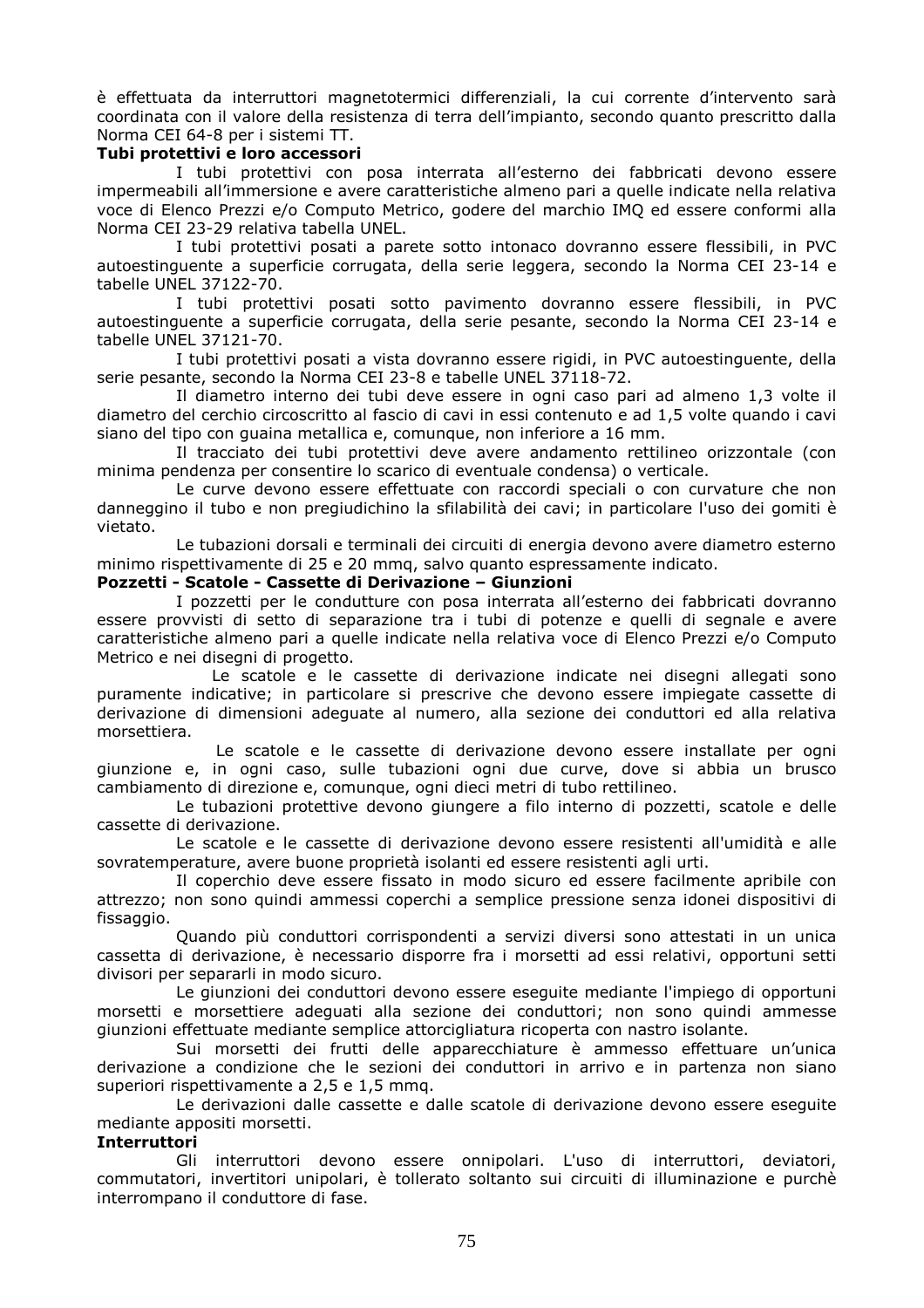Sui conduttori di terra e di protezione non devono essere installati interruttori, sezionatori e fusibili.

 Salvo esplicita diversa indicazione le apparecchiature di cui sopra devono essere installate all'altezza, dal piano di pavimento finito, indicata dalla Guida CEI 64-50 per l'integrazione degli impianti nell'edilizia residenziale.

 Gli interruttori automatici devono essere atti ad interrompere la corrente di corto circuito nei punti in cui sono installati; se sono alimentati carichi di potenza superiore a 1 kW devono interrompere tutti i conduttori di fase facenti parte del circuito.

## **Quadri elettrici**

I quadri elettrici di distribuzione in bassa tensione in vetroresina devono essere a due scomparti e avere capacità totale con 30 % di spazio libero per futuri ampliamenti; nello scomparto inferiore del quadro sarà posizionato il contatore di energia a servizio dell'impianto.

I quadretti di distribuzione locale in materiale termoplastico autoestinguente devono soddisfare le condizioni di doppio isolamento previste dalla Norma CEI 17-13, avere resistenza agli urti IK09 e capacità totale con 30 % di moduli liberi per futuri ampliamenti.

Tutti i quadri devono avere caratteristiche almeno pari a quelle indicate nella relativa voce di Elenco Prezzi e/o Computo Metrico.

#### **Impianto distribuzione: tubazioni, canali, cavi.**

L' impianto elettrico è composto da tubazioni, pozzetti, e cavi. I percorsi delle tubazioni sono indicate nelle tavole grafiche di progetto.

In particolare le condutture all'esterno degli edifici per il collegamento degli impianti alle reti di distribuzione dell'energia elettrica avranno posa interrata.

#### **Proiettori.**

Tutti gli apparecchi illuminanti o proiettori dovranno avere grado di protezione adeguato all'ambiente di posa e caratteristiche almeno pari a quelle indicate nella relativa voce di Elenco Prezzi e/o Computo Metrico e nei disegni di progetto.

#### **Impianto di terra**

Per ogni impianto elettrico, l' impianto di terra sarà costituito da dispersore in treccia di rame interrata, integrato con dispersori verticali a puntazza.

I dispersori saranno posizionati lungo il percorso delle tubazioni interrate, utilizzando lo stesso scavo.

Gli impianto elettrici per l'illuminazione della facciata della chiesa di San Nicola e della facciata della scuola elementare "Gromo Cridis" utilizzeranno l'impianto di terra esistente.

## **VERIFICHE, PROVE E COLLAUDO**

#### **Verifiche iniziali**

A lavori ultimati e prima della messa in esercizio degli impianti, l'Appaltatore dovrà effettuare, con le modalità previste dalla norma CEI 64-8 parte 6, le misure e prove strumentali sotto elencate.

L'Appaltatore dovrà compendiare i risultati delle misure e prove effettuate in apposito rapporto di verifica da sottoporre all'approvazione della Direzione Lavori e corredare lo stesso di elaborati grafici, tabelle e planimetrie relative a tutti gli impianti realizzati, nonchè di tutti gli elementi interrati.

L'Appaltatore dovrà presentare denuncia degli impianti presso gli organi di controllo competenti e consegnare ricevuta alla Committenza.

Elenco Misure e Prove Strumentali

- **a.** Continuità dei conduttori di protezione e dei conduttori equipotenziali principali e supplementari;
- **b.** resistenza di isolamento dell'impianto elettrico;
- **c.** verifica protezione mediante interruzione automatica dell'alimentazione;
- **d.** prova di tensione applicata;
- **e.** prove di funzionamento;
- **f.** verifica protezione contro gli effetti termici;
- **g.** caduta di tensione.

#### **Collaudo definitivo degli impianti**

Il collaudo definitivo deve iniziarsi entro il termine stabilito dal Capitolato Speciale d'Appalto ed, in difetto, non oltre sei mesi dalla data del Certificato di Ultimazione dei Lavori.

Il Collaudo definitivo dovrà accertare che gli impianti ed i lavori, per quanto riguarda i materiali impiegati, l'esecuzione e la funzionalità, siano in tutto corrispondenti a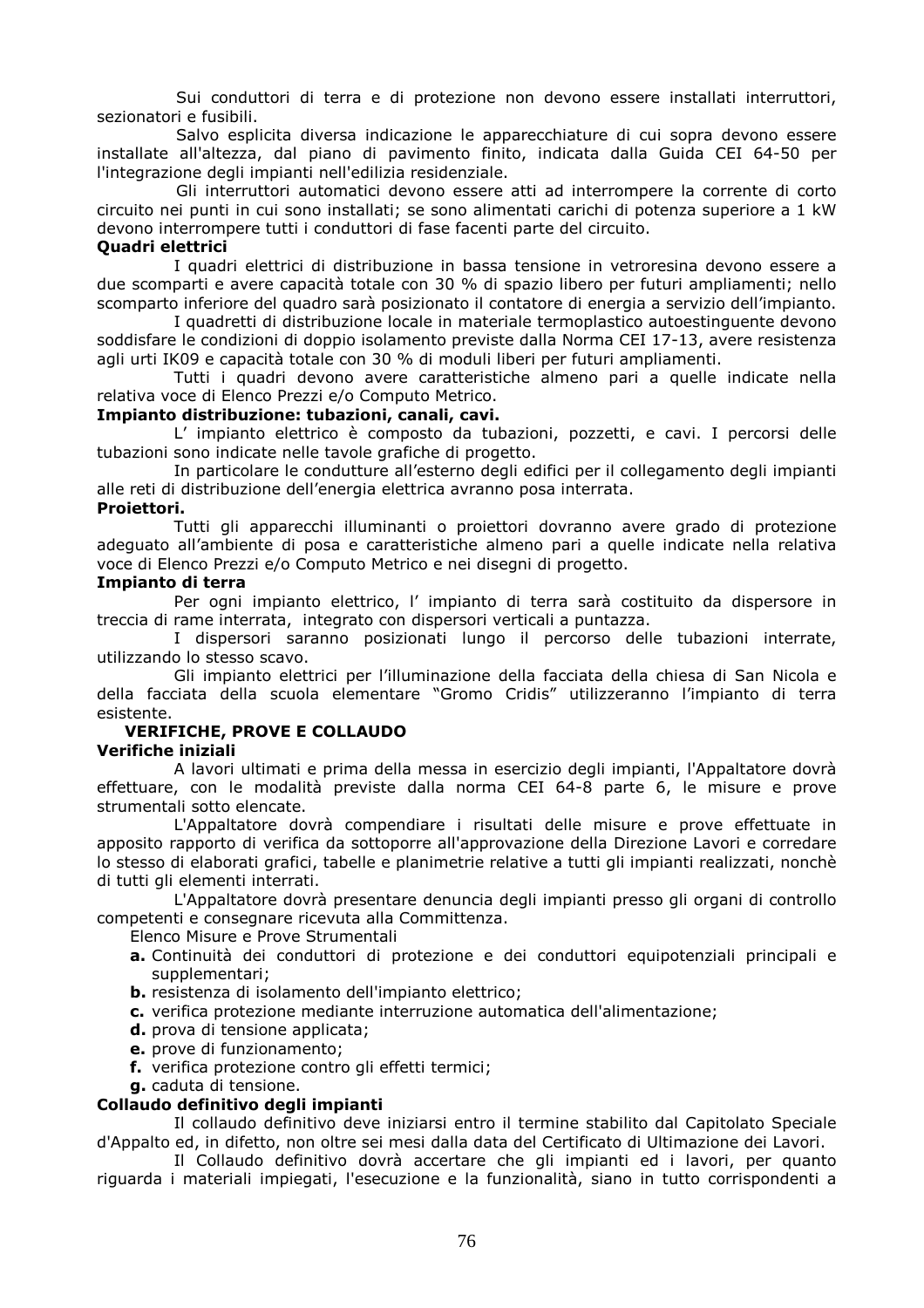quanto precisato nel Capitolato Speciale d'Appalto, tenuto conto di eventuali modifiche concordate in sede di aggiudicazione dell'Appalto stesso.

- In particolare, nel Collaudo definitivo dovranno effettuarsi le seguenti verifiche:
- **a.** che siano state osservate le norme tecniche generali di cui ai punti precedenti;
- **b.** che gli impianti ed i lavori siano in tutto corrispondenti alle indicazioni contenute nel progetto;
- **c.** inoltre, nel collaudo definitivo, dovranno ripetersi i controlli prescritti per la verifica iniziale e provvisoria, onde accertare:
	- − lo stato di isolamento dei circuiti;
	- − la continuità elettrica dei circuiti il grado di isolamento e le sezioni dei conduttori;
	- −l'efficienza dell'impianto di terra.

Tale ripetuto controllo ha lo scopo di verificare se le condizioni per le quali la verifica iniziale e provvisoria aver dato esito favorevole non si siano alterate nel periodo intercorrente fra la prima verifica ed il collaudo definitivo.

Anche nel collaudo definitivo verrà redatto regolare verbale.

#### **NORME DI MISURAZIONE E VALUTAZIONE DEI LAVORI Disposizioni generali**

L'aggiudicazione dell'Appalto sarà effettuata a corpo con il criterio del prezzo più basso; ovvero mediante la predetta offerta a prezzi unitari. I prezzi unitari in elenco saranno utilizzabili esclusivamente per la definizione e contabilizzazione di eventuali varianti, addizioni o detrazioni in corso d'opera, e che siano estranee ai lavori già previsti.

Essi comprendono:

a) per i materiali ogni spesa per la fornitura, trasporto, calo, perdite, sfridi, nessuna eccettuata per darli pronti all'impiego a pie' d'opera in qualsiasi punto del lavoro, anche se fuori strada.

b) per gli operai e i mezzi d'opera, ogni spesa per fornire i medesimi attrezzi e utensili, assicurazioni sociali per infortuni e accessorie di ogni specie, beneficio Impresa.

c) per i noli ogni spesa per dare a pie' d'opera i macchinari e i mezzi d'opera pronti al loro uso, accessori, ricambi, manutenzione, ect., tutto come sopra.

d) Tutte le spese per i mezzi d'opera, assicurazioni di ogni genere; tutte le forniture occorrenti e loro lavorazione e impiego, indennita' di cave, passaggi, depositi, cantiere, occupazioni temporanee, diverse i mezzi d'opera provvisionali, nessuna esclusa, carichi, trasporti e scarichi in ascesa e discesa e tutto quanto occorre per dare il lavoro compiuto a perfetta regola d'arte, intendendosi nei prezzi stessi, compreso ogni compenso per gli oneri tutti, che l'impresa dovra' sostenere a tale scopo.

L'importo complessivo dell'offerta, anche se determinato attraverso l'applicazione dei predetti prezzi unitari alle quantità, resta fisso ed invariabile, quale corrispettivo "a corpo".

Allo stesso modo non avranno alcuna efficacia negoziale le quantità indicate dalla stazione appaltante nel computo metrico.

Infatti, è obbligo esclusivo del concorrente il controllo e la verifica preventiva della completezza e della congruità delle voci e delle quantità indicate dalla stessa stazione appaltante, e la formulazione dell'offerta sulla sola base delle proprie valutazioni qualitative e quantitative, assumendone i rischi.

Ai sensi dell'articolo 90 del Regolamento di Attuazione al comma 5 " il concorrente ha l'obbligo di controllare le voci riportate nella lista attraverso l'esame degli elaborati progettuali, comprendenti anche il computo metrico.

In esito a tale verifica il concorrente è tenuto ad integrare le quantità ed ad inserire le voci che ritiene mancanti, alle quali applica i prezzi unitari che ritiene di offrire. L'offerta va inoltre accompagnata, a pena di inammissibilità, da una dichiarazione di presa d'atto che l'indicazione delle voci e delle quantità non ha effetto sull'importo complessivo dell'offerta che, seppure determinato attraverso l'applicazione dei prezzi unitari offerti alle quantità delle varie lavorazioni, resta fisso ed invariabile ai sensi degli articoli 19, comma 4 e 21, comma 1, della Legge".

Le prescrizioni e le indicazioni contenute nelle singole voci dell'Elenco dei Prezzi allegato al progetto costituiscono parte integrante e sostanziale del presente Disciplinare e pertanto dovranno essere tenute in considerazione dall'impresa sia nel momento della formulazione dell'offerta che nelle fasi di realizzazione dell'opera. **Lavori a misura**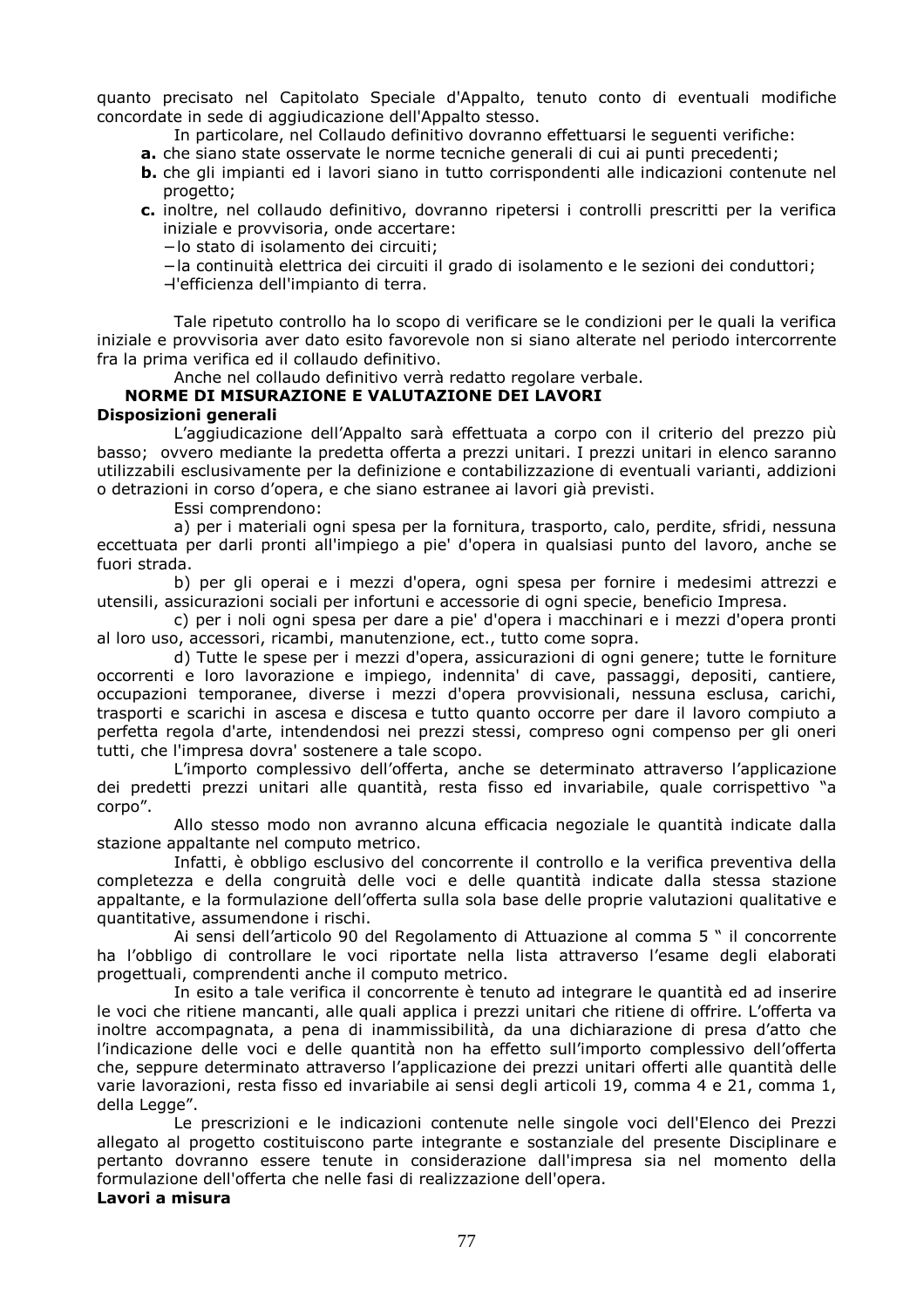La valutazione dei lavori avverrà secondo quanto stabilito a seguito:

**a.** per impianto punto luce si intende tutto quanto necessario per alimentare e comandare un corpo illuminante, compresa tubazione, conduttori, frutto di comando, morsetti e cassette, indipendentemente dalle singole quantità di materiale occorrente per le varie situazioni di posa;

**b.** per tutti gli impianti oggetto del presente appalto sono da ritenersi valide le norme sopra citate, adeguate ai vari materiali ed alle specifiche forniture.

#### **Compensi a corpo**

I compensi a corpo di cui all'Elenco allegato comprendono e compensano tutte le forniture, prestazioni ed opere occorrenti per dare le opere completamente ultimate ed eseguite in conformità alle condizioni ed oneri contrattuali ed a tutte le disposizioni impartite dalla Direzione Lavori.

Nei compensi a corpo sono compresi e compensati sia tutti gli obblighi ed oneri generali e speciali richiamati e specificati nel presente Capitolato e negli Atti Contrattuali, sia gli obblighi ed oneri che, pur non esplicitamente richiamati, devono intendersi come inseriti e consequenziali nell'esecuzione delle singole categorie di lavoro e del complesso delle opere, e comunque di ordine generale e necessari a dare i lavori a corpo completi in ogni parte e nei termini assegnati.

Pertanto l'Appaltatore, nel formulare la propria offerta, deve tener conto, oltre che di tutti gli oneri menzionati, anche di tutte le apparecchiature elettriche e non, dei box di alloggiamento delle medesime, di ripari, supporti e accessori eventuali che fossero stati omessi negli atti e nei documenti del presente appalto, ma pur necessari per rendere funzionali le opere in ogni loro particolare e nel complesso, onde dare le opere appaltate rispondenti sotto ogni riguardo allo scopo cui sono destinate.

#### **Compensi opere complementari**

Tutte le opere edili ed affini, occorrenti per l'esecuzione degli impianti elettrici, si intendono comprese e compensate nelle singole voci dell'Elenco Prezzi.

In particolare si intendono compresi e compensati:

- le opere di scavo per l'interramento delle tubazioni all'esterno dei fabbricati;

- gli scavi ed i tagli di ogni genere, le incassature, le tracce ed i fori in qualunque tipo di struttura, all'interno dei fabbricati, con i conseguenti lavori di ripristino ed il trasporto a rifiuto dei materiali di risulta;

- i basamenti di ogni altra apparecchiatura che necessiti di basi di appoggio o di fissaggio;

- il fissaggio di staffe, mensole, cravatte e simili e gli ancoraggi di qualsiasi genere;

- ogni altro intervento, in termini di opere murarie, atto a far sì che, a lavori ultimati, qualunque struttura o finitura, interessata dagli impianti o relativa agli stessi, si presenti perfettamente definita e rifinita.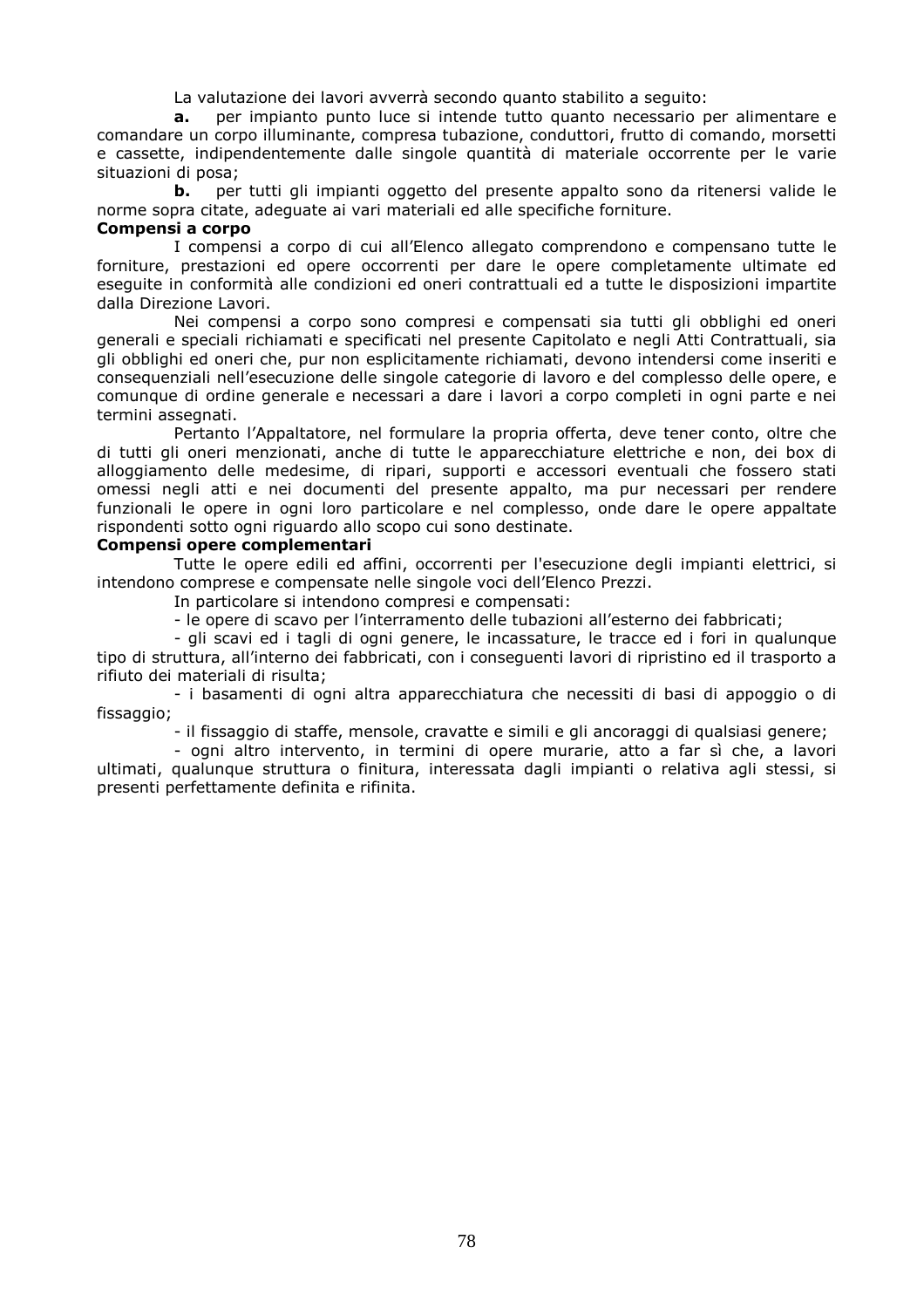# PARTE II – PRESCRIZIONI TECNICHE SUI MATERIALI

#### **Art. 66 MATERIALI IN GENERE**

I materiali in genere occorrenti per la costruzione delle opere proverranno da quelle località che l'Impresa riterrà di sua convenienza, purché ad insindacabile giudizio della Direzione dei Lavori, siano riconosciuti della migliore qualità e rispondano ai requisiti appresso indicati.

#### *Acqua*

Oltre ad essere dolce e limpida, dovrà avere un pH neutro ed una morbidezza non superiore al 2%. In ogni caso non dovrà presentare tracce di sali (in particolare solfati di magnesio o di calcio, cloruri, nitrati in concentrazione superiore allo 0,5%), di aggressivi chimici e di inquinamenti organici o inorganici.

Ghiaie, ghiaietti, pietrischi, pietrischetti e sabbie

Dovranno corrispondere ai requisiti di cui alle "Norme tecniche alle quali devono uniformarsi le costruzioni in conglomerato cementizio, normale e precompresso ed a struttura metallica" emanate con DM 14/02/1992.

Le dimensioni dovranno essere sempre le maggiori fra quelle previste come compatibili per la struttura a cui il calcestruzzo è destinato; di norma però non si dovrà superare il diametro di 71 mm per i lavori correnti di fondazione, di mm 40 per i muri di elevazione non armati di grosso spessore, di mm 30 per cementi armati e di mm 20 per cappe, velette e getti di limitato spessore in genere.

La sabbia deve essere ruvida al tatto, dura, viva, di forma angolosa e di grossezze assortite. Deve essere assolutamente scevra di materie terrose, argillose, melmose, polverulenti., od eterogenee; in caso contrario, deve essere lavata ripetutamente con acqua dolce e limpida fino a quando presenti i requisiti richiesti. Inoltre, deve essere di natura prevalentemente silicea, derivante da rocce aventi alta resistenza alla compressione: potrà provenire da fiume, torrente o mulino granulatore. Per le murature di getto o di pietrame ordinario si sceglieranno sabbie grosse, riservando le più fini per quelle di mattoni, di blocchetti forati, di pietra da taglio e per le malte di cui si farà uso negli intonaci. Tutti i materiali pietrosi dovranno provenire dalla frantumazione di rocce durissime, preferibilmente silicee o calcari, puri, durissimi e di alta resistenza alla compressione, all'urto, all' abrasione ed al gelo.

Dovranno essere costituiti da materiali sostanzialmente uniformi e compatti e non dovranno contenere parti comunque alterate. Sono escluse dall' impiego le rocce marnose. Di norma si useranno le seguenti pezzature:

| - pietrischi e ghiaie:       | da mm. 40 a 71            |
|------------------------------|---------------------------|
|                              | da mm. $40 \text{ a } 60$ |
|                              | da mm. 25 a 40            |
| - pietrischetti e ghiaietti: | da mm. 15 a 25            |
|                              | da mm. $10 \text{ a } 15$ |
| - graniglie e ghiaino:       | da mm. $5$ a 10           |
|                              | da mm. $2 \text{ a } 5$   |

Le ghiaie prodotte dalla frantumazione naturale delle rocce o di materiali analoghi ottenuti per frantumazione artificiale di ciottoli o blocchi di roccia dovranno avere buona resistenza alla compressione, bassa porosità in modo che sia assicurato un basso coefficiente di imbibizione, assenza di composti idrosolubili (p.es. gesso), assenza di sostanze polverose, argillose o di terreno organico, conformi alle norme UNI 2334.

#### *Pietrischetto di frantumazione o ghiaietto lavato per calcestruzzi*

(di regola debbono avere granulometria fra mm. 10 e 30)

Si possono tollerare fino a 50 mm soltanto quando si impiegano nei getti di grandi dimensioni, ed in ogni caso con spessori maggiori di mt. 0,40. In particolare, nei calcestruzzi per il basamento e rinfianco di condotti circolari, ed ovoidali, il ghiaietto od il pietrischetto non dovranno avere dimensioni superiori ai 30 mm. Le sabbie ed i materiali pietrosi indicati nel presente articolo dovranno corrispondere alle "Norme di accettazione del fascicolo 4, ultima edizione, del Consiglio Nazionale delle Ricerche".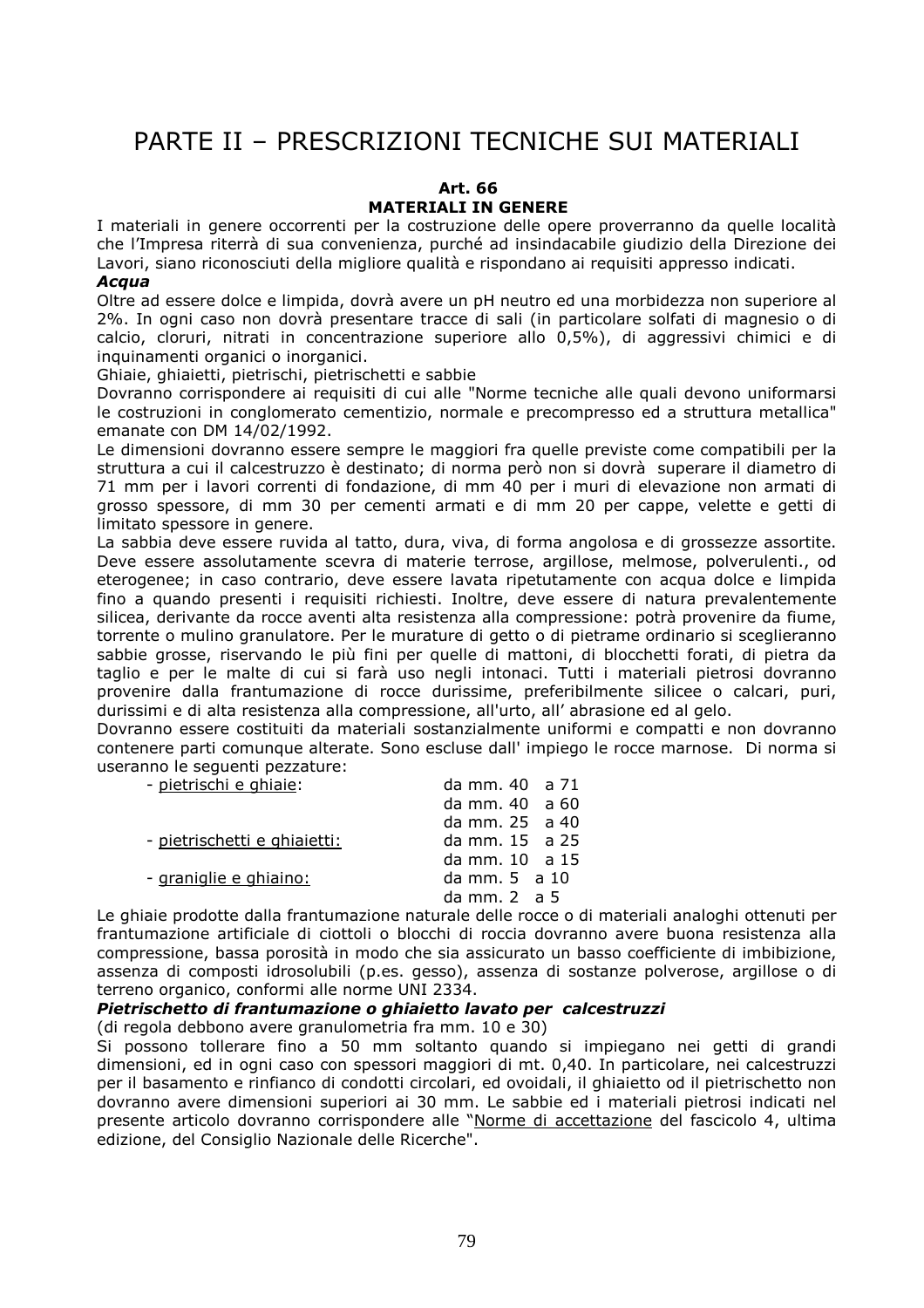## *Misto di fiume*

È i1 materiale reperibile in natura negli alvei di fiumi e torrenti, senza richiedere alcuna correzione, non considerando come tale la semplice selezione con vaglio sgrossatore per eliminare i ciottoli di dimensioni superiori a mm. 71.

Le prescrizioni granulometriche sono però quelle di tipo I (elementi, duri e tenaci) comprese entro i limiti del prospetto III - Tipo A, delle Norme C.N.R. - UNI 10006. Il misto di fiume dovrà possedere principalmente una adeguata capacità portante e insensibilità all'azione dell'acqua e del gelo.

#### *Misto granulato di pietrisco spaccato e sabbia*

I materiali dovranno essere pulitissimi e se necessario lavati in quanto su essi dovrà poggiare il conglomerato bituminoso del tipo aperto. Il misto granulato sarà composto da pietrisco spaccato della dimensione massima di mm 40 e da sabbia assortita con una percentuale minima al passante di 0,075 mm UNI n. 2332 dell'8% e massima del 20%.

#### *Pietre naturali*

Le pietre naturali da impiegare per la muratura o per qualsiasi altro lavoro, dovranno essere di grana compatta ed esenti da piani di sfaldamento, screpolature, venature ed inclusioni di sostanze estranee; inoltre, dovranno avere dimensioni adatte al particolare tipo di impiego, offrire una resistenza proporzionata all'entità delle sollecitazioni cui dovranno essere sottoposte e possedere un'efficace capacità di adesione alle malte.

Il carico di sicurezza a compressione non dovrà mai superare il 20% del rispettivo carico di rottura. Saranno escluse, salvo specifiche prescrizioni, le pietre gessose ed in generale tutte quelle che potrebbero subire alterazioni per l'azione degli agenti atmosferici o dell'acqua corrente.

La materia riguardante le pietre naturali è disciplinata dal R.D. del 16/11/1939 n° 2232 (G.U. n°92/1940).

#### *Pietre da taglio*

Oltre a possedere i requisiti delle pietre naturali, dovranno essere sonore alla percussione, prive di fenditure e litoclasi e possedere una perfetta lavorabilità.

Per le opere a "faccia a vista" sarà vietato l'impiego di materiali con venature disomogenee o, in genere, di brecce. Inoltre dovranno avere una buona resistenza a compressione, resistenza a flessione, tenacità (resistenza agli urti), capacità di resistenza agli agenti atmosferici e alle sostanze inquinanti, lavorabilità (attitudine ad essere trasformate in blocchi squadrati, in lastre, colonne, capitelli, cornici) e lucidabilità.

#### *Cordoni, guide*

Dovranno soddisfare ai requisiti stabiliti nelle "Tabelle UNI 2712-2713-2714-2715-2716- 2717-2718 Ed. 1945." e dalle Norme UNI 4065

#### *Cordoli in pietra naturale*

Proverranno dalle cave che saranno accettate dalla DL. Dovranno essere sostanzialmente uniformi e compatti, senza parti alterate, vene o altri difetti; senza immasticature o tasselli.

#### *Tubazioni in PEAD*

I tubi in polietilene ad alta densità (PEAD) per condotte in pressione di acque potabili saranno conformi alle norme UNI 7611/76 tipo 312 e dovranno resistere ad una pressione di esercizio nominale di almeno 10 bar.

La tubazione in polietilene Alta Densità sarà a superficie liscia, di colore nero, tipo 312, rispondente alla Norma UNI 7611, recante per esteso il marchio IIP dell'Istituto Italiano dei Plastici, la ditta produttrice, il numero del marchio IIP, la data di produzione, il diametro del tubo, la pressione nominale la banda coestrusa di colore azzurro.

Il tubo dovrà essere rispondente alla normativa Igienico Sanitaria del Ministero della Sanità relativa ai manufatti per il trasporto di liquidi o derrate alimentari (circolare n° 102 del 02/01/1978, per quanto riguarda la atossicità del materiale. La ditta fornitrice dovrà essere in possesso della certificazione di qualità Aziendale SQP secondo la UNI EN ISO 9002.

#### *Tubi in PVC*

I tubi in PVC saranno a sezione circolare in PVC rigido (norme UNI 7447 Tipo UNI 303/1 contrassegnati con il marchio di conformità I.I.P.) con giunti a bicchiere ricavati nel tubo stesso, a tenuta mediante guarnizione elastometrica, forniti in barre 3-6 mt, posati sul letto di sabbia o calcestruzzo a seconda delle indicazioni della D.L. dello spessore di 15 cm. convenientemente costipato con successivo rinforzo e ricoprimento del tubo sino a 15 cm. I tubi dovranno posarsi secondo le pendenze assegnate in progetto.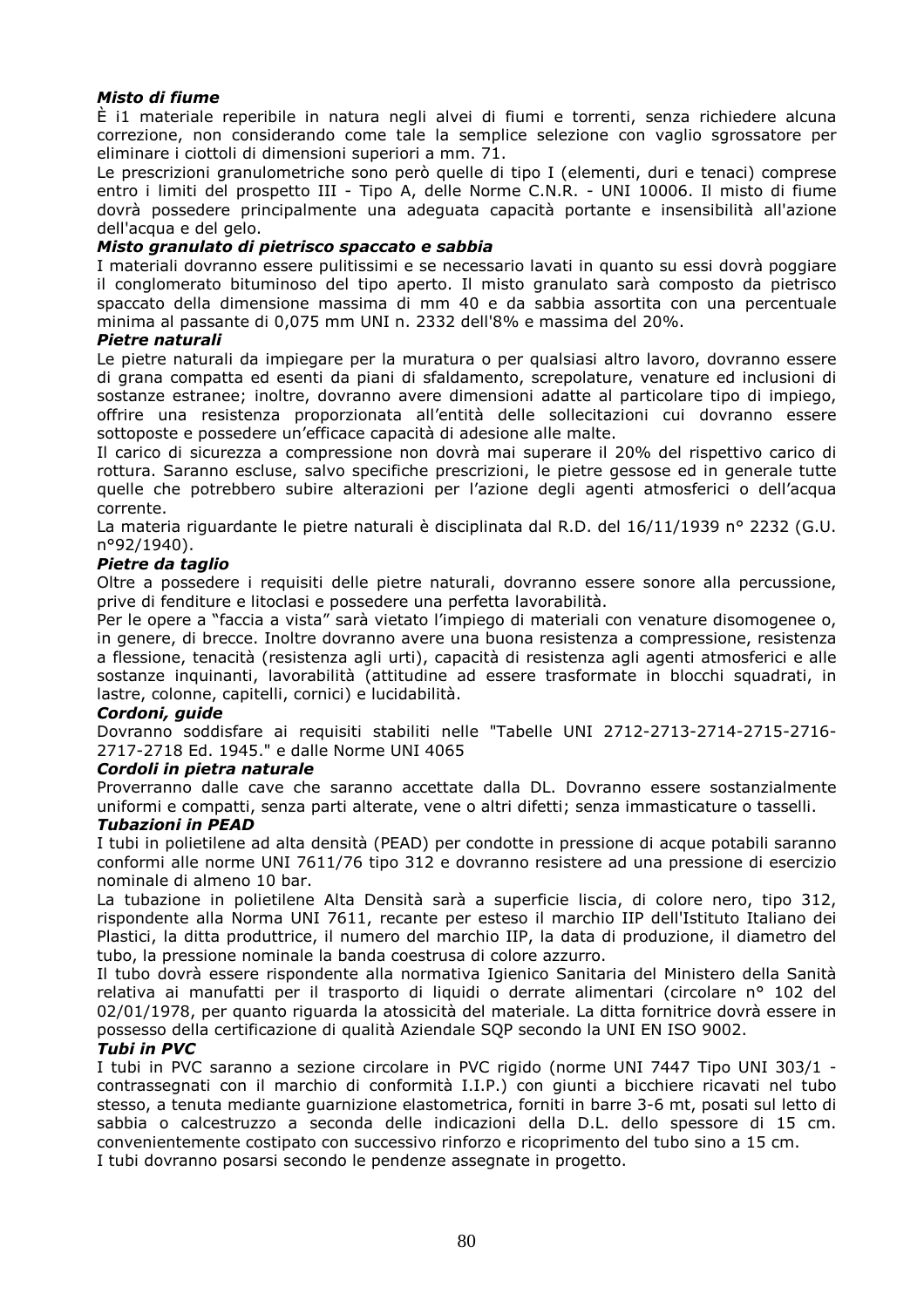Il materiale base per la produzione di tubi e pezzi speciali deve essere una mescolanza di PVC (Policloruro di vinile) con gli ingredienti necessari per una appropriata fabbricazione del prodotto. Le mescolanze di cui sopra hanno le seguenti caratteristiche:

massa volumica g/cm 1,37 - 1,47

carico unitario a snervamento Mpz > 48

allungamento a snervamento % z 10

modulo di elasticità (E) Mpa = 3000

I tubi dovranno essere prodotti per estrusione con impianti moderni e dotati di laboratorio dove dovranno essere fatte costantemente prove che possano garantire la costanza della qualità del prodotto. Dimensioni, tolleranze sono quelle previste dalle norme UNI vigenti che si intendono parte integrante del capitolato di fornitura UNI 7447/75 = UNI 7448/75 e 7449 (per i raccordi)

Le barre dovranno essere fornite della lunghezza commerciale con una estremità liscia e l'altra dotata di un bicchiere di giunzione preconfezionato e anello di materiale elastometrico per effettuare e garantire la tenuta idraulica.

Ogni tubo dovrà essere marchiato in modo chiaro e indelebile e la marchiatura dovrà comprendere:

- il nome del produttore
- il diametro di accoppiamento
- la serie
- il materiale (PVC)
- il periodo di fabbricazione (almeno l'anno)
- il riferimento alla norma UNI

– il marchio di conformità rilasciato dall'Istituto Italiano dei Plastici.

I collaudi di accettazione e qualità saranno quelli previsti dalle già citate norme UNI.

I raccordi e i pezzi speciali necessari saranno dello stesso materiale dei tubi, in esecuzione stampata o ricavata da tubo, con le estremità predisposte alla giunzione.

Il collegamento fra tubi di PVC e materiali tradizionali avverrà unicamente per mezzo di raccordi flangiati, o con raccordi aventi un bicchiere di giunzione preconfezionato dello stesso materiale delle tubazioni. Il giunto sarà di tipo "GIELLE" con anello di tenuta di materiale elastomerico.

La tubazione in PVC deve essere impermeabile.

Le prove idrauliche devono essere eseguite in conformità di quanto stabilito dalle normative UNI 7448/75.

Il collaudo in opera si esegue tra due pozzi di ispezione successivi.

Le due estremità della tubazione devono essere chiuse a mezzo di opportuni tappi e successivamente il tratto in oggetto deve essere messo in pressione a un valore di 0,5 bar (5 metri di colonna d'acqua).

Il valore massimo di aggiunta d'acqua è fissato in 0,1 litri per metro quadrato di superficie nei primi 15 minuti di prova.

L'Impresa nell'esecuzione delle opere dovrà attenersi alle migliori regole d'arte e talaltro alle disposizioni contenute nel Decreto Ministeriale del 12/12/1985 concernente le "Norme tecniche relative alle tubazioni" che si intendono integralmente richiamate.

Prima della posa in opera i tubi, i giunti ed i pezzi dovranno essere accuratamente controllati. Quelli che dovessero risultare danneggiati in modo tale da compromettere la qualità e la funzionalità dell'opera dovranno essere scartati e sostituiti.

Nell'operazione di posa dovrà evitarsi che nell'interno delle condotte penetrino detriti o corpi estranei di qualunque natura e che venga comunque danneggiata la loro superficie interna.

La posa in opera dei tubi sarà effettuata su di un sottofondo in calcestruzzo dello spessore minimo di cm 10. Le tubazioni saranno rinfiancate e rivestite

#### *Tubi in calcestruzzo*

Il calcestruzzo per la realizzazione dei tubi sarà costituito da cemento Portland, con aggregati di dimensioni massime mm. 20 ed acqua.

Il calcestruzzo sarà di classe R 325, l'uso del cloruro di calcio come additivo non è ammesso.

Sia per i tubi commerciali che per i tubi giropressati con giunti a bicchiere e anello di gomma o neoprene le modalità di esecuzione saranno tali che il prodotto finito sia costituito da calcestruzzo compatto e omogeneo e le superfici siano perfettamente lisce e pulite.

I giunti dei tubi giropressati saranno di tipo a bicchiere con guarnizione di gomma o neoprene, la configurazione del giunto sarà tale da permettere una piccola rotazione relativa fra gli assi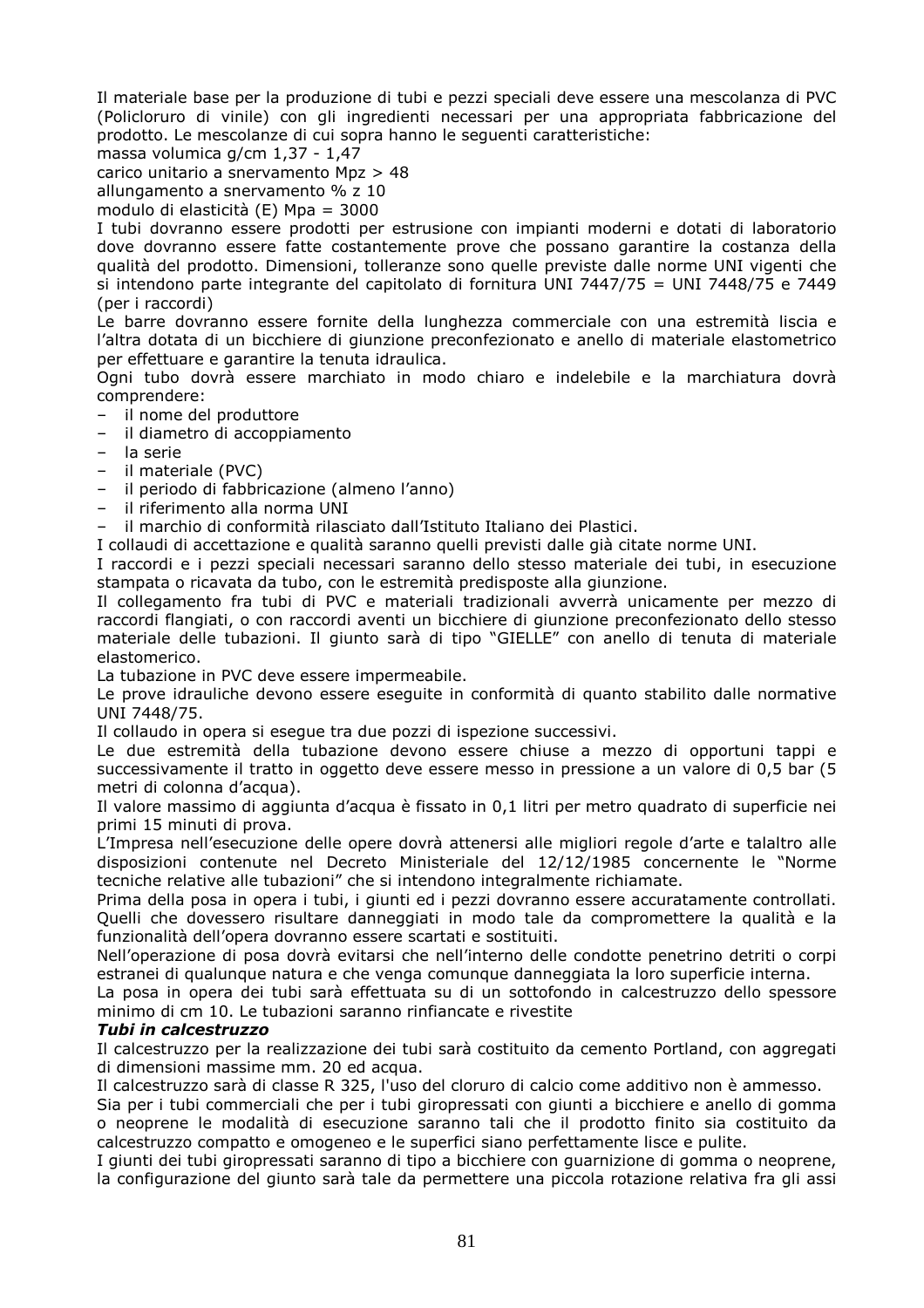dei tubi; in corrispondenza dei giunti senza che per questo il giunto perda la sua impermeabilità.

#### *Materiali ferrosi e metalli vari*

*Materiali ferrosi.* I materiali ferrosi dovranno presentare caratteristiche di ottima qualità essere privi di difetti, scorie, slabbrature, soffiature, ammaccature, soffiature, bruciature, paglie e da qualsiasi altro difetto apparente o latente di fusione, laminazione, trafilatura, fucinatura e simili; devono inoltre essere in stato di ottima conservazione e privi di ruggine. Sottoposti ad analisi chimica devono risultare esenti da impurità e da sostanze anormali.

La loro struttura micrografica deve essere tale da dimostrare l'ottima riuscita del processo metallurgico di fabbricazione e da escludere qualsiasi alterazione derivante dalla successiva lavorazione a macchina od a mano che possa menomare la sicurezza d'impiego.

I materiali destinati ad essere inseriti in altre strutture o che dovranno poi essere verniciati, devono pervenire in cantiere protetti da una mano di antiruggine.

Si dovrà tener conto del d.m. 27 luglio 1985 "Norme tecniche per l'esecuzione delle opere in c.a. normale e precompresso e per le strutture metalliche", della legge 5 novembre 1971 n. 1086 "Norme per la disciplina delle opere in conglomerato cementizio armato normale e precompresso ed a strutture metalliche" e della legge 2 febbraio 1974 n. 74 "Provvedimenti per la costruzione con particolari prescrizioni per le zone sismiche"

Essi dovranno rispondere a tutte le condizioni previste dal d.m. 26 marzo 1980 (allegati nn. 1, 3 e 4) ed alle norme UNI vigenti (UNI EN 10025 gennaio 1992) e presentare inoltre, a seconda della loro qualità, i seguenti requisiti:

*Ferro.* Il ferro comune dovrà essere di prima qualità, eminentemente duttile e tenace e di marcatissima struttura fibrosa. Esso dovrà essere malleabile, liscio alla superficie esterna, privo di screpolature, saldature e di altre soluzioni di continuità.

L'uso del ferro tondo per cemento armato, sul quale prima dell'impiego si fosse formato uno strato di ruggine, deve essere autorizzato dalla Direzione dei Lavori.

*Acciaio da cemento armato normale.* In base al d.m. 9 gennaio 1996 viene imposto il limite di 14 mm al diametro massimo degli acciai da c.a. forniti in rotoli al fine di evitare l'impiego di barre che, in conseguenza al successivo raddrizzamento, potrebbero presentare un decadimento eccessivo delle caratteristiche meccaniche.

Per diametri superiori ne è ammesso l'uso previa autorizzazione del Servizio tecnico centrale, sentito il Consiglio superiore dei lavori pubblici.

*Ghisa.* La ghisa dovrà essere di prima qualità e di seconda fusione dolce, tenace, leggermente malleabile, facilmente lavorabile con la lima e con lo scalpello; la frattura sarà grigia, finemente granulosa e perfettamente omogenea, esente da screpolature, vene, bolle, sbavature, asperità ed altri difetti capaci di menomarne la resistenza. Dovrà essere inoltre perfettamente modellata.

È assolutamente escluso l'impiego di ghise fosforose.

I chiusini e le caditoie saranno in ghisa grigia o ghisa sferoidale secondo la norma UNI 4544, realizzati secondo norme UNI EN 124 di classe adeguata al luogo di utilizzo, in base al seguente schema:

| Luogo di utilizzo                                        | Classe | Portata |      |
|----------------------------------------------------------|--------|---------|------|
| Per carichi elevati in aree speciali                     | E 600  | t 60    |      |
| Per strade a circolazione normale                        | D 400  | t 40    |      |
| Per banchine e parcheggi con presenza di veicoli pesanti |        | C.250   | t 25 |
| Per marciapiedi e parcheggi autovetture                  | B 125  | t 12,5  |      |
| -- - ---                                                 |        |         |      |

#### *Metalli vari*

Il piombo, lo stagno, il rame e tutti gli altri metalli o leghe metalliche da impiegare devono essere delle migliori qualità, ben fusi o laminati a seconda della specie di lavori a cui sono destinati, e scevri da ogni impurità o difetto che ne vizi la forma, o ne alteri la resistenza o la durata.

#### *Legnami*

I legnami, da impiegare in opere stabili o provvisorie, di qualunque essenza essi siano, dovranno rispondere a tutte le prescrizioni di cui al d.m. 30 ottobre 1912 ed alle norme UNI vigenti; saranno provveduti fra le più scelte qualità della categoria prescritta e non presenteranno difetti incompatibili con l'uso a cui sono destinati( UNI 8198).

Dovranno quindi essere di buona qualità, privi di alburno, fessure, spaccature, esenti da nodi profondi o passanti, cipollature, buchi od altri difetti, sufficientemente stagionati tranne che non siano stati essiccati artificialmente, presentare colore e venatura uniforme.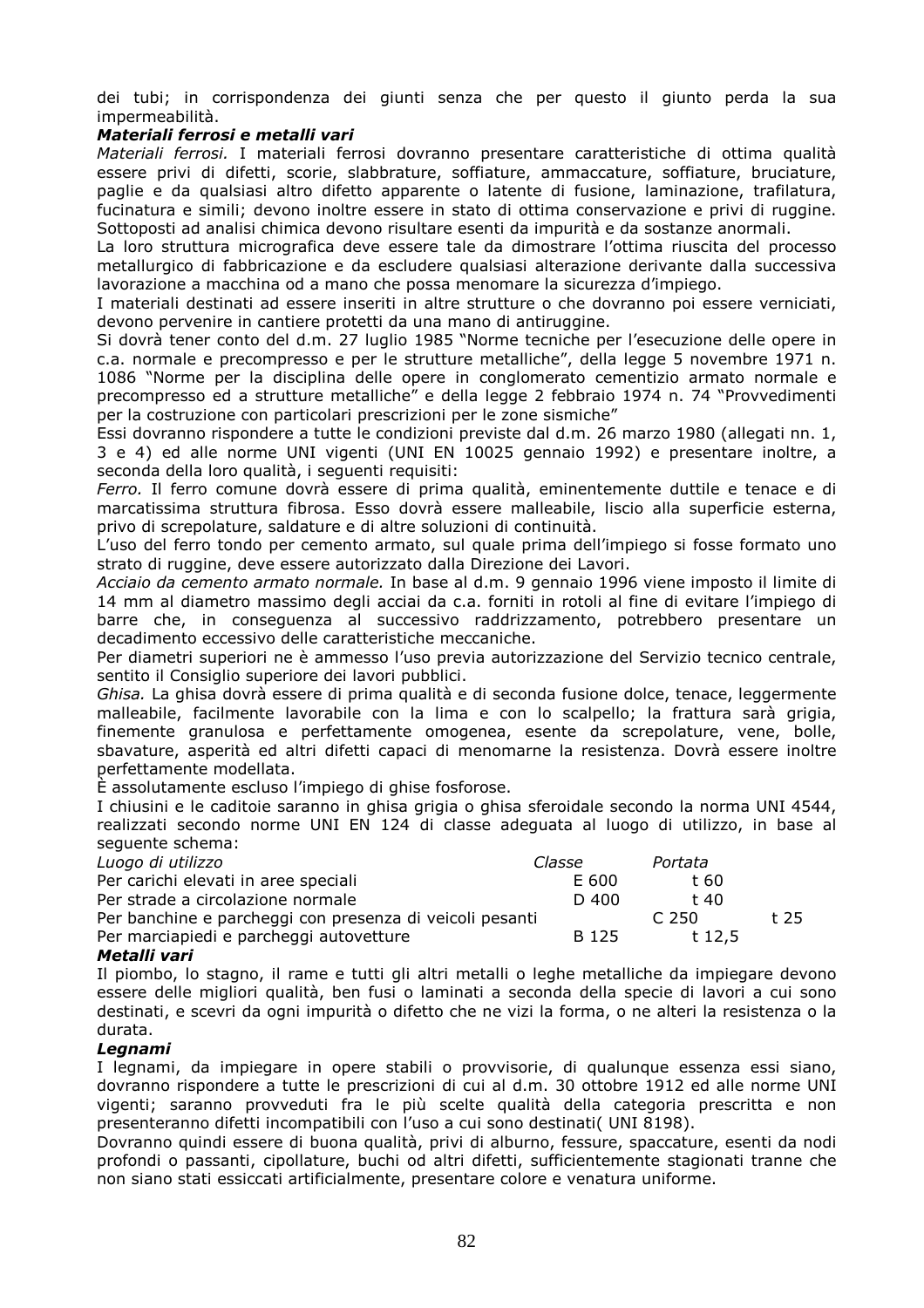Il tavolame dovrà essere ricavato dai tronchi più diritti, affinché le fibre non risultino tagliate dalla sega.

I legnami rotondi o pali dovranno provenire dal tronco dell'albero e non dai rami, dovranno essere sufficientemente diritti, in modo che la congiungente i centri delle due basi non esca in nessun punto del palo. Dovranno inoltre essere scortecciati per tutta la loro lunghezza e conguagliati alla superficie; la differenza tra i diametri medi delle estremità non dovrà oltrepassare i 15 millesimi della lunghezza né il quarto del maggiore dei 2 diametri.

Nei legnami grossolanamente squadrati ed a spigolo smussato, tutte le facce dovranno essere spianate e senza scarniture, tollerandosene l'alburno o lo smusso in misura non maggiore di un sesto del lato della sezione trasversale.

I legnami a spigolo vivo dovranno essere lavorati e squadrati a sega con le diverse facce esattamente spianate, senza rientranze o risalti, e con gli spigoli tirati a filo vivo, senza alburno né smussi di sorta.

Il legname, salvo diversa prescrizione, deve essere nuovo, nelle dimensioni richieste o prescritte.

Per quanto riguarda la resistenza al fuoco si fa riferimento alla norma UNI 9504/89 "Procedimento analitico per valutare la resistenza al fuoco degli elementi costruttivi in legno", riferibile sia al legno massiccio che al legno lamellare, trattati e non.

#### *Colori e vernici*

I materiali impiegati nelle opere da pittore dovranno essere sempre della migliore qualità.

*Acquaragia (essenza di trementina)*. - Dovrà essere limpida, incolore, di odore gradevole e volatissima. La sua densità a 15°C sarà di 0,87.

*Minio*. - Sia il piombo (sesquiossido di piombo) che l'alluminio (ossido di alluminio) dovrà essere costituito da polvere finissima e non contenere colori derivati dall'anilina, né oltre il 10% di sostanze estranee (solfato di bario, ecc.).

*Sostanze impregnanti. D*ovranno avere elevata capacità di penetrazione, buona inerzia chimica nei confronti dei più diffusi agenti inquinanti, comprovata inerzia cromatica, soddisfacente compatibilità fisico-chimica con il materiale da impregnare, totale reversibilità della reazione d'indurimento. Dovranno garantire al supporto:-la difesa dall'attacco chimico, per limitare l'assorbimento delle acque meteoriche; - la difesa dall'attacco fisico, per fornire capacità meccaniche di resistenza al degrado. Dovranno essere esenti da cromo.

*Vernici*. - Le vernici che si impiegheranno saranno diversificate in relazione al tipo di protezione che si dovrà effettuare ed alla natura dei supporti su cui applicarle. I requisiti saranno quelli stabiliti dalla specifica normativa UNICHIM.

Le vernici dovranno essere fornite nei loro recipienti originali chiusi.

#### *Materiali diversi*

a) *Asfalto naturale*. - L'asfalto sarà naturale e proverrà dalle miniere migliori. Sarà in pani, compatto, omogeneo, privo di catrame proveniente da distillazione del carbon fossile, ed il suo peso specifico varierà fra i limiti di 1104 a 1205 kg.

b) *Bitume asfaltico*. - Il bitume asfaltico proverrà dalla distillazione di rocce di asfalto naturale. Sarà molle, assai scorrevole, di colore nero e scevro dell'odore proprio del catrame minerale proveniente dalla distillazione del carbon fossile e del catrame vegetale.

c) *Mastice di rocce asfaltiche e mastice di asfalto sintetico per la preparazione delle malte asfaltiche e degli asfalti colorati*. - I bitumi da spalmatura impiegati avranno di norma le caratteristiche seguenti o altre qualitativamente equivalenti:

|             |          | Indice di   Penetrazi        | Punto    | di Punto     | Solubrità               |          | Volatilità   Penetrazione<br>a.                |
|-------------|----------|------------------------------|----------|--------------|-------------------------|----------|------------------------------------------------|
| Tipo I      |          | penetrazi one a 25° rammolli |          |              |                         |          | d'infiamma in cloruro a 136°C 25°C del residuo |
|             | one      |                              | mento    | bilità       | di carbonio   per 5 ore |          | della<br>di<br>prova                           |
|             |          |                              |          | (Cleveland   | $\%$                    | $\%$     | volatilità                                     |
|             |          | dmm.                         | °C       |              |                         |          | bitume <sup>1</sup><br>%<br>del                |
|             |          |                              |          | $^{\circ}$ C |                         |          | originario                                     |
|             | (minimo) | (minimo)                     | (minimo) | (minimo)     | (minimo)                | (minimo) | (minimo)                                       |
| $\mathbf 0$ |          | 40                           | 55       | 230          | 99,5                    | 0,3      | 75                                             |
| 15          | $+1,5$   | 35                           | 65       | 230          | 99,5                    | 0,3      | 75                                             |
| 25          | $+2,5$   | 20                           | 80       | 230          | 99,5                    | 0,3      | 75                                             |

Dovranno soddisfare i requisiti stabiliti dal Consiglio Nazionale delle ricerche nelle corrispondenti "Norme per l'accettazione dei bitumi per usi stradali" fascicolo n° 2 Ed. 1951 e "Norme per l'accettazione delle emulsioni bituminose per usi stradali", fascicolo n° 3 Ed. 1958.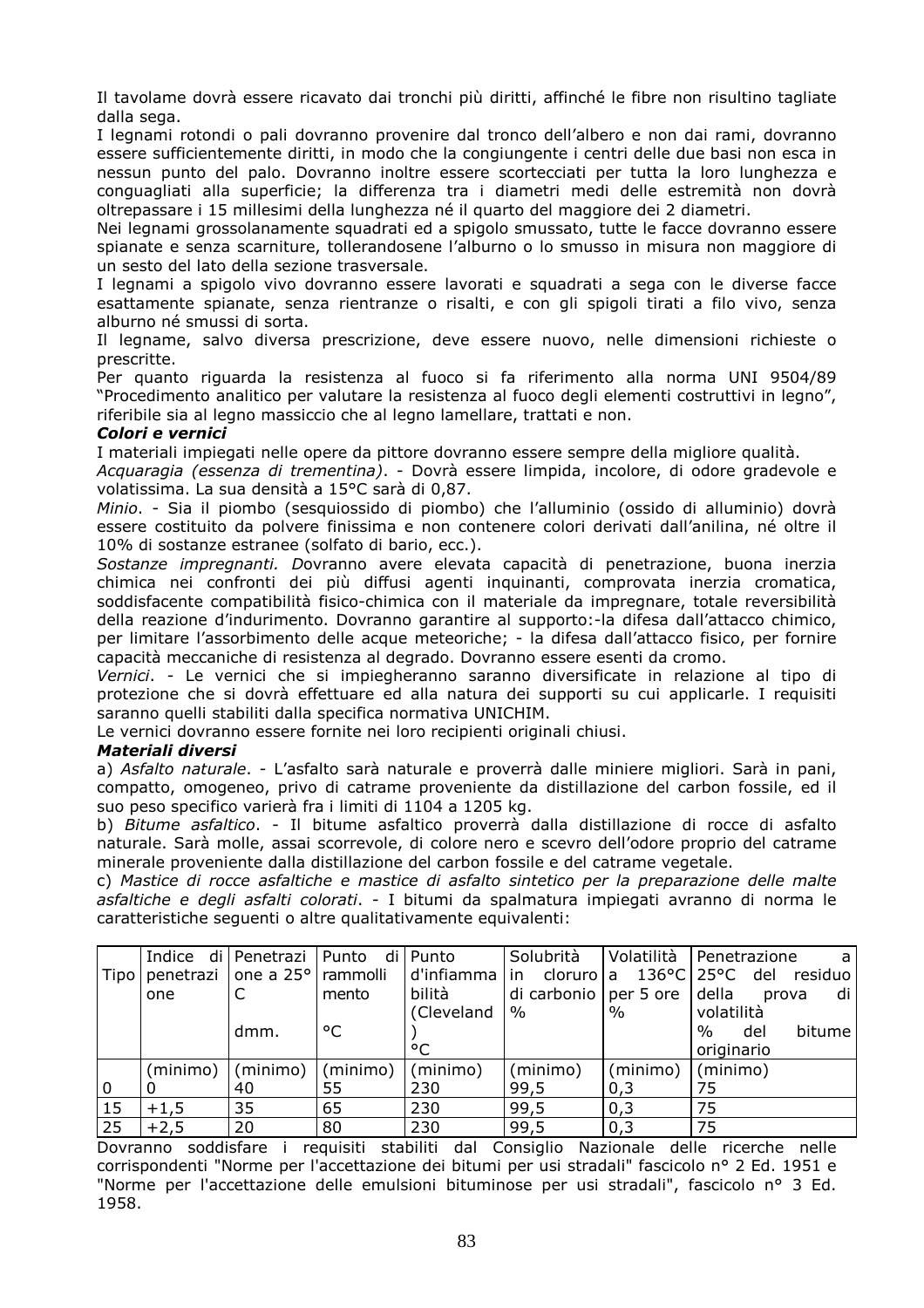L'emulsione bituminosa dovrà contenere non meno del 55% di bitume puro.

## *Laterizi*

I laterizi da impiegare per lavori di qualsiasi genere, dovranno corrispondere alle norme per l'accettazione di cui al r.d. 16 novembre 1939, n. 2233 e al d.m. 26 marzo 1980, allegato 7, ed alle norme U.N.I. vigenti (da 5628-65 a 5630-65; 5632-65, 5967-67, 8941/1-2-3 e 8942 parte seconda).

I laterizi di qualsiasi tipo, forma e dimensione debbono nella massa essere scevri da sassolini e da altre impurità; avere facce lisce e spigoli regolari; presentare alla frattura (non vetrosa) grana fine ed uniforme; dare, al colpo di martello, suono chiaro; assorbire acqua per immersione;

asciugarsi all'aria con sufficiente rapidità; non sfaldarsi e non sfiorire sotto l'influenza degli agenti atmosferici e di soluzioni saline; non screpolarsi al fuoco; avere resistenza adeguata agli sforzi ai quali dovranno essere assoggettati, in relazione all'uso.

Essi devono provenire dalle migliori fornaci, presentare cottura uniforme, essere di pasta compatta, omogenea, priva di noduli e di calcinaroli e non contorti.

Adeguata campionatura dei laterizi da impiegarsi dovrà essere sottoposta alla preventiva approvazione della Direzione dei Lavori.

*-* I materiali di copertura in laterizio devono presentare cottura uniforme, essere sani, privi di screpolature, cavillature, deformazioni, corpi eterogenei e calcinaroli che li rendano fragili o comunque difformi dalla norma commerciale: in particolare non devono essere gelivi, né presentare sfioriture e comunque rispondenti alle norme UNI 2619-2621-44; 8626/84- 8635/84.

Le tegole piane o curve, appoggiate su due regoli posti a 20 mm dai bordi estremi dei due lati più corti, dovranno sopportare sia un carico graduale di kg 120, concentrato in mezzeria, sia l'urto di una palla di ghisa del peso di kg 1 cadente dall'altezza di cm 20. Sotto un carico di mm 50 d'acqua mantenuta per 24 ore le tegole devono risultare impermeabili.

## *Leganti idraulici*

Il cemento, le calci idrauliche ed i leganti idraulici in genere dovranno sempre essere di recente fabbricazione, conservati in magazzini coperti e ben riparati dall'umidità.

Dovranno corrispondere alle prescrizioni, caratteristiche tecniche e requisiti dei leganti idraulici di cui alla Legge 26/05/1965 n° 595 ed al DM 03/06/1968 parzialmente modificato dal DM 31/08/1972 ed al DM 20.11.1984 e ad altre successive norme che dovessero essere emanate dai Competenti Organi.

In base al d.m. 3 giugno 1968 le proporzioni in peso sono le seguenti: una parte di cemento, tre parti di sabbia composita perfettamente secca e mezza parte di acqua (rapporto acqua: legante 0.5).

Il legante, la sabbia, l'acqua, l'ambiente di prova e gli apparecchi debbono essere ad una temperatura di 20 ± 2°C.

L'umidità relativa dell'aria dell'ambiente di prova non deve essere inferiore al 75%.

Ogni impasto, sufficiente alla confezione di tre provini, è composto di:

450 g di legante, 225 g di acqua, 1350 g di sabbia.

Le pesate dei materiali si fanno con una precisione di  $\pm$  0,5%.

In base al d.m. 9 gennaio 1996 - Allegato 1, la distribuzione granulometrica degli inerti, il tipo di cemento e la consistenza dell'impasto, devono essere adeguati alla particolare destinazione del getto, ed al procedimento di posa in opera del conglomerato.

Il quantitativo d'acqua deve essere il minimo necessario a consentire una buona lavorabilità del conglomerato tenendo conto anche dell'acqua contenuta negli inerti.

Partendo dagli elementi già fissati il rapporto acqua-cemento, e quindi il dosaggio del cemento, dovrà essere scelto in relazione alla resistenza richiesta per il conglomerato.

L'impiego degli additivi dovrà essere subordinato all'accertamento dell'assenza di ogni pericolo di aggressività.

L'impasto deve essere fatto con mezzi idonei ed il dosaggio dei componenti eseguito con modalità atte a garantire la costanza del proporzionamento previsto in sede di progetto.

Per quanto applicabile e non in contrasto con le presenti norme si potrà fare utile riferimento alla norma UNI 9858 (maggio 1991).

I materiali componenti le malte cementizie saranno prima mescolati a secco, fino ad ottenere un miscuglio di tinta uniforme, il quale verrà poi asperso ripetutamente con la minore quantità di acqua possibile, ma sufficiente, rimescolando continuamente.

Nella composizione di calcestruzzi con malte di calce comune od idraulica, si formerà prima l'impasto della malta con le proporzioni prescritte, impiegando la minore quantità di acqua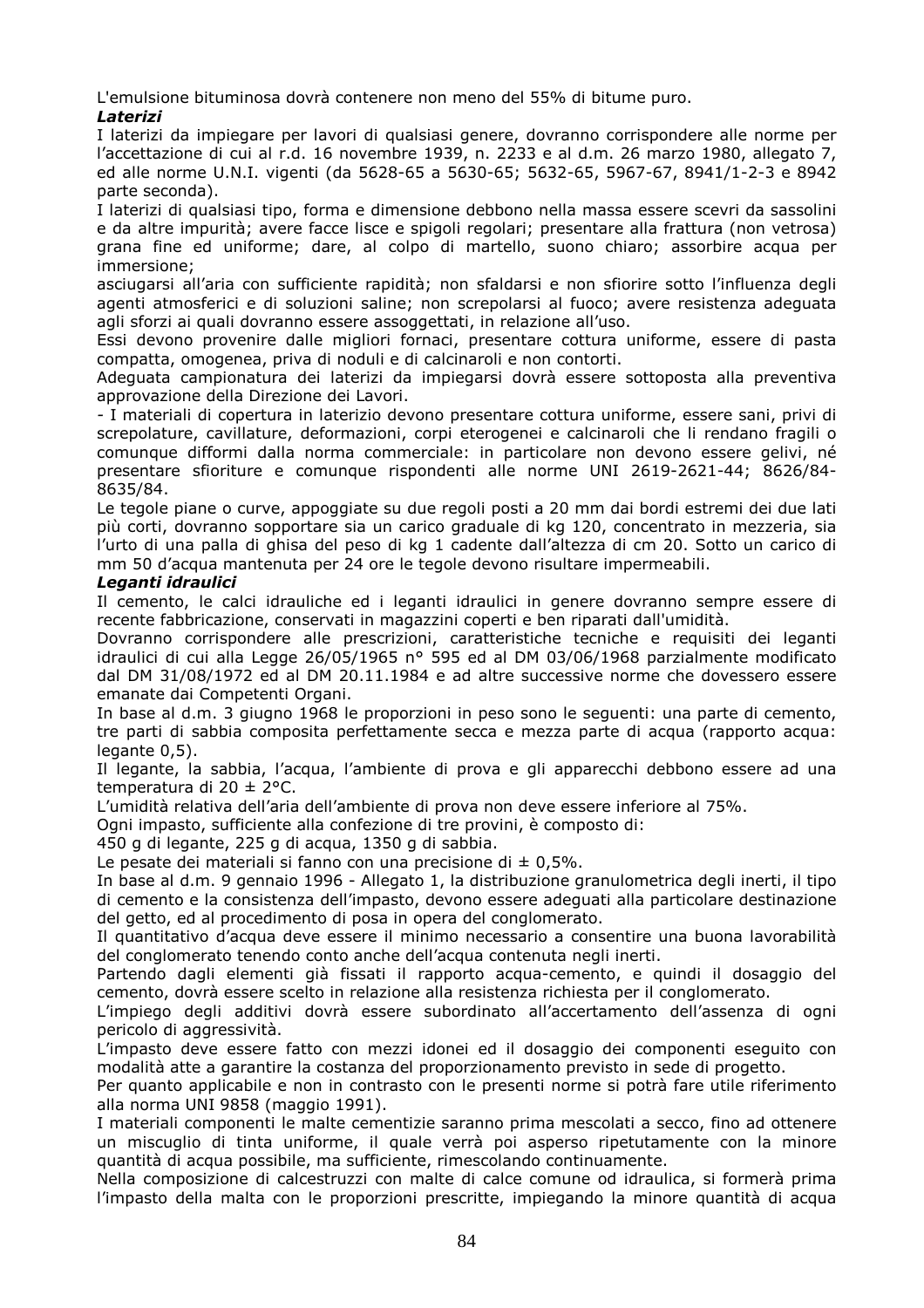possibile, poi si distribuirà la malta sulla ghiaia o pietrisco e si mescolerà il tutto fino a che ogni elemento sia per risultare uniformemente distribuito nella massa ed avviluppato di malta per tutta la superficie.

Per i conglomerati cementizi semplici od armati gli impasti dovranno essere eseguiti in conformità alle prescrizioni contenute nel D.M. 26 marzo 1980 - D.M. 27 luglio 1985 e successive modifiche ed integrazioni.

Gli impasti, sia di malta che di conglomerato, dovranno essere preparati soltanto nella quantità necessaria, per l'impiego immediato, cioè dovranno essere preparati volta per volta e per quanto possibile in vicinanza del lavoro. I residui di impasto che non avessero, per qualsiasi ragione, immediato impiego dovranno essere gettati a rifiuto, ad eccezione di quelli formati con calce comune, che potranno essere utilizzati però nella sola stessa giornata del loro confezionamento.

## *Additivi*

Gli additivi sono sostanze di diversa composizione chimica, in forma di polveri o di soluzioni acquose, classificati secondo la natura delle modificazioni che apportano agli impasti cementizi. Si fa esplicito riferimento alla norma UNI 7101-72 per la classificazione degli additivi.

Per ottenere il massimo beneficio, ogni additivazione deve essere prevista ed eseguita con la massima attenzione, seguendo alla lettera le modalità d'uso dei fabbricanti.

## *Riempimenti in pietrame a secco*

*Riempimenti in pietrame a secco (per drenaggi, fognature, banchettoni di consolidamento e simili).* - Dovranno essere formati con pietrame da collocarsi in opera a mano su terreno ben costipato, al fine di evitare cedimenti per effetto dei carichi superiori.

Per drenaggi o fognature si dovranno scegliere le pietre più grosse e regolari e possibilmente a forma di lastroni quelle da impiegare nella copertura dei sottostanti pozzetti o cunicoli; oppure infine negli strati inferiori il pietrame di maggiore dimensione, impiegando nell'ultimo strato superiore pietrame minuto, ghiaia o anche pietrisco per impedire alle terre sovrastanti di penetrare e scendere otturando così gli interstizi tra le pietre. Sull'ultimo strato di pietrisco si dovranno pigiare convenientemente le terre, con le quali dovrà completarsi il riempimento dei cavi aperti per la costruzione di fognature e drenaggi.

#### *Murature di mattoni*

I mattoni, prima del loro impiego, dovranno essere bagnati fino a saturazione per immersione prolungata in apposite bagnarole e mai per aspersione.

Essi dovranno mettersi in opera con le connessioni alternative in corsi ben regolari e normali alla superficie esterna; saranno posati sopra un abbondante strato di malta e premuti sopra di esso in modo che la malta refluisca attorno e riempia tutte le connessioni.

La larghezza delle connessioni non dovrà essere maggiore di 8 né minore di 5 mm.

I giunti non verranno rabboccati durante la costruzione per dare maggiore presa all'intonaco od alla stuccatura col ferro.

Le malte da impiegarsi per l'esecuzione di questa muratura dovranno essere passate al setaccio per evitare che i giunti fra i mattoni riescano superiori al limite di tolleranza fissato.

Le murature di rivestimento saranno fatte a corsi bene allineati e dovranno essere opportunamente ammorsate con la parte interna.

Se la muratura dovesse eseguirsi a paramento visto (cortina) si dovrà avere cura di scegliere per le facce esterne i mattoni di migliore cottura, meglio formati e di colore più uniforme, disponendoli con perfetta regolarità e ricorrenza nelle connessioni orizzontali, alternando con precisione i giunti verticali.

In questo genere di paramento le connessioni di faccia vista non dovranno avere grossezza maggiore di 5 mm, e, previa raschiatura e pulitura, dovranno essere profilate con malta idraulica o di cemento, diligentemente compresse e lisciate con apposito ferro, senza sbavatura.

Le sordine, gli archi, le piattabande e le volte dovranno essere costruite in modo che i mattoni siano sempre disposti in direzione normale alla curva dell'intradosso e le connessioni dei giunti non dovranno mai eccedere la larghezza di 5 mm all'intradosso e 10 mm all'estradosso. Quando una parete deve eseguirsi fino sotto al soffitto, la chiusura dell'ultimo corso sarà ben serrata, se occorre, dopo congruo tempo con scaglie e cemento.

#### *Coperture*

La copertura a tetto sarà sostenuta da una grossa armatura in legno, il tutto con le disposizioni che saranno prescritte dai tipi di progetto o dalla Direzione dei Lavori.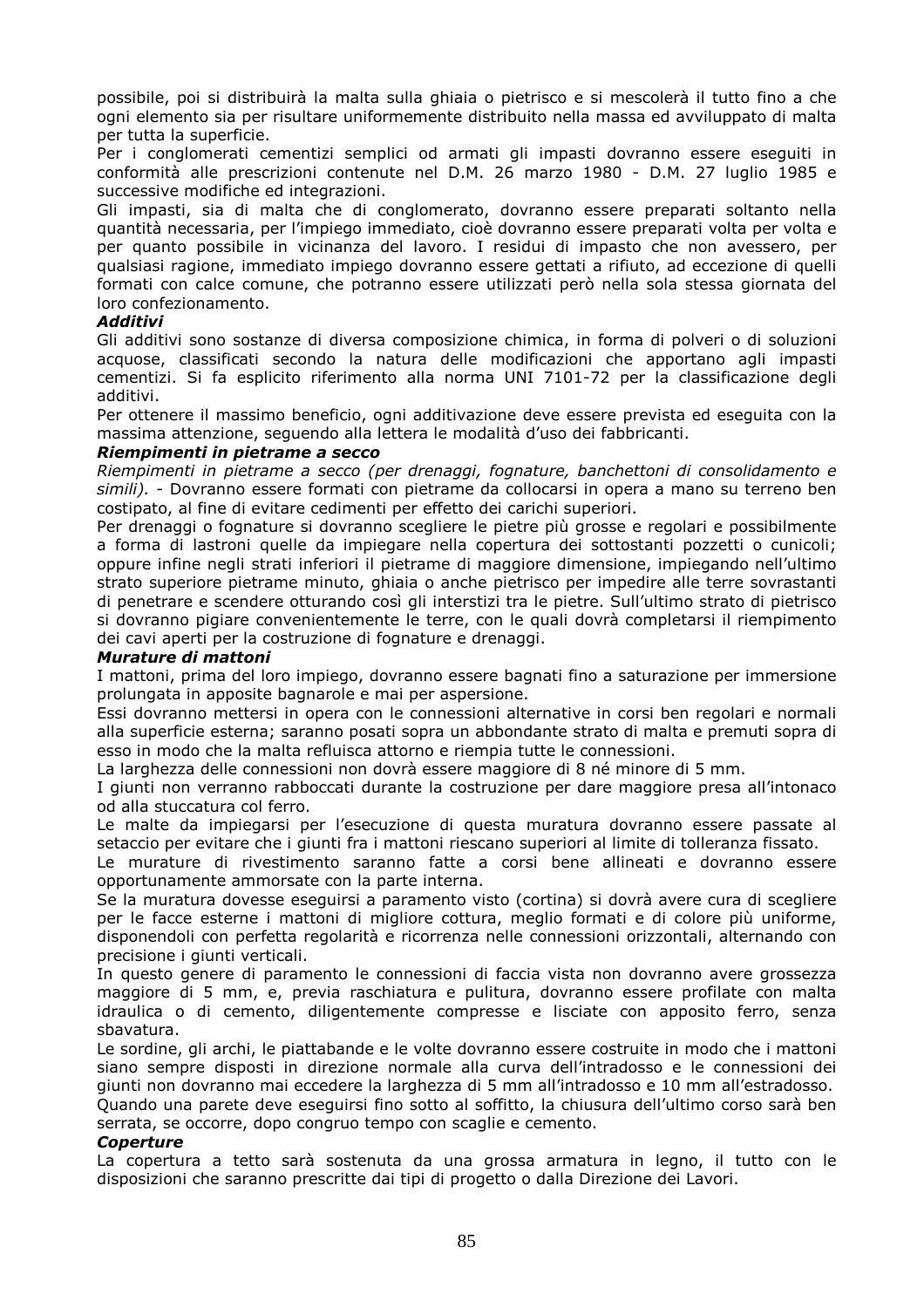Sulla grossa armatura saranno poi disposti i travicelli ed i listelli in legno (piccola armatura) sui quali sarà poi distesa la copertura di tegole direttamente.

I corsi estremi lungo la gronda saranno ritenuti da un listello di abete chiodato alla sottostante armatura del tetto.

La copertura di tegole a secco si farà posando sulla superficie da coprire un primo strato di tegole con la convessità rivolta in basso, disposte a filari ben allineati ed attigui, sovrapposte per 15 cm ed assicurate con frammenti di laterizi. Su questo tratto se ne collocherà un secondo con la convessità rivolta in alto, similmente accavallate per 15 cm disposte in modo che ricoprano le connessioni fra le tegole sottostanti.

Le teste delle tegole in ambedue gli strati saranno perfettamente allineate con la cordicella, sia nel parallelo alla gronda che in qualunque senso diagonale.

Ii displuvi ed i compluvi saranno diligentemente suggellati con malta, e così pure suggellate tutte le tegole che formano il contorno delle falde, o che poggiano contro i muri. Le tegole che vanno in opera sulle murature verranno posate su letto di malta.

#### *Intonaci*

Gli intonaci in genere dovranno essere eseguiti in stagione opportuna, dopo aver rimossa dai giunti delle murature la malta poco aderente, ed avere ripulita e abbondantemente bagnata la superficie della parete stessa.

Gli intonaci, di qualunque specie siano (lisci, a superficie rustica, a bugne, per cornici e quanto altro), non dovranno mai presentare peli, screpolature, irregolarità negli allineamenti e negli spigoli, od altri difetti.

Quelli comunque difettosi o che non presentassero la necessaria aderenza alle murature, dovranno essere demoliti e rifatti dall'impresa a sue spese.

Ad opera finita l'intonaco dovrà avere uno spessore non inferiore ai 15 mm.

Gli spigoli sporgenti o rientranti verranno eseguiti ad angolo vivo oppure con opportuno arrotondamento a seconda degli ordini che in proposito darà la Direzione dei Lavori.

Particolarmente per ciascun tipo d'intonaco si prescrive quanto appresso:

a) *Intonaco grezzo o arriccitura.* - Predisposte le fasce verticali, sotto regolo di guida, in numero sufficiente, verrà applicato alle murature un primo strato di malta, detto rinzaffo, gettato con forza in modo che possa penetrare nei giunti e riempirli. Dopo che questo strato sarà alquanto asciutto, si applicherà su di esso un secondo strato della medesima malta che si estenderà con la cazzuola o col frattone stuccando ogni fessura e togliendo ogni asprezza, sicché le pareti riescano per quanto possibile regolari.

b) *Intonaco comune o civile*. - Appena l'intonaco grezzo avrà preso consistenza, si distenderà su di esso un terzo strato di malta fina (40 mm), che si conguaglierà con le fasce di guida per modo che l'intera superficie risulti piana ed uniforme, senza ondeggiamenti e disposta a perfetto piano verticale o secondo le superfici degli intradossi.

h) *Rabboccature*. - Le rabboccature che occorressero su muri vecchi o comunque non eseguiti con faccia vista in malta o sui muri a secco, saranno formate con malta.

Prima dell'applicazione della malta, le connessioni saranno diligentemente ripulite, fino a conveniente profondità, lavate con acqua abbondante e poi riscagliate e profilate con apposito ferro.

#### **Art. 67**

## **MATERIALI PER OPERE A VERDE ED ARREDO**

#### *Substrati di coltivazione*

Con substrati di coltivazione si intendono materiali di origine minerale e/o vegetale utilizzati singolarmente o miscelati in proporzioni note per impieghi particolari e per ottenere un ambiente di crescita adatto alle diverse specie che si vogliono mettere a dimora. Per i substrati imballati le confezioni dovranno riportare quantità, tipo e caratteristiche del contenuto.

In mancanza delle suddette indicazioni sulle confezioni, o nel caso di substrati non confezionati, si dovrà fornire, oltre ai dati sopra indicati, i risultati di analisi realizzati a proprie spese, secondo i metodi normalizzati dalla Società Italiana della Scienza del Suolo S.I.S.S. per i parametri indicati negli Allegati tecnici da sottoporre all'approvazione della Direzione Lavori.

I substrati, una volta pronti per l'impiego, dovranno essere omogenei e i componenti distribuiti in proporzioni costanti all'interno della loro massa.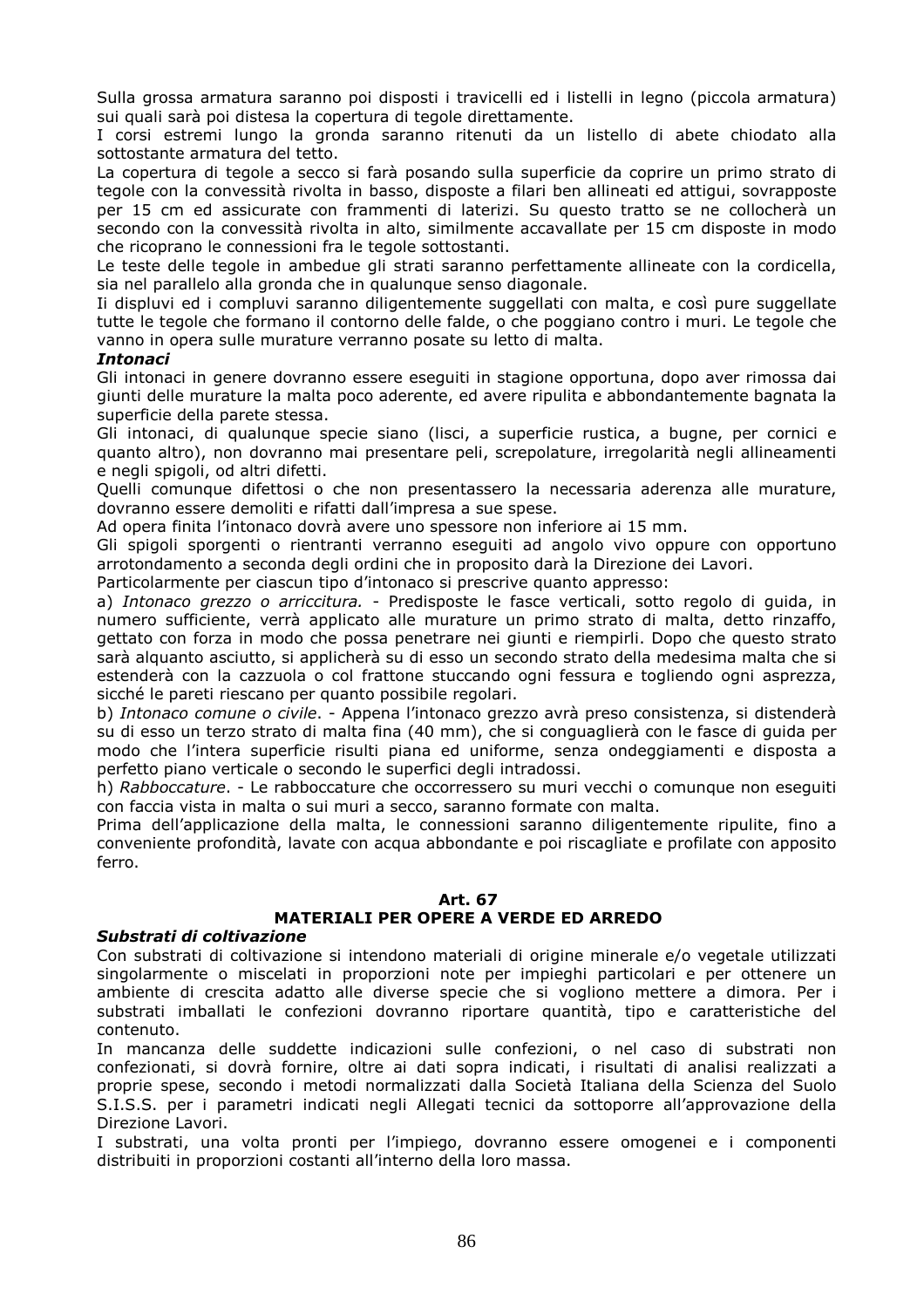## *Fitofarmaci*

I fitofarmaci da usare (es. anticrittogamici, insetticidi, diserbanti, antitraspiranti, mastici, ecc.) dovranno essere forniti nei contenitori originali e sigillati dalla fabbrica, con l'indicazione della composizione e della classe di tossicità, secondo la normativa vigente.

## *Drenaggi e materiali antierosione*

I materiali da impiegare per la realizzazione di drenaggi e opere antierosione dovranno corrispondere a quanto indicato in progetto e, per quelli forniti in confezione, essere consegnati nei loro imballi originali, attestanti quantità e caratteristiche del contenuto (es. resistenza, composizione chimica, requisiti idraulici e fisici, durata, ecc.) per essere approvati dalla Direzione Lavori prima del loro impiego. Per i prodotti non confezionati la Direzione Lavori ne verificherà di volta in volta qualità e la loro provenienza.

## *Terra di coltivo riportata*

La terra di coltivo riportata deve provenire dallo strato attivo (primi 40 cm) di un terreno agrario; essa dovrà essere priva di pietre, tronchi, rami, radici e loro parti, che possano ostacolare le lavorazioni agronomiche del terreno dopo la posa in opera ed essere chimicamente neutra (pH 6,5-7).

La quantità di scheletro non dovrà eccedere il 5% del volume totale e la percentuale di sostanza organica non dovrà essere inferiore al 2%. La terra di coltivo dovrà essere priva di agenti patogeni e di sostanze tossiche per la piantagione.

Con questa terra sarà necessario mescolare un volume pari al 30% di sabbia affinché si possa realizzare un ottimo substrato di semina per tappeto erboso.

Prima di effettuare qualsiasi impianto, dovranno essere conclusi tutti i movimenti di terra e l'area dovrà presentare le quote definitive secondo quelle indicate negli elaborati di progetto.

## *Concimi*

I concimi minerali, organici, misti e complessi da impiegare dovranno avere titolo dichiarato secondo le vigenti disposizioni di legge ed essere forniti nell'involucro originale della fabbrica, fatta esclusione per i letami, per i quali saranno valutate di volta in volta qualità e provenienza. La Direzione Lavori si riserva il diritto di indicare con maggior precisione, scegliendoli di volta in volta alla base delle analisi di laboratorio sul terreno e sui concimi e alle condizioni delle piante durante la messa a dimora e il periodo di manutenzione, quale tipo di concime dovrà essere usato.

Il concime da utilizzare dovrà avere titolo dichiarato secondo le vigenti disposizioni di legge ed essere fornito nell'involucro originale della fabbrica.

Esso deve essere caratterizzato da un rapporto pari a 2:1:2 più microelementi ed in cui l'azoto viene ceduto in maniera controllata.

Tale concime verrà utilizzato come concimazione di fondo per il piantamento di arbusti; lo stesso tipo di concimazione dovrà essere utilizzata per il tappeto erboso ma utilizzando un concime ternario dal titolo 8-24-24 nella dose di 50 g/mq.

#### *Ammendanti*

Con ammendanti si intendono quelle sostanze sotto forma di composti naturali o di sintesi in grado di modificare le caratteristiche fisiche del terreno. Con correttivi si intendono quei prodotti chimici, minerali, organici o biologici capaci di modificare le caratteristiche chimiche del terreno. Si potranno impiegare prodotti con funzioni miste purché ne siano dichiarati la provenienza, la composizione e il campo di azione e siano forniti preferibilmente negli involucri originali secondo la normativa vigente.

L'utilizzo del terriccio ammendante sarà necessario per migliorare le qualità fisiche della terra che verrà a contatto con la zolla delle piante arboree ed arbustive nel riempimento della buca. Il terriccio dovrà essere fornito negli involucri originali secondo la normativa vigente.

#### *Pacciamature*

Con pacciamatura si intende una copertura del terreno a scopi diversi (es. controllo infestanti, limitazione dell'evapo-traspirazione, sbalzi termici, ecc.).

I materiali di pacciamatura comprendono prodotti di origine naturale o di sintesi e dovranno essere forniti (quando si tratti di prodotti confezionabili) nei contenitori originali con dichiarazione della quantità, del contenuto e dei componenti.

Per i prodotti da pacciamatura forniti sfusi occorrerà valutare di volta in volta qualità e provenienza.

La pacciamatura che verrà utilizzata (solo nell'area in cui è previsto il piantamento degli arbusti) sarà costituita da materiale organico proveniente da cippatura. Per tale prodotto la D.L. si riserva la facoltà di valutare di volta in volta la provenienza e la qualità.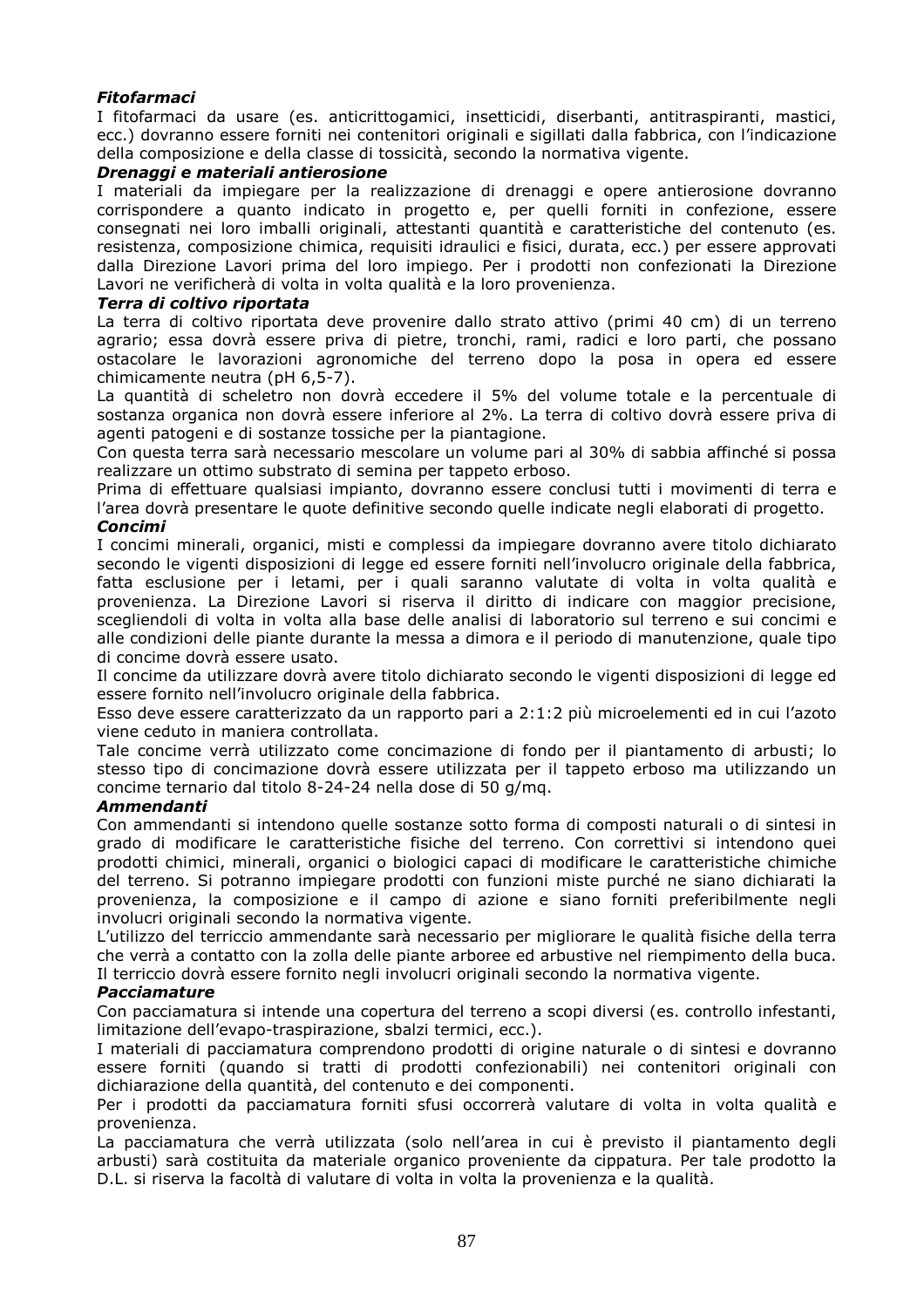## *Pali di sostegno, ancoraggi e legature*

Per fissare al suolo gli alberi e gli arbusti di rilevanti dimensioni, dovranno essere forniti pali di sostegno (tutori) adeguati per numero, diametro ed altezza alle dimensioni delle piante, diritti e forniti di punta. I tutori dovranno essere di legno industrialmente preimpregnati di sostanze imputrescibili.

Analoghe caratteristiche di imputrescibilità dovranno avere anche i picchetti di legno per l'eventuale bloccaggio a terra dei tutori.

Qualora si dovessero presentare problemi di nautra particolare (mancanza di spazio, esigenze estetiche, ecc.) i pali di sostegno potranno essere sostituiti con ancoraggi in corda di acciaio muniti di tendifilo.

Le legature dovranno rendere solidali le piante ai pali di sostegno e agli ancoraggi, pur consentendone l'eventuale assestamento, al fine di non provocare strozzature al tronco, dovranno essere realizzate per mezzo di collari speciali o di adatto materiale elastico (es. cinture di gomme, nastri di plastica, ecc.) oppure, in subordine, con corda di canapa (mai filo di ferro o altro materiale inestensibile). Per evitare danni alla corteccia, potrà essere necessario interporre, fra tutore e tronco, un cuscinetto antifrizione di adatto materiale.

#### *Materiale vegetale*

Per materiale vegetale si intende tutto il materiale vivo (alberi, arbusti, tappezzanti, sementi, ecc.) occorrente per l'esecuzione del lavoro.

Questo materiale dovrà provenire da ditte appositamente autorizzate ai sensi delle leggi 18/6/1931 n. 987 e 22/5/1973 n. 269 e successive modificazioni e integrazioni. Dovrà esseredichiarata la provenienza .

Le piante dovranno essere esenti da attacchi di insetti, malattie crittogamiche, virus, altri patogeni, deformazioni e alterazioni di qualsiasi natura che possano compromettere il regolare sviluppo vegetativo e il portamento tipico della specie.

Potranno essere utilizzate piante non provenienti da vivaio e/o di particolare valore estetico unicamente se indicate in progetto.

Le piante dovranno aver subito le necessarie lavorazioni in vivaio e rispondere alle specifiche contenute nell'articolo seguente.

Le piante dovranno essere etichettate singolarmente o per gruppi omogenei per mezzo di cartellini di materiale resistente alle intemperie sui quali sia stata riportata, in modo leggibile e indelebile, la denominazione botanica (genere, specie, varietà, cultivar) del gruppo a cui si riferiscono.

Le caratteristiche con le quali le piante dovranno essere fornite (densità e forma della chioma, presenza e numero di ramificazioni, sistema di preparazione dell'apparato radicale, ecc.) sono precisate nelle specifiche allegate al progetto o indicate nell'Elenco Prezzi e nelle successive voci particolari.

Per quanto riguarda il trasporto delle piante, l'Impresa dovrà prendere tutte le precauzioni necessarie affinché queste arrivino sul luogo della sistemazione nelle migliori condizioni possibili, curando che il trasferimento venga effettuato con mezzi, protezioni e modalità di carico idonei con particolare attenzione perché rami e corteccia non subiscano danni e le zolle non abbiano a frantumarsi o ad essiccarsi a causa dei sobbalzi o per il peso del materiale soprastante.

Una volta giunte a destinazione, tutte le piante dovranno essere trattate in modo che sia evitato loro ogni danno: il tempo intercorrente tra il prelievo in vivaio e la messa a dimora definitiva (o la sistemazione in vivaio provvisorio) dovrà essere il più breve possibile.

In particolare l'Impresa curerà che le zolle e le radici delle piante che non possono essere immediatamente messe a dimora non subiscano ustioni e mantengano il tenore di umidità adeguato alla loro buona conservazione.

#### *Alberi*

Gli alberi dovranno presentare portamento e dimensioni rispondenti alle caratteristiche richieste dal progetto e tipici della specie, della varietà e della età al momento della loro messa a dimora. Gli alberi dovranno essere stati specificatamente allevati per il tipo di impiego previsto (es. alberate stradali, filati, esemplari isolati o gruppi, ecc.).

In particolare il fusto e le branche principali dovranno essere esenti da deformazioni, capitozzature, ferite di qualsiasi origine e tipo, grosse cicatrici o segni conseguenti ad urti, grandine, scortecciamenti, legature, ustioni da sole, cause meccaniche in genere.

La chioma, salvo quando diversamente richiesto, dovrà essere ben ramificata, uniforme ed equilibrata per simmetria e distribuzione delle branche principali e secondarie all'interno della stessa.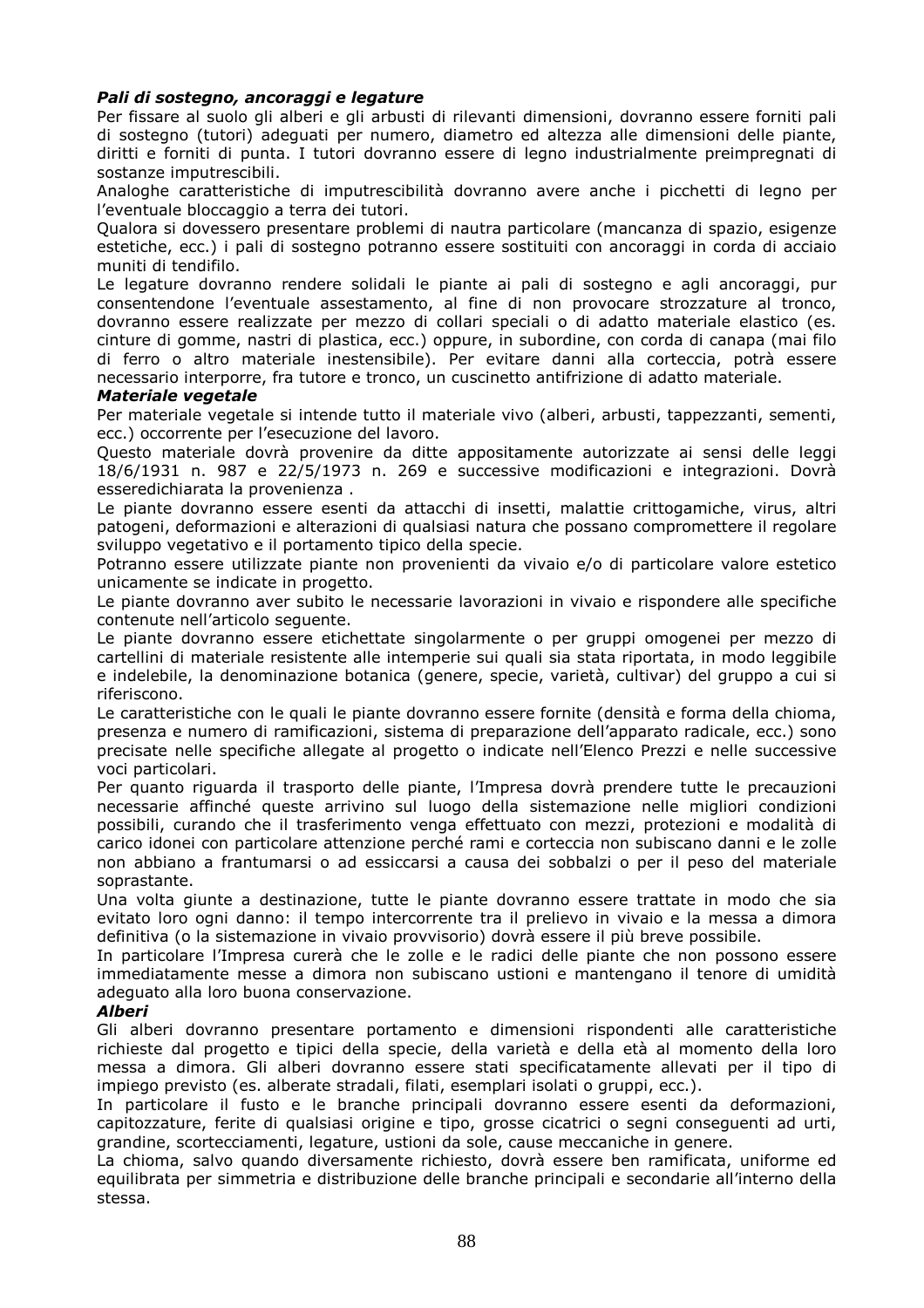L'apparato radicale dovrà presentarsi ben accestito, ricco di piccole ramificazioni e di radici capillari fresche e sane e privo di tagli di diametro maggiore di un centimetro. Gli alberi dovranno essere normalmente forniti in contenitore e in zolla; a seconda delle esigenze tecniche o della richiesta potranno essere eventualmente consegnati a radice nuda soltanto quelli a foglia decidua, purché di giovane età e di limitate dimensioni.

Le zolle e i contenitori (vasi, mastelli di legno o di plastica, ecc.) dovranno essere proporzionati alle dimensioni delle piante.

Per gli alberi, forniti con zolla o in contenitore, la terra dovrà essere compatta, ben aderente alle radici, senza crepe evidenti con struttura e tessitura tali da non determinare condizioni di asfissia.

Le piante in contenitore dovranno essere adeguatamente rinvasate in modo da non presentare un apparato radicale eccessivamente sviluppato lungo la superficie del contenitore stesso.

Le zolle dovranno essere ben imballate con un apposito involucro degradabile (juta, paglia, teli, reti di ferro non zincato ecc.), rinforzato, se le piante superano i 5 metri di altezza, con rete metallica degradabile, oppure realizzato con pellicola plastica porosa o altri materiali equivalenti.

Gli alberi dovranno corrispondere alle richieste del progetto e dell'Elenco Prezzi secondo quanto segue:

altezza dell'albero: distanza che intercorre fra il colletto e il punto più alto della chioma;

altezza di impalcatura: distanza intercorrente fra il colletto e il punto di inserzione al fusto della branca principale più vicina;

circonferenza del fusto: misurata a un metro dal colletto (non saranno ammesse sottomisure salvo accettazione della Direzione Lavori);

diametro della chioma: dimensione rilevata in corrispondenza della prima impalcatura per le conifere, a due terzi dell'altezza totale per tutti gli altri alberi.

Per gli alberi innestati dovranno essere specificati il tipo di portainnesto e l'altezza del punto di innesto, che non dovrà presentare sintomi di disaffinità.

Qualora le piante vengano fornite in contenitore, le radici devono risultare, senza fuoriuscirne, pienamente compenetrate in questo. L'apparato radicale deve comunque presentarsi sempre ben accestito, ricco di piccole ramificazioni e di radici capillari fresche e sane. Le piante devono aver subito i necessari trapianti in vivaio (l'ultimo da non più di due anni) secondo il seguente prospetto:

specie a foglia caduca

fino alla circonferenza di cm 12/15: almeno 1 trapianto

fino alla circonferenza di cm 20/25: almeno 2 trapianti

fino alla circonferenza di cm 30/35: almeno 3 trapianti

specie sempreverdi

fino all'altezza di m 2/2.50: almeno 1 trapianto

fino all'altezza di m 3/3.50: almeno 2 trapianti

fino all'altezza di m 5: almeno 3 trapianti

e la circonferenza dovrà avere sufficiente sviluppo.

L'apparato radicale dovrà presentarsi ben accestito, ricco di piccole ramificazioni e di radici capillari fresche e sane e privi di tagli di diametro maggiore a 1 cm.

Le zolle dovranno essere ben imballate con un apposito involucro degradabile.

Il diametro della zolla deve corrispondere a 2,5/3 volte la misura della circonferenza del tronco rilevata ad un metro dal colletto e l'altezza ai 2/3 del diametro della stessa zolla. *Piante esemplari* 

Con il termine "piante esemplari" si intende far riferimento ad alberi di grandi dimensioni che somigliano, per forma e portamento, agli individui delle stesse specie cresciuti liberamente, e quindi con particolare valore ornamentale.

Queste piante devono essere state opportunamente preparate per la messa a dimora: devono cioè essere state zollate secondo le necessità e l'ultimo trapianto o zollatura deve essere avvenuto da non più di due anni e la zolla deve essere stata imballata a perfetta regola d'arte (juta con rete metallica, doghe, cassa, plantplast, ecc.) (v. anche il precedente articolo).

#### *Arbusti e cespugli*

Arbusti e cespugli, qualunque siano le caratteristiche specifiche (a foglia decidua o sempreverdi), anche se riprodotti per via agamica, non dovranno avere portamento "filato", dovranno possedere un minimo di tre ramificazioni alla base e presentarsi dell'altezza prescritta in progetto o in Elenco Prezzi, proporzionata al diametro della chioma e a quello del fusto.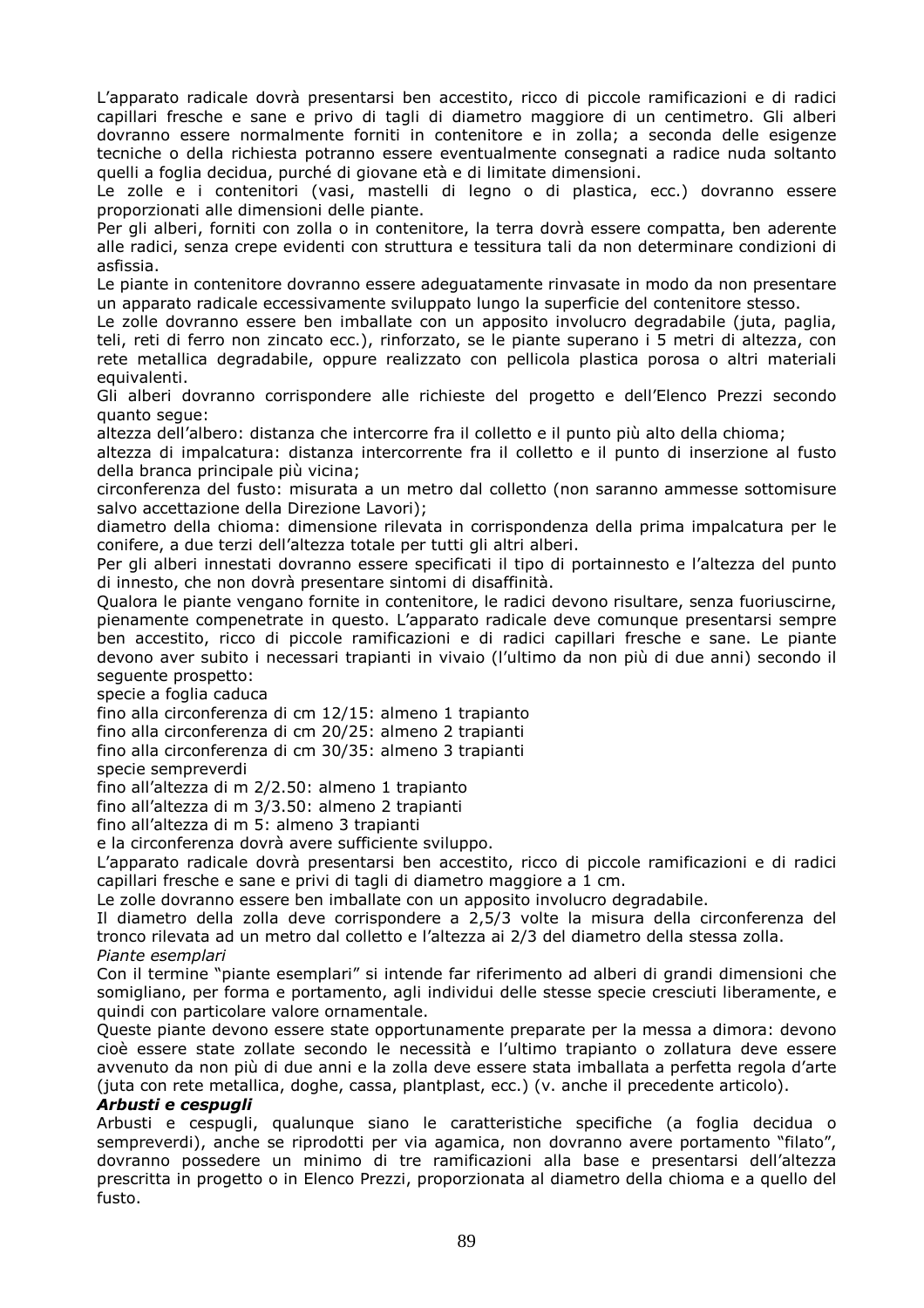Anche per arbusti e cespugli "l'altezza totale" verrà rilevata analogamente a quella degli alberi. Il diametro della chioma sarà rilevato alla sua massima ampiezza.

Tutti gli arbusti e cespugli dovranno essere forniti in contenitore o in zolla; a seconda delle esigenze tecniche e della richiesta potranno essere eventualmente consegnati a radice nuda soltanto quelli a foglia decidua purché di giovane età e di limitate dimensioni.

Il loro apparato radicale dovrà essere ricco di piccole ramificazioni e di radici capillari. Per le indicazioni riguardanti l'apparato radicale, l'imballo delle zolle, la terra delle zolle e dei contenitori vale quanto esposto nel precedente articolo a proposito degli alberi. *Piante tappezzanti* 

Le piante tappezzanti dovranno avere portamento basso e/o strisciante e buona capacità di copertura, garantita da ramificazioni uniformi, secondo quanto previsto nell'Elenco Prezzi.

Dovranno essere sempre fornite in contenitore con le radici pienamente compenetrate nel substrato di coltura, senza fuoriuscire dal contenitore stesso.

Tutti gli arbusti dovranno essere forniti in contenitore o in zolla; nel primo caso il contenitore dovrà essere del tutto occupato dall'apparato radicale, per il secondo caso vanno rispettate le stesse norme individuate per gli alberi.

#### *Sementi*

L'Impresa dovrà fornire sementi selezionate e rispondenti esattamente a genere, specie e varietà richieste, sempre nelle confezioni originali sigillate munite di certificato di identità ed autenticità con l'indicazione del grado di purezza e di germinabilità e della data di confezionamento e di scadenza stabiliti dalle leggi vigenti. L'eventuale mescolanza delle sementi di diverse specie (in particolare per i tappeti erbosi) dovrà rispettare le percentuali richieste negli elaborati di progetto.

Tutto il materiale di cui sopra dovrà essere fornito in contenitori sigillati e muniti della certificazione E.N.S.E. (Ente Nazionale Sementi Elette).

Per evitare che possano alterarsi o deteriorarsi, le sementi dovranno essere immagazzinate in locali freschi e privi di umidità.